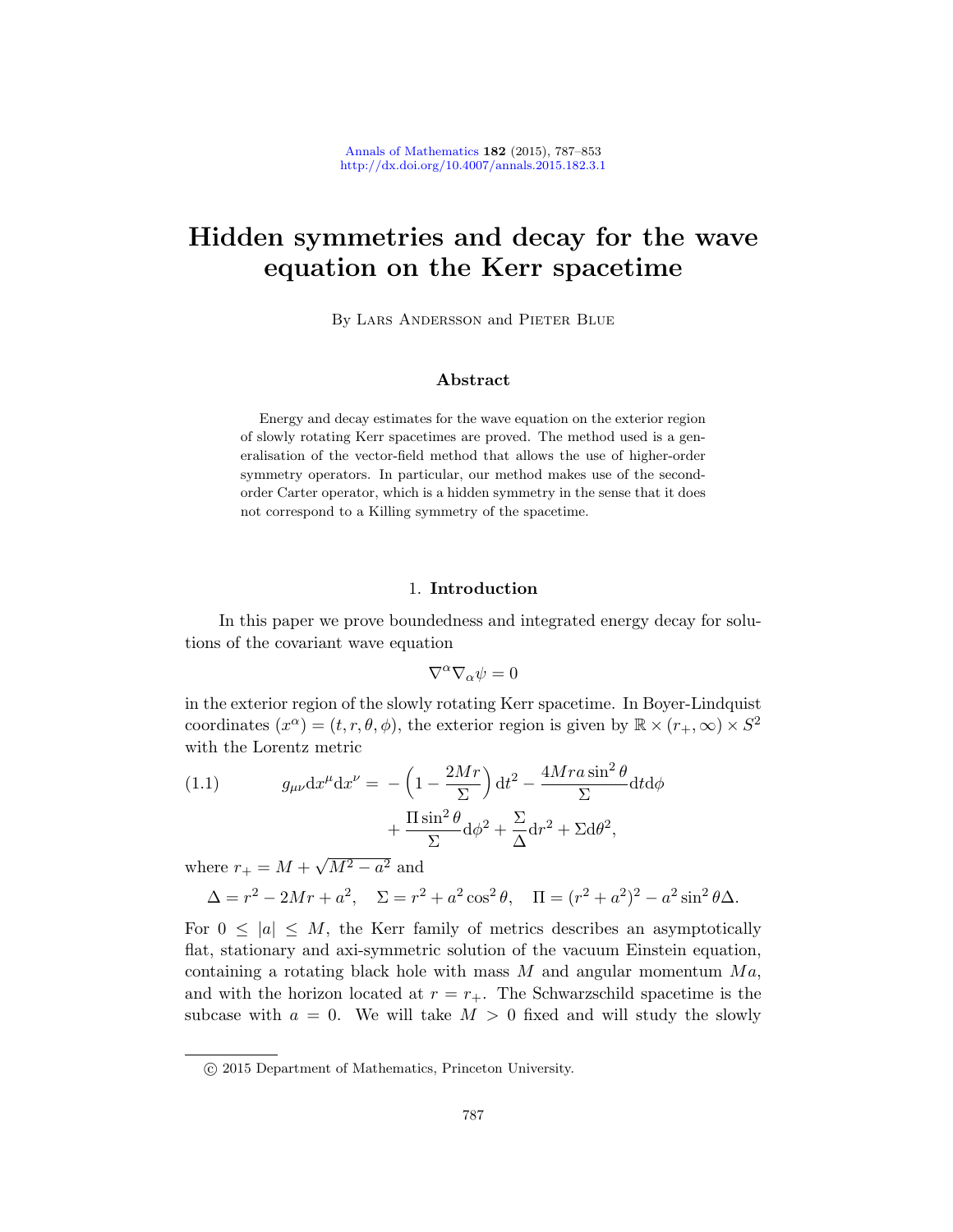rotating case,  $|a| \ll M$ . The exterior region is globally hyperbolic, with the surfaces of constant  $t$ ,  $\Sigma_t$ , as Cauchy surfaces. Thus, the wave equation is well posed in the exterior region, even though the Kerr spacetime can be extended. We consider initial data on the hypersurface  $\Sigma_0$ .

[T](#page-63-0)he isometry group of the Kerr spacetime is 2 dimensional, generated by the stationary vector field  $\partial_t$ , which is timelike near spatial infinity, and the axial rotation vector [field](#page-66-0)  $\partial_{\phi}$ . In a general 4-dimensional spacetime with a 2-dimensional isometry group, one may expect that there are only three constants of the motion for geod[esics an](#page-63-1)d that the geodesic motion is chaotic. However, the fourth conserved quantity for geodesics in the Kerr spacetime discovered by Carter [Car68] allows the geodesic equations to be integrated and the geometry of the Kerr spacetime to be completely analysed. The Killing tensor associated to Carter's constant [WP70] can be used to construct a second-order symmetry operator (i.e., an operator that takes solutions to solutions) for the wave equation on the Kerr spacetime [Car77]. This symmetry operator, which is a hidden symmetry in the sense that it is not reducible to first-order symmetries, will play a central role in this paper.

The Kerr black-hole spacetime is expected to be the unique, stationary, asymptotically flat, vacuum spacetime containing a nondegenerate Killing horizon [AIK10]. Further, from considerations including the weak cosmic censorship conjecture, the asymptotic limit of the evolution of asymptotically flat, vacuum data in general relativity is expected to be decomposable into regions, each of which approaches a Kerr black hole. An important step towards establishing the validity of this scenario is to prove the black-hole stability conjecture, i.e., to show that vacuum spacetimes evolving from data that represent a small perturbation of Kerr initial data with  $|a| < M$  asymptotically approach a Kerr solution.

During the past 15 years, there has been a considerable amount of work by several groups towards constructing uniformly bounded energies and proving Morawetz estimates for solutions of the wave equation on black-hole spacetimes. This activity has been motivated by that fact that proving boundedness and decay in time for solu[tions to](#page-65-0) the scalar wave equation on the asymptotically flat exterior of the Kerr spacetime is an important model problem for the full black-hole stability proble[m.](#page-64-0)

The basic mechanism for decay of waves is by dispersion, an effect that manifests itself by decay of local energy. The integrated local energy estimate of Morawetz, which captures this effect, was first proved for waves propagating in the exterior of an obstacle in Minkowski space [Mor61]. Both the multiplier method, which was used in the original proof of the Morawetz estimate, and its generalisation, the vector-field method of Klainerman [Kla85], provide flexible tools to construct energy estimates for solutions of the wave equation.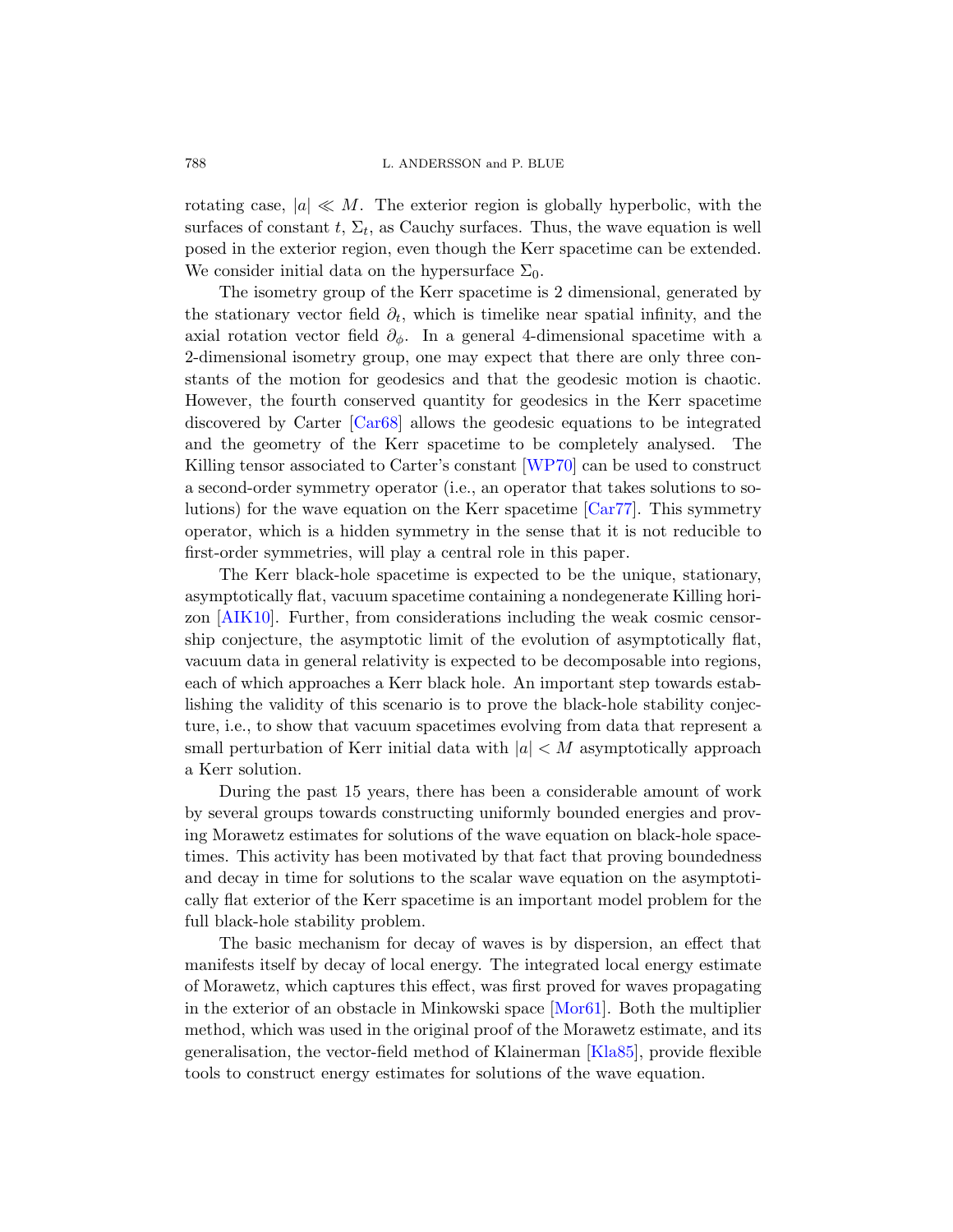Perhaps the most important application of the vector-field method to date is the monumental proof of the nonlinear stability of Minkowski space [CK93], one of the central results in general relativity. A partial result had previously been proved using the conformal method [Fri83]. More recently, a simpler proof of the nonlinear stability of Minkowski space has been developed [LR05]; however, it also makes use of the vector-field method.

The fundamental difficulty in proving the existence of a conserved, positivedefinite energy and a Morawetz estimate in the exterior of a rotating black hole is that neither claim is true without some adjustment to accommodate the effects of superradiance and trapping. There is no globally timelike Killing vector field on the exterior of the Kerr black hole, and hence there is no exactly conserved positive-definite energy for the wave equation. Wave packets that enter the vicinity of the black hole can leave with higher energy than they had upon entering [Sta73]. This phenomenon is called superradiance. Further, the Kerr geometry exhibits trapping in the form of null geodesics, corresponding to light rays, which orbit the black hole. The trapping in Kerr is complicated in the sense that the orbiting null geodesics fill an open region of spacetime. Added to these difficulties is the fact, mentioned above, that the isometry group of the Kerr geometry is only 2-dimensional, which should be compared to the Schwarzschild spacetime with a 4-dimen[sional](#page-63-2) isometry group and the flat Minkowski spacetim[e with](#page-66-1) a 10-dimensional group of isometries.

The available results for the wave equation on the Kerr spacetime all make use of Fourier transforms or pseudo-differential operators to overcome the difficulties related to complicated trapping, superradiance, and lack of symmetries. The existence of a uniformly bounded, positive-definite energy in the exterior of a slowly rotating Kerr black hole was first proved in [DR11], and the Morawetz estimate was first proven in [TT11].

In the context oft[his pap](#page-65-2)er, the most serious difficulty posed by the Kerr geometry is the existence of trapped null geodesics, which orbit the black hole. From [Ral69], one expects that it should be possible to construct solutions of the wave equation for which all but an arbitrarily small amount of energy remains arbitrarily close for an arbitrarily long period of time to a chosen null geodesic. In fact this holds in the general Lorentzian setting, not merely one where the metric has a product structure; cf. [Sbi13]. By taking the length of time to be large compared to the constant in any supposed Morawetz estimate with a spacetime energy density that does not degenerate at the trapped set, one can construct a counterexample to it. The resolution of this problem is to allow the Morawetz estimate to degenerate at the orbiting null geodesics.

In the Schwarzschild subclass, where the rotation speed of the black hole vanishes, the orbits are all located at Schwarzschild radius  $r = 3M$  and are unstable. This allows a Morawetz estimate to be proven using a radial vector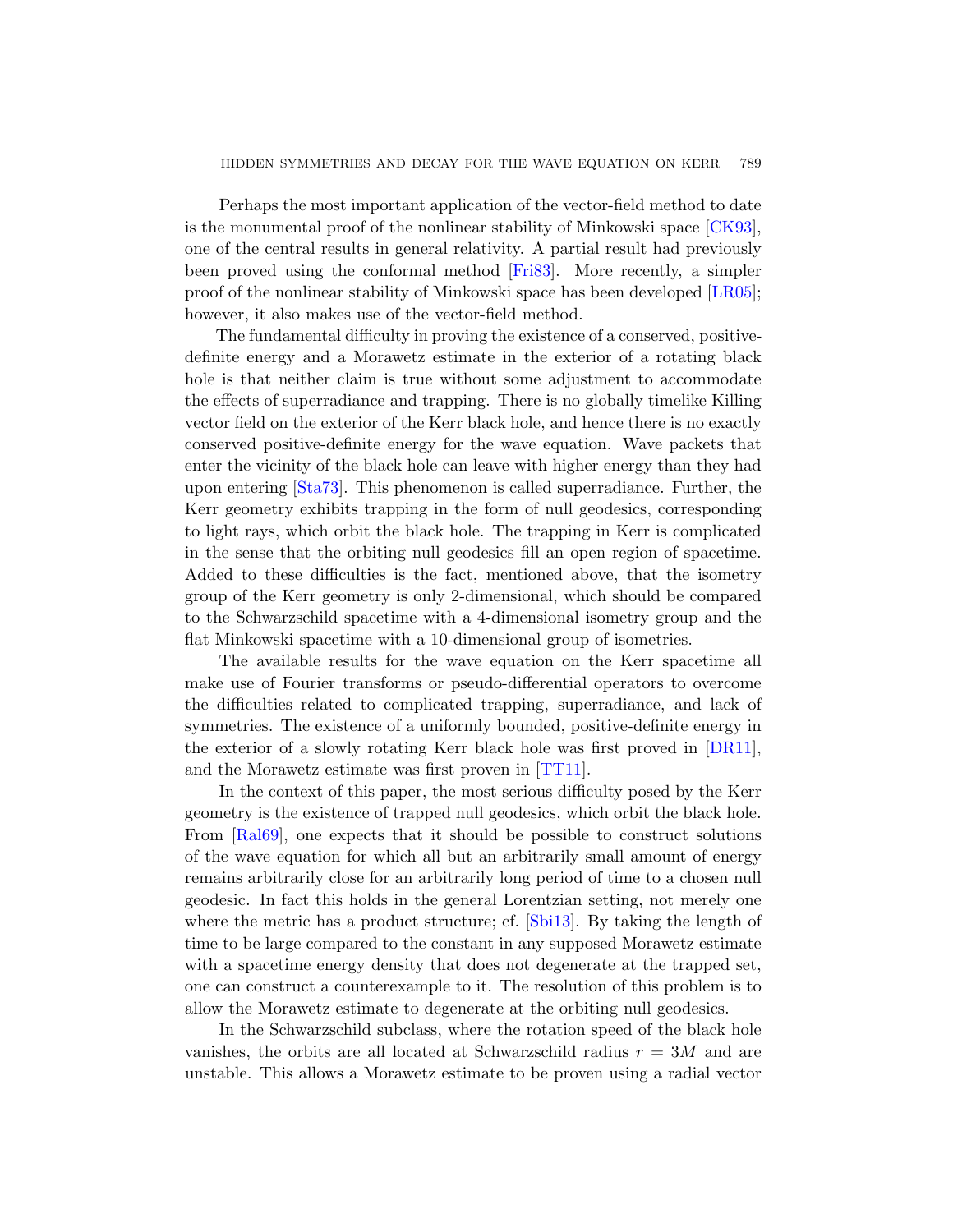#### 790 L. ANDERSSON and P. BLUE

field  $A = \mathcal{F}\partial_r$  where  $\mathcal F$  (see [BSo07], [BSo09], [BSt06], [DR09]) is continuously differentiable and changes sign at  $r = 3M$ , so that A points away from the trapped orbits, with  $\mathcal F$  vanishing to first order there. Away from the trapped null orbits, the bulk term in the resulting Morawetz estimate is a nondegenerate quadratic expression in the field and its first derivatives. However, the terms involving time and angular derivatives effectively contain a factor  $\mathcal{F}^2$  that vanishes quadratically at the trapped set.

Outside a r[otating](#page-63-2) [Kerr bla](#page-66-1)ck hole, the orbits have a significantly more complicated structure and fill an open set in spacetime. Nonetheless, they remain unstable and the trapped set has nonzero codimension in phase space. The primary difficulty then is to construct a smooth vector field that points away from the orbiting null geodesics and vanishes linearly there. It is relatively easy to construct a function on phase space that vanishes linearly on the orbiting null geodesics. The key idea of [DR11], [TT11] is to start with such a function  $\mathcal F$ , to replace the phase space coordinates for null geodesics by their conjugate Fourier or spectral variables, and to use the the resulting  $\mathcal F$  in A.

In our approach, we replace the *conserved quantities for null geodesics* (which may be viewed as coordinates on phase space) by partial differential symmetry operators of up to second order. This allows us to introduce a generalisation of the vector-field method that allows the use of not only Killing symmetries but also the hidden symmetry corresponding to Carter's constant in the construction of suitable generalisations of Noetherian currents for the analysis of Lagrangian field equations. The generalised vector-field method allows us, in contrast to other recent work on the wave equation on Kerr, to carry out our proof of uniform boundedness and integrated energy decay exclusively in physical space, using only the coordinate functions and differential operators. This technique eliminates the need for methods involving separation of variables or Fourier analysis. The suitability of the classical vector-field method for nonlinear problems, which was demonstrated in the proof of the nonlinear stability of Minkowski space, partly motivates, in view of the blackhole stability problem, our work on generalising the vector-field method to deal with the linear wave equation in the Kerr spacetime.

In our proof of the Morawetz estimate, we use a radial vector field with a coefficient function  $\mathcal{F}$ , which takes values in the algebra generated by the symmetry operators of second order. This function  $\mathcal F$  is constructed from the radial derivatives of coefficients appearing in the wave equation. As in the Schwarzschild case discussed above, there is a quadratic degeneracy in terms involving time and angular derivatives, which again occurs where the corresponding terms in  $\mathcal F$  vanish. This is discussed in more detail following formula (1.22). It is in the first line of this formula that the quadratic degeneracy can be most clearly seen. We remark that using Fourier techniques,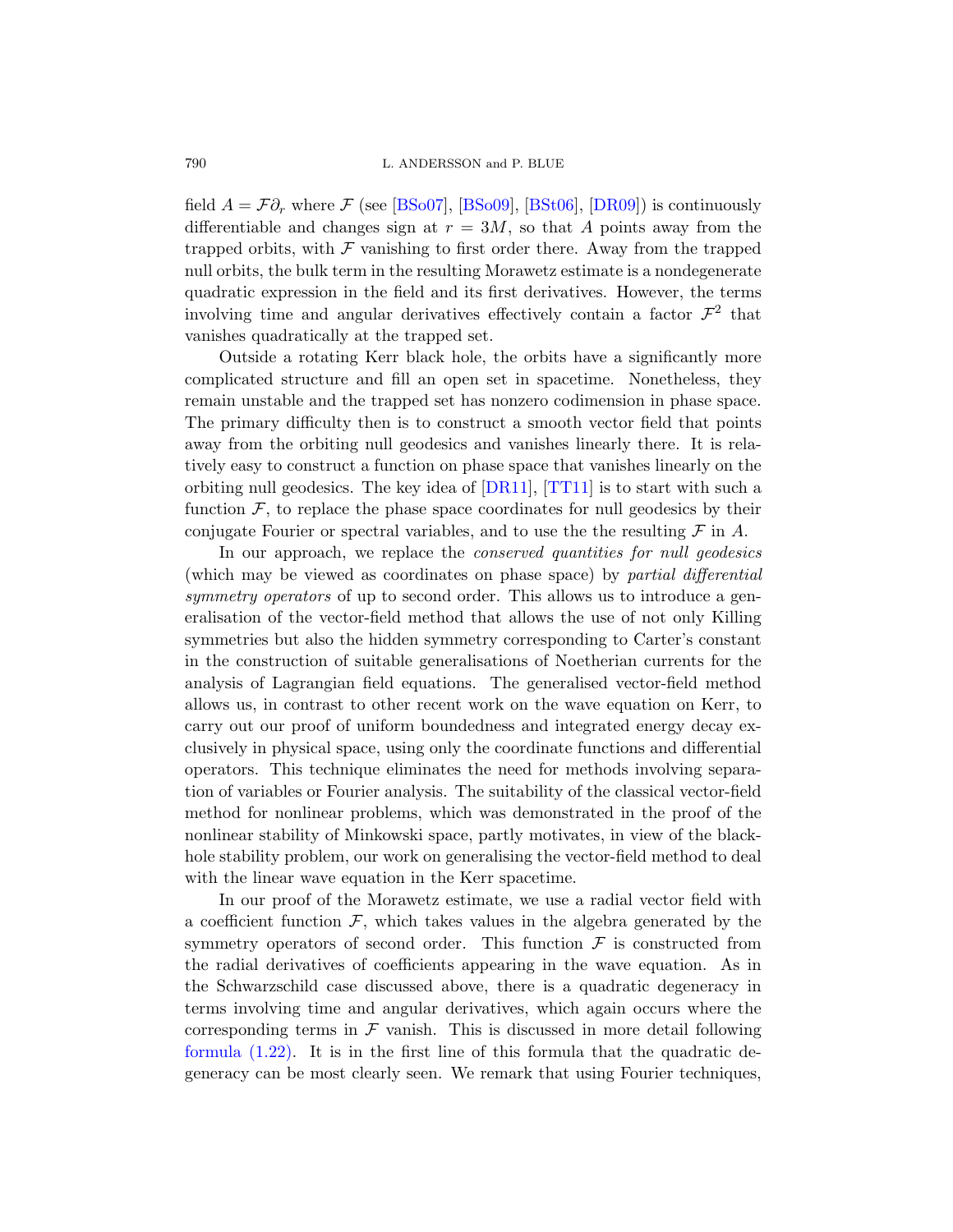it is possible to strengthen the local energy estimate at the trapped set. In [MMTT10] a local energy estimate with logarithmic losses at the trapped set was proved for the Schwarzschild case and in [Toh12] for Kerr. Further, it is possible to prove a local energy estimate controlling a fractional energy norm with a fractional loss of derivatives, but which is uniform at the trapped set; cf. [AB13], [ABN13], [BSo09].

The solution to the problem posed by the lack of an exactly conserved positive-definite energy, and the related superradiance phenomenon, is to construct a vector field that is globally timelike, approaches the generator of time[t](#page-63-2)ranslations  $\partial_t$  in the asymptotically flat region, and for which a Morawetz estimate can be used to control the change, from one time to another, in the energy associated with the new vector field. Because of the dominant energy condition, this vector field provides a positive-definite energy, which, using the Morawetz estimate, c[an be bou](#page-63-3)nded uniformly in terms of its initial [value](#page-63-2), although it is not conserved. This is the method used in this paper and [TT11]. In [DR11], solutions to the wave equation are decomposed into various frequency regimes and, to construct a uniformly bounded energy, it is not necessary to prove a Morawetz estimate in all frequency regimes.

During the preparation of this paper, uniform energy and Morawetz estimates have been obtained for the full range  $|a| \lt M$  [DRSR14]. This builds on [SR15] as well as [DR11] and related works.

1.1. Hidden symmetries and null geodesics of the Kerr spacetime. We begin this subsection with a brief discussion of conserved quantities for null geodesics and of symmetry operators for the wave equation. We then review how conserved quantities are used to analyse the null geodesics in the Kerr spacetime. Finally, we review the close connections in the Kerr spacetime between the analysis of the null geodesics and of the wave equation, particularly its hidden symmetries.

<span id="page-4-0"></span>For an affinely parametrised geodesic  $\gamma^{\alpha}$  w[ith](#page-4-0) velocity  $\dot{\gamma}^{\alpha}$ , the quantity  $-g_{\alpha\beta}\dot{\gamma}^{\alpha}\dot{\gamma}^{\beta}$  is a constant of the motion. This represents the mass of a freely moving particle. For null geodesics, the mass is zero. For a coordinate, e.g.,  $t$ , let  $\dot{\gamma}_t$  be the t-momentum given by  $\dot{\gamma}_t = g_{\alpha\beta} \dot{\gamma}^{\alpha} (\partial_t)^{\beta}$ . In the Kerr spacetime, we have the Killing fields  $\partial_t$  and  $\partial_{\phi}$ , and the associated momenta are then constants of the motion. For a null geodesic  $\gamma^{\alpha}$ , we define the energy and the azimuthal angular momentum to be  $e = -\dot{\gamma}_t$  and  $\ell_z = -\dot{\gamma}_\phi$  respectively.<sup>1</sup>

<sup>&</sup>lt;sup>1</sup>The sign for  $e$  is chosen so that it is positive for future-directed null geodesics for sufficiently large r. The sign for  $\ell_z$  is chosen so that the sign convention is consistent with that of e.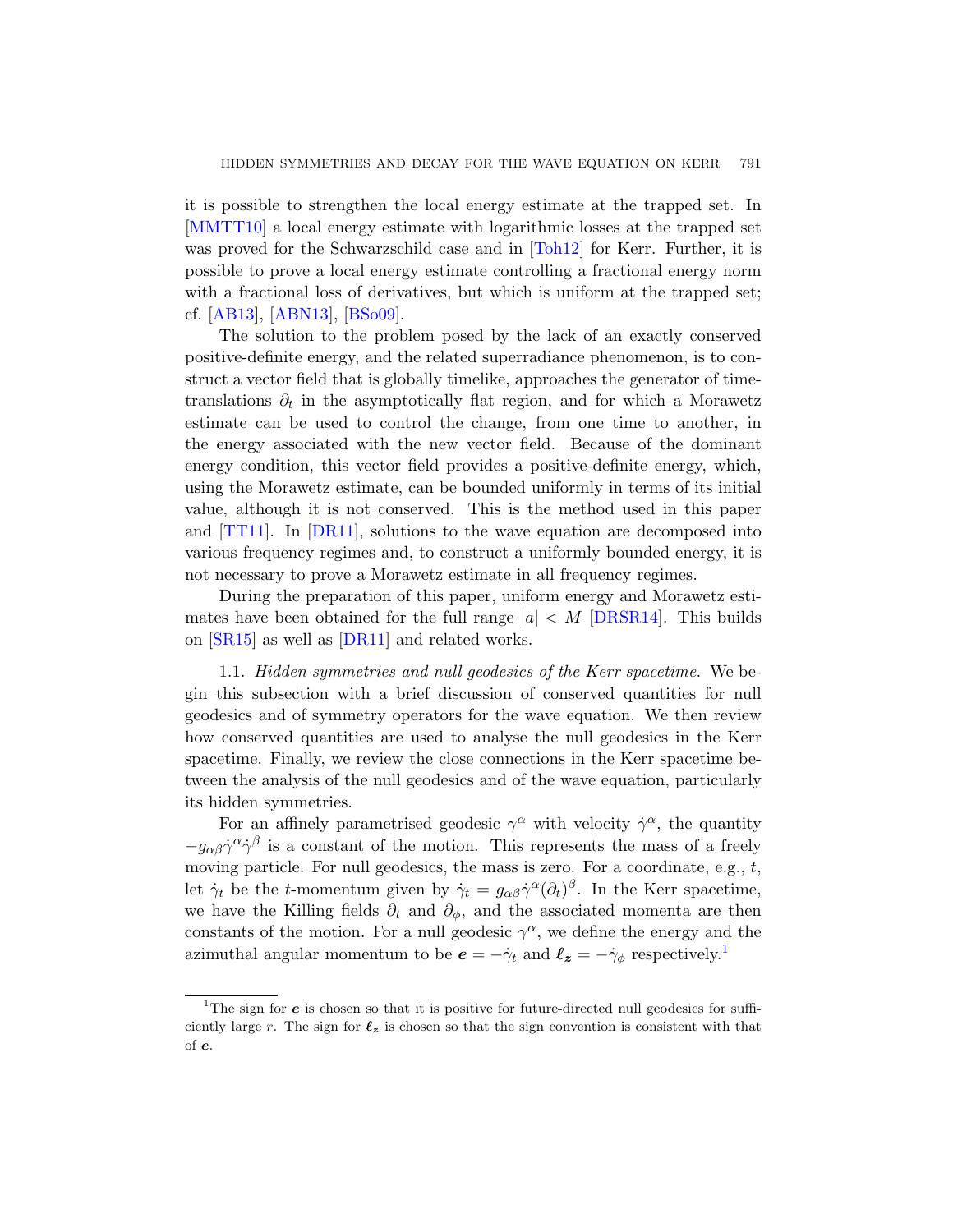#### 792 L. ANDERSSON and P. BLUE

A symmetric 2-tensor  $K_{\alpha\beta}$  is called a Killing tensor if  $\nabla_{(\alpha}K_{\beta\gamma)}=0$ ; cf. [WP70]. If  $K_{\alpha\beta}$  is a Killing tensor, then for any affinely parametrised geodesic  $\gamma^{\alpha}$ , the quantity  $K_{\alpha\beta}\dot{\gamma}^{\alpha}\dot{\gamma}^{\beta}$  is a conserved quantity. As shown by Carter [Car77], if  $K_{\alpha\beta}$  is a Killing tensor in a vacuum spacetime, then the second-order operator  $\nabla_{\alpha} K^{\alpha\beta} \nabla_{\beta}$  satisfies  $[\nabla_{\alpha} K^{\alpha\beta} \nabla_{\beta}, \nabla^{\gamma} \nabla_{\gamma}] = 0$ ; i.e.,  $\nabla_{\alpha} K^{\alpha\beta} \nabla_{\beta}$  commutes with the d'Alembertian.

We take a symmetry operator for the wave equation,  $\nabla^{\alpha}\nabla_{\alpha}\psi=0$ , to be a differential operator that takes solutions to solutions. Recall that if  $X$  is a Killing field, then the operator  $\mathcal{L}_X$  generated by Lie differentiation with respect to X is a symmetry operator. From the previous paragraph, if  $K^{\alpha\beta}$  is a Killing tensor, then  $\nabla_{\alpha} K^{\alpha\beta} \nabla_{\beta}$  is also a symmetry operator. The set of symmetry operators for the wave equation is closed under scalar multiplication, addition, and composition, [and each](#page-63-4) symmetry operator has a well-defined order as a differential [operator](#page-66-0). Th[us, the](#page-63-5) set of symmetry operators forms a graded algebra.

A hidden symmetry is defined to be a symmetry operator that is not in the algebra generated by the Killing vector fields and the d'Alembertian. In Minkowski spacetime, since the Delong-Takeuchi-Thompson inequality is saturated, there are no hidden symmetries [CDM06]. Similarly, in the Schwarzschild spacetime, there are no hidden symmetries [Cav83]. In contrast, the Kerr spacetime admits a Killing 2-tensor [WP70],  $K^{\alpha\beta}$ , that generates both Carter's constant [Car68]  $\mathbf{k} = K_{\alpha\beta}\dot{\gamma}^{\alpha}\dot{\gamma}^{\beta}$  and a second-order symmetry operator; this gives a hidden symmetry in the Kerr spacetime.

<span id="page-5-1"></span>In the Kerr spacetime, Carter's constant provides a fourth constant of the [motion](#page-61-0), in addition to the mass, energy, and azimuthal angular momentum. Here we shall be interested in the expression

(1.2) 
$$
\mathbf{q} = \dot{\gamma}_{\theta}^2 + \frac{\cos^2 \theta}{\sin^2 \theta} \dot{\gamma}_{\phi}^2 + a^2 \sin^2 \theta \dot{\gamma}_{t}^2.
$$

The quantity  $q$  is closely related to the commonly used form of Carter's constant k; see Appendix B for details. For null geodesics, we have  $q =$  $\mathbf{k} - 2a e \mathbf{\ell}_z - {\mathbf{\ell}_z}^2$ . Any linear combination of  $e^2$ ,  $e \mathbf{\ell}_z$ , and  ${\mathbf{\ell}_z}^2$  can be added to  $q$  to give an alternate choice for the fourth constant of the motion for null geodesics. The form we have chosen is uncommon, but useful for our purposes because it has nonnegative coefficients.

<span id="page-5-0"></span>The presence of the extra conserved quantity allows one to integrate the equations of geodesic motion. Of most interest to us is the equation for the r-coordinate of null geodesics [FN98],

(1.3) 
$$
\Sigma^2 \left(\frac{\mathrm{d}r}{\mathrm{d}\lambda}\right)^2 = -\mathcal{R}(r;M,a;\mathbf{e},\mathbf{\ell_z},\mathbf{q}),
$$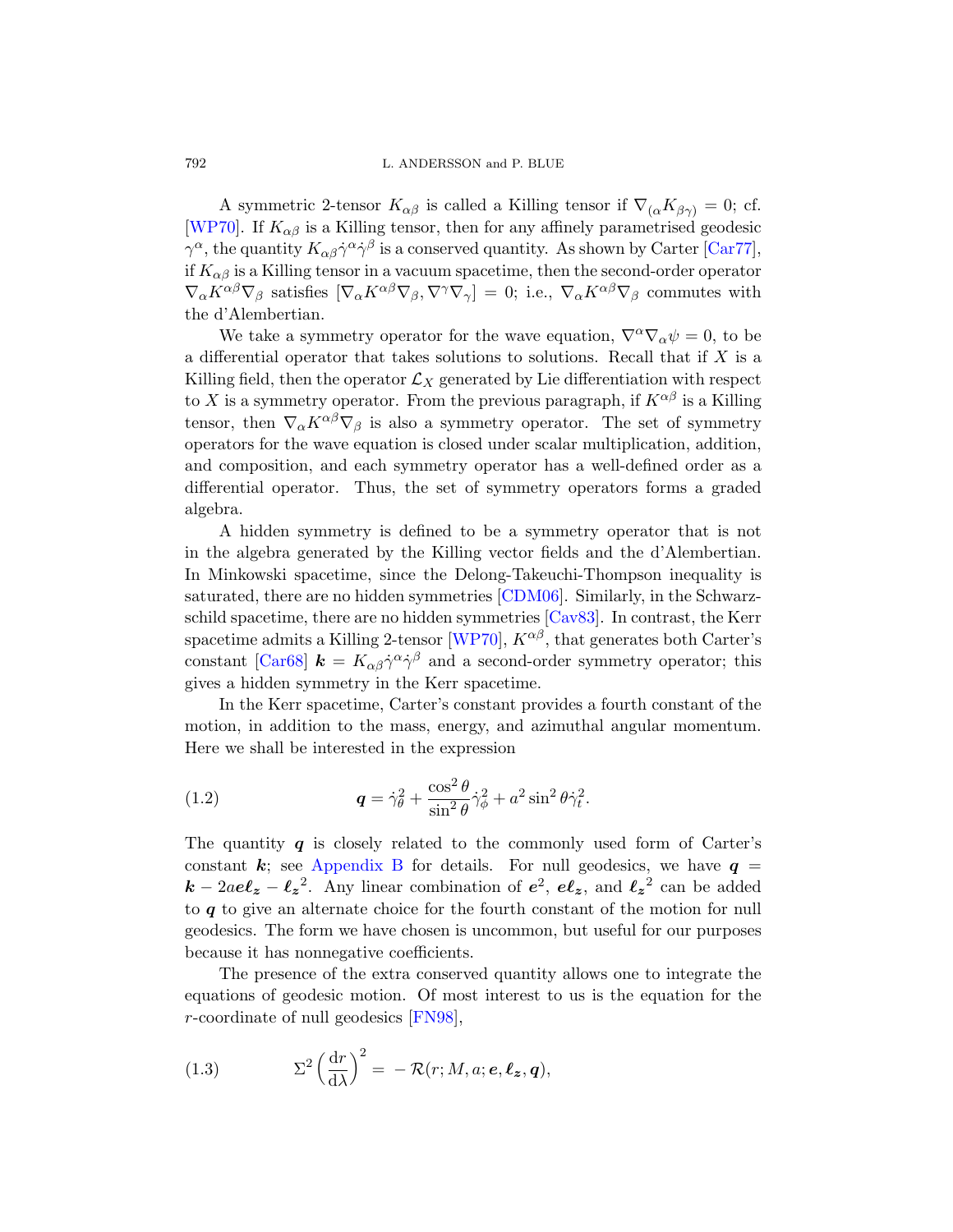<span id="page-6-2"></span><span id="page-6-0"></span>where  $\lambda$  is the affine parameter of the null geodesic and

(1.4) 
$$
\mathcal{R}(r; M, a; e, \ell_z, q) = -(r^2 + a^2)^2 e^2 - 4a M r e \ell_z + (\Delta - a^2) \ell_z^2 + \Delta q.
$$

One finds that there are null geodesics for which the r coordinate is constant. We refer to these as orbiting null geodesics. The  $r$ -values for which this is possible are the solutions to the equations

$$
(1.5) \t\t \mathcal{R} = 0, \quad \partial_r \mathcal{R} = 0.
$$

The corresponding null geodesics are unstable, which with our conventions corresponds to  $\partial_r^2 \mathcal{R} < 0$ . The orbiting null geodesics are the only ones that neither go to nor have come from infinity or the horizon. There are other null geodesics that fail to fall into the black hole or escape to infinity, but the r coordinate alon[g these](#page-62-0) [asympt](#page-64-1)o[tically](#page-66-2) approaches (towards the future) an r value for which there is an orbiting null geodesic.

<span id="page-6-1"></span>In the Schwarzschild case, i.e., for  $a = 0$ , there are only orbiting null geodesics on the sphere at  $r = 3M$ , which is called the photon sphere. For [non](#page-6-0)zero a, the orbiting null geodesics fill up an open region in spacetime. As  $a \to 0$ , this region tends to  $r = 3M$ . There are many descriptions of the Kerr spacetime and its geodesics, including [Bar73], [FN98], [Teo03].

In Boyer-Lindquist coordinates, the d'Alembertian  $\square = \nabla^{\alpha} \nabla_{\alpha}$  takes the form

(1.6) 
$$
\Box = \frac{1}{\Sigma} \left( \partial_r \Delta \partial_r + \frac{1}{\Delta} \mathcal{R}(r; M, a; \partial_t, \partial_\phi, Q) \right),
$$

<span id="page-6-3"></span>where R is given by  $(1.4)$  with the conserved quantities  $e, \ell_z, q$  replaced by their corresponding operators  $\partial_t$ ,  $\partial_\phi$ , and the second-order operator Q given by

(1.7) 
$$
Q = \frac{1}{\sin \theta} \partial_{\theta} \sin \theta \partial_{\theta} + \frac{\cos^2 \theta}{\sin^2 \theta} \partial_{\phi}^2 + a^2 \sin^2 \theta \partial_t^2.
$$

In Appendix B, we explain the [rela](#page-6-1)tionship between Q and  $\nabla_{\alpha} K^{\alpha\beta} \nabla_{\beta}$ . The operator  $\mathcal R$  is given by

$$
(1.8) \ \mathcal{R}(r; M, a; \partial_t, \partial_\phi, Q) = -(r^2 + a^2)^2 \partial_t^2 - 4aMr \partial_t \partial_\phi + (\Delta - a^2) \partial_\phi^2 + \Delta Q.
$$

<span id="page-6-4"></span>We have used some unconventional sign conventions in defining  $\mathcal R$  to avoid having to [use fact](#page-66-3)ors of i when replacing the constants of motion by differential operators. It is clear from the above that  $\partial_t$ ,  $\partial_\phi$ , and Q are symmetry operators for the wave equation on Kerr. In fact, we see from  $(1.6)$  that the operator Q commutes with the operator  $\Sigma\Box$  and, in particular, that Q is a symmetry operator for  $\Box$ . The operators  $\nabla_{\alpha} K^{\alpha\beta} \nabla_{\beta}$  and  $Q$  are both hidden symmetries. We remark that the operator Q is closely related to the angular operator in the spin-0 Teukolsky system; cf. [Teu73].

We denote the set of order- $n$  generators of the symmetry algebra generated by  $\partial_t$ ,  $\partial_\phi$ , and Q by

(1.9) 
$$
\mathbb{S}_n = \{ \partial_t^{n_t} \partial_{\phi}^{n_{\phi}} Q^{n_Q} | n_t + n_{\phi} + 2n_Q = n; n_t, n_{\phi}, n_Q \in \mathbb{N} \}.
$$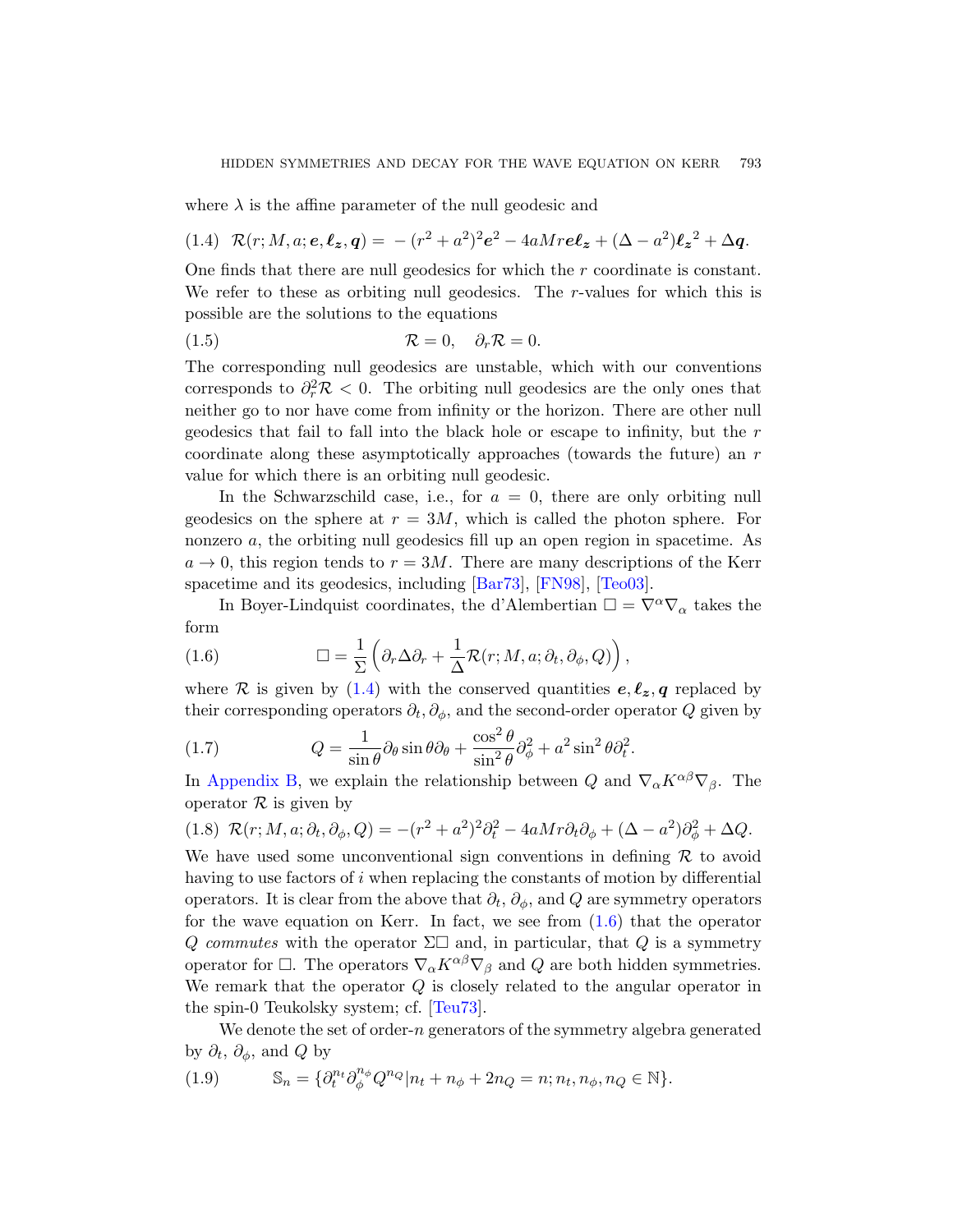In particular,

$$
\mathbb{S}_0 = \{\text{Id}\}, \quad \mathbb{S}_1 = \{\partial_t, \partial_\phi\}.
$$

<span id="page-7-0"></span>Of particular importance in our analysis will be the set of second-order symmetry operators,

$$
\mathbb{S}_2 = \{ \partial_t^2, \partial_t \partial_\phi, \partial_\phi^2, Q \} = \{ S_{\underline{a}} \},
$$

and underlined indices always refer to the index in this set. Higher-order pointwise norms are defined in terms of  $\mathbb{S}_n$  by

(1.10) 
$$
|\psi|_n^2 = \sum_{j=0}^n \sum_{S \in \mathbb{S}_j} |S\psi|^2.
$$

The function  $\mathcal R$  is polynomial in its last three arguments, so  $\mathcal R(r;M,a;\partial_t,\partial_\phi,Q)$ is well defined. Furthermore, it can be written as a linear combination of the second-order symmetries with coefficients that are rational in  $r$ ,  $M$ , and  $a$ . Such linear combinations of second-order symmetry operators play a crucial role in the analysis of this paper. Having introduced underlined subscript indices for the second-order symmetry operators, we can introduce underlined superscript indices for the rational functions in  $r, M$ , and  $a$  that are the coefficients. Thus, using the standard Einstein index convention in the underlined indices, we can write these linear combinations as

$$
\mathcal{R}(r;M,a;\partial_t,\partial_\phi,Q) = \mathcal{R}^{\underline{a}}S_{\underline{a}}.
$$

1.2. Statement of results. We now state our main results and briefly compare them with previous results. In fo[rmula](#page-7-0)ting our estimates, we shall make use of the following model energy:

$$
E_{\text{model},3}[\psi](\Sigma_t)
$$
  
= 
$$
\int_{\Sigma_t} \left( \frac{(r^2 + a^2)^2}{\Delta} |\partial_t \psi|_2^2 + \Delta |\partial_r \psi|_2^2 + |\partial_\theta \psi|_2^2 + \frac{1}{\sin^2 \theta} |\partial_\phi \psi|_2^2 \right) d^3 \mu,
$$

<span id="page-7-2"></span>where  $|\cdot|_2$  is the second-order point-wise norm introduced in  $(1.10)$  above and  $d^3\mu = \sin\theta dr d\theta d\phi$  is a reference volume element on the Cauchy slice  $\Sigma_t$ .

<span id="page-7-1"></span>As discussed above, the main contribution of this paper is a new method to prove the following results, which had previously been known from [DR11] and  $[TT11]$ .

THEOREM 1.1 (Uniformly bounded, positive energy). Given  $M > 0$ , there are positive constants C and  $\bar{a}$  such that if  $|a| \leq \bar{a}$  and  $\psi : \mathbb{R} \times (r_+, \infty) \times S^2 \to \mathbb{R}$ is a solution of the wave equation,  $\nabla^{\alpha}\nabla_{\alpha}\psi=0$ , then for all t,

$$
E_{\text{model},3}(\Sigma_t) \leq CE_{\text{model},3}(\Sigma_0).
$$

THEOREM 1.2 (Morawetz estimate). Given  $M > 0$ , there are positive constants  $\bar{a}$ ,  $\bar{r}$ , C and a function  $\mathbf{1}_{r\neq3M}$  that is identically one for  $|r-3M| > \bar{r}$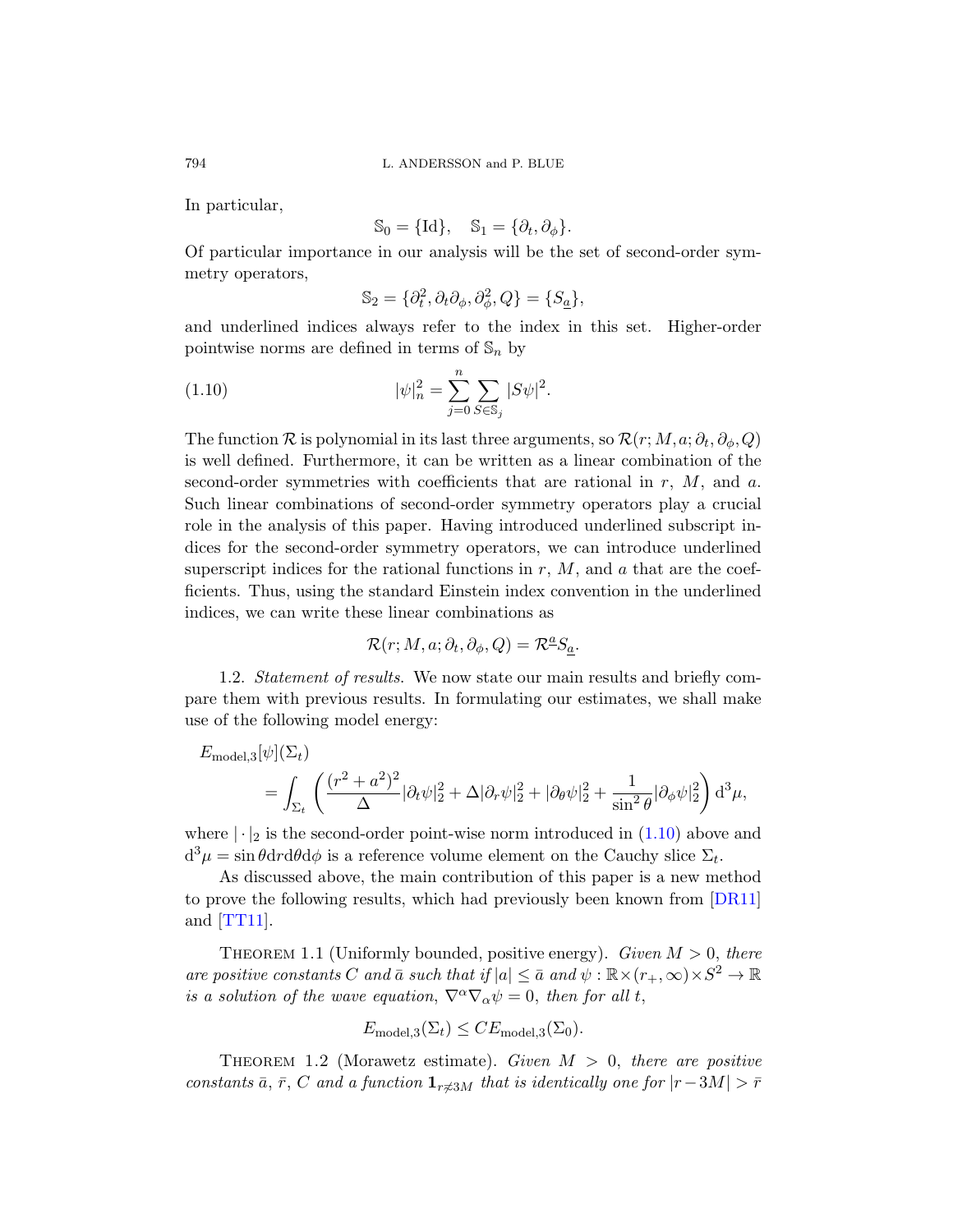and zero otherwise, such that for all  $|a| \leq \bar{a}$  and all smooth  $\psi$  solving the wave equation,  $\nabla^{\alpha}\nabla_{\alpha}\psi=0$ ,

$$
\int_{-\infty}^{\infty} \int_{r_+}^{\infty} \int_{S^2} \left( \left( \frac{\Delta^2}{r^4} \right) |\partial_r \psi|_2^2 + r^{-2} |\psi|_2^2 + \mathbf{1}_{r \neq 3M} \frac{1}{r} \left( |\partial_t \psi|_2^2 + |\nabla \psi|_2^2 \right) \right) d^4 \mu
$$
  
\$\leq C E\_{\text{model},3}(\Sigma\_0),\$

where  $\nabla$  is the angular gradient in Boyer-Lindquist coordinates and  $d^4\mu =$  $d^3\mu dt$ .

Theorem 1.1 is the conclusion of [Section](#page-37-0) 3; cf. Theorem 3.15. Theorem 1.2 follows from Lemma 3.14 and the uniform bound in Theorem 1.1. We remark that Lemma 3.14 gives an estimate of the integrated Morawetz density appear[ing in](#page-18-0) Theorem 1.2 in terms of the initial and final energy, which may be of independent interest.

The degeneracy near  $r = 3M$  in the Morawetz estimate of Theorem 1.2 is not optimal. In fact, a sharper estimate follows from Lemma 3.9. However, some degeneracy [in this region](#page-56-0) is unavoidable, due to the existence in the Kerr spacetime of null ge[odesics](#page-63-6)t[hat orb](#page-63-7)it a[t fixed](#page-7-1)  $r$  values. This degeneracy is discussed further in Section 1.6.

<span id="page-8-0"></span>[The energy](#page-60-0)  $E_{\text{model},3}$  is ad hoc and degenerates as  $r \to r_{+}$ . In Section 3.1, we relate it to a geometrically defined energy  $E_{T_x,3}$ . The degeneracy as  $r \to r_+$ is concealed by the Boyer-Lindquist coordinates and can even appear, in the coefficient of  $|\partial_t \psi|^2$  as a divergence. In Appendix A, we use a nondegenerate coordinate system and apply the ideas of [DR09], [DR13], to overcome the degeneracy in the energy. (There is a similar degeneracy in Theorem 1.2, which is also removed. See equation  $(A.3)$  and the subsequent discussion.) On  $\Sigma_t$ , there is a nondegenerate energy  $E_{n_{\Sigma_t},3}$  that is equivalent to the sum of the  $L^2$  norms of all derivatives of order 1 through 3, with derivatives taken in spatial directions tangential to  $\Sigma_0$  and in the timelike direction orthogonal to this surface. This allows us to control nondegenerate, third-order Sobolev norms on a new foliation, from which we can obtain the following  $L^{\infty}$  estimate.

COROLLARY 1.3 (Unifor[mly bounded so](#page-7-2)lution). Given  $M > 0$ , there are positive constants C [and](#page-7-1)  $\bar{a}$ , and a nonnegative [quadra](#page-66-1)tic form  $E_{n_{\Sigma_0},3}$  on  $\Sigma_0$ , such that, if  $|a| < \bar{a}$  and  $\psi : \mathbb{R} \times (r_+, \infty) \times S^2 \to \mathbb{R}$  is a solution of the wave equation,  $\nabla^{\alpha}\nabla_{\alpha}\psi=0$ , then for all  $(t, r, \omega) \in \mathbb{R} \times (r_+, \infty) \times S^2$ ,

$$
|\psi(t,r,\omega)| \leq CE_{n_{\Sigma_0},3}[\psi](\Sigma_0)^{1/2}.
$$

Remark 1.4. Corollary 1.3 and an analogue of Theorem 1.1 were first proven in [DR11], and an analogue of Theorem 1.2 was first proven in [TT11]. Both works deal directly with  $E_{n_{\Sigma_t}}$  without estimating  $E_{T_\chi}$ . Since our focus is to control the influence of the orbiting null geodesics, which are relatively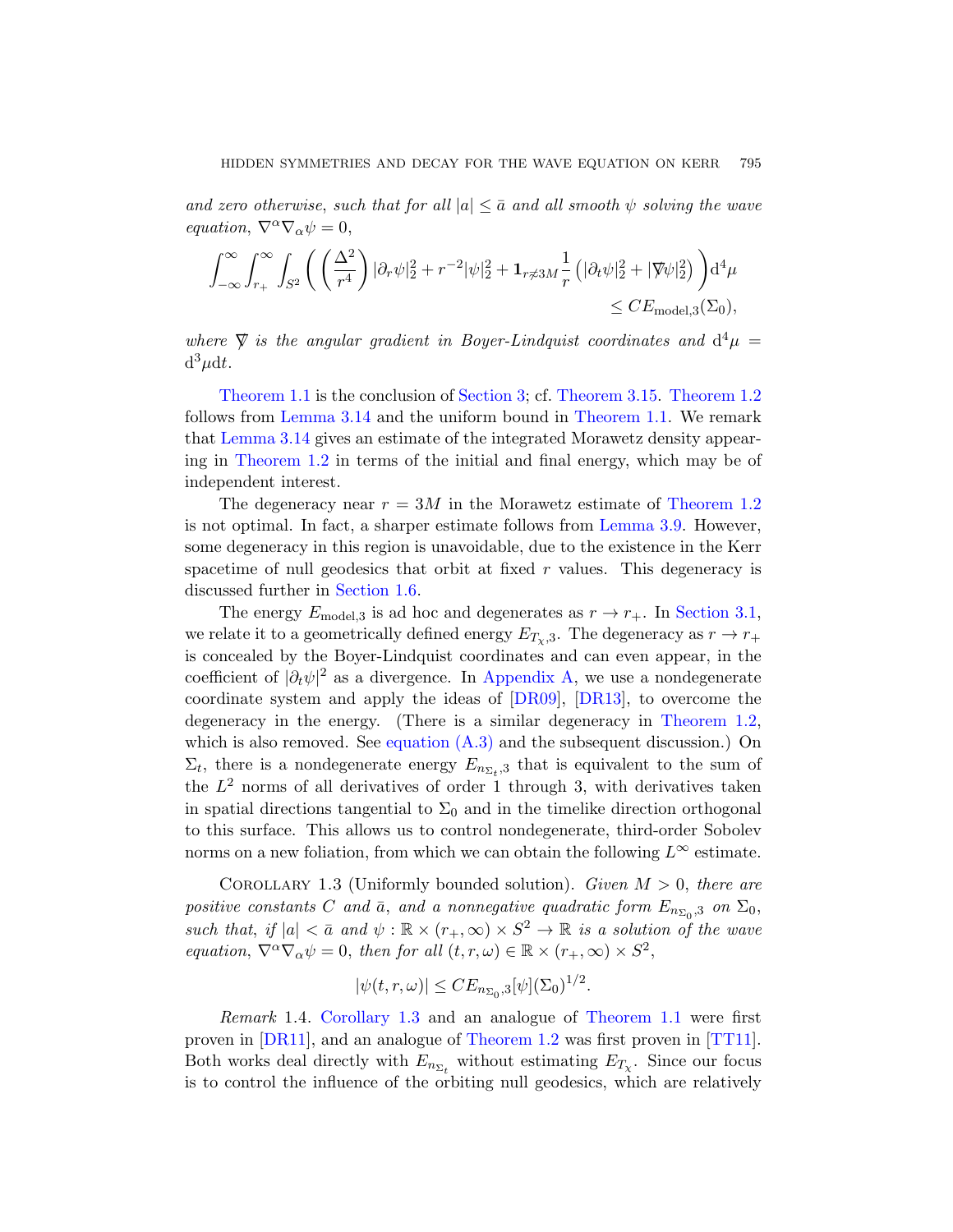far from  $r = r_{+}$ , we find it convenient to work with the weaker norms  $E_T^{1/2}$  $T_\chi^{1/2},$ which are dominated by  $E_{n_{\Sigma_t}}^{1/2}$ . Appendix A provides the details in removing the degeneracy at  $r \to r_{+}$ .

The quadratic forms  $E_{\text{model},3}(\Sigma_0)$  and  $E_{n_{\Sigma_0},3}[\psi](\Sigma_0)$  are bounded if  $\psi$  extends smoothly to the closure of the hypersurface  $\Sigma_0$  in the extended spacetime and satisfy the following decay conditions. First, as  $r \to \infty$ , it is sufficient that  $\psi$  and its first three derivatives (with respect to the Boyer-Lindquist coordinates) decay like  $r^{-3/2+\delta}$  for some positive  $\delta$ . Since this decay rate is stated with respect to the angular derivatives, a more geometric statement of this decay condition is that the first three normalised derivatives in the angular directions decay at a rate with one additional power of  $r^{-1}$  for each additional angular derivative. By "smooth" we mean  $C^{\infty}$  with respect to local coordinates in the extended spacetime. As  $r \to r_{+}$ , this is not the same as being smooth with respect to the Boyer-Lindquist coordinates. The  $E_{T_\chi,3}[\psi](\Sigma_0)^{1/2}$ and  $E_{n_{\Sigma_0},3}[\psi](\Sigma_0)^{1/2}$  are  $L^2$ -based weighted Sobolev norms, so these  $L^{\infty}$  decay conditions on the initial data are sufficient, but not necessary.

1.3. Summary of previous results. A[s mentioned a](#page-7-2)bove, our work builds on previous results in the subcase of the Schwarzschild spacetime, where  $a = 0$ . This subcase is significantly simpler than the situation in the Kerr spacetime, since the  $\partial_t$  Killing vector is timelike in the enti[re exter](#page-62-1)ior region and generates a conserved positive energy, there [is the f](#page-62-2)ull  $SO(3)$  group of rotation symmetries available to generate higher e[nergies,](#page-63-6) and the orbiting null geodesics are restricted to  $r = 3M$ . The fi[rst two of t](#page-65-3)hese properties imply Theorem 1.1 in the  $a = 0$  case. Following the introduction of a Morawetz vector field and of the equ[ivalent](#page-64-2) of an almost conformal vector field to the Schwarzschild spacetime [LS99], decay estimates for the wave equation were proven [BSt06], proven with a weaker decay rate but less regularity loss [BSo09], and proven separately with a stronger estimate near the event horizon [DR09]. These were extended to Strichartz estimates for the wave equation [MMTT10] and to decay estimates for Maxwell's equation [Blu08] and for Einstein's equation on ultimately Schwa[rzschild](#page-63-2)e[an spac](#page-66-1)etimes [Hol10]. All of these works relied upon a Morawetz estimate. The Morawetz vector field that made these estimates possible was centred about the orbiting geodesics at  $r = 3M$ .

This construction of a classical Morawetz vector field fails when  $a \neq 0$ , since there are orbiting null geodesics filling an open set in spacetime. Using Fourier-analytic techniques, one may define generalised Morawetz vector fields that circumvent this problem [DR11], [TT11]. These Fourier-analytic Morawetz vector fields have coefficients that depend on both spacetime position and on the Fourier variables conjugate to the spacetime coordinates. One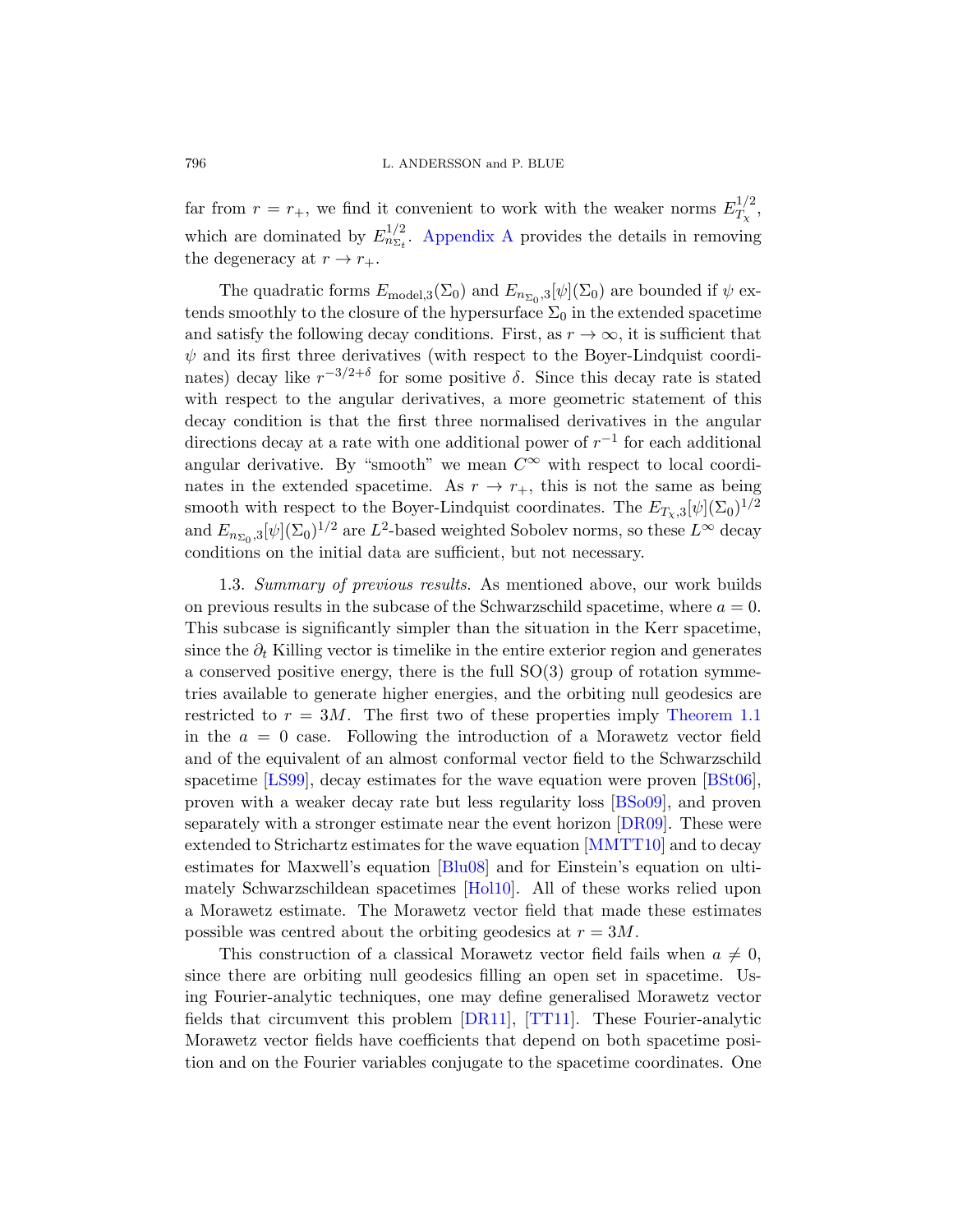advantage of such an approach is that it allows the analogues of Theorems 1.1 and 1.2 to be proven in  $H^1$  regularity Sobolev spaces instead of  $H^3$  regularity Sobolev spaces[. At th](#page-63-7)e end of the introduction, we further compare the method of thos[e work](#page-63-8)s with the present pape[r. The](#page-66-4) techniques in this paper remain [th](#page-66-5)e only ones to provide a Morawetz or integrated energy estimate without using a Fourier variable conjugate to time.

A number of stronger decay estimates have been obtained by building upon a Morawetz estimate in the slowly rotating case. These include a pointwise decay estimate with rate  $t^{-1+\epsilon}$  [DR13], a pointwise in time decay with rate  $t^{-3/2+\epsilon}$  [Luk12] (see also [DR10]), a Strichartz estimate [Toh12], and decay [with rate](#page-63-3)  $t^{-3}$  [Tat13]. In these statements  $\varepsilon$  refers to a continuous function of a that vanishes as  $|a| \searrow 0$ . These pointwise in time decay estimates hold in stationary regions, where r is bounded by  $r_+ < r_1 < r < r_2 < \infty$  but, in all cases, there are corresponding decay estimates along the boundary of the exterior region, [i.e., th](#page-64-3)e event horizon  $r = r_+$  [and nu](#page-64-4)ll infinity  $r \to \infty$ . The recent result covering the full range  $|a| \lt M$  also includes a pointwise decay estimate with rate  $t^{-3/2+\epsilon}$  $t^{-3/2+\epsilon}$  $t^{-3/2+\epsilon}$  [DRSR14].

There have also been several lines of work that do not make use of a Morawetz estimate. Fourier-analytic vector fields were used previously to prove Mourre estimates, which are similar to Morawetz estimates, in the proof of scattering for the Klein-Gordon equation [H $\ddot{a}$ f03] and the Dirac equation [HN04]. The complete separability of the wave equation in the Kerr spacetime was used to [derive an](#page-64-6) explicit representation [FKSY05]. For solutions of the form  $\psi(t,r,\theta,\phi) = \psi_{L_z}(t,r,\theta)e^{iL_z\phi}$  or where  $\psi$  is made up of a finite number of azimuthal modes of this form, the integral representation was used to prove an  $L^{\infty}_{\text{loc}}$  decay result. Such solutions form [a dense](#page-66-3) set in the space of solutions, but, without a uniform estimate on the decay rate, it is not possible to pass to a limit. Decay rates have been obtained from this separability method for solutions to [the Di](#page-66-6)rac equation [FKSY02] and spherically symmetric solutions to the wave equation when  $a = 0$  [Kro07]. The decay without rate results for the wave equation built on two earlier results. The first showed that for  $|a| \in [0, M)$ , it is possible to do a full separation of variables [Teu73]. The second showed that for each hypothetical exponentially growing mode, there is a conserved, nonnegative, energy-like expression, and hence that there are no exponentially growing modes [Whi89]. Recently, separation of variables techniques have been used to prove a uniform  $t^{-3}$  decay rate (in stationary regions) for solutions to the wave equation on the Schwarzschild background [DSS12]. The uniform  $t^{-3}$  rate is the one conjectured by the "summed Price" law," based on Price's prediction that all modes decay at a rate of  $t^{-3}$  or faster [Pri72b], [Pri72a].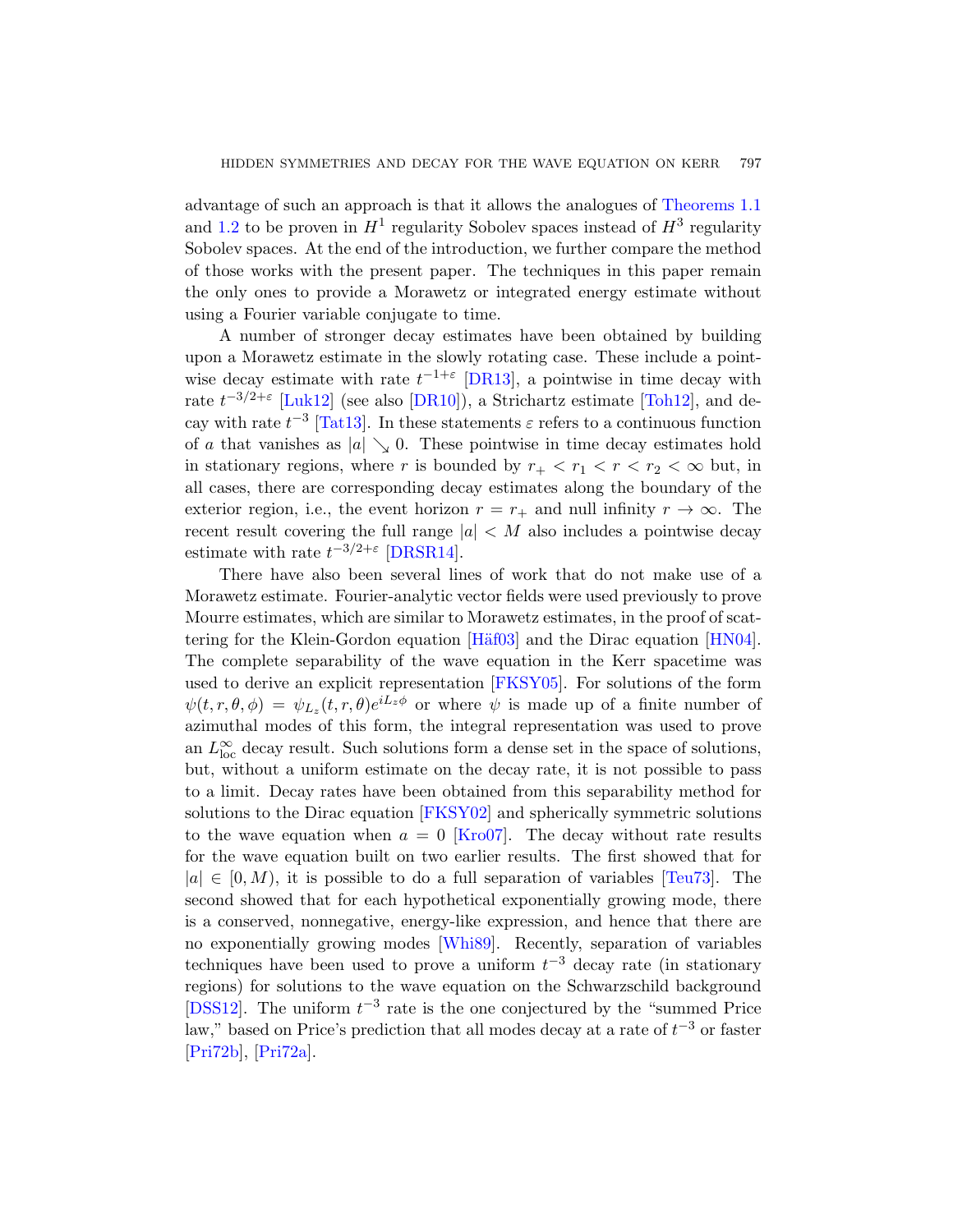798 L. ANDERSSON and P. BLUE

<span id="page-11-1"></span>For the coupled Einstein and scalar wave system, a decay rate and nonlinear stability of the Schwarzschild solution have been proven in the spherically symmetric setting [DR05]. Birkhoff's theorem states that the Schwarzschild spacetime is the unique spherically symmetric, vacuum spacetime solution of Einstein's equation. Hence, to consider a dynamical problem, one must couple the Einstein equation to some matter model.

1.4. A monotonicity result for null geodesics. Here we illustrate the key idea of the paper by exploring a related one for null geodesics. At the heart of the Morawetz estimate is a monotonicity formula for the wave equation. Null geodesics are the characteristic curves for the wave equation and provide important insight into the behaviour of solutions of the wave equation.

For a null geodesic,  $\gamma(\lambda)$ , we define the energy associated with a vector field X and evaluated on a Cauchy hypersurface  $\Sigma$  to be

$$
e_X[\gamma](\Sigma) = -g_{\alpha\beta}X^{\alpha}\dot{\gamma}^{\beta}|_{\Sigma}.
$$

<span id="page-11-0"></span>The sign in the energy is introduced so that it is nonnegative if X and  $\dot{\gamma}$  are both future directed and causal. If the spacetime is globally hyperbolic, for each value of the geodesic parameter  $\lambda$ , there is a unique Cauchy surface  $\Sigma$ for which  $\gamma(\lambda)$  intersects  $\Sigma$ . Differentiation with respect to  $\lambda$  is equivalent to differentiation along the tangent vector. Since  $\nabla_{\dot{\gamma}}\dot{\gamma}=0$  for a geodesic, integrating the derivative of the energy gives

(1.11) 
$$
e_X[\gamma](\Sigma_2) - e_X[\gamma](\Sigma_1) = - \int_{\lambda_1}^{\lambda_2} (\dot{\gamma}_\alpha \dot{\gamma}_\beta)(\nabla^{(\alpha} X^{\beta)}) d\lambda,
$$

where  $\lambda_i$  is the unique value of  $\lambda$  such that  $\gamma(\lambda)$  is the intersection of  $\gamma$  with  $\Sigma_i$ . The sign arises from our choice of sign in the definition of the energy. Formula (1.11) is particularly easy to work with if one recalls that

$$
\nabla^{(\alpha}X^{\beta)} = -\frac{1}{2}\mathcal{L}_X g^{\alpha\beta}.
$$

The tensor  $\nabla^{(\alpha} X^{\beta)}$  is commonly called the "deformation tensor." In the following, unless there is room for confusion, we will drop reference to  $\gamma$  and  $\Sigma$ in referring to  $e_X$ .

These energies for null geodesics are useful for understanding the monotonicity at the heart of the original Morawetz estimate in the Minkowski spacetime,  $\mathbb{R}^{1+3}$ . That estimate is proven using the radial vector field  $\partial_r$ in  $(t, r, \theta, \phi)$  coordinates. In Minkowski spacetime, null geodesics are simply straight lines, and one can consider the projection onto the spatial component in  $\mathbb{R}^n$ , which is also a straight line  $\vec{x}(t)$  and can be parametrised by time. The projection of a null geodesic will have a constant and nonvanishing tangent,  $\vec{v}(t)$ . Asymptotically, the position and velocity will become aligned, so that  $\lim_{t\to\infty} \vec{v}(t) \cdot \vec{x}(t)/|\vec{x}(t)| = 1$ , and similarly in the past,  $\lim_{t\to-\infty} \vec{v}(t) \cdot$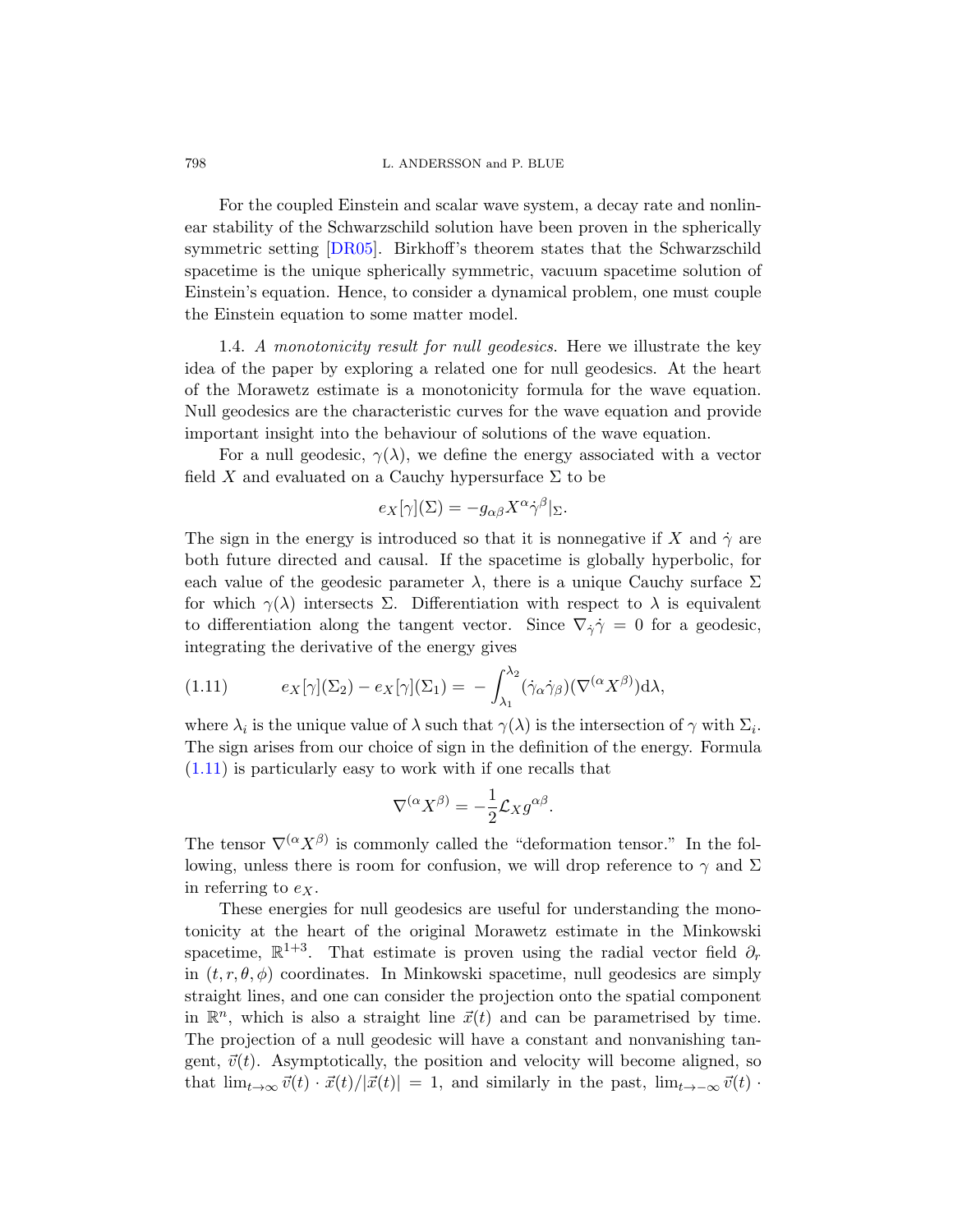$\vec{x}(t)/|\vec{x}(t)| = -1$ . Thus, the radial component of the velocity,  $\dot{\gamma}_r = -e_{\partial_r}$ , increases overall from the asymptotic past to the asymptotic future. In fact, it is n[ot hard to show](#page-5-0) that the radial component of the velocity increases monotonically. In particular, with  $\eta^{\alpha\beta} = -\partial_t^{\alpha}\partial_t^{\beta} + \partial_r^{\alpha}\partial_r^{\beta} + r^{-2}(\partial_{\theta}^{\alpha}\partial_{\theta}^{\beta} + \sin^{-2}\partial_{\phi}^{\alpha}\partial_{\phi}^{\beta}$  $\binom{p}{\phi},$ for null geodesics that do not pass through  $r = 0$ ,<sup>2</sup> one finds the monotonicity formula  $-(d/d\lambda)e_{\partial_r} = (-1/2)(\mathcal{L}_{\partial_r} \eta^{\alpha\beta})\dot{\gamma}_\alpha \dot{\gamma}_\beta = r^{-3}(\dot{\gamma}_\theta \dot{\gamma}_\theta + \sin^{-2} \dot{\gamma}_\phi \dot{\gamma}_\phi) \geq 0.$ 

We now consider the behaviour of the radial velocity of a null geodesic in the Kerr spacetime. If one makes the (implicitly defined) change of variables  $d\tau/d\lambda = \Sigma^{-1}$ , then equation (1.3) for the radial component becomes  $(\mathrm{d}r/\mathrm{d}\tau)^2 = -\mathcal{R}(r;M,a;\mathbf{e},\ell_{\mathbf{z}},\mathbf{q})$ . For fixed  $(M,a)$  and  $(\mathbf{e},\ell_{\mathbf{z}},\mathbf{q})$ , this takes the form of the equations of motion of a particle in 1-dimension with a potential. The roots and double roots of the potential  $\mathcal R$  determine the turning points and stationary points, respectively, for the motion in the  $r$  direction. The potential  $-\mathcal{R} = ((r^2 + a^2)e + a\ell_z)^2 - \Delta(q + \ell_z^2 + 2ae\ell_z)$  is always nonnegative at  $r = r_+$  and, unless  $e = 0$ , is positive as  $r \to \infty$ . As we will show below, it has at most two roots counting multiplicity.

By simply considering the turning points, one can use r and  $\dot{\gamma}_r$  to construct a quantity that is increasing on average. Throughout this argument, we will take  $(M, a)$  and  $(e, \ell_z, q)$  as fixed. Consider null geodesics that came from infinity, i.e., for which  $r \to \infty$  as  $\tau \to -\infty$ . For these, e is positive and  $-\mathcal{R}$ has no roots, a single double root, or two simple roots. If the potential  $-\mathcal{R}$  has no roots, then we can arbitrarily choose  $r_o \in (r_+,\infty)$ , so that when the geodesic falls in from infinity, the quantity  $(r - r_o)\dot{\gamma}_r$  goes from negative to positive. Similarly, if there are two distinct roots, we can choose  $r<sub>o</sub>$  between these two roots (which are between  $r_+$  and  $\infty$ ), in which case, before the geodesic reaches the turning point, the quantity  $(r-r_o)\dot{\gamma}_r$  is negative, but that after the geodesic leaves the turning point, the quantity  $(r-r<sub>o</sub>)\dot{\gamma}_r$  is positive. Finally, in the case that there is a double root, we can define the root to be  $r_o$ , so that  $(r-r_o)\dot{\gamma}_r$  is large and negative in the far past, but that it goes to zero as the null geodesic asymptotes onto the double root of  $-\mathcal{R}$ . Using the terminology from the start of this section and taking  $A = (r - r_o)\partial_r$ , we write  $(r - r_o)\dot{\gamma}_r$  as the energy  $-e_A$ . In all three cases considered,  $e_A$  is decreasing overall, in the sense that the limit in the future is less than the limit in the past. A similar analysis shows that  $e_A$  is nonincreasing overall along all other null geodesics. (Along the orbiting null geodesics, it is identically zero for all  $\tau$ .) Thus, in all cases, we can define  $r_o$  and  $A = (r - r_o)\partial_r$  so that  $e_A$  is nonincreasing overall.

<span id="page-12-0"></span><sup>&</sup>lt;sup>2</sup>For null geodesics passing through  $r = 0$  in  $\mathbb{R}^{1+n}$ , there is a singular contribution as the radial component of the velocity instantaneously goes from −1 to 1.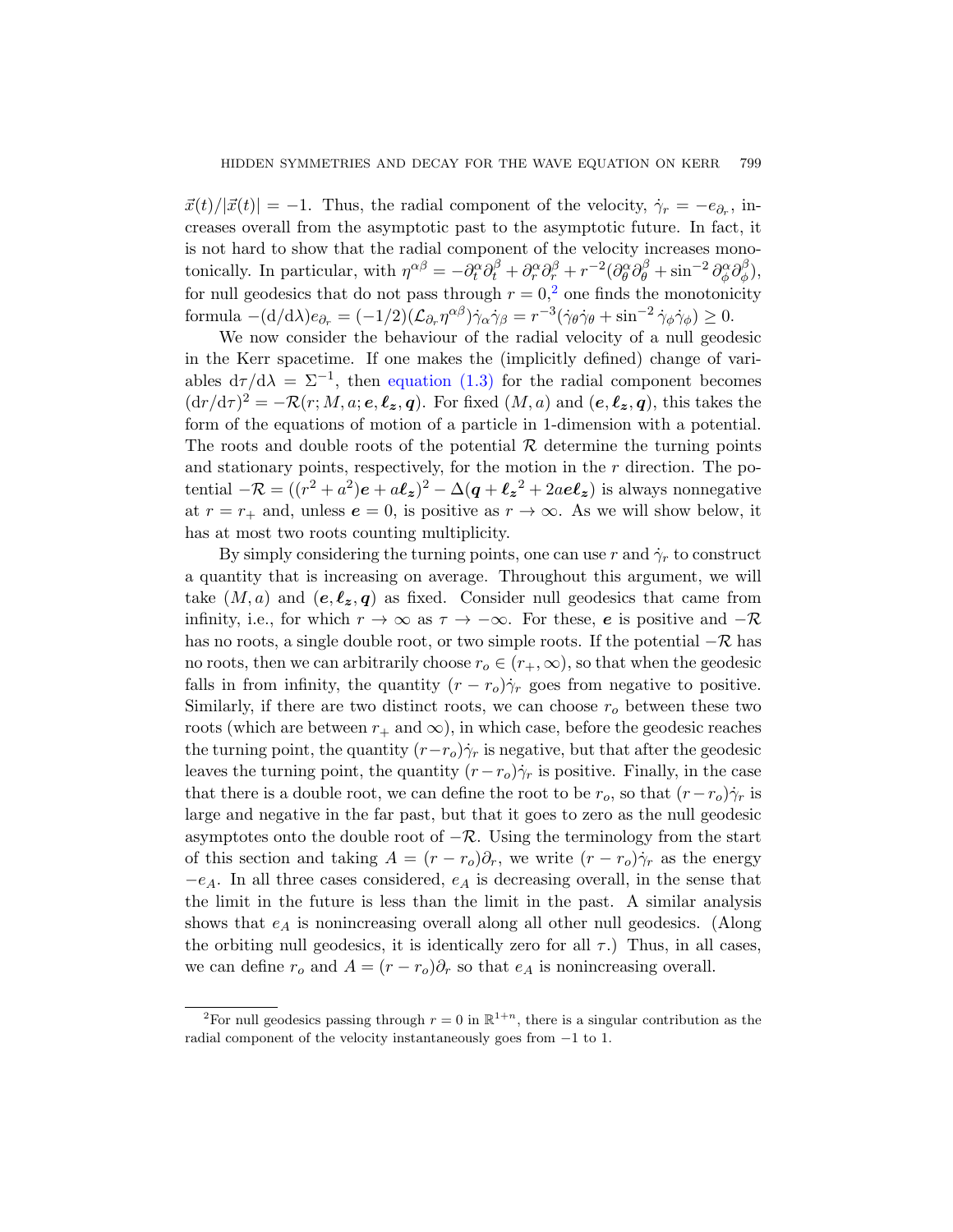#### 800 L. ANDERSSON and P. BLUE

To construct a monotone quantity on each null geodesic, it remains to replace  $r - r_o$  by a function F so that for  $A = \mathcal{F} \partial_r$ , the energy  $e_A$  is nondecreasing for all  $\tau$  and not merely nondecreasing overall. For  $a \neq 0$ , both  $r_o$  and F will have to depend on both the Kerr parameters  $(M, a)$  and the constants of motion  $(e, \ell_z, q)$ ; the function F will also depend on r, but no other variables. We define  $A = \mathcal{F}\partial_r$  and emphasise to the reader that this is a map from the tangent bundle to the tangent bundle, which is not the same as a sta[ndard vector fie](#page-11-0)ld, which is a map from the manifold to the tangent bundle. To derive a monotonicity formula, we wish to choose  $\mathcal F$  so that  $e_A$  has a nonnegative derivative. We define the covariant derivative of A by holding the values of  $(e, \ell_z, q)$  fixed and computing the covariant derivative as if A were a regular vector field. Similarly, we define  $\mathcal{L}_A g^{\alpha\beta}$  by fixing the values of the constants of geodesic motion. Since the constants of motion have zero derivative along null geodesics, equation (1.11) remains valid.

We can use this to illustrate the core calculation of this paper. The Kerr metric can be written as

$$
\Sigma g^{\alpha\beta}=\Delta\partial_r^\alpha\partial_r^\beta+\frac{1}{\Delta}\mathcal{R}^{\alpha\beta},
$$

where

$$
(1.12)\quad \mathcal{R}^{\alpha\beta} = -(r^2+a^2)^2\partial_t^{\alpha}\partial_t^{\beta} - 4aMr\partial_t^{(\alpha}\partial_{\phi}^{\beta)} + (\Delta - a^2)\partial_{\phi}^{\alpha}\partial_{\phi}^{\beta} + \Delta Q^{\alpha\beta},
$$

(1.13) 
$$
Q^{\alpha\beta} = \partial_{\theta}^{\alpha} \partial_{\theta}^{\beta} + \cot^{2} \theta \partial_{\phi}^{\alpha} \partial_{\phi}^{\beta} + a^{2} \sin^{2} \theta \partial_{t}^{\alpha} \partial_{t}^{\beta}.
$$

The double contraction of the tensor  $\mathcal{R}^{\alpha\beta}$  with the tangent to a null geodesic gives the potential  $\mathcal{R}(r; M, a; e, \ell_z, q) = \mathcal{R}^{\alpha\beta}\dot{\gamma}_\alpha\dot{\gamma}_\beta$ . The crucial quantity  $\mathcal{L}_A g^{\alpha\beta} \dot{\gamma}_\alpha \dot{\gamma}_\beta$  is calculated below in (1.14). For n[ow, we](#page-6-2) ignore distracting factors of  $\Sigma$ ,  $\Delta$ , their derivatives, and constant factors, so we can see that the most important terms in  $\mathcal{L}_A g^{\alpha\beta} \dot{\gamma}_\alpha \dot{\gamma}_\beta$  are

$$
-2(\partial_r \mathcal{F})\dot{\gamma}_r \dot{\gamma}_r + \mathcal{F}(\partial_r \mathcal{R}^{\alpha\beta})\dot{\gamma}_\alpha \dot{\gamma}_\beta = -2(\partial_r \mathcal{F})\dot{\gamma}_r \dot{\gamma}_r + \mathcal{F}(\partial_r \mathcal{R}).
$$

The second term in this sum will be nonnegative if  $\mathcal{F} = \partial_r \mathcal{R}(r; M, a; e, \ell_z, q)$ . Recall that the vanishing of  $\partial_r \mathcal{R}(r; M, a; e, \ell_z, q)$  is one of the two conditions  $(1.5)$  for orbiting null geodesics. With this choice of  $\mathcal{F}$ , the instability of the null geodesic orbits ensures that, for these null geodesics, the coefficient in the first term,  $-2(\partial_r\mathcal{F})$ , will be positive. We can now perform the calculations more carefully to show that this nonnegativity holds for all null geodesics.

Since, up to reparametrisation, null geodesics are conformally invariant, it is sufficient to work with the conformally rescaled metric  $\Sigma g^{\alpha\beta}$ . Also, since  $\gamma$  is a null geodesic, for any function  $q_{reduced}$ , we may add  $q_{reduced} \Sigma g^{\alpha\beta} \dot{\gamma}_{\alpha} \dot{\gamma}_{\beta}$ wherever it is convenient. Thus, the change in  $e_A$  is given as the integral of

$$
\Sigma \dot{\gamma}_\alpha \dot{\gamma}_\beta \nabla^{(\alpha} A^{\beta)} = \left(-\frac{1}{2} \mathcal{L}_A(\Sigma g^{\alpha\beta}) + q_{\text{reduced}} \Sigma g^{\alpha\beta}\right) \dot{\gamma}_\alpha \dot{\gamma}_\beta.
$$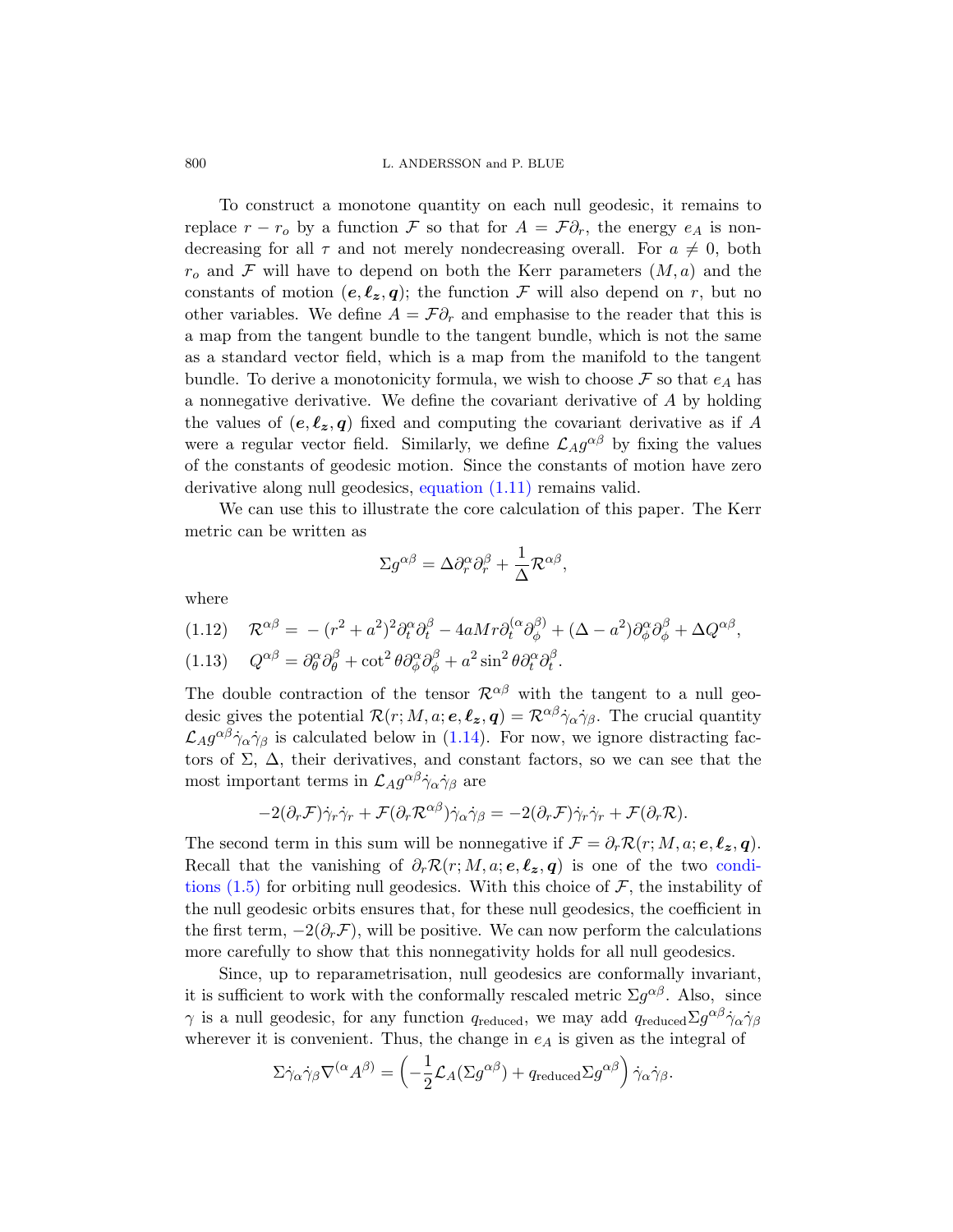To progress further, choices of  $\mathcal F$  and  $q_{reduced}$  must be made. For the choices we make here, the calculations are straightforward but lengthy. More detail is given in Sections 3.2–3.4, where analogous calculations are made for the wave equation. Let z and w be smooth functions of r and the Kerr parameters  $(M, a)$ . We introduce the notation

$$
\tilde{\mathcal{R}}' = \partial_r \left( \frac{z}{\Delta} \mathcal{R}(r; M, a; \boldsymbol{e}, \boldsymbol{\ell_z}, \boldsymbol{q}) \right), \qquad \tilde{\tilde{\mathcal{R}}}'' = \left( \partial_r \left( w \frac{z^{1/2}}{\Delta^{1/2}} \tilde{\mathcal{R}}' \right) \right)
$$

<span id="page-14-0"></span>and make the choices

$$
\mathcal{F} = -zw\tilde{\mathcal{R}}', \qquad q_{reduced} = -(1/2)(\partial_r z)w\tilde{\mathcal{R}}'.
$$

<span id="page-14-2"></span>In terms of these functions,

(1.14) 
$$
\dot{\gamma}_{\alpha}\dot{\gamma}_{\beta}\nabla^{(\alpha}A^{\beta)}=w(\tilde{\mathcal{R}}')^{2}-z^{1/2}\Delta^{3/2}\tilde{\mathcal{R}}''\dot{\gamma}_{r}^{2}.
$$

<span id="page-14-1"></span>If we now take  $z = z_1 = \Delta (r^2 + a^2)^{-2}$ , then the coefficient of  $e^2$  in  $\tilde{\mathcal{R}}'$  vanishes, and if we further take  $w = w_1 = (r^2 + a^2)^4/(3r^2 - a^2)$ , then the coefficient of  $e\ell_z$  in  $\tilde{\tilde{\mathcal{R}}}''$  also vanishes, leaving

(1.15a) 
$$
\tilde{\mathcal{R}}' = 4Ma \frac{3r^2 - a^2}{(r^2 + a^2)^3} e\ell_z \n- 2 \frac{r^3 - 3Mr - a^2r + Ma^2}{(r^2 + a^2)^3} \ell_z^2 - 2 \frac{r^3 - 3Mr + a^2r + Ma^2}{(r^2 + a^2)^3} q,
$$
\n(1.15b) 
$$
\tilde{\mathcal{R}}'' = -2 \frac{3r^4 + a^4}{(3r^2 - a^2)^2} \ell_z^2 - 2 \frac{(3r^2 - 6a^2r^2 + a^4)^2}{(3r^2 - a^2)^2} q.
$$

Since  $q$  is nonnegative by equation (1.2), it follows that the right-hand side of  $(1.15b)$  is nonpositive and that the right-hand side of equation  $(1.14)$  is nonnegative. Since equation (1.14) [gives minus](#page-14-0) the rate of change, the energy  $e_A$ is monotone.

Furthermore, these calculations reveal useful information about the geodesic motion. The positivity of the term on the right-hand side of  $(1.15b)$ shows that  $\tilde{\mathcal{R}}'$  can have at most one root, which must be simple. In turn, this shows that  $R$  can have at most two roots, as previously asserted.

The role of orbiting geodesics can be seen in equation (1.14). Along null geodesics for which  $R$  has a double root, the double root occurs at the root of  $\tilde{\mathcal{R}}'$ , so it is convenient to think of the corresponding value of r as being  $r<sub>o</sub>$ . In particular, this root is where null geodesics with the given values of e,  $\ell_z$ , and q orbit the black hole with a constant value of r. The first term in (1.14) vanishes at the root of  $\tilde{\mathcal{R}}'$ , as it must so that  $e_A$  can be constantly zero on the orbiting null geodesics. When  $a = 0$ , the quantity  $\tilde{\mathcal{R}}'$  reduces to  $-2(r-3M)r^{-4}(\ell_z^2+q)$ , so that the orbits occur at  $r=3M$ . The continuity in a of  $\tilde{\mathcal{R}}'$  guarantees that its root converges to 3M as  $a \to 0$  for fixed  $(e, \ell_z, q)$ .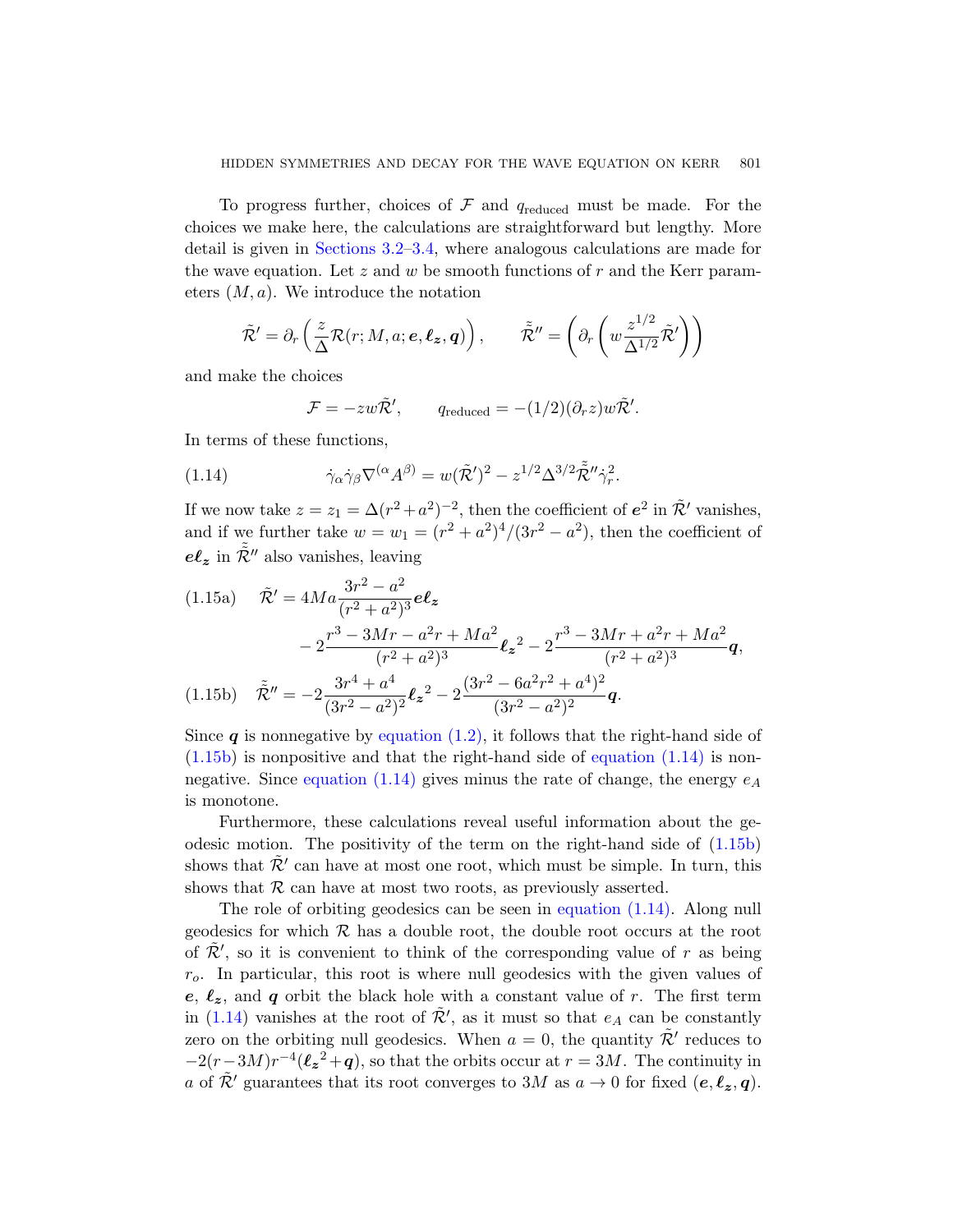802 L. AN[DERSSON and P. B](#page-14-0)LUE

In Section 3.4, a slightly more complicated choice of z leads to an  $\tilde{\mathcal{R}}'$  for which the convergence of the root to 3M as  $a \to 0$  can be made uniform in  $(e, \ell_z, q)$ .

Because of the geometric optics corr[espond](#page-63-2)ence between null geodesics and solutions of the wave equation, it is natural to try to adapt the monotonicity of  $e_A$  for null geodesics to a similar result for the wave equation and, in particular, to adapt the nonnegativity of the terms in equation  $(1.14)$  to help in the proof of the Morawetz estimate. In making this adaptation, one must find a replacement for the constants of motion as arguments in the weight  $\mathcal{F}$ . There are several ways in which this can be done. One approach [DR11] is to use the complete separability of the wave equation; to observe that separation of variables in the t and  $\phi$  coordinates is equivalent to the Fourier transform; to observe that the Fourier variables conjugate to t and  $\phi$  can be treated as e and  $\ell_z$ ; and to treat the final separation constant, typically associated with  $\theta$  but perhaps more properly thought of as the eigenvalues of the hidden symmetry  $Q$ , as analogous to  $q$ ; to construct a monotone energy like  $e_A$  at least for some values of  $(e, \ell_z, q)$ ; and then to show that the estimate on separated components can be summed to provide an estimate for general solutions. Another approach [TT11] to treating the wave equation is to define a pseudo-differential operator with symbol given by  $A$ ; this is possible since  $A$  is a map from the tangent bundle to the tangent bundle.

The method that we introduce in this paper uses only differential operators. Since A is constructed only from the constants  $\{e^2, e\ell_z, \ell_z^2, q\}$ , which are quadratic in  $\dot{\gamma}$  and constructed from the conformal Killing tensors  $\{\partial_t^\alpha\partial_t^\beta$  $\partial^\beta_t, \partial^{\{\alpha}_t}_t \partial^{\beta)}_\phi$  $\partial_{\phi}^{\beta)} , \partial_{\phi}^{\alpha} \partial_{\phi}^{\beta}$  $(\phi^{\beta}, Q^{\alpha\beta})$ [, our approach](#page-14-0) is to construct an analogue that primarily uses the [symme](#page-66-1)tries  $\mathbb{S}_2 = \{\partial_t^2, \partial_t \partial_\phi, \partial_\phi^2, Q\}$ , which are second-order differential operators constructed from the same set of Killing tensors. In [DR11], the Morawetz estimate is only proved for "high" frequency waves, which have a large ratio between certain frequencies corresponding to the constants of motion for null geodesics  $(e, \ell_z, q)$ ; such a decomposition is not necessary in deriving the nonnegativity for null geodesics in equation (1.14) or when proving estimates for the wave equation in [TT11] or this paper. In summary, our approach allows us to use differential operators to construct a multiplier that treats all frequency ranges in a uniform manner and, in particular, gives a nonnegative bulk term at  $r \sim 3M$ .

1.5. Generalising the vector-field method. In this section, we outline a generalisation of the vector-field method that allows us to take advantage of the presence of hidden symmetries in the Kerr spacetime. In particular, we consider energies based on operators of order greater than one, rather than just vector fields. In the discussion here, we consider the scalar wave equation  $\Box \psi = 0$ , but much of the discussion applies equally to general field equations derived from a quadratic action.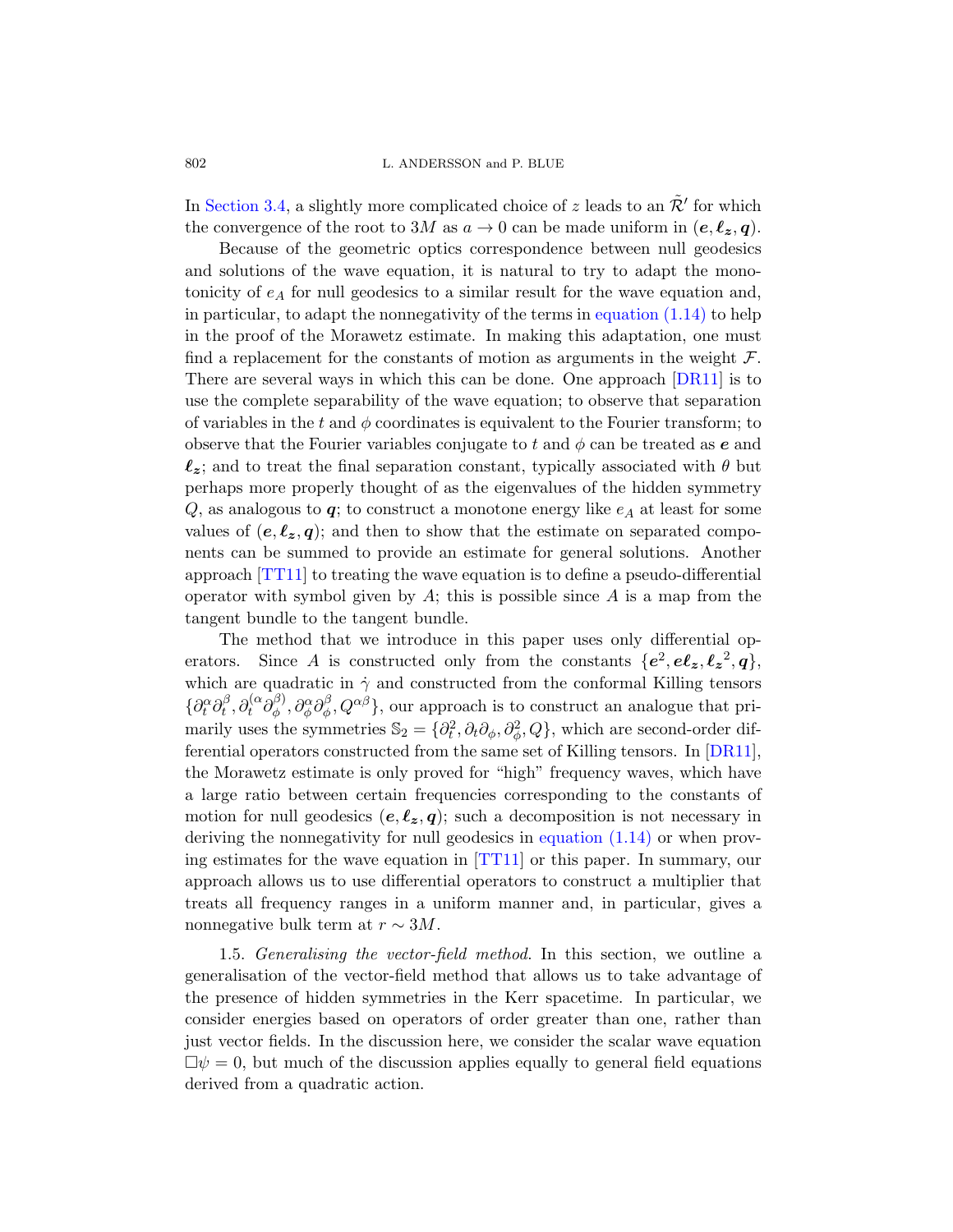<span id="page-16-0"></span>The energy-momentum tensor for the wave equation is

<span id="page-16-2"></span>(1.16) 
$$
T[\psi]_{\alpha\beta} = \nabla_{\alpha}\psi\nabla_{\beta}\psi - \frac{1}{2}g_{\alpha\beta}(\nabla_{\gamma}\psi\nabla^{\gamma}\psi).
$$

The momentum associated with a vector field  $X$  and the energy associated with a vector field X and evaluated on [a hyper](#page-66-7)surface  $\Sigma$  are

(1.17a) 
$$
P_X[\psi]_{\alpha} = T[\psi]_{\alpha\beta}X^{\beta},
$$

(1.17b) 
$$
E_X[\psi](\Sigma) = -\int_{\Sigma} P_X[\psi]_{\alpha} d\eta^{\alpha},
$$

where  $d\eta^{\alpha}$  is the normal volume form on  $\Sigma$ . That is, for any 1-form  $\xi$ ,  $\int_{\Sigma} \xi_{\alpha} d\eta^{\alpha}$ is the integral over  $\Sigma$  of the 3-form given by the Hodge dual  $*\xi$  [Wal84]. When the spacetim[e is fo](#page-16-0)liated by surfaces of constant time, as is the case in the Kerr spacetime, we will denote these surfaces by  $\Sigma_t$ . In this case, we take the normal to be past directed. Thus, the sign in the energy ensures that the energy is nonnegative on constant  $t$  surfaces if  $X$  is future directed and timelike. In the following, unless there is room for confusion, we will drop reference to  $\psi$  in the notation for momentum and energy.

<span id="page-16-1"></span>The energy momentum tensor  $(1.16)$  satisfies the dominant energy condition, and hence for  $X$  future-oriented and timelike, the energy induced on a hypersurface with a past-oriented timelike normal (i.e., a spacelike hypersurface) is positive definite. The energy conservation law takes the form

(1.18) 
$$
E_X(\Sigma_2) - E_X(\Sigma_1) = -\int_{\Omega} (\nabla_{\alpha} P_X^{\alpha}) \sqrt{|g|} d^4 x
$$

$$
= -\int_{\Omega} T_{\alpha\beta} \nabla^{(\alpha} X^{\beta)} \sqrt{|g|} d^4 x,
$$

where  $\Omega$  is the region enclosed between  $\Sigma_1$  and  $\Sigma_2$ . This is often referred to as the deformation formula. The sign in the right-hand side arises from [Stokes](#page-16-1)' theorem and our sign convent[ions.](#page-16-2) Energy estimates are often performed by controlling the bulk (also called deformation) terms  $\nabla_{\alpha} P_X^{\alpha}$ . However, for Morawetz estimates (e.g., inequality (3.6) below), one makes use of the sign of the bulk term itself; this is similar to the derivation of the monotonicity formula for null geodesics in Section 1.4.

Recall that the wave equation is a Lagrangian field equation. Taking this into account, equation  $(1.18)$  with a momentum 1-form as in  $(1.17a)$  is simply a restatement of Noether's theorem. We will now consider generalisations of the deformation formula, involving momentum 1-forms, and energies that are not derived directly from a deformation of a Lagrangian. These generalisations include the addition of lower-order correction terms, which is a familiar feature of the multiplier method, as well as the introduction of higher-order conservation laws defined in terms of symmetry operators of the field equation. The existence of symmetry operators is closely related to separability properties for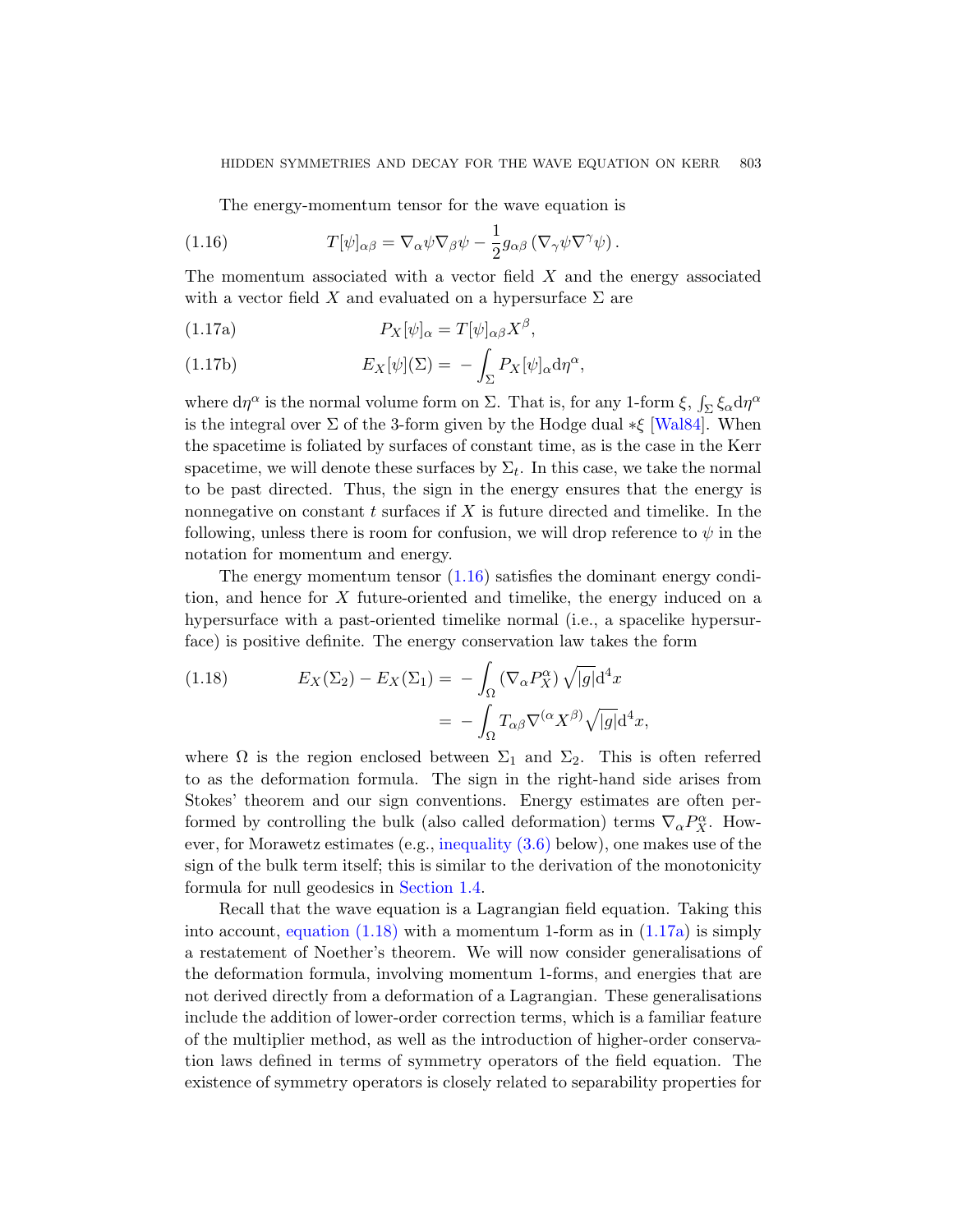field equations and has been studied for a long time; see, e.g., [Koo79], [Mil77], [Olv93] and references therein. However, the application of these ideas in the context of the vector-field method and, in particular, with nonsymmetries as in our proof of the Morawetz estimate, is new.

<span id="page-17-0"></span>By estimating higher-order energies one may, via Sobolev estimates, obtain pointwise control of the fields. Higher-order energies may be defined by using symmetries. Given, for  $0 \leq i \leq n$ , a collection of order-i differential operators,  $\mathbb{S}_i$ , we can define the higher-order energy (of order  $n+1$ ) for a vector field  $X$  to be

(1.19) 
$$
E_{X,n+1}[\psi](\Sigma) = \sum_{i=0}^{n} \sum_{S \in \mathbb{S}_i} E_X[S\psi](\Sigma).
$$

Since the energy-momentum tensor is quadratic in  $\psi$ , we can define a bilinear form of it by

$$
T[\psi_1, \psi_2]_{\alpha\beta} = \frac{1}{4}(T[\psi_1 + \psi_2]_{\alpha\beta} - T[\psi_1 - \psi_2]_{\alpha\beta}).
$$

It is convenient to define an indexed version of the bilinear energy momentum, with respect to a set of symmetry operators  $\{S_a\}$ , by

$$
T[\psi]_{\underline{a}\underline{b}\alpha\beta} = T[S_{\underline{a}}\psi, S_{\underline{b}}\psi]_{\alpha\beta}.
$$

Given a double-indexed collection of vector fields,  $\mathbf{X} = \{X^{\underline{a}\underline{b}}\}$ , we define the associated generalised momentum and energy to be

$$
P_{\mathbf{X}}[\psi]_{\alpha} = T[\psi]_{\underline{ab}\alpha\beta} X^{\underline{ab}\beta},
$$

$$
E_{\mathbf{X}}[\psi](\Sigma) = -\int_{\Sigma} P_{\mathbf{X}}[\psi]_{\alpha} d\eta^{\alpha}.
$$

In practice it is convenient to consider momenta with lower-order terms, designed to improve certain deformation terms in  $\nabla_{\alpha} P_X^{\alpha}$ . For a scalar function,  $q$  ([MMTT10], but previously appearing in  $[DR07]$ ), or a double-indexed collection of functions,  $\mathbf{q} = \{q^{\underline{a}\underline{b}}\}$ , the associated momenta are defined to be

$$
P_q[\psi]_{\alpha} = q(\nabla_{\alpha}\psi)\psi - \frac{1}{2}(\partial_{\alpha}q)\psi^2,
$$
  

$$
P_q[\psi]_{\alpha} = q^{\underline{ab}}(\nabla_{\alpha}S_{\underline{a}}\psi)S_{\underline{b}}\psi - \frac{1}{2}(\partial_{\alpha}q^{\underline{ab}})(S_{\underline{a}}\psi)(S_{\underline{b}}\psi).
$$

For a pair consisting of a vector field and a scalar function,  $(X, q)$ , the associated momentum is defined to be the sum of the momenta associated with the vector field and the scalar. For a pair of collections,  $\mathbf{X} = (\{X^{\underline{ab}}\}, \{q^{\underline{ab}}\}),$ again the momentum is defined to be the sum of the momenta. In all cases, the energy on a hypersurface is given by the negative of the flux, defined with respect to the momentum vector, through the hypersurface. From the above,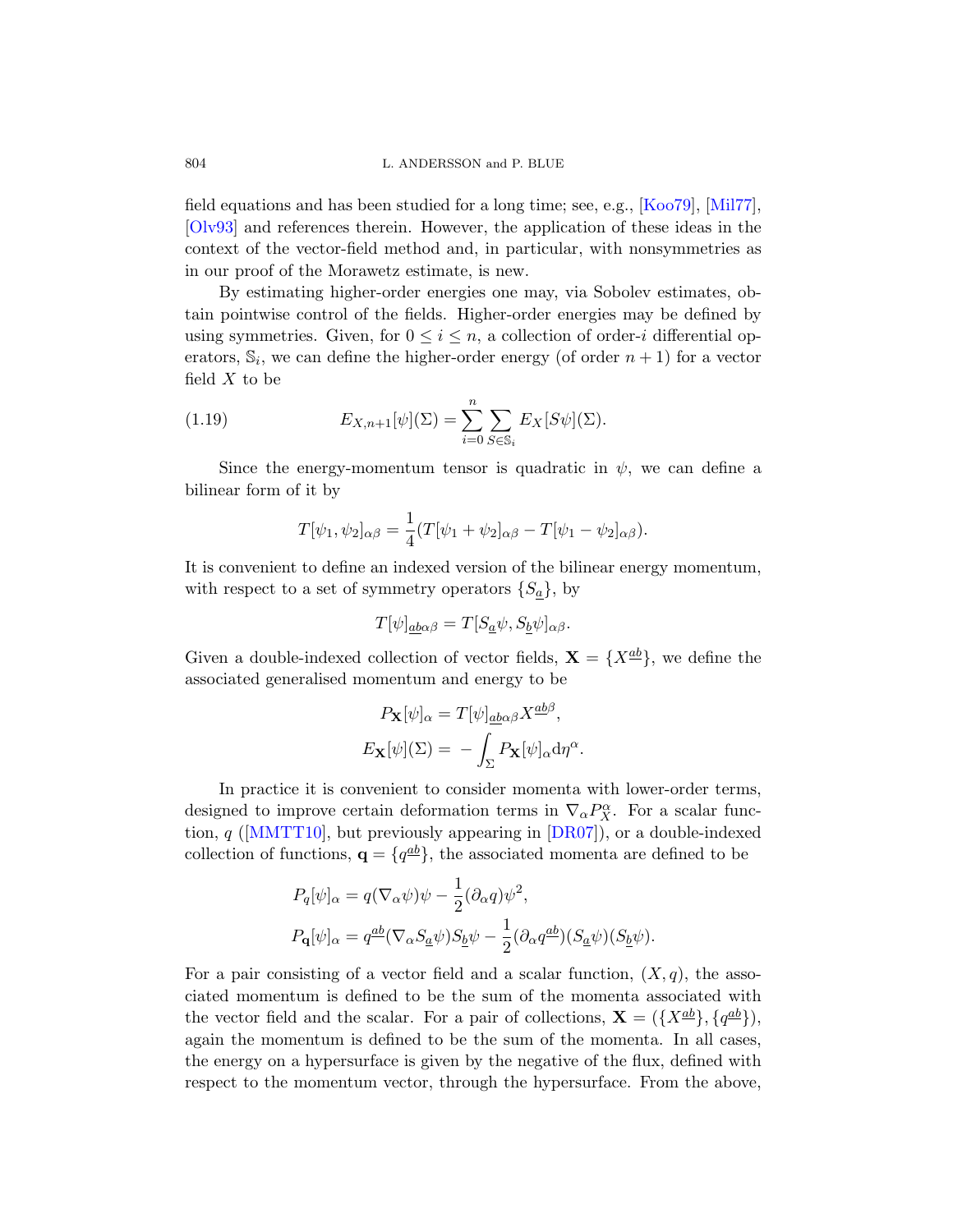<span id="page-18-4"></span>we have the following version of the deformation formula:

(1.20) 
$$
E_{\mathbf{X}}(\Sigma_2) - E_{\mathbf{X}}(\Sigma_1) = -\int_{\Omega} (\nabla_{\alpha} P_{\mathbf{X}}^{\alpha}) \sqrt{|g|} d^4x.
$$

<span id="page-18-0"></span>[It is impor](#page-37-1)tant to point out, as we show in Lemma 2.1, that the deformation terms for the generalised momenta are computationally not much more difficult to handle than the classical ones. As for the classical momenta and energies, in defining the generalised vector fields, momenta, and energies as outlined above, one is interested in getting positive definiteness of the energies or bulk terms. Here, an additional subtlety arises. Namely, in the Morawetz estimate presented in equation (3.6), one achieves positive definiteness only modulo boundary terms. We generate these boundary terms when we integrate by parts to use the formal self-adjointness of the second-order symmetry operators. These boundary terms can then be controlled by the energy. The presence of these boundary terms is a completely new feature compared to the classical energies and momenta.

<span id="page-18-3"></span><span id="page-18-2"></span><span id="page-18-1"></span>1.6. Strategy of proof. Recall from earlier in the introduction that there are three major problems in the Kerr spacetime:

- 1. No positive, conserved energy: There is no timelike, Killing vector. In particular, the vector field  $\partial_t$ , which is Killing, is only timelike outside the ergosphere, i.e., for  $r > M + \sqrt{M^2 - a^2 \cos^2 \theta}$ .
- 2. Lack of sufficient classical symmetries: The higher energies generated by the Lie derivatives in the  $\partial_t$  and  $\partial_{\phi}$  directions do not control enough directions to estimate Sobolev norms of the function.
- 3. Complicated trapping: There are orbiting null geodesics. These neither [es](#page-18-1)cape to null infinity nor enter the black hole. Since solutions to the wave equation can follow null geodesics for an arbitrarily long time, this presents an obstacle to decay. Furthermore, there are orbiting null geodesics occurring over a range of r in the Kerr spacetime (with  $|a| > 0$ ), which makes the situation more complicated than in the Schwarzschild spacetime  $(a = 0)$ , where there are orbiting null geodesics only at  $r = 3M$ .

To overcome problem 1, we first observe that the vector  $\partial_t$  is timelike for sufficiently large  $r$ ; that, if

$$
\omega_H = \frac{a}{r_+^2 + a^2}
$$

denotes the angular velocity of the horizon, then the vector  $\partial_t + \omega_H \partial_\phi$  is null on the horizon and timelike for sufficiently small  $r > r_{+}$ ; that the regions where  $\partial_t$  and  $\partial_t + \omega_H \partial_\phi$  are timelike overlap when |a| is sufficiently small; and that both  $\partial_t$  and  $\partial_t + \omega_H \partial_\phi$  are Killing. Thus, if we let

$$
(1.21) \t\t T_{\chi} = \partial_t + \chi \omega_H \partial_{\phi},
$$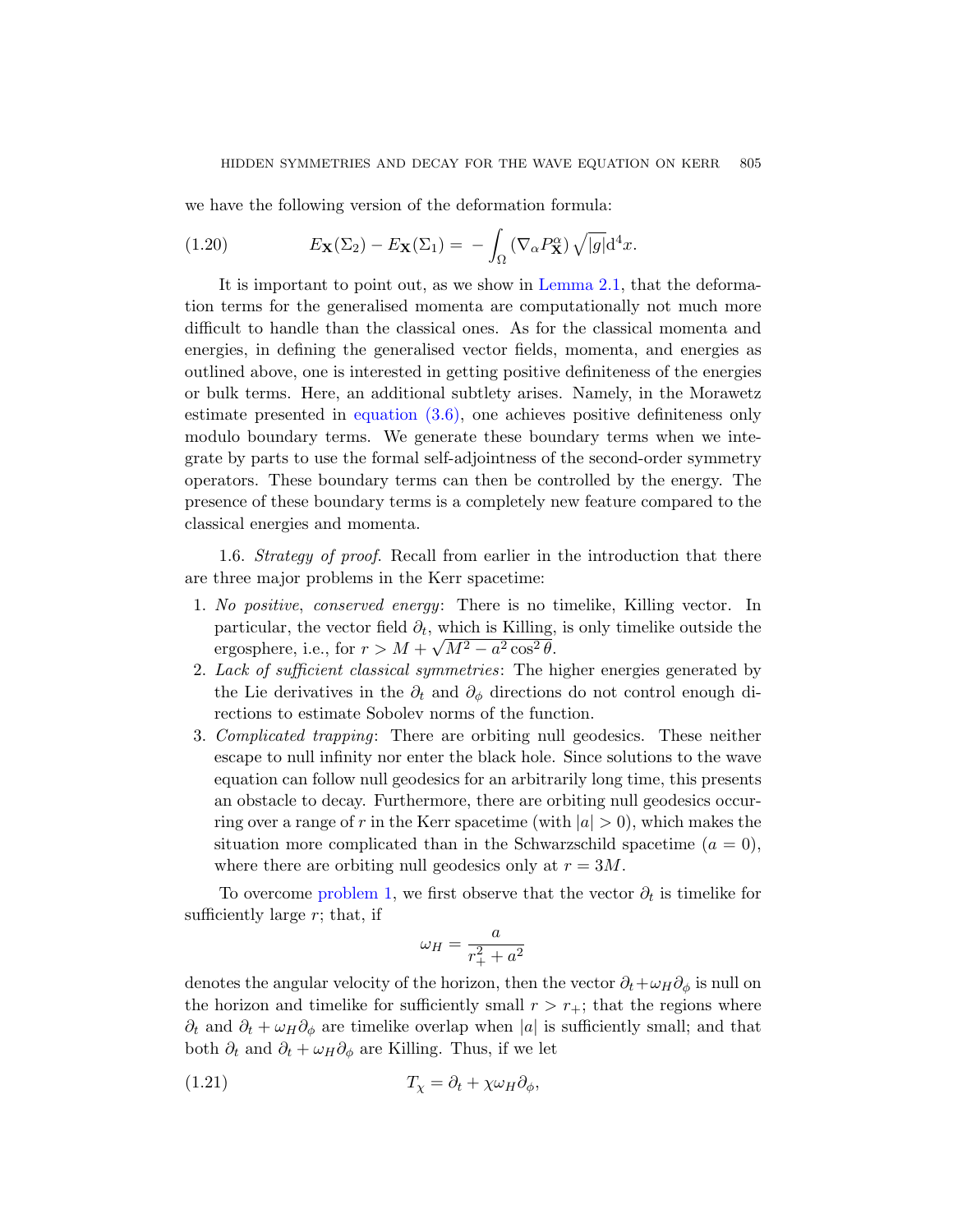[where](#page-18-2)  $\chi$  is identically 1 for  $r < r_{\chi}$  for some constant  $r_{\chi}$ , identically 0 for  $r > r_{\chi}+M$ , and smoothly decreases on  $[r_{\chi}, r_{\chi}+M]$ , then, for sufficiently small a, this vector field will be timelike everywhere and will be Killing outside the fixed region  $r \in [r_\chi, r_\chi + M]$ . Thus, to prove the boundedness of the associated [positi](#page-18-3)ve energy, it will be sufficient to control the behaviour of solutions in this fixed region through a [Morawetz es](#page-11-1)timate.

To overcome problem 2, we note that the second-order operator Q is a symmetry and is a weakly elliptic operator. Using  $Q, \partial_{\phi}^2$ , and  $\partial_t^2$  as symmetries to generate higher energies, we can control energies of the spherical Laplacian of  $\psi$ . These control Sobolev norms that are sufficiently strong to control  $|\psi|^2$ .

To overcome problem 3, the complicated trapping, we will adapt A from the monotonicity formula for null geodesics in Section 1.4. This adaptation is possible because the double-indexed energy momentum tensor  $T[\psi]_{ab\alpha\beta}$  from Section 1.5 allows one to use the hidden symmetries in defining double-indexed sets of vectors. If we introduce

$$
\mathcal{L} = \mathcal{L}^{\underline{a}} S_{\underline{a}} = \partial_t^2 + \partial_{\phi}^2 + Q
$$

to give us a weakly elliptic operator and an extra, free, underlined index, we can take as our collection of Morawetz vector fields

$$
A^{\underline{a}\underline{b}} = - zw\tilde{\mathcal{R}}'^{(\underline{a}}\mathcal{L}^{\underline{b}})\partial_r,
$$
  
\n
$$
q^{\underline{a}\underline{b}} = -\frac{1}{2}z\left(\partial_r\left(w\tilde{\mathcal{R}}'^{(\underline{a}}\right)\right)\mathcal{L}^{\underline{b}}),
$$
  
\n
$$
\mathbf{A} = (\{A^{\underline{a}\underline{b}}\}, \{q^{\underline{a}\underline{b}}\}),
$$
  
\n
$$
\tilde{\mathcal{R}}'^{\underline{a}} = \partial_r\left(\frac{z}{\Delta}\mathcal{R}^{\underline{a}}\right),
$$

<span id="page-19-0"></span>with  $z$  and  $w$  smooth, positive functions to be chosen. In Section 3.4, we choose  $z$  and  $w$  slightly differently from how they were chosen in Section 1.4, so that they satisfy some additional conditions that were not necessary there. Applying the generalised deformation formula (1.20), the difference between the energies on one hypersurface and another is

$$
E_{\mathbf{A}}(\Sigma_2) - E_{\mathbf{A}}(\Sigma_1) = -\int \left(\nabla_{\alpha} P_{\mathbf{A}}^{\alpha}\right) \sqrt{|g|} \mathrm{d}^4 x.
$$

Ignoring several distracting details, the bulk term is of the form

(1.22) 
$$
\frac{1}{2}w\tilde{\mathcal{R}}^{\prime \underline{a}}\tilde{\mathcal{R}}^{\prime \underline{b}}\mathcal{L}^{\alpha\beta}(\partial_{\alpha}S_{\underline{a}}\psi)(\partial_{\beta}S_{\underline{b}}\psi) \n+ z^{1/2}\Delta^{3/2}\left(-\partial_{r}\left(w\frac{z^{1/2}}{\Delta^{1/2}}\tilde{\mathcal{R}}^{\prime \underline{a}}\right)\right)\mathcal{L}^{\underline{b}}(\partial_{r}S_{\underline{a}}\psi)(\partial_{r}S_{\underline{b}}\psi) \n+ \frac{1}{4}(\partial_{r}\Delta\partial_{r}z(\partial_{r}w\tilde{\mathcal{R}}^{\prime \underline{a}}))\mathcal{L}^{\underline{b}}(S_{\underline{a}}\psi)(S_{\underline{b}}\psi);
$$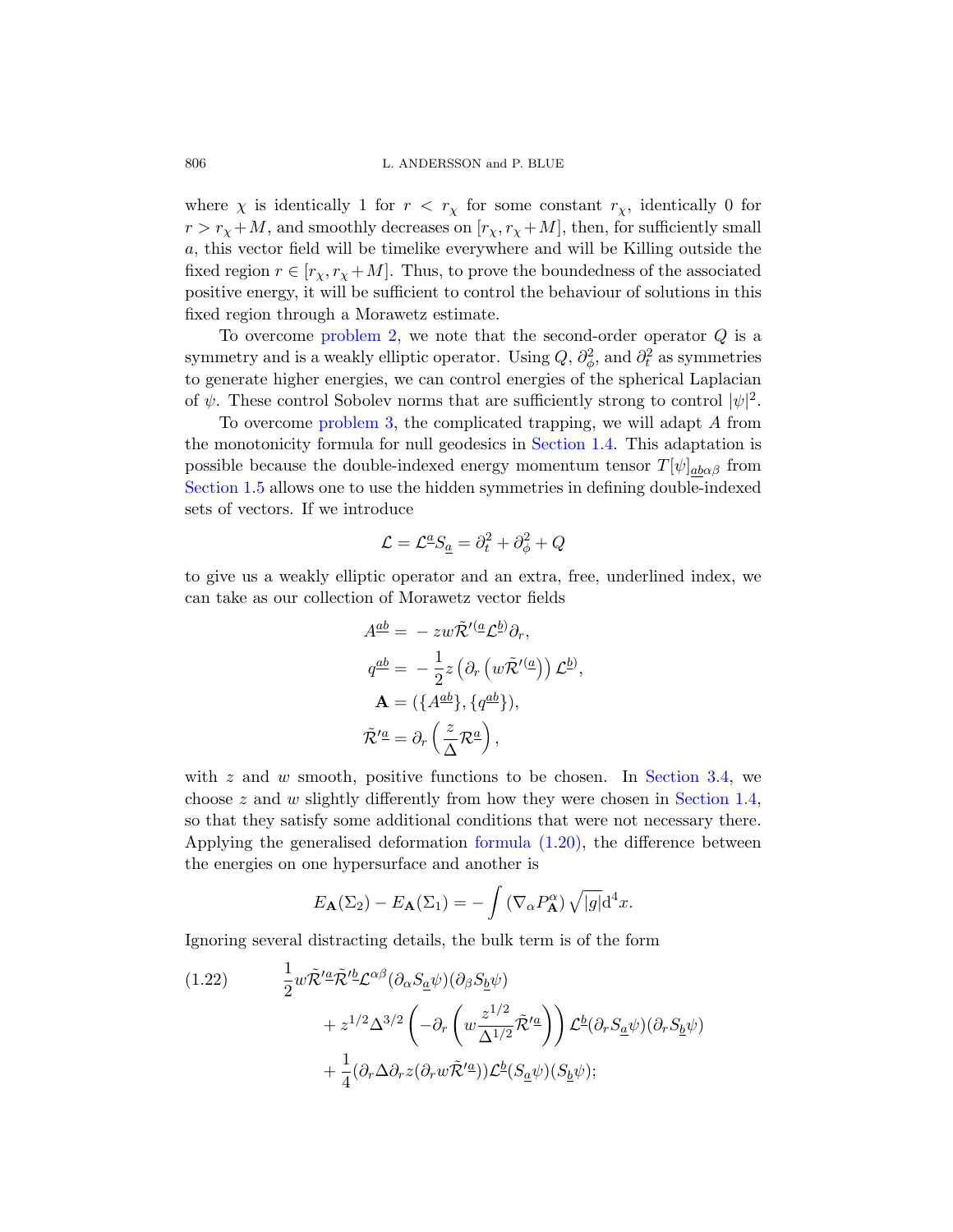see the proof of Lemma 3.9. The first two terms are very similar to the terms in equation (1.14) for null geodesics. In the first line, one factor of  $\mathcal{R}'$  arises from the wave equation and the other from our choice of the Morawetz vector field A, which allows us to construct a perfect square to obtain positivity. The term in the second line involves two derivatives of  $-\mathcal{R}$ . Near the photon orbits, the convexity properties of  $R$ , which ensured that the orbits are unstable, ensure that this term is positive. We choose  $z$  and  $w$  to get positivity away from the photon orbits. The third ter[m is lo](#page-19-0)wer-order, since it involves fewer derivatives of  $\psi$ , and has no analogue for null geodesics.

Recall from the discussion above that when viewed as a function on phase space, R vanishes together with  $\partial_r \mathcal{R}$  at the trapped set, and  $\partial_r^2 \mathcal{R} < 0$  there. Since z and w are positive, the equivalent statement holds for  $\mathcal{R}$ . The expression in (1.22) is quadratic i[n up to third](#page-37-0)-order derivatives of the field  $\psi$ . For this reason it is not appropriate in the context of  $(1.22)$  to think of R as a function on phase space, but rat[her t](#page-19-0)o compare this expression with the square of a nondegenerate pointwise third-order norm of  $\psi$ . The vanishing of R and  $\partial_r \mathcal{R}$  at the orbiting null geodesics then is reflected in a degeneracy of the first line of (1.22) compared to such a third-order norm. This analysis is done in detail in Section 3.4; see, in particular, the proof of Lemma 3.9.

<span id="page-20-0"></span>For small |a|, with v denoting terms of the form  $S_a \psi$ , and with our choices of z and w, the sum of the se[cond an](#page-62-4)d third terms in  $(1.22)$  is of the form

(1.23) 
$$
M\left(\frac{\Delta^2}{r^2(r^2+a^2)}(\partial_r v)^2 + \frac{9r^2 - 46Mr + 54M^2}{6r^4}v^2\right)
$$

with small perturbations on the coefficients. The coefficient on  $v^2$  is positive outside a compact interval in  $(r_+,\infty)$ . As shown in [BSo07], it is sufficient to prove a Hardy estimate that bounds the quadratic form in  $(1.23)$  from below by a sum of positive weights times  $(\partial_r v)^2$  and  $v^2$ . This provides an estimate on the third line in (1.22), which has no analogue for null geodesics.

The positive terms arising from the deformation of **A** dominate the deformation terms (with extra derivatives) arising in the failure of  $T_{\chi}$  to be Killing. (In fact, at this stage, only the second and third derivatives of  $\psi$  are controlled, whereas the deformation terms from the third-order  $T<sub>x</sub>$  energy also involve the first derivatives and undifferentiated factors of  $\psi$ . To handle this, a classical vector field is also introduced to prove a Morawetz estimate that controls the lower-order terms.) On the other hand, the energy associated with  $\bf{A}$  is dominated by the (third-order) energy associated with  $T<sub>x</sub>$ . Since there is a factor of |a| on the  $T<sub>x</sub>$  deformation terms, we have a small parameter, which allows us to close the boot-strap argument in which the  $T<sub>x</sub>$  energy is controlled by the integral of its deformation, which is controlled by the integral of the A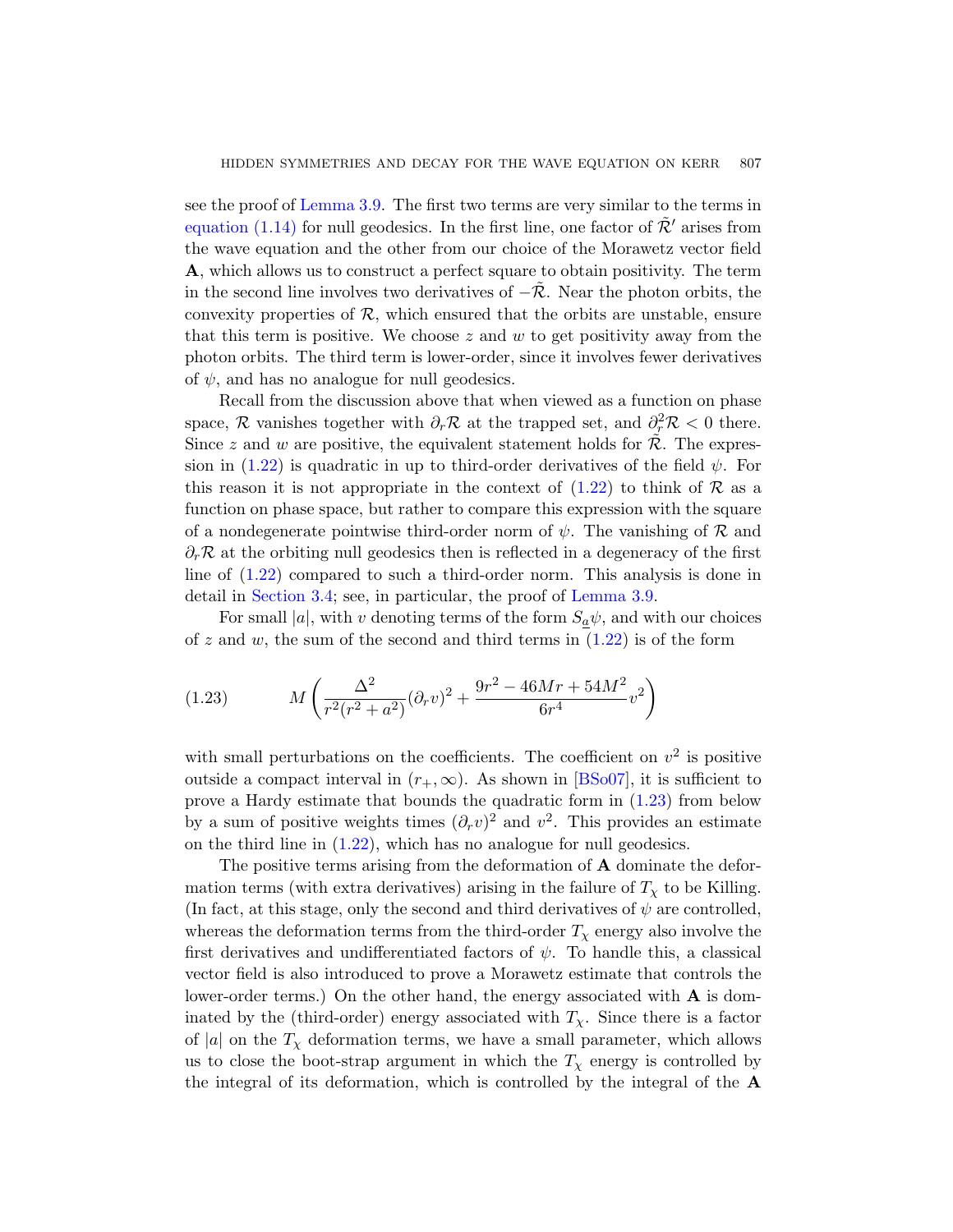808 L. ANDERSSON and P. BLUE

deformation, which is controlled by the  $A$  energy, which is finally controlled by the  $T<sub>x</sub>$  energy. This allows us to establish Theorem 1.1.

A similar argument can be used to show that for null geodesics, there is a uniform bound on the positive energy  $e_{\mathbf{L}^2 T_{\chi}}[\gamma]$ , where  $\mathbf{L} = e^2 + \ell_z^2 + q$ . The method is essentially the same as for the wave equation. With  $A = L \mathcal{F} \partial_r$ , with  $z$  and  $w$  chosen as in Section 3.4, the positive terms in the deformation dominate the deformation terms arising from the failure of  $T<sub>\chi</sub>$  to be Killing. Similarly, the  $T_{\chi}$  energy (with two extra factors of **L**) dominates the A energy.

The small  $|a|$  condition that we impose is significantly stronger than the condition that  $|a| \leq M$ , which implies the existence of a black hole and which might be ideally imposed. There are several fundamental and technical reasons for this small |a| condition. Perhaps most importantly, the construction of  $T_{\chi}$ relies on there being a region where both  $\partial_t + \chi \omega_H \partial_\phi$  and  $\partial_t$  are timelike in which to perform the blending. [When](#page-20-0)  $|a|$  is sufficiently large, but still smaller than  $M$ , there is no such overlapping region, so this particular construction fails. In addition, we use the assumption on the smallness of  $|a|$  to close the bounded  $T_\chi$  energy argument. If |a| is not small relative to the absolute constants appearing in that estimate, it would not be possible to close the boot-strap argument. A clear technical obstacle is that, in the proof of the Morawetz estimate, we perturb the Hardy estimate in  $(1.23)$ . If |a| were too large, the perturbation argument would fail, and our numerical investigation suggests that when |a| is larger than about  $.9M$ , there are no longer positive solutions of the associated ODE, which we use to prove the estimate. These obstacles are the most fundamental obstacles to extending the range of  $|a|$ , but [there a](#page-18-1)re also numerous other, technical estimates in which we have made use of the smallness of  $|a|$ .

Having summarised our method, we will now compare it with methods used in recent, related work. Recentl[y, other](#page-63-6)s have constructed a bounded en[ergy \[D](#page-66-1)R11], [TT11]. To make a comparison, we point to several features th[at they share](#page-56-0) but that are different from those in our approach.

[To](#page-18-2) overcome [prob](#page-63-2)lem [1, we u](#page-66-1)se  $T_{\chi}$ , which becomes null on the event horizon. Thus, the energy we control has a weight that vanishes linearly at  $r = r_{+}$ . The other works use a different timelike vector field, which includes some of the horizon-penetrating vector field, first introduced in [DR09]. This is deno[ted](#page-63-2) Y  $[DR11]$  or  $X_2$  [TT11]. We add the contribution from such a vector field as a separate step in Appendix A.

To overcome problem 2, neither [DR11] nor [TT11] use Q to generate higher energies. Away from the event horizon, they use the symmetries  $\partial_t^2$ ,  $\partial_t \partial_\phi$ , and  $\partial_\phi^2$  and the fact that  $\psi$  satisfies the wave equation. Near the event horizon, they generate higher energies using  $\partial_t$  and a horizon-penetrating, radial vector field (e.g., Y in  $[DR11]$ ). This is possible because of a favourable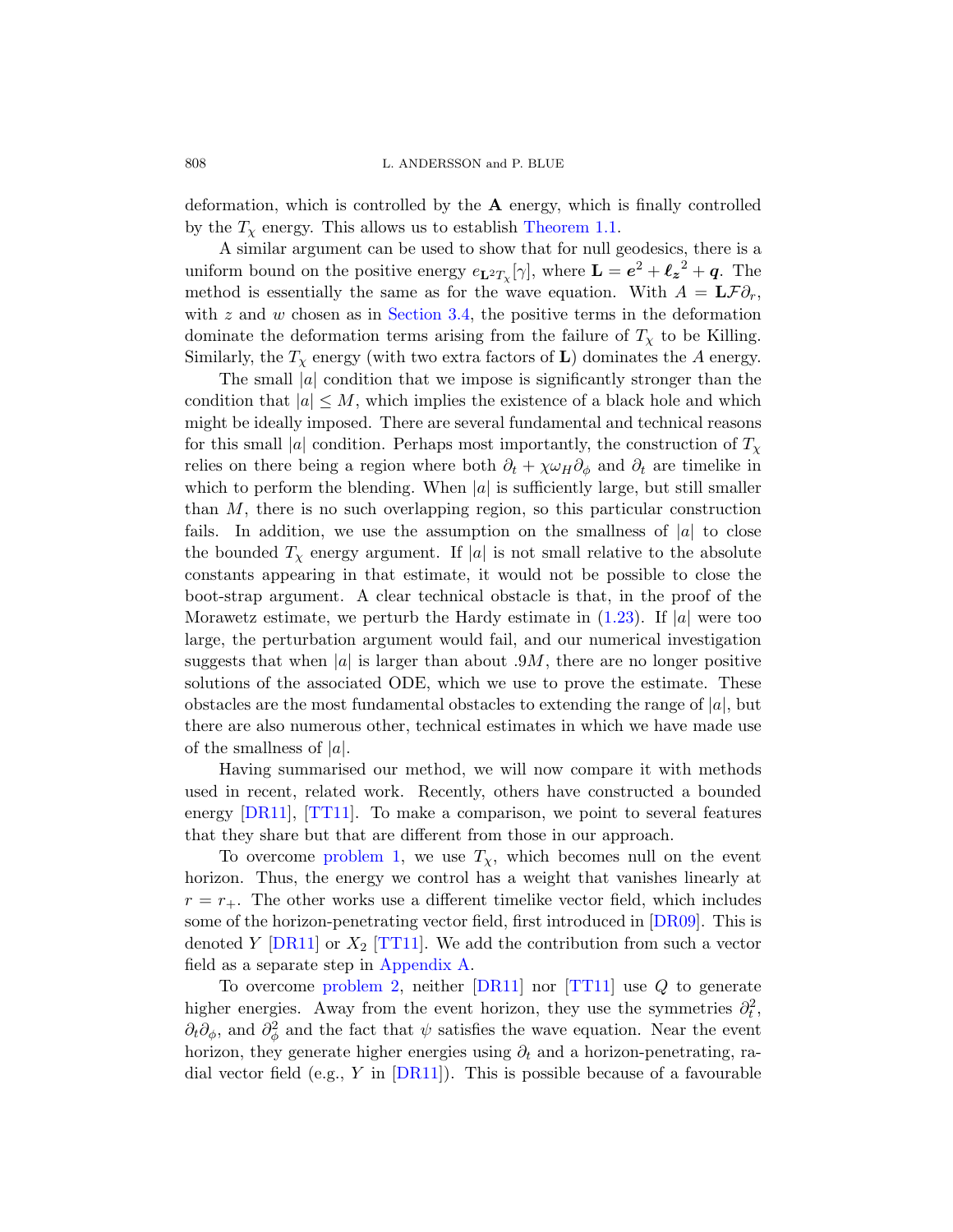sign in the error terms arising from the failure of the radial vector field to be a symmetry.

Finally, to overcome problem 3, both of [DR11], [TT11] use a pseudodifferential Morawetz multiplier, as explained in Section 1.4. We have avoided the[se in fav](#page-63-2)[our of l](#page-66-1)ocal differential operators.

Less importantly, both avoid surfaces of constant  $t$  in favour of surfaces and coordin[ates t](#page-20-0)hat go through the event horizon. Since vector-field arguments can be deformed [from one](#page-22-0) surface to another, this is a minor difference; however,the l[ower-orde](#page-29-0)r coefficients in the momenta, q, slightly complicate this. Although all known Morawetz arguments have, in some sense, a troublesome lower-order term, [DR11], [TT11] use a different construction so that they can use positivity arising from Y or  $X_2$ , instead of the Hardy estimate we use to control the negativity in  $(1.23)$ .

<span id="page-22-0"></span>The structure of this paper is as follows. Section 2 introduces some preliminary results and further notation. Section 3 contains the main argument of this paper; in this section, we expand the energy associated with  $T<sub>x</sub>$  and prove the Morawetz estimate using the symmetry-indexed vector fields. Finally, a brief appendix reviews how to derive nondegenerate energy estimates from the main estimates of this paper.

### 2. Notation and preliminaries

In this section, we present some more notation and basic estimates that we shall use throughout the paper.

To begin, we note that we take  $M > 0$  as fixed. In a statement about the existence of a sufficiently small bound  $\bar{a}$  for which an estimate holds for  $|a| \leq \bar{a}$ , it is understood that the upper bound  $\bar{a}$  depends on M. Similarly, in estimates, C is used to denote an absolute constant or a constant that depends only on M. The notation  $x \lesssim y$  means  $x \leq Cy$ , and the notation  $x \approx y$  means  $x \leq y$  and  $y \leq x$ . All objects are smooth unless otherwise stated.

In informal discussions, if  $X$  is a set of operators, then  $X\psi$  will typically refer to [expressions of t](#page-17-0)he form  $X\psi$  for  $X \in \mathbb{X}$ . Similar notation is defined precisely in certain contexts in the remainder of this section.

In the remainder of this paper, unless otherwise stated, Greek indices refer to components in the Boyer-Lindquist coordinates  $(t, r, \theta, \phi)$ . In the appendix, Greek indices refer to the Kerr coordinates denoted there,  $(\check{t}, \check{r}, \check{\theta}, \check{\phi})$ .

2.1. Proof of the general deformation formula. In analogy with the definition of higher-order energies in equation (1.19), we define, for a general set of operators  $X$ , for a vector field Y, and a function  $\psi$ , the higher-order momentum and energy as

$$
P_Y[\mathbb{X}\psi] = \sum_{X \in \mathbb{X}} P_Y[X\psi], \qquad E_Y[\mathbb{X}\psi] = \sum_{X \in \mathbb{X}} E_Y[X\psi].
$$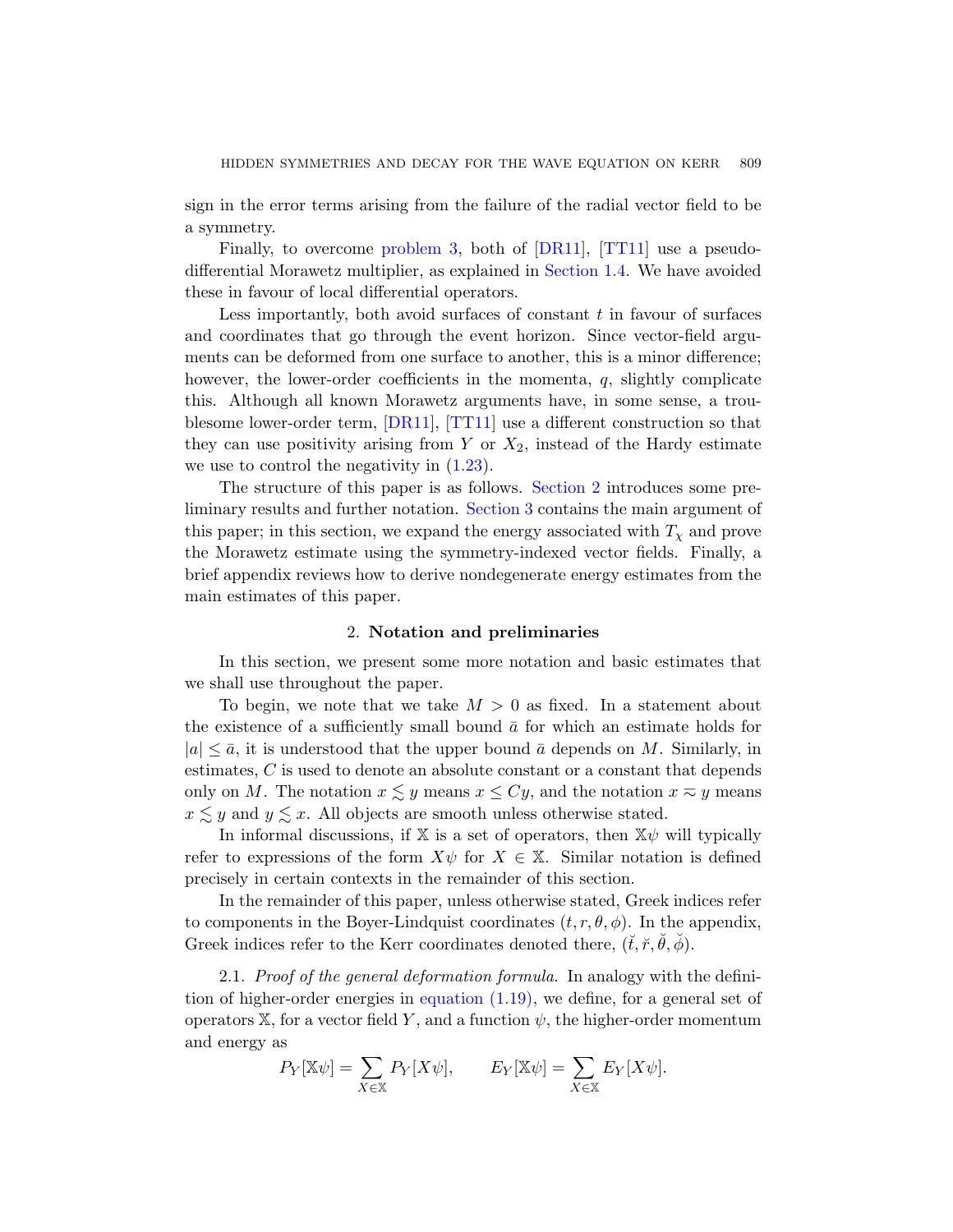<span id="page-23-1"></span>We now prove the validity of the general deformation formula  $(1.20)$ . In addition, we allow an additional positive function  $\Omega$  to be introduced, which allows for many calculations to be simplified.

LEMMA 2.1. If  $U$  is an open set in a general 4-dimensional Lorentzian manifold,  $(x^{\alpha})$  is a system of coordinates on U,  $\psi \in C^2(U)$  is a solution of  $\nabla^{\alpha}\nabla_{\alpha}\psi=0$ , X is a vector field, q is a function, and  $\Omega$  is a positive function, then the divergence of the associated momentum is

(2.1)

$$
\nabla_{\alpha} P_{(X,q)}[\psi]^{\alpha} = -\frac{\Omega^2}{2} \mathcal{L}_X(\Omega^{-2} g^{\alpha \beta})(\nabla_{\alpha} \psi)(\nabla_{\beta} \psi) \n+ \left( -\frac{\Omega^{-2}}{2} \nabla_{\alpha} (\Omega^2 X^{\alpha}) + q \right) (\nabla^{\gamma} \psi)(\nabla_{\gamma} \psi) - \frac{1}{2} (\nabla_{\alpha} \nabla^{\alpha} q) \psi^2.
$$

<span id="page-23-2"></span>Furthermore, if  $\{S_{\underline{a}}\}$  is a set of symmetry operators for the wave equation,  $\mathbf{X} = (\{X^{\underline{a}\underline{b}}\}, \{q^{\underline{a}\underline{b}}\})$  is a pair consisting of symmetric collections of doubleindexed vectors and scalars, and  $\psi$  is a solution of the wave equation, then

(2.2) 
$$
\nabla_{\alpha} P_{\mathbf{X}} [\psi]^{\alpha} = -\frac{\Omega^2}{2} \mathcal{L}_{X^{\underline{a}\underline{b}}} (\Omega^{-2} g^{\alpha\beta}) (\nabla_{\alpha} S_{\underline{a}} \psi) (\nabla_{\beta} S_{\underline{b}} \psi) + \left( -\frac{\Omega^{-2}}{2} \nabla_{\alpha} (\Omega^2 X^{\underline{a}\underline{b}\alpha}) + q^{\underline{a}\underline{b}} \right) (\nabla^{\gamma} S_{\underline{a}} \psi) (\nabla_{\gamma} S_{\underline{b}} \psi) -\frac{1}{2} (\nabla_{\alpha} \nabla^{\alpha} q^{\underline{a}\underline{b}}) (S_{\underline{a}} \psi) (S_{\underline{b}} \psi).
$$

Proof. By direct computation,

$$
\nabla_{\alpha} P_{(X,q)}[\psi]^{\alpha} = (\nabla_{\alpha} T^{\alpha\beta}) X^{\beta} + T_{\alpha\beta} \nabla^{\alpha} X^{\beta}
$$

$$
+ q\psi[4pt] \nabla^{\alpha} \nabla_{\alpha} \psi + q(\nabla^{\alpha} \psi)(\nabla_{\alpha} \psi) - \frac{1}{2} (\nabla_{\alpha} \nabla^{\alpha} q) \psi^{2}.
$$

Since  $\psi$  solves the wave equation,  $\nabla_{\alpha} T^{\alpha\beta} = 0$  and  $\nabla_{\alpha} \nabla^{\alpha} \psi = 0$ . Expanding the energy-momentum tensor, one finds

$$
\nabla_{\alpha} P_{(X,q)}[\psi]^{\alpha} = \nabla^{(\alpha} X^{\beta)} (\nabla_{\alpha} \psi)(\nabla_{\beta} \psi) \n+ \left( -\frac{1}{2} (\nabla_{\alpha} X^{\alpha}) + q \right) (\nabla^{\alpha} \psi)(\nabla_{\alpha} \psi) - \frac{1}{2} (\nabla_{\alpha} \nabla^{\alpha} q) \psi^2.
$$

Since  $\Omega$  is positive, there is a well-defined inverse. Inserting  $1 = \Omega^2 \Omega^{-2}$  into the derivative of X and using the formula  $\nabla^{(\alpha} X^{\beta)} = (-1/2)\mathcal{L}_X g^{\alpha\beta}$ , one finds

<span id="page-23-0"></span>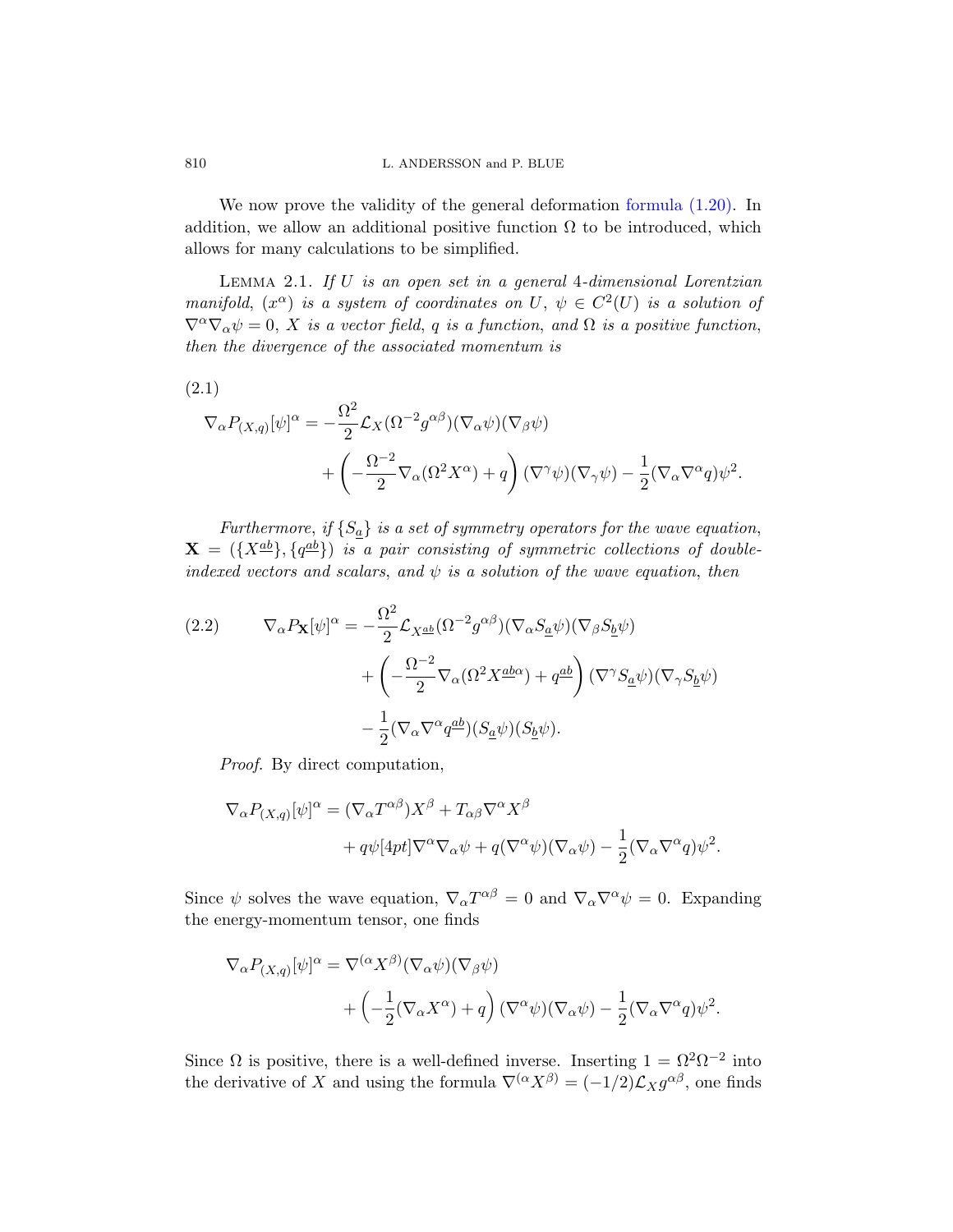HIDDEN SYMMETRIES AND DECAY FOR THE WAVE EQUATION ON KERR 811

$$
\nabla^{(\alpha} X^{\beta)} = (-1/2) \mathcal{L}_{X} g^{\alpha\beta} = (-1/2) \Omega^{2} \mathcal{L}_{X} (\Omega^{-2} g^{\alpha\beta}) - (1/2) \Omega^{-2} g^{\alpha\beta} (X \Omega^{2}), \text{ so}
$$
  
\n
$$
\nabla_{\alpha} P_{(X,q)} [\psi]^{\alpha} = -\frac{\Omega^{2}}{2} \mathcal{L}_{X} (\Omega^{-2} g^{\alpha\beta}) (\nabla_{\alpha} \psi) (\nabla_{\beta} \psi)
$$
  
\n
$$
+ \left( -\frac{1}{2} \left( (\Omega^{-2} (X \Omega^{2})) + \nabla_{\alpha} X^{\alpha} \right) + q \right) (\nabla^{\alpha} \psi) (\nabla_{\alpha} \psi)
$$
  
\n
$$
- \frac{1}{2} (\nabla_{\alpha} \nabla^{\alpha} q) \psi^{2}
$$
  
\n
$$
= -\frac{\Omega^{2}}{2} \mathcal{L}_{X} (\Omega^{-2} g^{\alpha\beta}) (\nabla_{\alpha} \psi) (\nabla_{\beta} \psi)
$$
  
\n
$$
+ \left( -\frac{\Omega^{-2}}{2} \nabla_{\alpha} (\Omega^{2} X^{\alpha}) + q \right) (\nabla^{\alpha} \psi) (\nabla_{\alpha} \psi) - \frac{1}{2} (\nabla_{\alpha} \nabla^{\alpha} q) \psi^{2}.
$$

<span id="page-24-1"></span>The second part of the theorem follows by replacing  $(X, q)$ ,  $(\nabla_{\alpha} \psi)(\nabla_{\beta} \psi)$ , and  $\psi^2$  by  $(X^{\underline{ab}}, q^{\underline{ab}})$ ,  $(\nabla_{\alpha} S_{\underline{a}} \psi)(\nabla_{\beta} S_{\underline{b}} \psi)$ , and  $(S_{\underline{a}} \psi)(S_{\underline{b}} \psi)$  respectively and then using the  $\underline{ab}$  symmetry of  $X^{\underline{ab}}$  and  $q^{\underline{ab}}$ .

 $\Box$ 

2.2. Simplifying rescalings. It is convenient to introduce the following reference volume forms:

$$
d^2\mu = \mu d\theta d\phi
$$
,  $\mu = \sin \theta$ ,  $d^3\mu = d^2\mu dr$ ,  $d^4\mu = d^2\mu drdt$ .

[It so happens](#page-6-3) that the Boyer-Lindquist coordinates allow the second-order symmetry operators to be expressed easily in terms of coordinate partial derivatives and  $\mu$ :

$$
S_{\underline{a}} = \frac{1}{\mu} \partial_{\alpha} \mu S_{\underline{a}}^{\alpha \beta} \partial_{\beta}.
$$

<span id="page-24-0"></span>All other operators built from these can be similarly expanded. For example, the operator  $R$  defined in equation (1.8) can be written as

$$
\mathcal{R}=\frac{1}{\mu}\partial_{\alpha}\mu\mathcal{R}^{\alpha\beta}\partial_{\beta},
$$

where  $\mathcal{R}^{\alpha\beta}$  is defined in (1.12). Similarly, the contravariant form of the metric can be written as

(2.3) 
$$
\Sigma g^{\alpha\beta} = \Delta \partial_r^{\alpha} \partial_r^{\beta} + \frac{1}{\Delta} \mathcal{R}^{\alpha\beta}.
$$

This eliminates all  $\theta$  dependence, except that arising through  $Q^{\alpha\beta}$ .

Careful applications of the factor  $\Sigma$  can be used in many applications to either eliminate  $\theta$  or leave only  $\mu$ . The volume element for  $g_{\alpha\beta}$  in Boyer-Lindquist coordinates is given by

$$
\sqrt{|g|} = \sqrt{-\det g_{\alpha\beta}} = \Sigma \sin \theta.
$$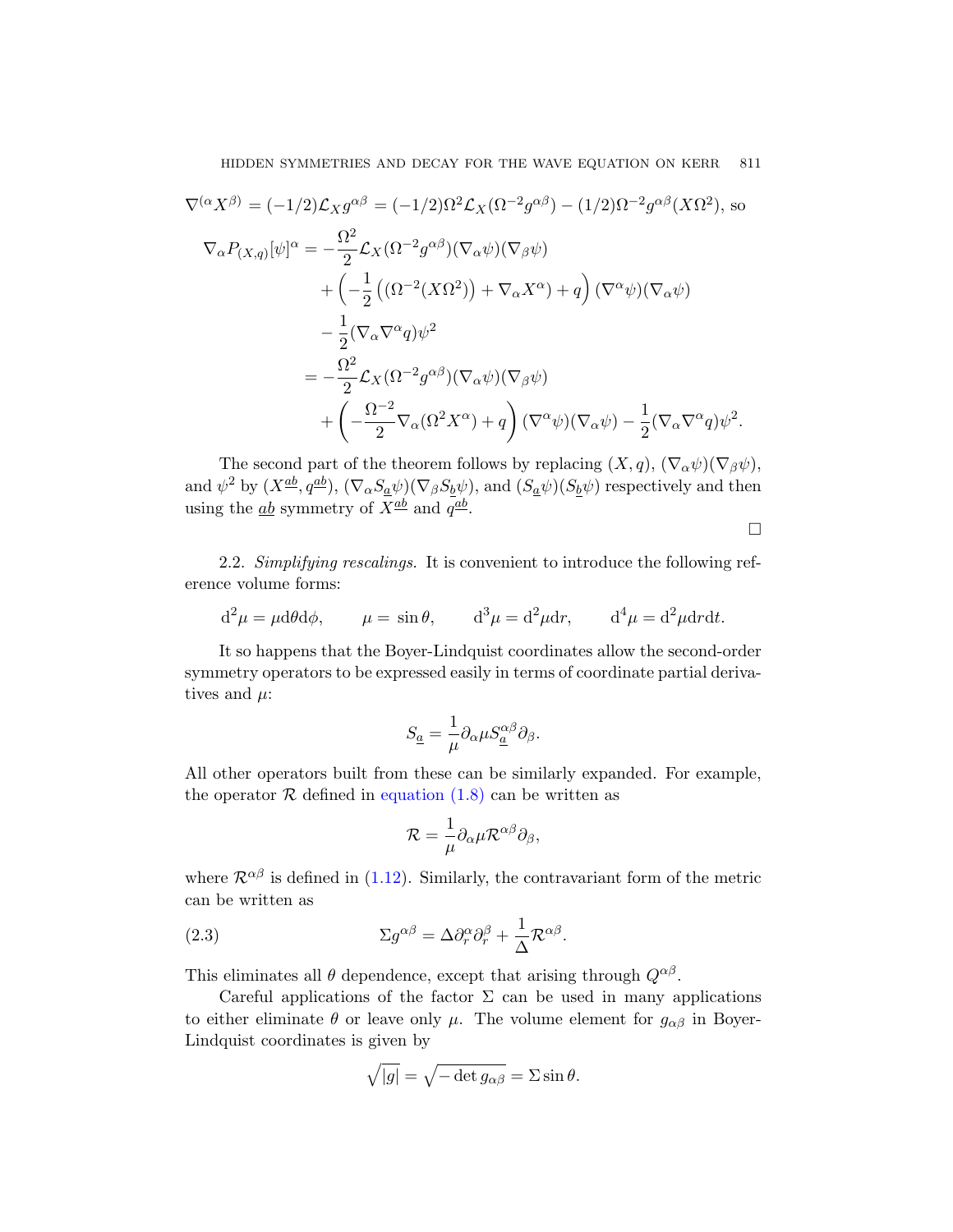<span id="page-25-0"></span>Thus, divergences can be written as

(2.4) 
$$
\Sigma \nabla_{\alpha} X^{\alpha} = \Sigma \frac{1}{\sqrt{|g|}} \partial_{\alpha} \sqrt{|g|} X^{\alpha} = \frac{1}{\mu} \partial_{\alpha} \mu \Sigma X^{\alpha}.
$$

Similarly,  $\Sigma\square$  ca[n be](#page-23-2) written as

$$
\Sigma \Box = \Sigma \frac{1}{\sqrt{|g|}} \partial_{\alpha} \sqrt{|g|} g^{\alpha \beta} \partial_{\beta} = \frac{1}{\mu} \partial_{\alpha} \mu \Sigma g^{\alpha \beta} \partial_{\beta}.
$$

[From the fo](#page-24-0)rmul[a for](#page-25-0)  $\Sigma g$  in equation (2.3), this eliminates all  $\theta$  and  $\partial_{\theta}$  terms except for those arising from Q.

In the deformation formulas  $(2.1)$ – $(2.2)$ , we will make the choice

$$
\Omega^{-2} = \Sigma.
$$

This yields the Lie derivative of  $\Sigma g^{\alpha\beta}$  and the divergence of  $\Sigma^{-1}X$ . These can be simplified using equations (2.3) and (2.4) respectively.

2.3. The 3+1 decomposition. The surfaces of constant  $t, \Sigma_t$ , are spacelike since they are spanned by the spacelike vector fields  $\partial_r$ ,  $\partial_\theta$ , and  $\partial_\phi$ . Thus, the 1-form dt is timelike in the exterior. Its length is  $g(\mathrm{d}t, \mathrm{d}t) = g^{tt} = \frac{\Pi}{\Delta \Sigma}$ . For our purposes, it will be convenient to rescale this by  $(g^{tt})^{-1}$ , so that the component in the  $\partial_t$  direction is 1. Thus, we introduce

$$
T_{\perp} = \partial_t + \omega_{\perp} \partial_{\phi},
$$
  

$$
\omega_{\perp} = \frac{g^{t\phi}}{g^{tt}} = \frac{2aMr}{\Pi},
$$

which has length

$$
g(T_{\perp}, T_{\perp}) = (g^{tt})^{-1} = -\frac{\Delta \Sigma}{\Pi}.
$$

The vector field  $T_{\perp}$  is timelike in the exterior, and it extends continuously to the event horizon and the bifurcation sphere. In fact, it extends smoothly through the event horizon and the bifurcation sphere.<sup>3</sup> This vector field extends to the null tangent vector on the event horizon and to axial rotation (with coefficient  $\omega_H$ ) on the bifurcation sphere.

<span id="page-25-1"></span>To calculate the flux through hypersurfaces of constant  $t$ , one needs the normal volume element,

$$
d\eta^{\alpha} = -n^{\alpha}_{\Sigma_t} \sqrt{g_{rr}g_{\theta\theta}g_{\phi\phi}} dr d\theta d\phi
$$

$$
= -T^{\alpha}_{\perp} \frac{\Pi}{\Delta} dr \sin \theta d\theta d\phi.
$$

<sup>&</sup>lt;sup>3</sup>The vector fields  $\partial_t$  and  $\partial_\phi$  are known to extend smoothly through the bifurcation sphere [O'N95].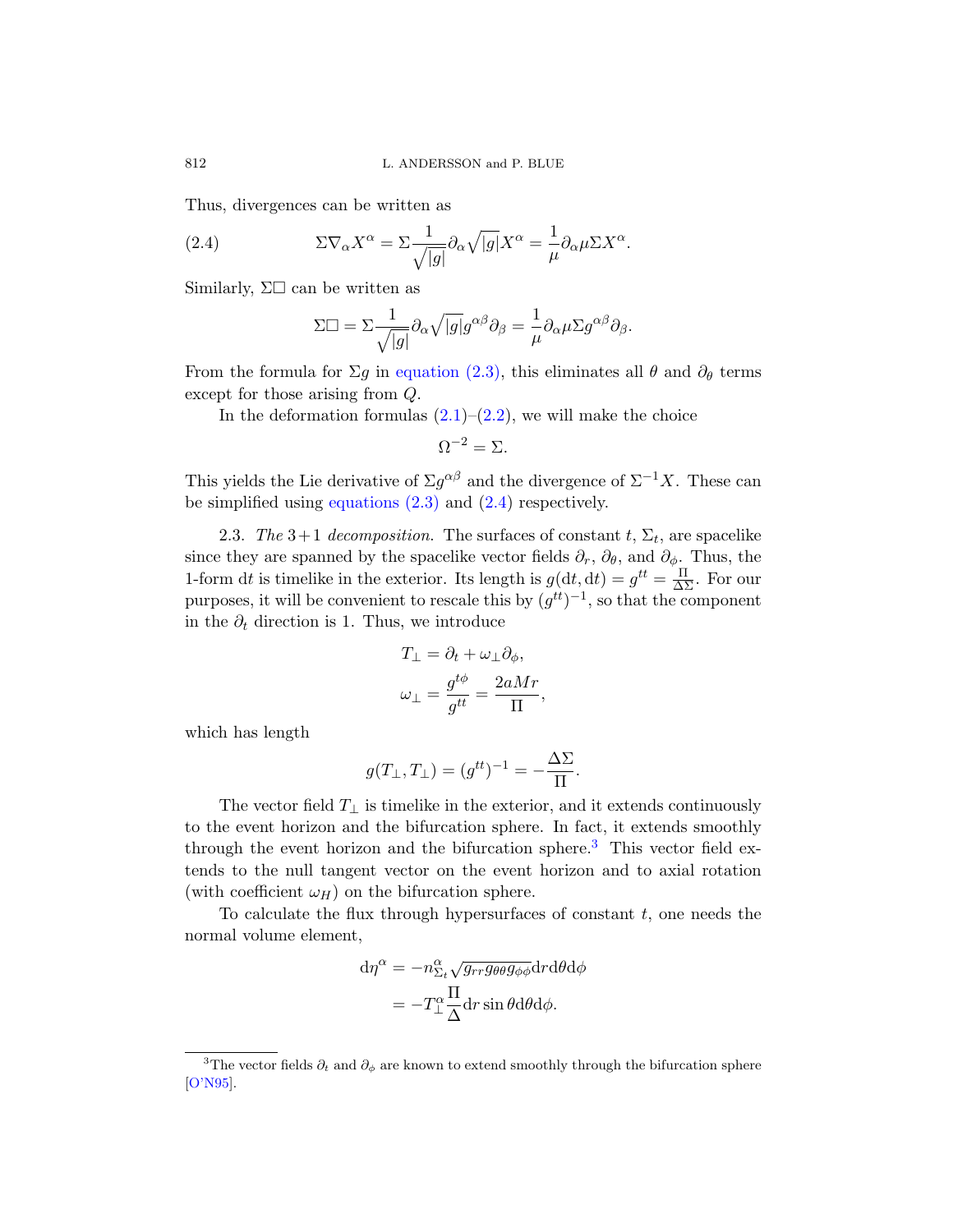(This can be computed using that  $n_{\Sigma_t} = T_\perp(-g(T_\perp, T_\perp))^{-1/2} = T_\perp(g^{tt})^{1/2}$ ; that, from the formula for inverting  $2 \times 2$  matrices,  $g^{tt} = g_{\phi\phi}(g_{tt}g_{\phi\phi} - g_{t\phi}^2)^{-1}$ ; and that, from the formula for determinants,  $-\Sigma^2 \sin^2 \theta = \det g = g_{rr} g_{\theta\theta} (g_{\phi\phi} g_{tt} - g_{t\phi}^2)$  $= g_{rr}g_{\theta\theta}g_{\phi\phi}/g^{tt}.$ 

For certain calculations, a contravariant form of the metric is more useful, in which case, we will use that, with our sign conventions,

$$
\mathrm{d}\eta_{\alpha} = \Sigma \mathrm{d}t_{\alpha} \mathrm{d}^3 \mu.
$$

2.4. Pointwise Norms. To begin, we introduce some notation for angular derivatives. We typically use  $(\theta, \phi)$  for coordinates on the sphere, but we occasionally use  $\omega \in S^2$  to avoid coordinate singularities at the poles. We use  $\nabla$  to denote the angular gradient and  $\Delta$  for the Laplacian on the unit sphere. For two vectors on the sphere, there is an inner product defined using the standard metric on the unit sphere. Extending this notation to differential operators in the standard way, for a function f,  $\Delta f = \mu^{-1} \nabla \cdot (\mu \nabla f)$ .

The Boyer-Lindquist coordinates induce coordinates  $(\theta, \phi)$  on the constant  $(t, r)$  surfaces. This defines a diffeomorphism to the unit sphere in  $\mathbb{R}^3$  using the standard spherical coordinates. This diffeomorphism, defined in the  $(\theta, \phi)$ chart, extends smoothly to the entire sphere. This allows us to treat  $\nabla$  and  $\Delta$  as operators defined in the Kerr spacetime. We use  $\Theta_i$  for the pullback under this diffeomorphism of the rotation vector fields about the coordinate axes. With the exception of  $\Theta_3 = \partial_{\phi}$ , these are not symmetries in the Kerr spacetime. We use  $\mathbb{O}_1 = {\Theta_i}$  to denote the set of these rotations, and we use  $\mathbb{T}_1$  for  $\{\partial_t, \Theta_i\}.$ 

Here and throughout the rest of the paper, we say that a vector field has smooth angular components if, for fixed r and t, the contraction of the vector field with any smooth 1-form on the sphere produces a smooth function. Because of the coordinate singularity in the  $(\theta, \phi)$  coordinates, this does not assert that the  $\theta$  and  $\phi$  components of the vector field are smooth. The angular gradient of a smooth function has smooth angular components.

Given a set of differential operators, X, we use the notation

$$
|\psi|_{\mathbb{X}}^2 = |\mathbb{X}\psi|^2 = \sum_{X \in \mathbb{X}} |X\psi|^2.
$$

If no set is specified, simply an index, we mean

$$
|\psi|^2_n = \sum_{i=0}^n |\mathbb{S}_i \psi|^2,
$$

where  $\mathbb{S}_i$  is the set of generators of the order-i symmetries given in equation (1.9). We will refer to  $|\psi|_n$  as the order-n pointwise norm of  $\psi$ . When the n is clear from context, we will simply refer to this as the norm of  $\psi$ .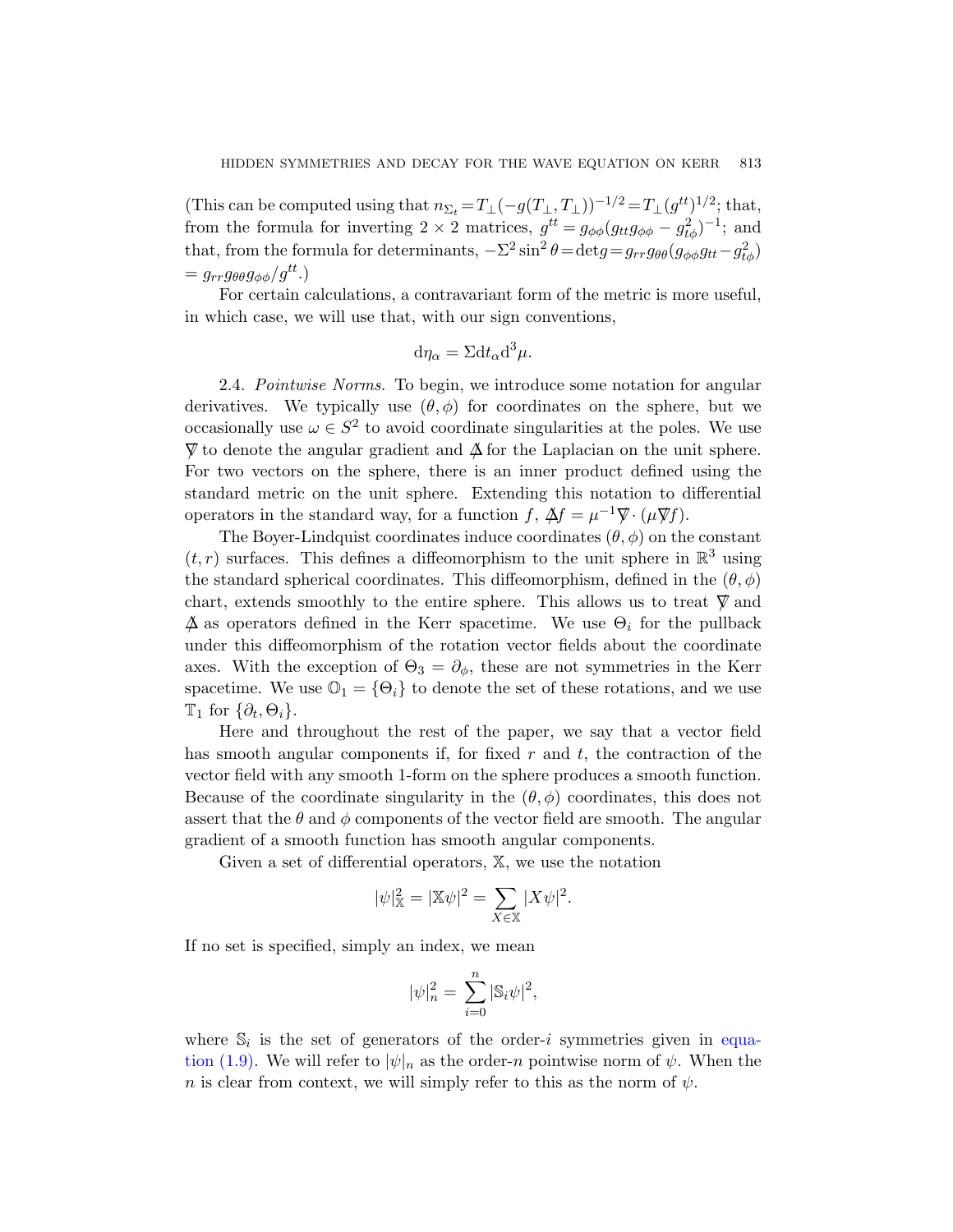<span id="page-27-0"></span>Lemma 2.2 (Spherical Sobolev estimate using symmetries). There is a constant, C, such that for all  $(t, r) \in \mathbb{R} \times (r_+, \infty)$ , if  $\psi$  is sufficiently smooth that the quantity on the right is bounded, then

$$
\sup_{(t,r)\times S^2} |\psi|^2 \le C \int_{(t,r)\times S^2} |\psi|_2^2 d^2 \mu.
$$

*Proof.* Recall that we use  $\mu$  to denote sin  $\theta$  and  $\Delta$  to denote the spherical Laplacian, which takes the form

$$
\Delta = \frac{1}{\mu} \partial_{\theta} \mu \partial_{\theta} + \frac{1}{\mu^2} \partial_{\phi}^2.
$$

The absolute value of the spherical Laplacian of  $u$  can be estimated by

$$
|\Delta \psi| = \left| \left( \frac{1}{\mu} \partial_{\theta} \mu \partial_{\theta} + \cot^{2} \theta \partial_{\phi}^{2} + \partial_{\phi}^{2} \right) \psi \right|
$$
  
\n
$$
\leq \left| \left( \frac{1}{\mu} \partial_{\theta} \mu \partial_{\theta} + \cot^{2} \theta \partial_{\phi}^{2} \right) \psi \right| + \left| \partial_{\phi}^{2} \psi \right|
$$
  
\n
$$
\leq |Q\psi| + a^{2} \sin^{2} \theta |\partial_{t}^{2} \psi| + |\partial_{\phi}^{2} \psi|
$$
  
\n
$$
\lesssim |\mathbb{S}_{2} \psi|.
$$

By a standard, spherical, Sobolev estimate,

$$
|\psi|_{L^{\infty}(S^2)}^2 \lesssim \int_{S^2} \left( |\n\mathcal{A}\psi|^2 + |\psi|^2 \right) d^2\mu.
$$

Since the integrand on the right is bounded by  $|\psi|_2$ , the desired estimate holds with a uniform constant in  $(t, r)$ .

In Section 3.4, we also require the following operators and the associated weaker norms.

Definition 2.3. For  $\varepsilon \geq 0$ , let

$$
\mathcal{L} = \partial_t^2 + Q + \partial_\phi^2,
$$
  

$$
\mathcal{L}_{\varepsilon} = \varepsilon \partial_t^2 + Q + \partial_\phi^2,
$$

and

$$
|\psi|_{2,\varepsilon}^2 = \varepsilon |\partial_t^2 \psi|^2 + (1+\varepsilon) \left( |\partial_t \partial_\theta \psi|^2 + \frac{1}{\mu^2} |\partial_t \partial_\phi \psi|^2 \right) + |\mathcal{A}\psi|^2,
$$
  

$$
|\psi|_{3,\varepsilon}^2 = \varepsilon^2 |\partial_t^3 \psi|^2 + (2\varepsilon + \varepsilon^2) |\partial_t^2 \nabla \psi|^2 + (1+2\varepsilon) |\partial_t \mathcal{A}\psi|^2 + |\nabla \mathcal{A}\psi|^2
$$

.

We also introduce the homogeneous norms, generated from the previous norm by taking  $\varepsilon = 1$ ,

 $|\psi|_{n,1}$ .

In these norms, there are coefficients that are not just monomial in  $\varepsilon$ , such as the  $(1 + \varepsilon)$  in  $|\psi|_{2,\varepsilon}$ . These permit exact equality in some estimates below.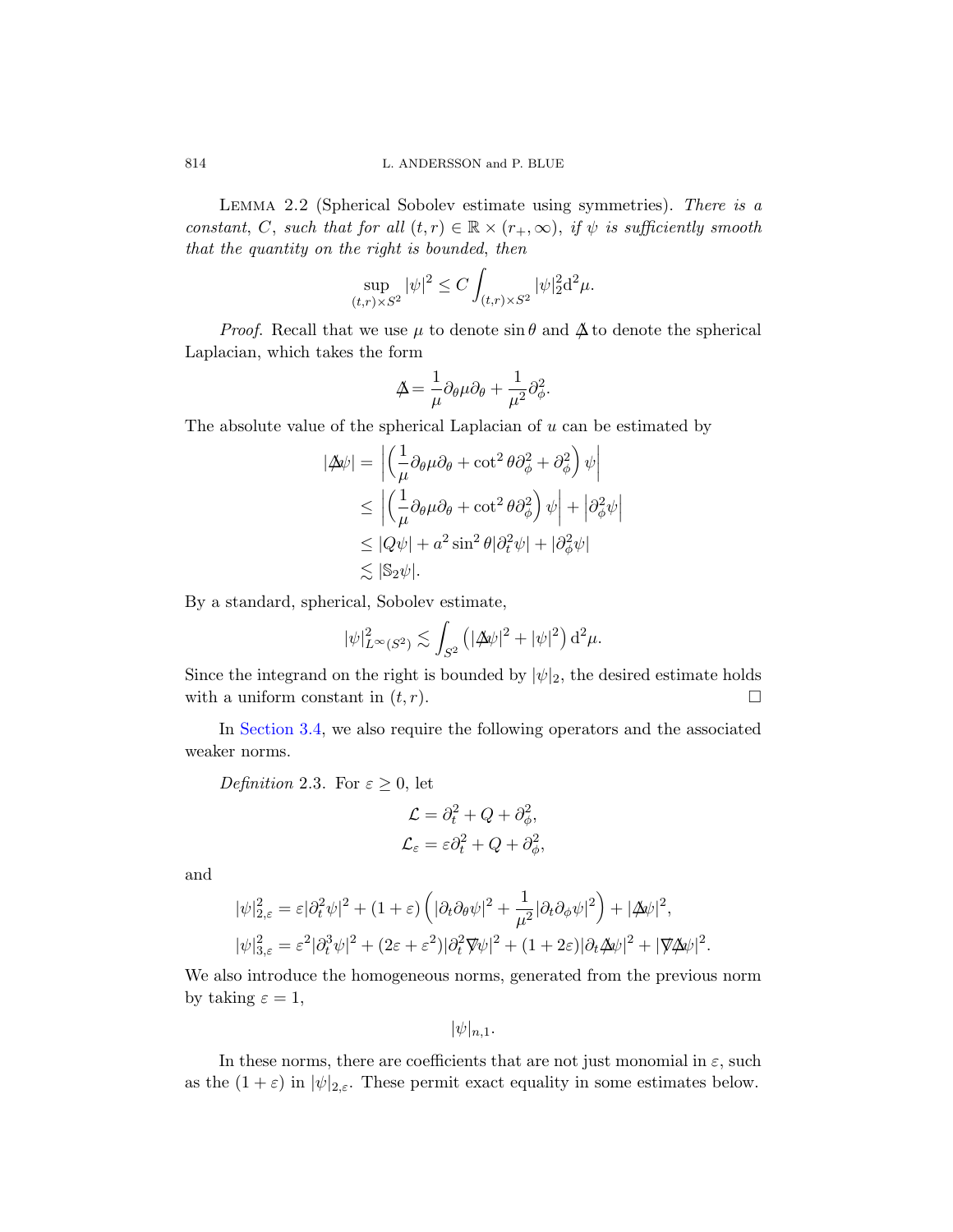<span id="page-28-1"></span><span id="page-28-0"></span>LEMMA 2.4 (The  $\mathcal{L}_{\varepsilon} \mathcal{L}$  $\mathcal{L}_{\varepsilon} \mathcal{L}$  $\mathcal{L}_{\varepsilon} \mathcal{L}$  estimate). There is a positive constant C such that, for  $\varepsilon \in (0,1)$ , if  $\psi$  is smooth, then<sup>4</sup>

$$
(2.5) \qquad \left| (\mathcal{L}_{\varepsilon}\psi)(\mathcal{L}\psi) - |\psi|_{2,\varepsilon}^2 + \frac{1}{\mu}\partial_{\alpha}\left( \mu(1+\varepsilon)B_{(2.5)}[\psi]^{\alpha} \right) \right| \lesssim a^2|\psi|_{2,1}^2,
$$

where  $B_{(2.5)}[\psi]^t = (\partial_t \psi)(\Delta \psi), B_{(2.5)}[\psi]^r = 0, B_{(2.5)}[\psi]^{\theta} = -(\partial_t \psi)(\partial_{\theta} \partial_t \psi), and$  $B_{(2.5)}[\psi]^{\phi} = -(\partial_t \psi)(\partial_{\phi} \partial_t \psi)/\mu^2.$ 

Furthermore,

$$
(2.6) \qquad \left| (\mathcal{L}_{\varepsilon} \partial_t \psi)^2 + (\mathcal{L}_{\varepsilon} \nabla \psi)^2 - |\psi|^2_{3,\varepsilon} + 2\varepsilon \frac{1}{\mu} \partial_\alpha (\mu B_{(2.5)} [\mathbb{T}_1 \psi]^\alpha) \right| \lesssim a^2 |\psi|^2_{3,1},
$$

where  $B_{(2.5)}[\mathbb{T}_1\psi]$  denotes  $\sum_{X\in\mathbb{T}_1} B_{(2.5)}[X\psi]$ .

Proof. By direct computation,

$$
(\mathcal{L}_{\varepsilon}\psi)(\mathcal{L}\psi) - ((\varepsilon\partial_t^2 + \Delta)\psi)((\partial_t^2 + \Delta)\psi) = (a^2 \sin^2\theta \partial_t^2 \psi)(\mathcal{L}\psi) + ((\varepsilon\partial_t^2 + \Delta)\psi)(a^2 \sin^2\theta \partial_t^2 \psi),
$$

so

$$
\left| (\mathcal{L}_{\varepsilon}\psi)(\mathcal{L}\psi) - ((\varepsilon \partial_t^2 + \Delta)\psi)((\partial_t^2 + \Delta)\psi) \right| \lesssim a^2 |\psi|_{2,1}^2.
$$

We now expand  $((\varepsilon \partial_t^2 + \mathbf{A})\psi)((\partial_t^2 + \mathbf{A})\psi)$  as

$$
((\varepsilon \partial_t^2 + \Delta)\psi)((\partial_t^2 + \Delta)\psi) = \varepsilon(\partial_t^2 \psi) + (1 + \varepsilon)(\partial_t^2 \psi)(\Delta \psi) + (\Delta \psi)^2
$$

and simplify the cr[oss](#page-28-0)-term by gathering total derivatives

$$
(\partial_t^2 \psi)(\Delta \psi) = -(\partial_t \psi)(\Delta \partial_t \psi) + \partial_t ((\partial_t \psi)(\Delta \psi))
$$
  
=  $|\nabla \partial_t \psi|^2 + \partial_t ((\partial_t \psi)(\Delta \psi)) - \frac{1}{\mu} \nabla \cdot ((\partial_t \psi)(\nabla \partial_t \psi))$   
=  $|\nabla \partial_t \psi|^2 + \frac{1}{\mu} \partial_\alpha (\mu B_{(2.5)}[\psi]^\alpha).$ 

Note that it was crucial to gather the total derivatives first in  $t$  and then in the angular directions, so that the desired bound on  $B_{(2.5)}[\psi]^t$  holds. This comple[tes the proof](#page-28-0) of estimate (2.5).

The proof of estimate  $(2.6)$  follows the same steps. First, there is the simplification from

$$
\left| (\mathcal{L}_{\varepsilon} \partial_t \psi)^2 + (\mathcal{L}_{\varepsilon} \nabla \psi)^2 - \left( ((\varepsilon \partial_t^2 + \Delta) \partial_t \psi)^2 + ((\varepsilon \partial_t^2 + \Delta) \nabla \psi)^2 \right) \right| \lesssim a^2 |\psi|_{3,1}^2.
$$

<sup>&</sup>lt;sup>4</sup>The index on  $B_{(2.5)}[\psi]$  refers to equation (2.5).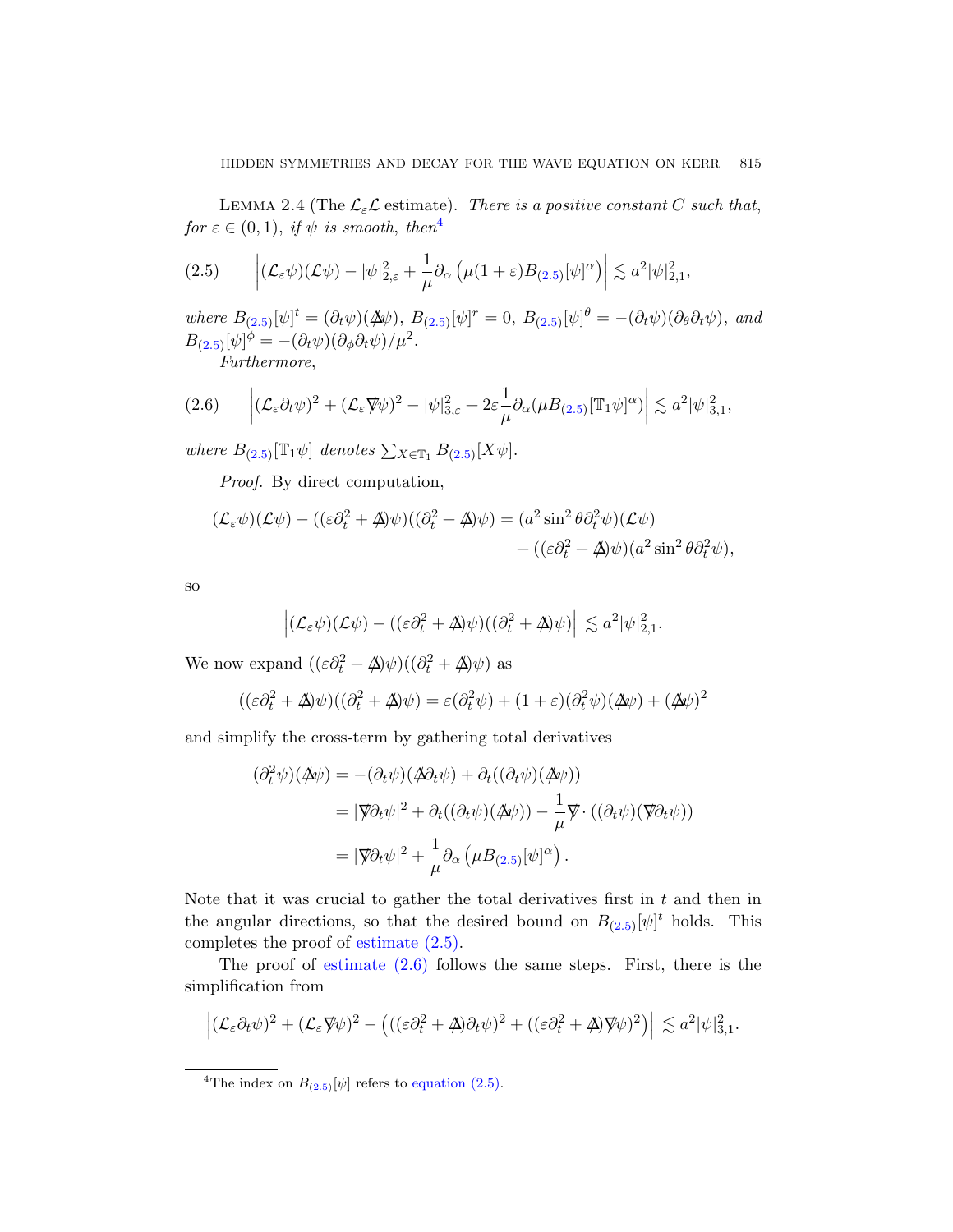816 L. ANDERSSON and P. BLUE

Second, the simplified term can be expanded as

$$
((\varepsilon \partial_t^2 + \Delta \partial_t \psi)^2 + ((\varepsilon \partial_t^2 + \Delta) \nabla \psi)^2
$$
  
=  $\varepsilon^2 (\partial_t^3 \psi) + 2\varepsilon (\partial_t^3 \psi) (\Delta \partial_t \psi) + (\Delta \partial_t \psi)^2$   
+  $\varepsilon^2 (\partial_t^2 \nabla \psi)^2 + 2\varepsilon (\partial_t^2 \nabla \psi) (\Delta \nabla \psi) + (\Delta \nabla \psi)^2$ 

Third, the [mixed factors](#page-28-1) can be written as perfect squares plus total derivatives

$$
(\partial_t^3 \psi)(\cancel{\Delta} \partial_t \psi) = (\partial_t^2 \nabla \psi)^2 + \frac{1}{\mu} \partial_\alpha (\mu B_{(2.5)} [\partial_t \psi]^\alpha),
$$
  

$$
(\partial_t^2 \nabla \psi)(\cancel{\Delta} \nabla \psi) = (\cancel{\Delta} \partial_t \psi) \sum_{X \in \mathcal{O}_1} \frac{1}{\mu} \partial_\alpha (\mu B_{(2.5)} [X \psi]^\alpha).
$$

.

<span id="page-29-1"></span>An important consequence of Lemma 2.4 is that the  $(2,\varepsilon)$  norm is dominated by  $(\mathcal{L}_{\varepsilon}\psi)(\mathcal{L}\psi)$  plus a divergence term and small error terms. In the divergence term, the time component satisfies  $|B_{(2.5)}[\psi]^t| \lesssim |\partial_t \psi| |\mathbb{S}_2 \psi|$ , there is no r component, and the vector field  $B_{(2.5)}[\psi]$  has smooth angular components.

2.5. Further notation. We use the notation

$$
f=O(r^p)
$$

to mean that there is a constant, uniformly in  $a$  in some small interval of  $a$ values containing 0, such that for all  $r > r_+$ ,  $|f(r)| < Cr^p$ . We also introduce the notation

$$
f=O\left(\left(\frac{\Delta}{r^2}\right)^q,r^p\right)
$$

to mean that there is a constant, uniformly in  $a$  in some small interval of  $a$ values containing 0, such that for all  $r > r_{+}$ ,

$$
|f(r)| < C \left(\frac{\Delta}{r^2}\right)^q r^p.
$$

Similarly, for functions f of  $t, r, \omega$ , we use  $f = O(r^p)$  or  $O\left(\left(\frac{\Delta}{r^2}\right)^q, r^p\right)$  when the same bounds hold with the condition for all  $t \in \mathbb{R}, r > r_+,\omega \in S^2$  replacing  $r > r_+$  and  $f(t, r, \omega)$  replacing  $f(r)$ . This measures the decay rate at  $r_+$  and  $\infty$ . If f is continuous, this is all the information that is required to bound the function.

<span id="page-29-0"></span>For a set X, we use  $\mathbf{1}_X$  to denote the indicator function, which is identically one on X and zero elsewhere. We define a function to be smooth on a closed interval if it is smooth in the interior and if all the derivatives are continuous up to the boundary.

#### 3. The bounded-energy argument

In this section, we construct a bounded energy by first constructing an almost conserved energy and then proving a Morawetz estimate to control its growth.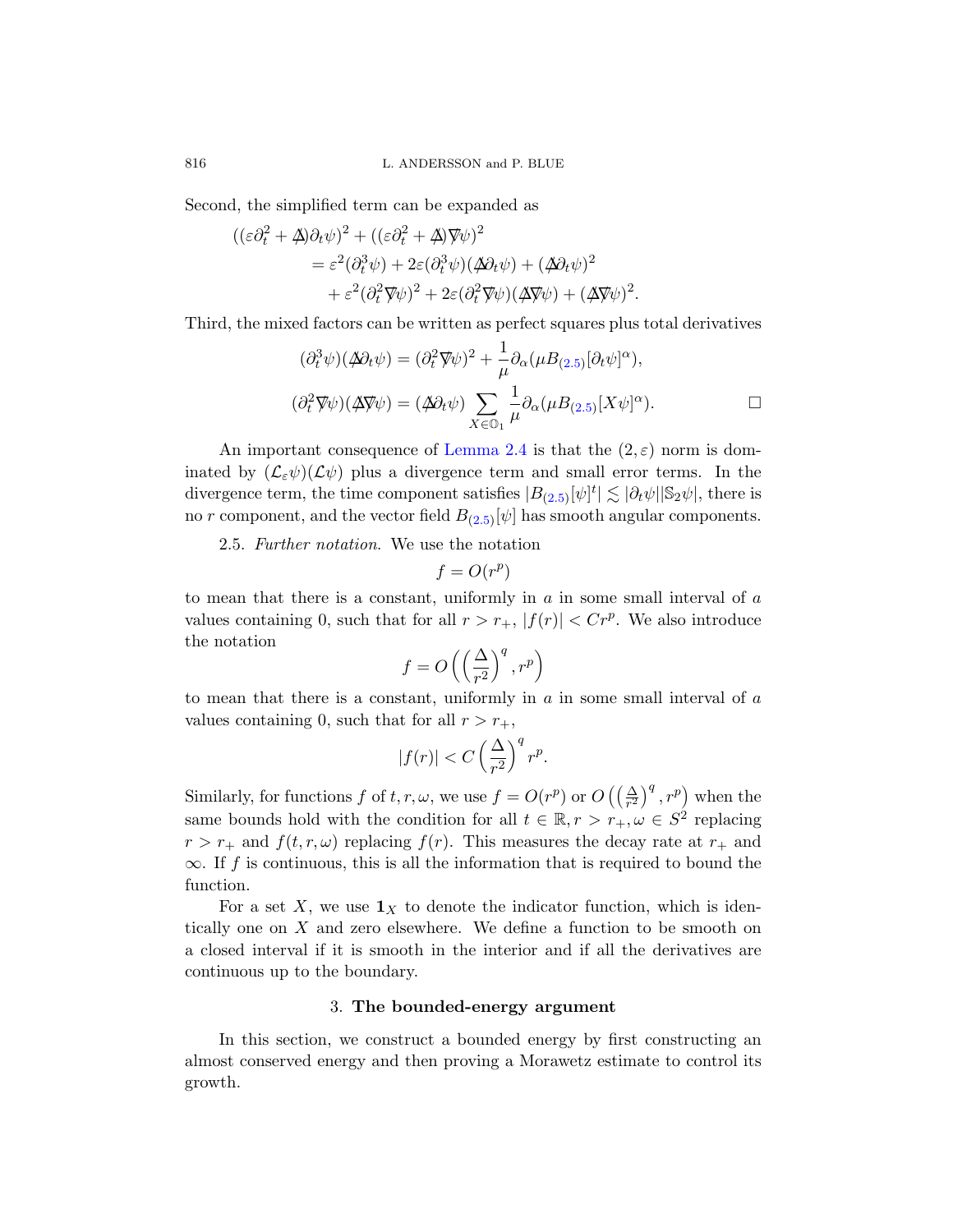3.1. The blended energy. Recall from  $(1.21)$  that for  $|a|$  sufficiently small, the vector field

$$
T_{\chi} = \partial_t + \chi \omega_H \partial_{\phi}
$$

is timelike in the exterior and Killing outside the region  $[r_{\chi}, r_{\chi} + M]$ , since  $\chi$  is constant outside this region and decreases from one to zero inside this region. If we choose  $r<sub>x</sub>$  sufficiently large so that it corresponds to a larger value of r than any orbiting null geodesic for our initial choice of small  $|a|$ , this property will remain true for any subsequent decrease in the range of  $|a|$  we allow. For definiteness, we take  $r_{\chi} = 10M$ , which is beyond the range of the orbiting null geodesics for any Kerr black hole.

The vector field  $T<sub>x</sub>$  becomes null on the horizon, so the associated energy degenerates there. In the following theorem, we compare this with the energy associated with  $T_{\perp} = (\Delta\Sigma/\Pi)^{1/2} n_{\Sigma_t}$  to make clear that the rate of degeneration with respect to the normal is  $(\Delta/(r^2 + a^2))^{1/2}$ . We also provide a coordinate expression that is useful for making estimates. The apparently singular contribution to the energy from  $\Delta^{-1}(T_{\perp}\psi)^2$  is in fact vanishing, since the vector field  $T_{\perp}$  vanishes on the bifurcation sphere at such a rate to exactly compensate for the factor of  $\Delta^{-1}$ , and in addition the form dr, which appears in  $d^3\mu$ , degenerates at a rate of  $(\Delta/(r^2 + a^2))^{1/2}$  near the bifurcation sphere.

<span id="page-30-0"></span>LEMMA 3.1. There is a positive  $\bar{a}$  such that for  $|a| \leq \bar{a}$ , if  $t \in \mathbb{R}$  and  $\psi$  is smooth, then  $T_{\chi}$  is timelike and

(3.1)

$$
E_{T_{\perp}}(t) \approx \int_{\Sigma_t} \left( \frac{(r^2 + a^2)^2}{\Delta} (T_{\perp} \psi)^2 + \Delta(\partial_r \psi)^2 + Q^{\alpha \beta} (\partial_\alpha \psi)(\partial_\beta \psi) \right) d^3 \mu,
$$
  

$$
\approx \int_{\Sigma_t} \left( \frac{(r^2 + a^2)^2}{\Delta} (T_{\perp} \psi) + \Delta(\partial_r \psi) + \Delta(\partial_t \psi)^2 + \sum_i |\Theta_i \psi|^2 \right) d^3 \mu,
$$
  

$$
E_{T_{\chi}}(t) \approx E_{T_{\perp}}(t).
$$

Furthermore, if  $\psi$  is a solution of the wave equation  $\Box \psi = 0$ , then

(3.2) 
$$
\left|\Sigma\nabla_{\alpha}P_{T_{\chi}}[\psi]^{\alpha}\right|=\Delta\omega_{H}|\partial_{r}\chi||\partial_{\phi}\psi||\partial_{r}\psi|.
$$

*Proof.* Since  $-g_{\alpha\beta}T_{\perp}^{\alpha}T_{\perp}^{\beta} = \Delta\Sigma/\Pi$ , the  $T_{\perp}$  energy is

$$
E_{T_{\perp}} = \int_{\Sigma_t} T_{\alpha\beta} T_{\perp}^{\alpha} T_{\perp}^{\beta} \frac{\Pi}{\Delta} d^3 \mu,
$$
  
\n
$$
= \int_{\Sigma_t} \left( (T_{\perp} \psi)^2 - \frac{1}{2} g(T_{\perp}, T_{\perp}) g^{\alpha\beta} (\partial_{\alpha} \psi) (\partial_{\beta} \psi) \right) \frac{\Pi}{\Delta} d^3 \mu
$$
  
\n
$$
= \int_{\Sigma_t} \left( \frac{\Pi}{\Delta} (T_{\perp} \psi)^2 + \frac{1}{2} \Sigma g^{\alpha\beta} (\partial_{\alpha} \psi) (\partial_{\beta} \psi) \right) d^3 \mu.
$$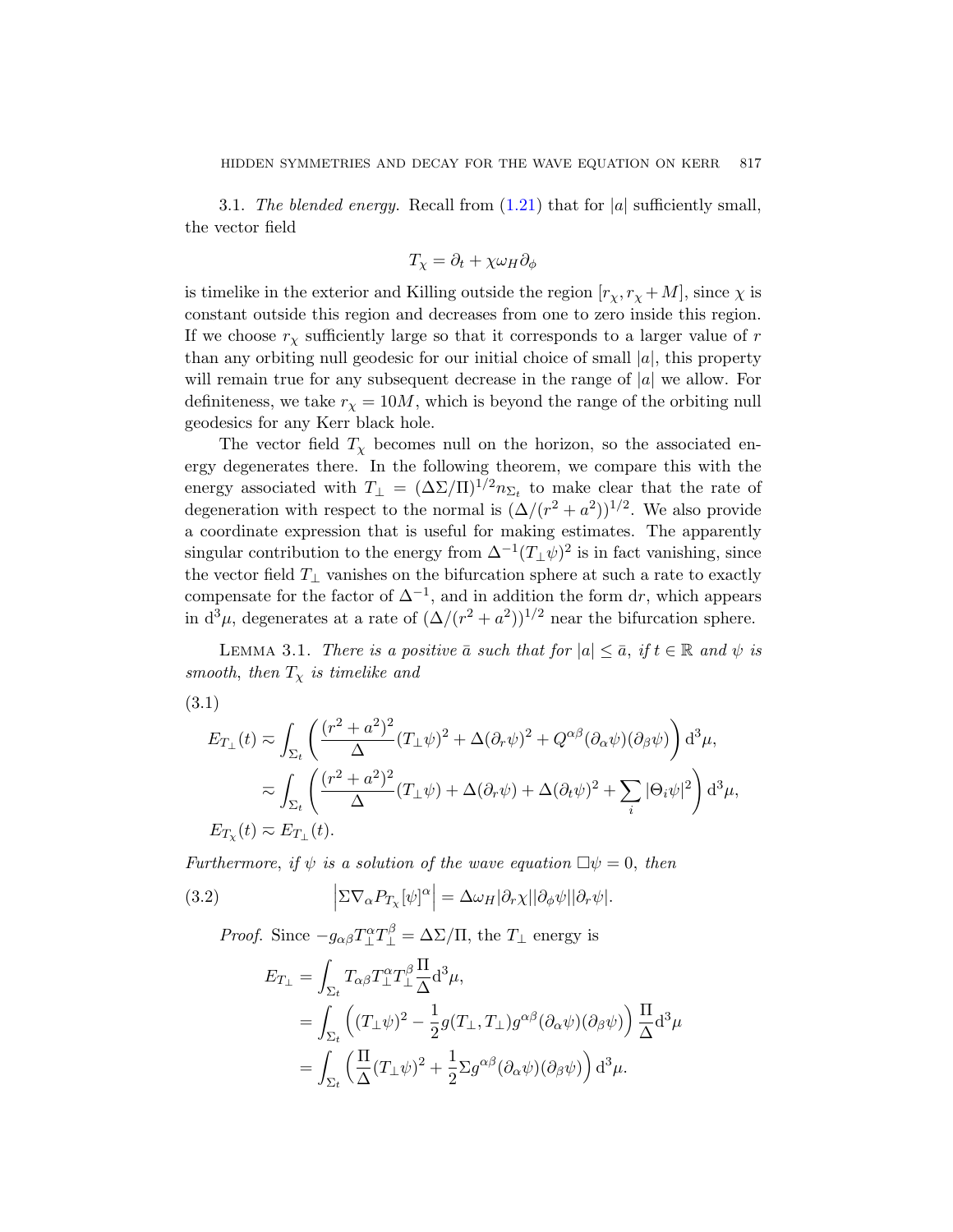The integrand can be expanded as

$$
\frac{\Pi}{\Delta}(T_{\perp}\psi)^2 + \frac{1}{2}\Sigma g^{\alpha\beta}(\partial_{\alpha}\psi)(\partial_{\beta}\psi)
$$
\n
$$
= \frac{1}{2}\left(\Delta(\partial_r\psi)^2 + \frac{(r^2 + a^2)^2}{\Delta}(T_{\perp}\psi)^2 + Q^{\alpha\beta}(\partial_{\alpha}\psi)(\partial_{\beta}\psi) + (\partial_{\phi}\psi)^2\right)
$$
\n
$$
- \frac{1}{2\Delta}\left(4aMr - 2\omega_{\perp}(r^2 + a^2)^2\right)(\partial_t\psi)(\partial_{\phi}\psi)
$$
\n
$$
+ \frac{1}{2\Delta}\left(-a^2 + (r^2 + a^2)^2\omega_{\perp}^2\right)(\partial_{\phi}\psi^2) - a^2\sin^2\theta(T_{\perp}\psi)^2.
$$

Since the coefficients  $4aMr - 2\omega_{\perp}(r^2 + a^2)^2$  and  $-a^2 + (r^2 + a^2)^2\omega_{\perp}^2$  vanish at  $r = r_{+}$ , are bounded by factors that go uniformly to 0 on bounded sets as  $a \to 0$ , and grow as  $r \to \infty$  no faster than r and a constant respectively, for |a| sufficiently small,

$$
E_{T_{\perp}}(t) \approx \int_{\Sigma_t} \left( \frac{(r^2 + a^2)^2}{\Delta} (T_{\perp} \psi)^2 + \Delta (\partial_r \psi)^2 + Q^{\alpha \beta} (\partial_\alpha \psi) (\partial_\beta \psi) \right) d^3 \mu.
$$

A clearer bound on the angular derivatives can be obtained by noting that the  $\partial_t^2$  term in Q has a bounded factor times  $a^2$ , so

$$
\frac{(r^2 + a^2)^2}{\Delta} (T_{\chi}\psi)^2 + Q^{\alpha\beta} (\partial_{\alpha}\psi)(\partial_{\beta}\psi) + (\partial_{\phi}\psi)^2
$$
  
\n
$$
\geq (\partial_t \psi)^2 + Q^{\alpha\beta} (\partial_{\alpha}\psi)(\partial_{\beta}\psi) + (\partial_{\phi}\psi)^2
$$
  
\n
$$
\geq \sum_i |\Theta_i u|^2.
$$

The  $T<sub>\chi</sub>$  energy can be estimated using the fact that

$$
T_{\perp}-T_{\chi}=(\omega_{\perp}-\chi\omega_H)\partial_{\phi}
$$

is orthogonal to  $T_{\perp}$ , so

$$
E_{T_{\perp}} - E_{T_{\chi}} = \int_{\Sigma_t} (\omega_{\perp} - \chi \omega_H) (\partial_{\phi} \psi) (T_{\perp} \psi) \frac{\Pi}{\Delta} d^3 \mu.
$$

The coefficient  $\omega_{\perp} - \chi \omega_H$  vanishes linearly at  $r = r_+$ , is bounded by a function that goes to zero uniformly as  $a \to 0$ , and goes to zero as  $r \to \infty$  like  $r^{-4}$ , so, by a simple Cauchy-Schwarz estimate, one finds  $|E_{T_{\perp}} - E_{T_{\chi}}| \lesssim |a| E_{T_{\perp}}$ , so  $E_{T_{\perp}} \eqsim E_{T_{\chi}}.$ 

The divergence of the momentum can be estimated using equation (2.1). Taking  $\Omega^{-2} = \Sigma$  greatly simplifies the terms on the right-hand side of equation (2.1). For example, one finds  $\Omega^{-2} \nabla_{\alpha} (\Omega^2 T_{\chi}^{\alpha}) = \mu^{-1} \partial_{\alpha} (\mu T_{\chi}^{\alpha}) = 0$ . Similarly, this choice of  $\Omega$  eliminates the factor of  $\Sigma$  when computing  $\mathcal{L}_{T_\chi}(\Omega^{-2}g^{\alpha\beta})$ . Thus,

$$
\nabla_{\alpha} P_{T_{\chi}}^{\alpha} = \Omega^{2} \mathcal{L}_{T_{\chi}} \left( \Omega^{-2} g^{\alpha \beta} \right) (\partial_{\alpha} \psi)(\partial_{\beta} \psi) = \Sigma^{-1} (\partial_{r} \chi) \Delta \omega_{H} (\partial_{r} \psi)(\partial_{\phi} \psi).
$$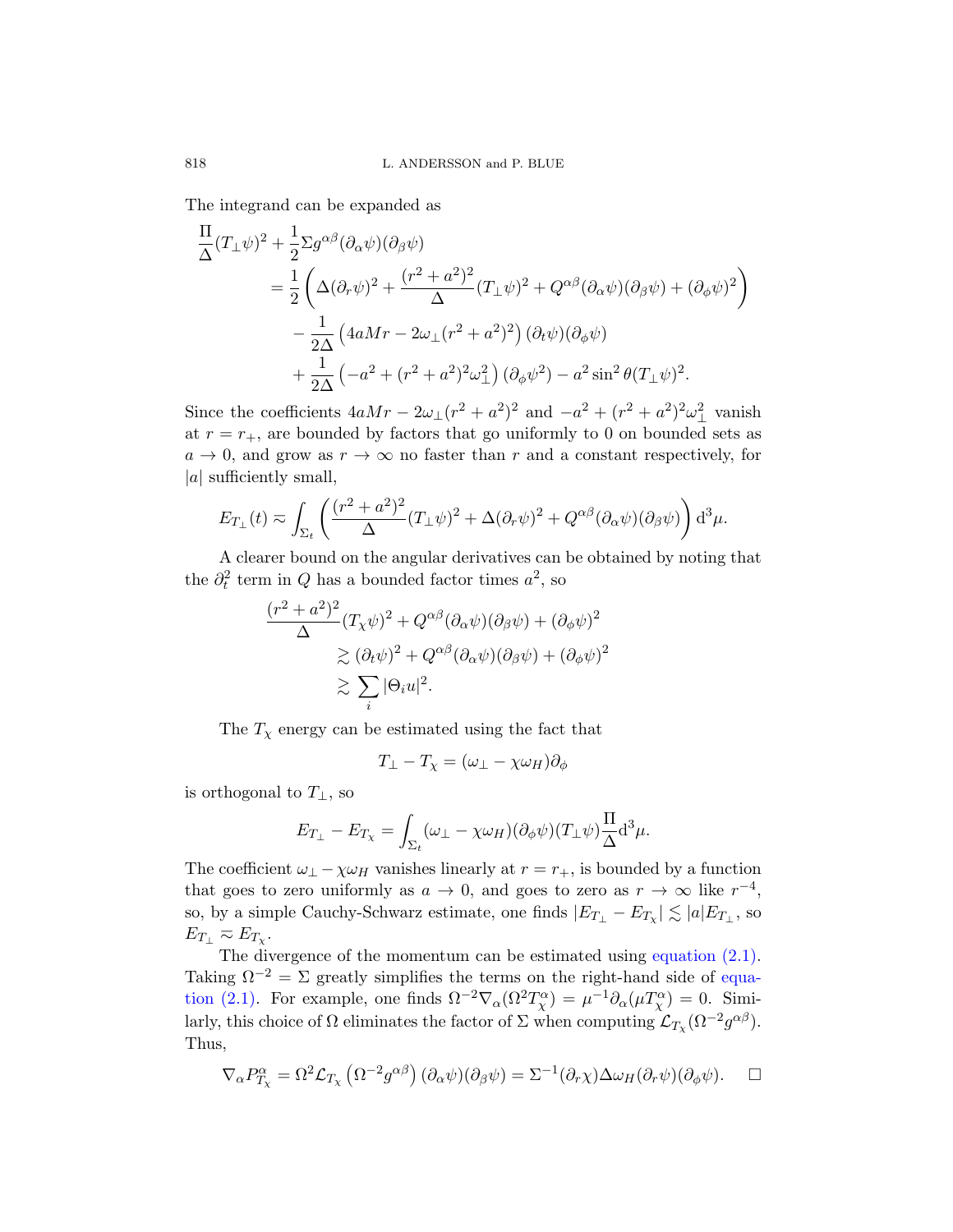Recall that we defined higher-order energies by

$$
E_{T_{\chi},n+1}[\psi] = \sum_{i=0}^{n} E_{T_{\chi}}[\mathbb{S}_i \psi],
$$

<span id="page-32-1"></span>where  $\mathbb{S}_i$  is the set of order-*i* symmetries from (1.9).

COROLLARY 3.2. If  $\psi$  is a solution of the wave equation  $\Box \psi = 0$ ,

(3.3) 
$$
\frac{\mathrm{d}}{\mathrm{d}t} E_{T_{\chi},n+1}[\psi] \leq C \int_{r_+}^{\infty} \int_{S^2} \mathbf{1}_{\text{supp}\chi'} |\partial_r \psi|_n |\partial_{\phi} \psi|_n r^2 \mathrm{d}^3 \mu,
$$

where the norms on the right are defined in Section 2.4.

*Proof.* This follows from considering a symmetry operator  $S$  of order  $i$ , applying the previous lemma to  $S\psi$ , summing over the operators  $S \in \mathbb{S}_i$ , and then summing in i.

3.2. Set-up for radial vector fields and their fifth-order analogues.

<span id="page-32-0"></span>Definition 3.3. If z and w are smooth functions of r and the parameters  $M$  and  $a$ , then we define the following single- and double-indexed quantities:

(3.4a) 
$$
\tilde{\mathcal{R}}^{\underline{a}} = \frac{z}{\Delta} \mathcal{R}^{\underline{a}},
$$

(3.4b) 
$$
\tilde{\mathcal{R}}^{\prime \underline{a}} = \partial_r \left( \frac{z}{\Delta} \mathcal{R}^{\underline{a}} \right),
$$

(3.4c) 
$$
\tilde{\mathcal{R}}^{\prime \underline{a}} = w \frac{z^{1/2}}{\Delta^{1/2}} \tilde{\mathcal{R}}^{\prime \underline{a}},
$$

(3.4d) 
$$
\tilde{\mathcal{R}}^{\prime\prime\underline{a}} = \partial_r \left( w \frac{z^{1/2}}{\Delta^{1/2}} \tilde{\mathcal{R}}^{\prime \underline{a}} \right).
$$

These are used to define a double-indexed family of vectors and scalars that we shall use to prove a Morawetz estimate.

Definition 3.4. Given smooth functions  $z$  and  $w$  as above, the radial coefficients and reduced scalar functions are defined to be

$$
\mathcal{F}^{\underline{a}} = -zw\tilde{\mathcal{R}}^{\prime \underline{a}}, \qquad \mathcal{F}^{\underline{ab}} = -zw\tilde{\mathcal{R}}^{\prime (\underline{a}}\mathcal{L}^{\underline{b}}),
$$
  
\n
$$
q^{\underline{a}}_{\text{reduced}} = -\frac{1}{2}(\partial_r z)w\tilde{\mathcal{R}}^{\prime \underline{a}}, \qquad q^{\underline{ab}}_{\text{reduced}} = -\frac{1}{2}(\partial_r z)w\tilde{\mathcal{R}}^{\prime (\underline{a}}\mathcal{L}^{\underline{b}}).
$$

The Morawetz vector fields and scalar functions are defined in terms of these as

$$
A^{\underline{a}} = \mathcal{F}^{\underline{a}} \partial_r, \qquad A^{\underline{a}\underline{b}} = \mathcal{F}^{\underline{a}\underline{b}} \partial_r,
$$
  

$$
q^{\underline{a}} = \frac{1}{2} \Sigma \nabla_\gamma (\Sigma^{-1} A^{\underline{a}\gamma}) - q^{\underline{a}}_{\text{reduced}}, \qquad q^{\underline{a}\underline{b}} = \frac{1}{2} \Sigma \nabla_\gamma (\Sigma^{-1} A^{\underline{a}\underline{b}\gamma}) - q^{\underline{a}\underline{b}}_{\text{reduced}}.
$$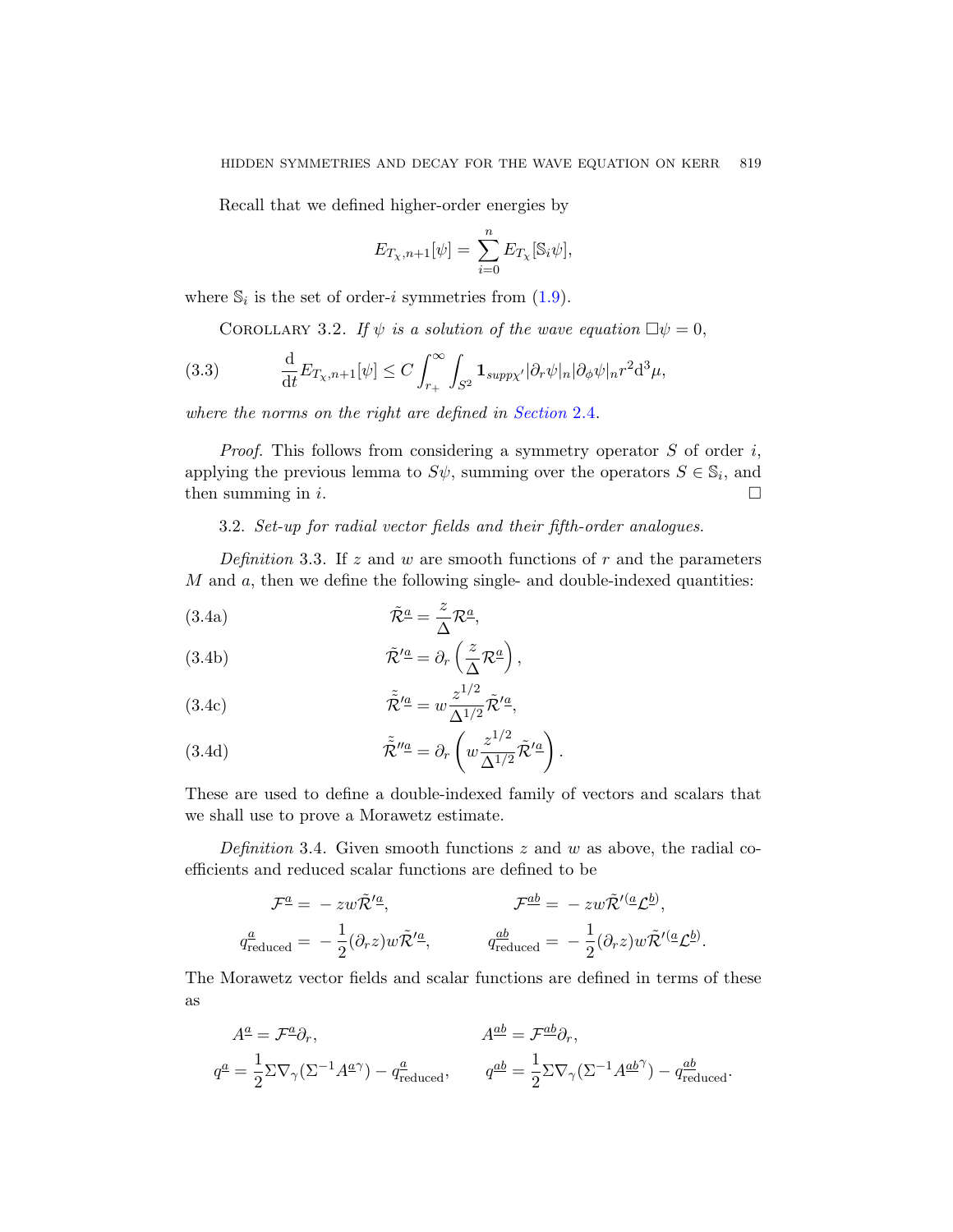For simplicity, we introduce the following notation for the pair consisting of the previous sets of vector fields and functions:

$$
\mathbf{A} = (\{A^{\underline{a}\underline{b}}\}, \{q^{\underline{a}\underline{b}}\}).
$$

LEMMA 3.5. If  $\psi$  is a solution to the wave equation  $\Box \psi = 0$ , then the divergence of the momentum associated with these quantities is given by

(3.5) 
$$
\Sigma \nabla_{\alpha} P_{\mathbf{A}} [\psi]^{\alpha} = \mathcal{A}^{\underline{a}\underline{b}} (\partial_r S_{\underline{a}} \psi) (\partial_r S_{\underline{b}} \psi) + \mathcal{U}^{\underline{a}\underline{b}\alpha\beta} (\partial_{\alpha} S_{\underline{a}} \psi) (\partial_{\beta} S_{\underline{b}} \psi) + \mathcal{V}^{\underline{a}\underline{b}} (S_{\underline{a}} \psi) (S_{\underline{b}} \psi),
$$

where

$$
\mathcal{A}^{\underline{a}} = z^{1/2} \Delta^{3/2} (-\tilde{\mathcal{R}}''^{\underline{a}}), \qquad \mathcal{A}^{\underline{a}\underline{b}} = \mathcal{A}^{(\underline{a}} \mathcal{L}^{\underline{b}}),
$$
  
\n
$$
\mathcal{U}^{\underline{a}\underline{b}} = \frac{1}{2} w \tilde{\mathcal{R}}'^{\underline{a}} \tilde{\mathcal{R}}'^{\underline{b}}, \qquad \mathcal{U}^{\underline{a}\underline{b}\alpha\beta} = \mathcal{U}^{\underline{c}(\underline{a}} \mathcal{L}^{\underline{b}}) S^{\alpha\beta}_{\underline{c}},
$$
  
\n
$$
\mathcal{V}^{\underline{a}} = \frac{1}{4} (\partial_r \Delta \partial_r z (\partial_r w \tilde{\mathcal{R}}'^{\underline{a}})), \qquad \mathcal{V}^{\underline{a}\underline{b}} = \mathcal{V}^{(\underline{a}} \mathcal{L}^{\underline{b}}).
$$

Proof. In the formula for the divergence of the momentum, equation (2.2), we choose  $\Omega^{-2} = \Sigma$ . Since  $\Omega^{-2} g^{\alpha\beta} = \Sigma g^{\alpha\beta} = \Delta \partial_r^{\alpha} \partial_r^{\beta} + \Delta^{-1} \mathcal{R}^{\alpha\beta}$ , this choice of  $\Omega$  eliminates  $\Sigma$  when we need to compute the Lie derivative along  $A^{\underline{a}\underline{b}}$ , enormously simplifying the calculation. Furthermore, the term  $q^{\underline{ab}}$  has been chosen so that the coefficient of  $(\nabla^{\gamma} S_{\underline{a}} \psi)(\nabla_{\gamma} S_{\underline{b}} \psi)$  is  $-q_{\text{reduced}}^{\underline{ab}}$ . Thus, the divergence of the momentum is given by

$$
\Sigma \nabla_{\alpha} P_{\mathbf{A}}^{\alpha} = \left( \Delta (\partial_r \mathcal{F}^{ab}) - \frac{1}{2} \mathcal{F}^{ab} (\partial_r \Delta) \right) (\partial_r S_{\underline{a}} \psi) (\partial_r S_{\underline{b}} \psi)
$$
  

$$
- \frac{1}{2} \mathcal{F}^{ab} \left( \partial_r \left( \frac{\mathcal{R}^{\alpha \beta}}{\Delta} \right) \right) (\partial_{\alpha} S_{\underline{a}} \psi) (\partial_{\beta} S_{\underline{b}} \psi)
$$
  

$$
- q_{\text{reduced}}^{ab} \Delta (\partial_r S_{\underline{a}} \psi) (\partial_r S_{\underline{b}} \psi) - q_{\text{reduced}}^{ab} \frac{\mathcal{R}^{\alpha \beta}}{\Delta} (\partial_{\alpha} S_{\underline{a}} \psi) (\partial_{\beta} S_{\underline{b}} \psi).
$$
  

$$
- \frac{1}{2} (\Sigma \nabla^{\alpha} \nabla_{\alpha} q^{\underline{a} \underline{b}}) (S_{\underline{a}} \psi) (S_{\underline{b}} \psi).
$$

In the coefficient of the radial derivative terms, the part coming from the vector field can be rewritten as

$$
\left(\Delta(\partial_r \mathcal{F}^{\underline{a}\underline{b}}) - \frac{1}{2} \mathcal{F}^{\underline{a}\underline{b}}(\partial_r \Delta)\right) = \left(\partial_r \left(\frac{\mathcal{F}^{\underline{a}\underline{b}}}{\Delta^{1/2}}\right)\right) \Delta^{3/2}.
$$

<span id="page-33-0"></span>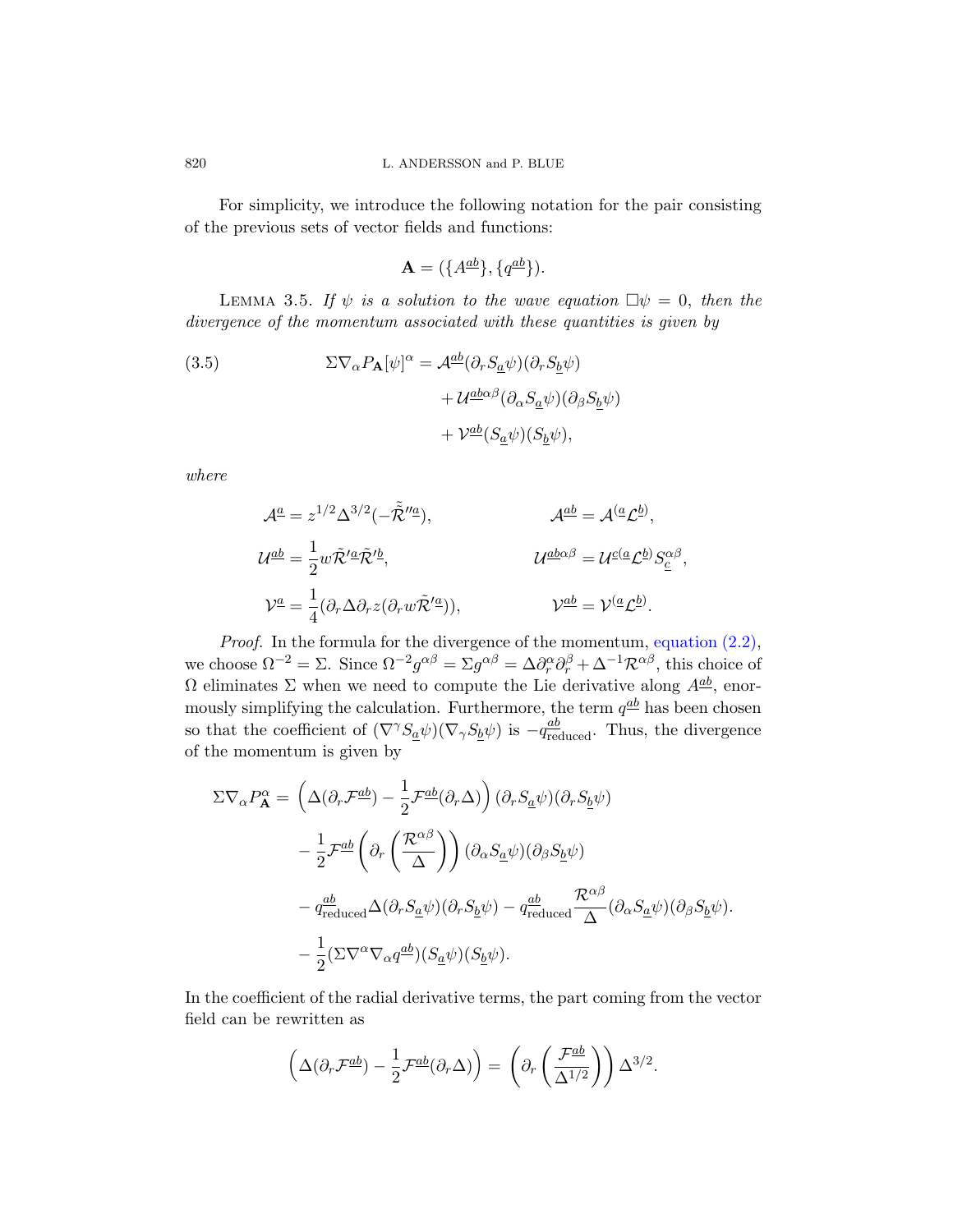Expanding using the definitions of z, w, and  $\tilde{\mathcal{R}}'$ , we first note that  $q^{\underline{ab}} =$  $-(1/2)\partial_r(zw\tilde{\mathcal{R}}^{\prime \underline{a}\underline{b}}) + (1/2)(\partial_r z)w\tilde{\mathcal{R}}^{\prime \underline{a}\underline{b}} = -(1/2)z\partial_r(w\tilde{\mathcal{R}}^{\prime \underline{a}\underline{b}}).$  Thus, the divergence of the momentum is

$$
\Sigma \nabla_{\alpha} P_{\mathbf{A}}^{\alpha} = -z^{1/2} \Delta^{3/2} \left( \partial_r \left( \frac{z^{1/2}}{\Delta^{1/2}} w \tilde{\mathcal{R}}^{\prime \underline{a}} \right) \right) \mathcal{L}^{\underline{b}} (\partial_r S_{\underline{a}} \psi) (\partial_r S_{\underline{b}} \psi) \n+ \frac{1}{2} w \tilde{\mathcal{R}}^{\prime \underline{a}} \mathcal{L}^{\underline{b}} \left( \partial_r \left( \frac{z \mathcal{R}^{\alpha \beta}}{\Delta} \right) \right) (\partial_{\alpha} S_{\underline{a}} \psi) (\partial_{\beta} S_{\underline{b}} \psi) \n+ \frac{1}{4} (\Sigma \nabla^{\alpha} \nabla_{\alpha} (z (\partial_r w \tilde{\mathcal{R}}^{\prime (\underline{a}})) \mathcal{L}^{\underline{b}}) ) (S_{\underline{a}} \psi) (S_{\underline{b}} \psi).
$$

The expression  $\tilde{\mathcal{R}}'$  was chosen so that it is exactly the derivative in the second term. Similarly, the quantity  $\tilde{\tilde{\mathcal{R}}}''$  was chosen so that it is the derivative in the first term. Thus, the total bulk term is

$$
\begin{split} \Sigma\nabla_{\alpha}P_{\mathbf{A}}^{\alpha} &={}-z^{1/2}\Delta^{3/2}\tilde{\mathcal{R}}''^a\mathcal{L}^{\underline{b}}(\partial_rS_{\underline{a}}\psi)(\partial_rS_{\underline{b}}\psi)\\ &+\frac{1}{2}w(\mathcal{L}^{\underline{a}}\tilde{\mathcal{R}}'^{\underline{b}})\tilde{\mathcal{R}}'^{\alpha\beta}(\partial_{\alpha}S_{\underline{a}}\psi)(\partial_{\beta}S_{\underline{b}}\psi)\\ &+\frac{1}{4}(\partial_r\Delta\partial_r(z(\partial_rw\tilde{\mathcal{R}}'^{(\underline{a}})))\mathcal{L}^{\underline{b}}(S_{\underline{a}}\psi)(S_{\underline{b}}\psi). \end{split}
$$

<span id="page-34-0"></span>Since  $\tilde{\mathcal{R}}''^{\underline{a}}\mathcal{L}^{\underline{b}}$  is contracted against a quantity that is symmetric in  $\underline{ab}$ , it is not necessary to distinguish between  $\tilde{\tilde{\mathcal{R}}}''^a \mathcal{L}^b$  and  $\tilde{\tilde{\mathcal{R}}}''^a \mathcal{L}^b$ . Substituting the definitions of  $\mathcal{A}^{\underline{a}\underline{b}}$ ,  $\mathcal{U}^{\underline{a}\underline{b}\alpha\beta}$ , and  $\mathcal{V}^{\underline{a}\underline{b}}$  gives the desired result.

3.3. Rearrangements. We rearrange the terms related to  $U$  to get a strictly positive contribution to the divergence.

LEMMA 3.6. If  $\psi$  is a solution to the wave equation  $\Box \psi = 0$ , then

$$
\Sigma \nabla_{\alpha} (P_{\mathbf{A}}[\psi]^{\alpha} + B_{\mathbf{A};I}[\psi]^{\alpha}) = \mathcal{A}^{\underline{a}\underline{b}}(\partial_r S_{\underline{a}}\psi)(\partial_r S_{\underline{b}}\psi) \n+ \mathcal{U}^{\underline{a}\underline{b}} \mathcal{L}^{\alpha\beta}(\partial_{\alpha} S_{\underline{a}}\psi)(\partial_{\beta} S_{\underline{b}}\psi) \n+ \mathcal{V}^{\underline{a}\underline{b}}(S_{\underline{a}}\psi)(S_{\underline{b}}\psi),
$$

where  $A, U,$  and  $V$  are defined in Lemma 3.5 and

$$
\Sigma B_{\mathbf{A};I}[\psi]^\alpha = \left(\mathcal{U}^{\underline{a}\underline{b}} \mathcal{L}^{\alpha\beta} - \mathcal{U}^{\underline{a}\underline{b}\alpha\beta}\right) (S_{\underline{a}}\psi)(\partial_\beta S_{\underline{b}}\psi).
$$

We refer to  $B_{\mathbf{A}:I}$  as the first boundary term.

Proof. Starting from equation (3.5), it is only the second term on the right side that needs to be manipulated. First, we rearrange the derivative term to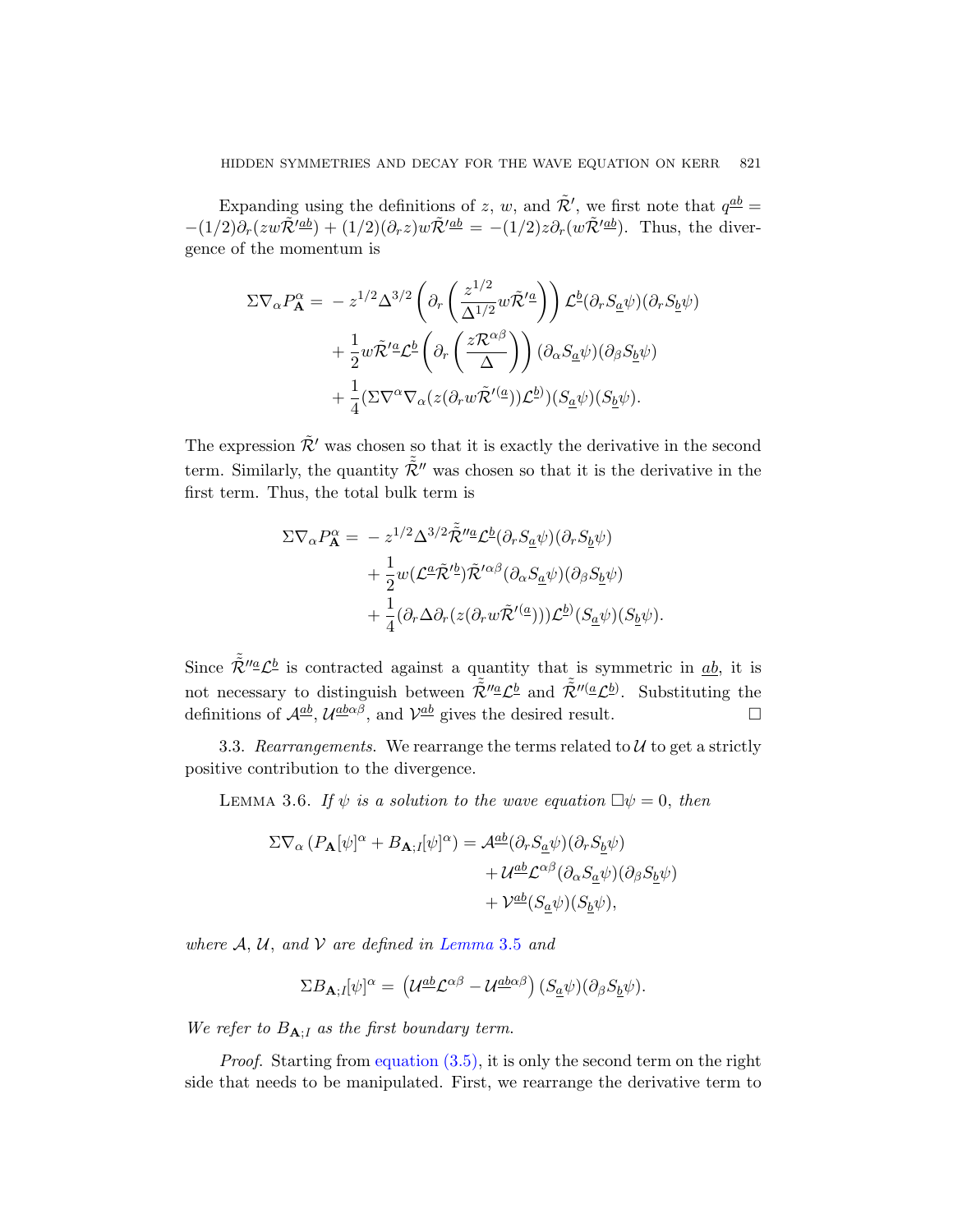get

$$
\mu \mathcal{U}^{\underline{a}\underline{b}\alpha\beta}(\partial_{\alpha} S_{\underline{a}}\psi)(\partial_{\beta} S_{\underline{b}}\psi) = \mu \mathcal{U}^{\underline{c}\underline{a}} \mathcal{L}^{\underline{b}} S_{\underline{c}}^{\alpha\beta}(\partial_{\alpha} S_{\underline{a}}\psi)(\partial_{\beta} S_{\underline{b}}\psi)
$$
  
= 
$$
-\mathcal{U}^{\underline{c}\underline{a}} \mathcal{L}^{\underline{b}}(S_{\underline{a}}\psi)(\partial_{\alpha} \mu S_{\underline{c}}^{\alpha\beta} \partial_{\beta} S_{\underline{b}}\psi)
$$

$$
+ \partial_{\alpha} (\mu \mathcal{U}^{\underline{c}\underline{a}} \mathcal{L}^{\underline{b}} S_{\underline{c}}^{\alpha\beta}(S_{\underline{a}}\psi)(\partial_{\beta} S_{\underline{b}}\psi)).
$$

The first term on the right can be rewritten in terms of  $S_c$ , which can be commuted with  $S_b$ , which in turn can be expanded in partial derivatives as

$$
\begin{split} -\mathcal{U}^{\underline{ca}}\mathcal{L}^{\underline{b}}(S_{\underline{a}}\psi)(\partial_{\alpha}\mu S_{\underline{c}}^{\alpha\beta}\partial_{\beta}S_{\underline{b}}\psi) &= -\mu\mathcal{U}^{\underline{ca}}\mathcal{L}^{\underline{b}}(S_{\underline{a}}\psi)(S_{\underline{c}}S_{\underline{b}}\psi) \\ &= -\mu\mathcal{U}^{\underline{ca}}\mathcal{L}^{\underline{b}}(S_{\underline{a}}\psi)(S_{\underline{b}}S_{\underline{c}}\psi) \\ &= -\mathcal{U}^{\underline{ca}}\mathcal{L}^{\underline{b}}(S_{\underline{a}}\psi)(\partial_{\alpha}\mu S_{\underline{b}}^{\alpha\beta}\partial_{\beta}S_{\underline{c}}\psi). \end{split}
$$

<span id="page-35-0"></span>We can substitute this into the previous calculation, rearrange a derivative in the new expression, reindex, and use the symmetry of  $\mathcal{U}^{\underline{a}\underline{b}}$  to conclude that

$$
\mu \mathcal{U}^{\underline{a}\underline{b}\alpha\beta}(\partial_{\alpha}S_{\underline{a}}\psi)(\partial_{\beta}S_{\underline{b}}\psi) = \mu \mathcal{U}^{\underline{c}\underline{a}} \mathcal{L}^{\underline{b}} S_{\underline{b}}^{\alpha\beta}(\partial_{\alpha}S_{\underline{a}}\psi)(\partial_{\beta}S_{\underline{c}}\psi) \n- \partial_{\alpha}(\mu \mathcal{U}^{\underline{c}\underline{a}} \mathcal{L}^{\underline{b}} S_{\underline{b}}^{\alpha\beta}(S_{\underline{a}}\psi)(\partial_{\beta}S_{\underline{c}}\psi)) \n+ \partial_{\alpha}(\mu \mathcal{U}^{\underline{c}\underline{a}} \mathcal{L}^{\underline{b}} S_{\underline{c}}^{\alpha\beta}(S_{\underline{a}}\psi)(\partial_{\beta}S_{\underline{b}}\psi)) \n= \mu \mathcal{U}^{\underline{a}\underline{b}} \mathcal{L}^{\alpha\beta}(\partial_{\alpha}S_{\underline{a}}\psi)(\partial_{\beta}S_{\underline{b}}\psi) \n- \partial_{\alpha}(\mu (\mathcal{U}^{\underline{a}\underline{b}} \mathcal{L}^{\alpha\beta} - \mathcal{U}^{\underline{a}\underline{b}\alpha\beta})(S_{\underline{a}}\psi)(\partial_{\beta}S_{\underline{b}}\psi)).
$$

Applying the definition of  $B_{A;I}$  gives the desired result.

3.4. Choosing the weights. In this section, we choose the weights 
$$
z
$$
 and  $w$  to ensure the positivity of the highest-order terms in the right-hand side of the estimate in the previous lemma, Lemma 3.6.

Definition 3.7. Given a positive value for the parameter  $\varepsilon_{\partial_t^2}$ , we use the following weights to define the Morawetz vector field:

$$
z = z_1 z_2, \t w = w_1 w_2,
$$
  
\n
$$
z_1 = \frac{\Delta}{(r^2 + a^2)^2}, \t w_1 = \frac{(r^2 + a^2)^4}{3r^2 - a^2},
$$
  
\n
$$
z_2 = 1 - \varepsilon_{\partial_t^2} \left( \frac{\Delta}{(r^2 + a^2)^2} \right), \t w_2 = \frac{1}{2r}.
$$

Remark 3.8. The goal in choosing the various weight functions is to obtain nonnegativity for  $\mathcal{A}^{\underline{a}\underline{b}}(\partial_r S_{\underline{a}}\psi)(\partial_r S_{\underline{b}}\psi)$  and  $\mathcal{U}^{\underline{a}\underline{b}}\mathcal{L}^{\alpha\beta}(\partial_\alpha S_{\underline{a}}\psi)(\partial_\beta S_{\underline{b}}\psi)$ , with possible degeneracy in the  $U$  term near  $r = 3M$ . As explained in the introduction, the guiding principle is to introduce operators  $\tilde{\mathcal{R}}' = \tilde{\mathcal{R}}'(r; M, a; \partial_t, \partial_\phi, Q)$  and  $\tilde{\mathcal{R}}'' = \tilde{\mathcal{R}}''(r; M, a; \partial_t, \partial_\phi, Q)$  that are analogues of the corresponding quantities for null geodesics,  $\tilde{\mathcal{R}}'(r; M, a; e, \ell_z, q)$  and  $\tilde{\mathcal{R}}''(r; M, a; e, \ell_z, q)$ . In particular,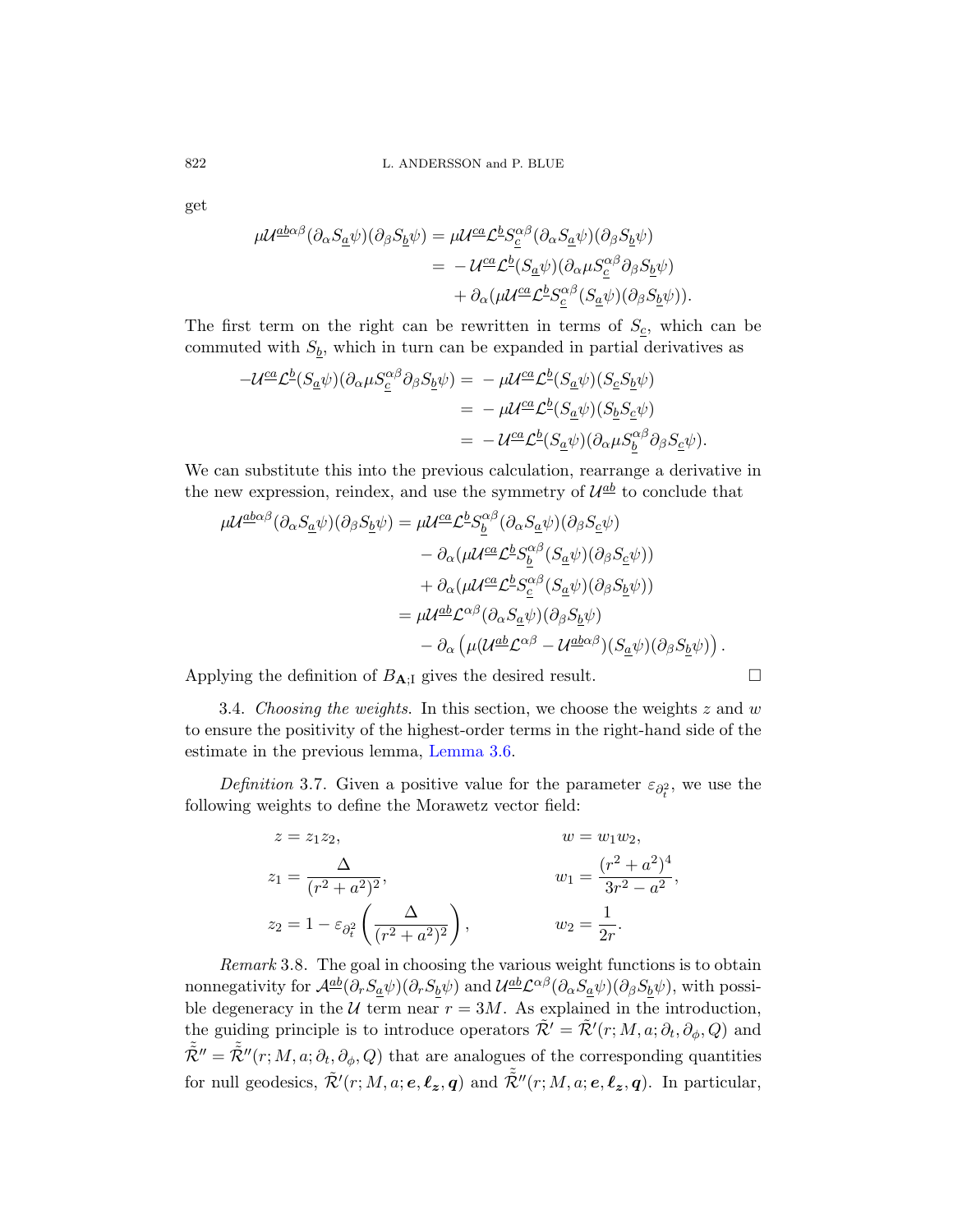one expects that  $\tilde{\mathcal{R}}' = \tilde{\mathcal{R}}'(r; M, a; \partial_t, \partial_\phi, Q)$  should be (weakly spacetime) elliptic when  $\tilde{\mathcal{R}}'(r; M, a; e, \ell_z, q)$  is nonnegative, and similarly for  $\tilde{\tilde{\mathcal{R}}}''$ . Analogously, we think of A as the product of the positive quantities  $\mathcal L$  and  $-\tilde{\tilde{\mathcal{R}}}''$ , and we think of  $\mathcal U$  as  $\tilde{\mathcal R}^{\prime 2}$ .

Thus, the weight functions are chosen so that, for any null geodesic, the following two conditions hold: the quantity  $-\tilde{\tilde{R}}''(r; M, a; e, \ell_z, q)$  is nonnegative, and the quantity  $\tilde{\mathcal{R}}'(r; M, a; e, \ell_z, q)$  can vanish only at a value of r near 3M. For  $|a| \ll M$ , the orbiting null geodesics are near  $r = 3M$ . On orbi[ting null geodesic](#page-32-0)s,  $\tilde{\mathcal{R}}'(r; M, a; e, \ell_z, q)$  vanishes and  $-\tilde{\tilde{\mathcal{R}}}''(r; M, a; e, \ell_z, q)$ [is po](#page-33-0)sitive. The functions  $z$  and  $w$  are chosen so that on any null geodesic, the quantity  $\tilde{\mathcal{R}}'(r; M, a; e, \ell_z, q)$  vanishes only in a neighbourhood of  $r = 3M$  and the quantity  $-\tilde{\tilde{\mathcal{R}}}''(r; M, a; e, \ell_z, q)$  is positive.

We have chosen the weights so that the following properties hold:

- 1. [The definition](#page-14-2) of  $\tilde{\mathcal{R}}'$  in equation (3.4b) is made so that U takes the form as  $w\tilde{\mathcal{R}}^{\prime 2}$  in Lemma 3.5.
- 2.  $\varepsilon_{\rm s}^2$  $\tilde{P}_{\partial_t^2}^2$  is the coefficient of  $e^2$  in  $\tilde{\mathcal{R}}'(r; M, a; e, \ell_z, q)$  and  $\tilde{\tilde{\mathcal{R}}}''(r; M, a; e, \ell_z, q)$ , and hence of  $\partial_t^2$  in the operators  $\tilde{\mathcal{R}}'$  and  $\tilde{\mathcal{R}}''$ .
- 3.  $z_1$  is such that, if  $z_2$  had been equal to 1, which corresponds to  $\varepsilon_{\partial^2_+} = 0$ , then the coefficient of  $e^2$  in  $\tilde{\mathcal{R}}'(r; M, a; e, \ell_z, q)$ , and hence of  $\partial_t^2$  in  $\tilde{\mathcal{R}}'$ , would be zero, as in equation (1.15a).
- 4.  $z_2$  is such that, if  $\varepsilon_{\partial_t^2} > 0$ , then the coefficient of  $\varepsilon_{\partial_t^2} e^2$  in  $\tilde{\mathcal{R}}'(r; M, a; e, \ell_z, q)$ , and hence of  $\varepsilon_{\partial_t^2} \partial_t^2$  in  $\tilde{\mathcal{R}}'$ , is nonnegative and a perturbation (in  $\varepsilon_{\partial_t^2}$ ) of the coefficient of Q.
- <span id="page-36-0"></span>5.  $w_1$  is such that, if  $z_2$  and  $w_2$  [had both bee](#page-36-0)n equal to 1, then the coefficient of  $e\ell_z$  in  $\tilde{\tilde{\mathcal{R}}}''(r; M, a; e, \ell_z, q)$ , and hence of  $\partial_t\partial_\phi$  in  $\tilde{\tilde{\mathcal{R}}}''$ , would vanish, as in equation (1.15b).
- 6.  $w_2$  is such that
	- (a)  $\tilde{\mathcal{R}}''(r; M, a; e, \ell_z, q)$  is positive everywhere, and
	- (b)  $(zw\tilde{\mathcal{R}}'(r; M, a; e, \ell_z, q))^2 g(\partial_r, \partial_r) \lesssim (e^2 + \ell_z^2 + q)^2 g(T_\chi, T_\chi).$

In particular, from the dominant energy condition, condition 6b allows us to show that  $E_{\mathbf{A}}[\psi] \lesssim E_{T_{\chi},3}[\psi]$ . Once the form  $w_2 = Cr^{-1}$  was chosen, the factor of  $C = 1/2$  was chosen so that, when  $a = 0$  and  $\varepsilon_{\partial_t^2} = 0$ , the coefficient of  $\ell_z^2 + q$  in A is equal to 1.

The factors  $\tilde{\mathcal{R}}'$ ,  $z_1$ ,  $w_1$ , and  $z_2$  are uniquely defined by the above properties. In contrast, the factor  $w_2$  is both overdetermined, since we have chosen it to satisfy two conditions that are not a priori obviously compatible, and underdetermined, since it so happens that there are many functions that allow these two conditions to be satisfied.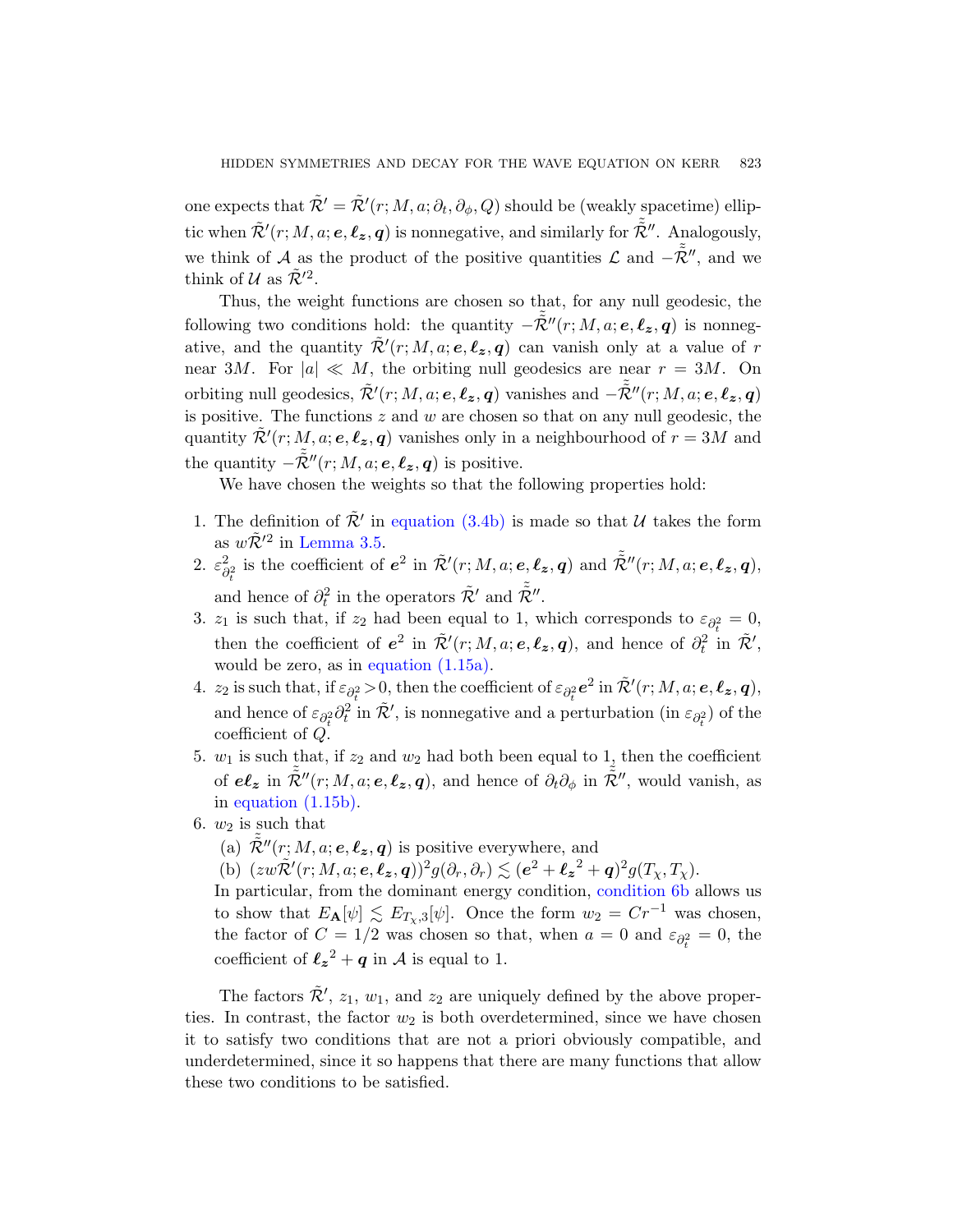The statement and proof of the following lemma make use of the norms given in Section 2.4.

LEMMA 3.9. There are positive constants  $\bar{a}$ ,  $\overline{\varepsilon_{\partial_t^2}}$ , and C such that if  $|a| \leq \bar{a}$ and  $0 < \varepsilon_{\partial_t^2} \leq \overline{\varepsilon_{\partial_t^2}}$  and  $\psi$  is a solution to the wave equation  $\Box \psi = 0$ , then

$$
(3.6) \quad \Sigma \nabla_{\alpha} \left( (P_{\mathbf{A}}[\psi]^{\alpha} + B_{\mathbf{A};I}[\psi]^{\alpha} + B_{\mathbf{A};II}[\psi]^{\alpha}) \right) \n\geq M \frac{\Delta^2}{r^2 (r^2 + a^2)} |\partial_r \psi|^2_{2,\varepsilon_{\partial_t^2}} + \frac{1}{6} \frac{9Mr^2 - 46M^2r + 54M^3}{r^4} |\psi|^2_{2,\varepsilon_{\partial_t^2}} \n+ \frac{1}{4r} \frac{(r^2 + a^2)^4}{3r^2 - a^2} \tilde{\mathcal{R}}^{\prime \underline{a}} \tilde{\mathcal{R}}^{\prime \underline{b}} \mathcal{L}^{\alpha \beta} (\partial_{\alpha} S_{\underline{a}} \psi) (\partial_{\beta} S_{\underline{b}} \psi) \n- C \frac{\Delta^2}{r^2 (r^2 + a^2)} \left( (|a| + \varepsilon_{\partial_t^2}^2) |\partial_r \psi|^2_{2,1} + \varepsilon_{\partial_t^2} |\partial_r \psi|^2_{2,a^2} \right) \n- C \frac{1}{r^2} (|a| |\psi|^2_{2,1} + \varepsilon_{\partial_t^2} |\psi|^2_{2,a^2}),
$$

where  $\tilde{\mathcal{R}}'$  is defined by equation (3.4b), satisfies

$$
\tilde{\mathcal{R}}' = -2(r - 3M)r^{-4} \mathcal{L}_{\varepsilon_{\partial_t^2}} \n+ aO(r^{-4})\partial_\phi \partial_t + a^2 O(r^{-5})Q + a^2 O(r^{-5})\partial_\phi^2 \n+ \varepsilon_{\partial_t^2} a^2 O(r^{-5})\partial_t^2 + \varepsilon_{\partial_t^2} O(r^{-5})Q + \varepsilon_{\partial_t^2} O(r^{-5})\partial_\phi^2,
$$

and where the  $B_{\mathbf{A};H}[\psi]^{\alpha}$  satisfy

$$
\begin{split} |\Sigma B_{\mathbf{A};H}[\psi]^t| &\lesssim \frac{\Delta^2}{r^2(r^2+a^2)} |\partial_r \partial_t \psi| \sum_{\underline{a}} |\partial_r S_{\underline{a}} \psi| + \frac{1}{r^2} |\partial_t \psi| \sum_{\underline{a}} |S_{\underline{a}} \psi|,\\ B_{\mathbf{A};H}[\psi]^r &= 0, \end{split}
$$

[and th](#page-34-0)e angular components of  $B_{\mathbf{A};II}$  are smooth.

Remark 3.10. In the applications of this lemma, it will always be the case that the regions of integration have boundary which are level sets of  $t$  or  $r$ , so that the angular components of  $B_{\mathbf{A};\Pi}[\psi]$  do not contribute to the boundary integral.

*Proof.* From Lemma 3.6, there are three terms to control: the  $U$ ,  $A$ , and  $V$  terms.

Step 1: The U term. The U term can be expanded using the definition in Lemma 3.5 as

$$
\frac{1}{2}\mathcal{U}^{\underline{a}\underline{b}}\mathcal{L}^{\alpha\beta}(\partial_{\alpha}S_{\underline{a}}\psi)(\partial_{\beta}S_{\underline{b}}\psi) = \frac{1}{4}w\tilde{\mathcal{R}}^{\prime \underline{a}}\tilde{\mathcal{R}}^{\prime \underline{b}}\mathcal{L}^{\alpha\beta}(\partial_{\alpha}S_{\underline{a}}\psi)(\partial_{\beta}S_{\underline{b}}\psi),
$$

<span id="page-37-1"></span><span id="page-37-0"></span>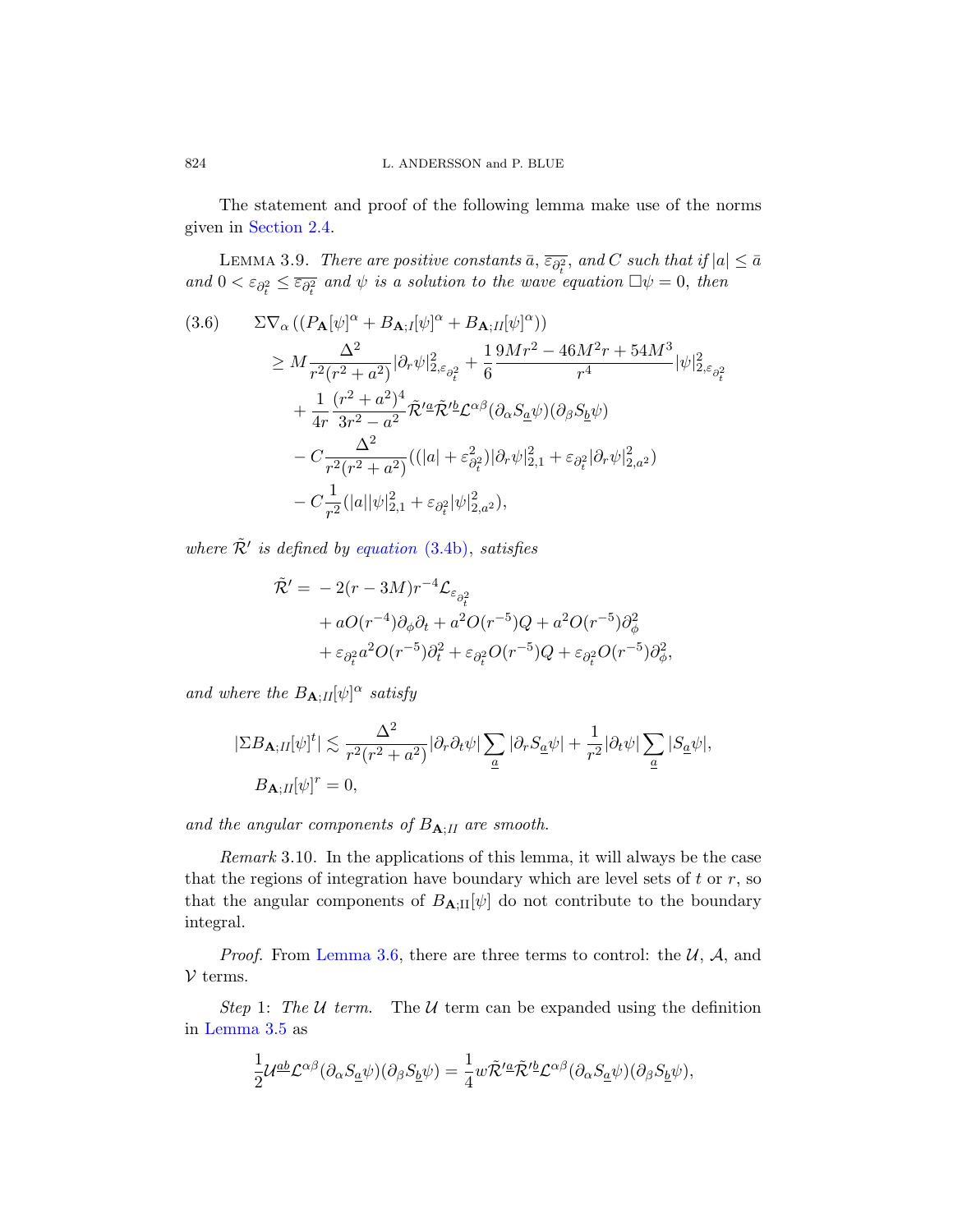so it is sufficient to calculate  $\tilde{\mathcal{R}}'$ . With our choice of z and w, this is

$$
\tilde{\mathcal{R}}' = -\varepsilon_{\partial_t^2} (2(r - 3M)r^{-4} + a^2 O(r^{-5})) \partial_t^2 \n+ aMO(r^{-4}) \partial_{\phi} \partial_t \n- (2(r - 3M)r^{-4} + a^2 O(r^{-5}) + \varepsilon_{\partial_t^2} O(r^{-5})) Q \n- (2(r - 3M)r^{-4} + a^2 O(r^{-5}) + \varepsilon_{\partial_t^2} O(r^{-5})) \partial_{\phi}^2.
$$

Step 2: The  $A$  term. The  $A$  term is

$$
\mathcal{A}^{\underline{a}}\mathcal{L}^{\underline{b}}(\partial_r S_{\underline{a}}\psi)(\partial_r S_{\underline{b}}\psi) = \frac{\Delta^2}{r^2 + a^2}(-\tilde{\tilde{\mathcal{R}}}^{\prime\prime\underline{a}})\mathcal{L}^{\underline{b}}(\partial_r S_{\underline{a}}\psi)(\partial_r S_{\underline{b}}\psi).
$$

With our choices of  $z$  and  $w$ , we find

$$
-\tilde{\mathcal{R}}'' = M\varepsilon_{\partial_t^2}(r^{-2} + a^2O(r^{-3}) + \varepsilon_{\partial_t^2}O(r^{-3}))\partial_t^2
$$
  
+  $aMO(r^{-2})\partial_\phi\partial_t$   
+  $M(r^{-2} + a^2O(r^{-3}) + \varepsilon_{\partial_t^2}O(r^{-3}))Q$   
+  $M(r^{-2} + a^2O(r^{-3}) + \varepsilon_{\partial_t^2}O(r^{-3}))\partial_\phi^2$ .

We are interested in this because the operator  $-\tilde{\tilde{\mathcal{R}}}''$  is very close to  $\frac{M}{r^2} \mathcal{L}_{\varepsilon_{\partial_t^2}}$ in the sense that

$$
\left| \left( (-\tilde{\mathcal{R}}'') - \frac{M}{r^2} \mathcal{L}_{\varepsilon_{\partial_t^2}} \right) \partial_r \psi \right| = a^2 O(r^{-3}) |\mathbb{T}_1^2 \partial_r \psi| \n+ a O(r^{-2}) |\mathbb{T}_1^2 \partial_r \psi| \n+ \varepsilon_{\partial_t^2}^2 O(r^{-3}) |\partial_t^2 \partial_r \psi| \n+ \varepsilon_{\partial_t^2} O(r^{-3}) |\mathbb{O}_1^2 \partial_r \psi| + \varepsilon_{\partial_t^2} a^2 O(r^{-3}) |\sin^2 \theta \partial_t^2 \partial_r \psi|.
$$

Thus,

$$
\left| \left( \mathcal{L} \partial_r \psi \right) \left( (-\tilde{\mathcal{R}}'') - \frac{M}{r^2} \mathcal{L}_{\varepsilon_{\partial_t^2}} \right) \partial_r \psi \right| \leq (|a| + \varepsilon_{\partial_t^2}^2) O(r^{-2}) |\partial_r \psi|_2^2 + \varepsilon_{\partial_t^2} O(r^{-2}) |\partial_r \psi|_{2, a^2}^2.
$$

Since  $\mathcal{L}$  and  $\mathcal{L}_{\varepsilon_{\partial_t^2}}$  commute with functions of r, we can apply Lemma 2.4 to  $\partial_r \psi$  [to get](#page-28-1)

$$
\begin{aligned} (\mathcal{L}_{\varepsilon_{\partial_t^2}} \partial_r \psi)(\mathcal{L} \partial_r \psi) &\geq |\partial_r \psi|_{2, \varepsilon_{\partial_t^2}}^2 \\ &+ \frac{1+\varepsilon}{\mu} \partial_\alpha \left( \mu B_{(2.5)} [\partial_r \psi]^\alpha \right) + a^2 |\mathbb{T}_1 \partial_r \psi|^2. \end{aligned}
$$

The divergence terms consist only of time and angular derivatives, which are exactly those coming from Lemma 2.4. Thus, we may multiply the equation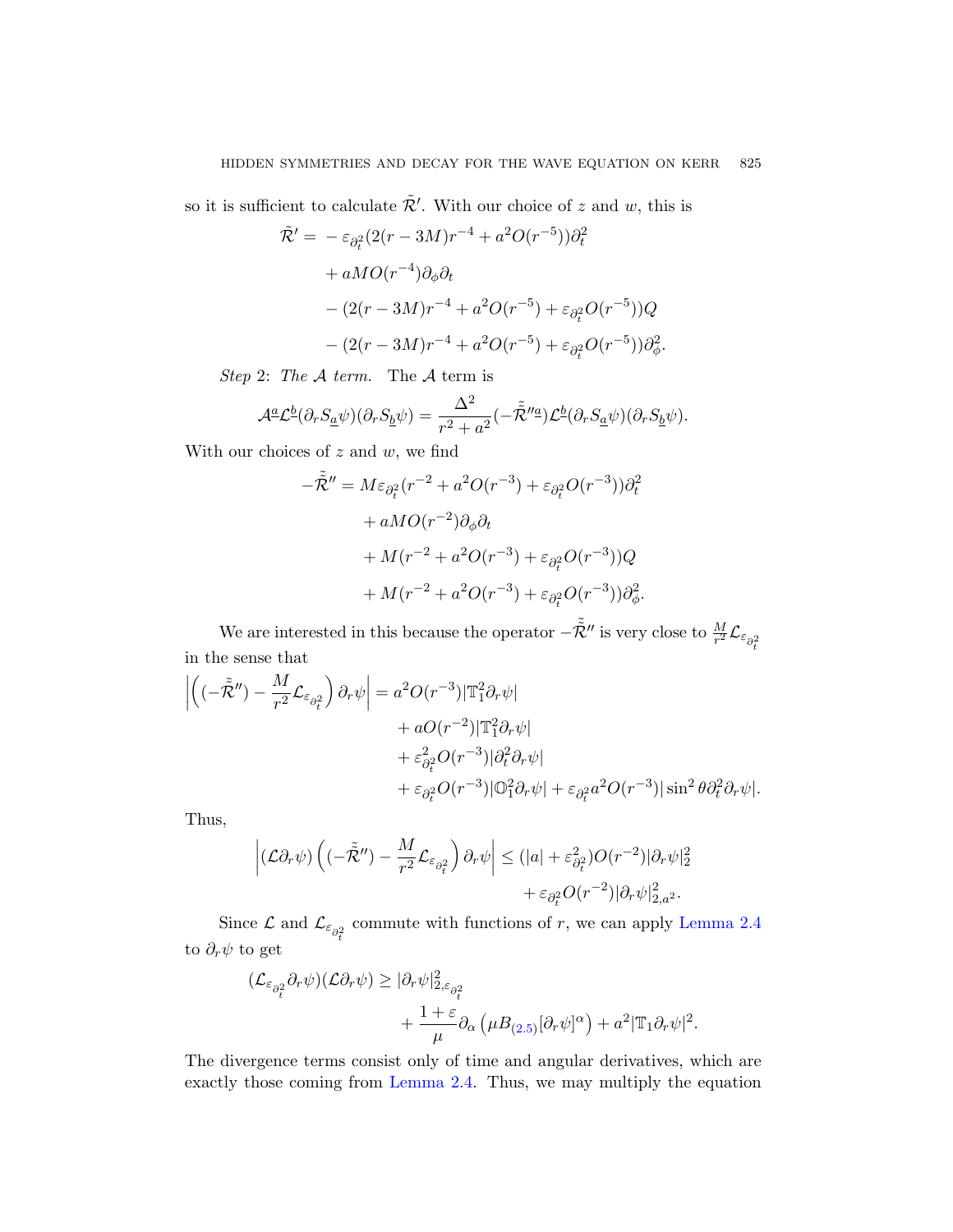by  $\Delta^2 r^{-2}(r^2 + a^2)^{-1}$  and move this factor inside the divergence term. The terms from the angular derivatives are smooth, and the terms from the time derivative are then of the form

$$
M \frac{\Delta^2}{r^2(r^2+a^2)} \partial_t ((\partial_t \partial_r \psi)(\cancel{\Delta} \partial_r \psi).
$$

Thus, we only need to control contributions from these terms when they appear as boundary terms on hypersurfaces of constant  $t$ . They are controlled by

<span id="page-39-0"></span>
$$
(3.7) \qquad M \frac{\Delta^2}{r^2(r^2+a^2)} |\partial_t \partial_r \psi| |\Delta \partial_r \psi| \lesssim M \frac{\Delta^2}{r^2(r^2+a^2)} |\partial_t \partial_r \psi| \sum_{\underline{a}} |S_{\underline{a}} \partial_r \psi|.
$$

Thus,

$$
\mathcal{A}^{\underline{a}\underline{b}}(S_{\underline{a}}\partial_r\psi)(S_{\underline{b}}\partial_r\psi) \ge M \frac{\Delta^2}{r^2(r^2+a^2)} |\partial_r\psi|^2_{2,\varepsilon_{\partial_t^2}} - C \frac{\Delta^2}{r^2(r^2+a^2)} (|a||\partial_r\psi|^2_{2,1} + \varepsilon_{\partial_t^2} |\partial_r\psi|^2_{2,a^2} + \varepsilon_{\partial_t^2}^2 |\partial_r\psi|^2_{2,1}) + \frac{1}{\mu} \partial_\alpha (\mu B_{\mathbf{A};\text{IIa}}[\psi]^\alpha),
$$

with  $B_{\text{A:IIa}}$  satisfying the properties given in the statement of this lemma.

Step 3: The V term. By direct computation, the V term is given by

$$
\mathcal{V}^{\underline{a}}S_{\underline{a}} = \frac{1}{4}\partial_r\Delta\partial_r q^{\underline{a}}S_{\underline{a}}
$$
  
\n
$$
= \left(\varepsilon_{\partial_t^2} \frac{1}{6}(9Mr^{-2} - 46M^2r^{-3} + 54M^3r^{-4} + aO(r^{-4}))\right)\partial_t^2
$$
  
\n
$$
+ aO(r^{-4})\partial_\phi\partial_t
$$
  
\n
$$
+ \left(\frac{1}{6}(9Mr^{-2} - 46M^2r^{-3} + 54M^3r^{-4} + aO(r^{-4}) + \varepsilon_{\partial_t^2}O(r^{-4}))\right)Q
$$
  
\n
$$
+ \left(\frac{1}{6}(9Mr^{-2} - 46M^2r^{-3} + 54M^3r^{-4} + aO(r^{-4}) + \varepsilon_{\partial_t^2}O(r^{-4}))\right)\partial_\phi^2,
$$
  
\n
$$
= \frac{1}{6}(9Mr^{-2} - 46M^2r^{-3} + 54M^3r^{-4})\mathcal{L}_{\varepsilon_{\partial_t^2}}
$$
  
\n
$$
+ |a|O(r^{-4})\mathbb{S}_2 + \varepsilon_{\partial_t^2}O(r^{-4})Q + \varepsilon_{\partial_t^2}O(r^{-4})\partial_\phi^2,
$$

where we have used  $O(r^{-4})\mathbb{S}_2$  to denote terms of the form  $O(r^{-4})S_a$  with  $S_a \in \mathbb{S}_2$ .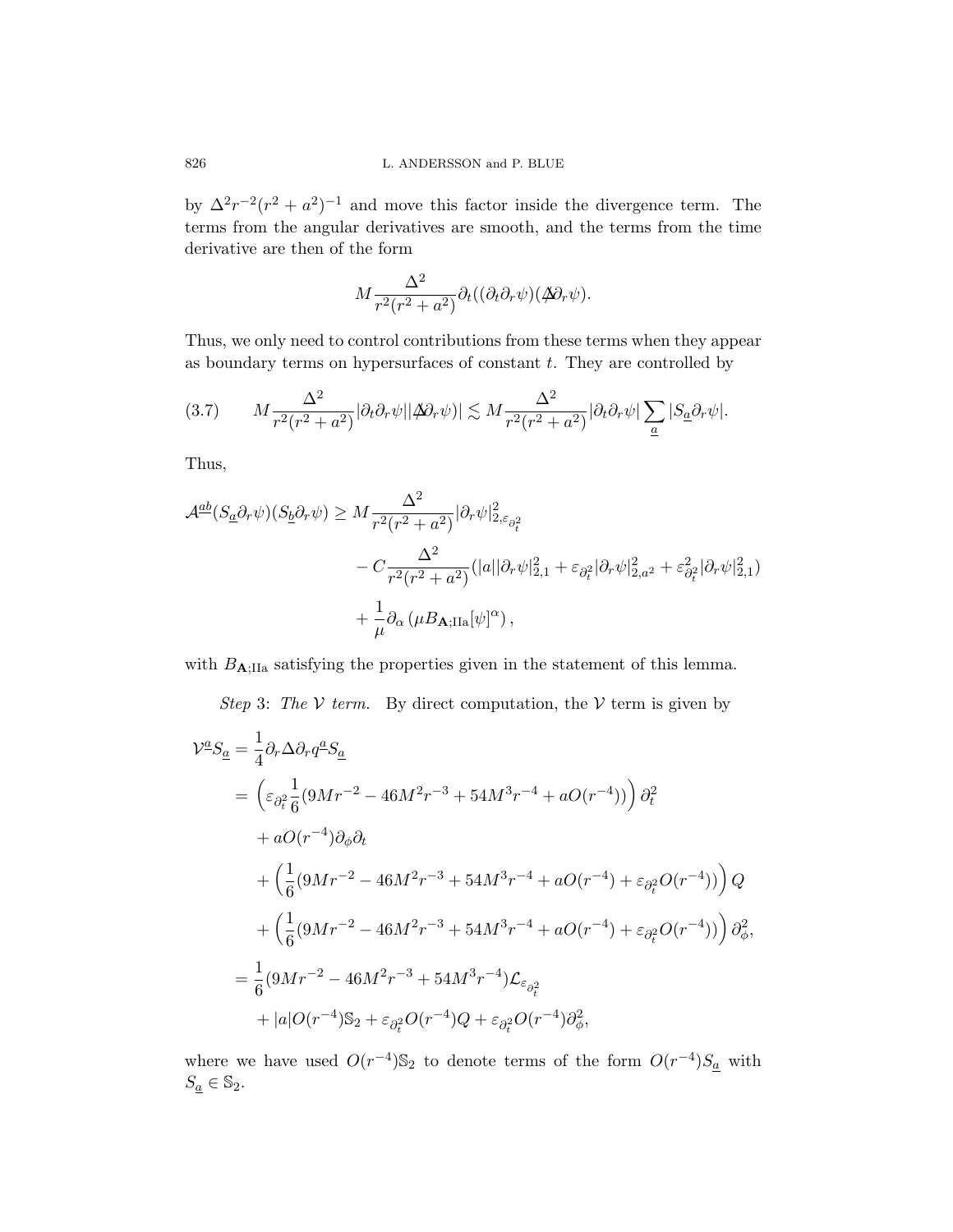Applying the estimate in Lemma 2.4, we find

$$
\mathcal{V}^{ab}(S_{\underline{a}}\psi)(S_{\underline{b}}\psi) = \frac{1}{6}(9Mr^{-2} - 46M^2r^{-3} + 54M^3r^{-4})(\mathcal{L}_{\varepsilon_{\partial_i^2}}\psi)(\mathcal{L}\psi) + O(r^{-2})(|a||\psi|_{2,1}^2 + \varepsilon_{\partial_i^2}|\psi|_{2,a^2}^2) \geq \frac{1}{6}(9Mr^{-2} - 46M^2r^{-3} + 54M^3r^{-4})|\psi|_{2,\varepsilon_{\partial_i^2}}^2 + O(r^{-2})(|a||\psi|_{2,1}^2 + \varepsilon_{\partial_i^2}|\psi|_{2,a^2}^2) + O(r^{-2})\frac{1 + \varepsilon_{\partial_i^2}}{\mu}\partial_\alpha(\mu B_{(2.5)}[\psi]^\alpha).
$$

<span id="page-40-0"></span>Again, the divergence terms come from the application of Lemma 2.4, so that there is no radial derivative, [the t](#page-39-0)e[rms](#page-40-0) from the angular derivatives are smooth, and the terms from the time derivative give a contribution of the form

<span id="page-40-1"></span>(3.8) 
$$
\frac{C}{r^2}|\partial_t \psi||\mathbf{\Delta}\psi| \leq \frac{C}{r^2}|\partial_t \psi| \sum_{\underline{a}} |S_{\underline{a}} \psi|.
$$

The time and angular derivative terms arising in this step and the previous one are combined into  $B_{\mathbf{A};\text{II}}$  and are controlled by  $(3.7)-(3.8)$ .

LEMMA 3.11 (Controlling the boundary terms). If  $\psi$  is sufficiently smooth, satisfies  $\Box \psi = 0$ , and has initial data which decays sufficiently rapidly at infinity, then

$$
|E_{\mathbf{A}}[\psi]| + \left| \int_{\Sigma_t} B_{\mathbf{A};I}^{\alpha} d\eta_{\alpha} \right| + \left| \int_{\Sigma_t} B_{\mathbf{A};II}^{\alpha} d\eta_{\alpha} \right| \leq C E_{T_{\chi}}[\psi],
$$

and

$$
\lim_{r \to r_+} P_{\mathbf{A}}[\psi]^r = 0, \qquad \lim_{r \to \infty} |P_{\mathbf{A}}[\psi]^r| = 0.
$$

Here, by "sufficiently rapidly," we mean that the  $T<sub>x</sub>$  energies of  $\psi$ ,  $\mathbb{S}_1\psi$ , and  $\mathbb{S}_2\psi$  are convergent integrals and that  $\psi$  goes to zero as  $r \to \infty$ .

(For the decay hypothesis, it is sufficient that  $\lim_{r\to\infty} \psi = 0$ ,  $\lim_{r\to\infty} r \partial_r \psi$  $= 0$ ,  $\lim_{r\to\infty} r \partial_t \psi = 0$ , and the same estimates hold for  $\mathbb{S}_1\psi$  and  $\mathbb{S}_2\psi$ . The convergence of the energies implies that these limits are valid, at least along a subsequence.)

Proof. We begin by noting that, from the simple Hardy estimate

(3.9) 
$$
\int_0^\infty |\psi|^2 \mathrm{d}x \lesssim \int_0^\infty x^2 |\partial_x \psi|^2 \mathrm{d}x,
$$

with  $x = r - r_+$ , one finds  $\int_{\Sigma_t} |\psi|^2 d^3 \mu$  by  $E_{T_\chi}(t)$ . We will refer to this as the basic Hardy estimate. We use  $\mathbb{S}_2\psi$  to denote a term which can be bounded in absolute value by  $|\mathbb{S}_2\psi|$ .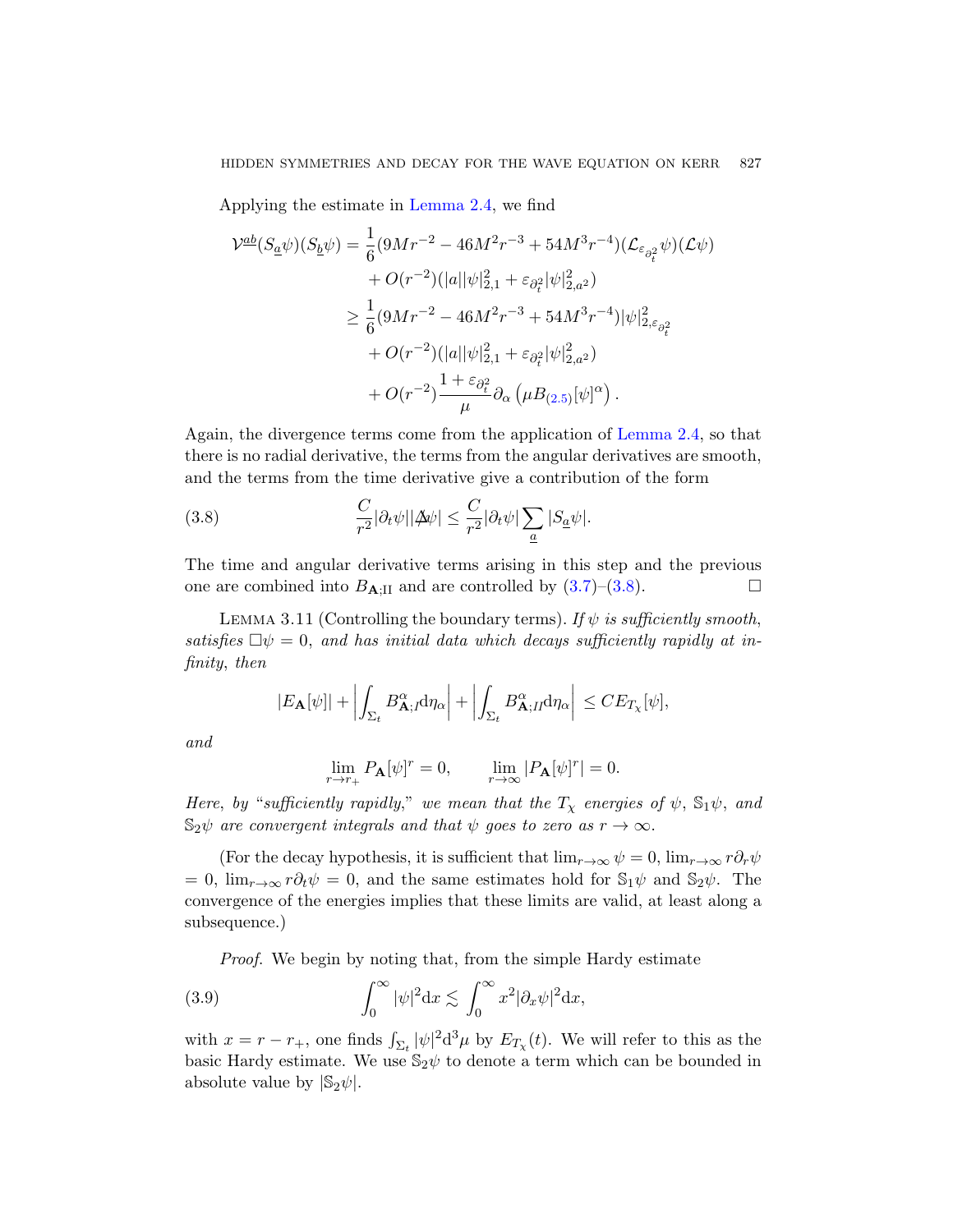By direct computation,

$$
E_{\mathbf{A}} = -\int_{\Sigma_t} (P_{\mathbf{A}})_{\alpha} T_{\perp}^{\alpha} \frac{\Pi}{\Delta} d^3 \mu,
$$
  
\n
$$
|E_{\mathbf{A}}| \leq C \int_{\Sigma_t} \left( |T_{\perp} S_{\underline{a}} \psi| |\mathcal{F}^{\underline{a}b}| |\partial_r S_{\underline{b}} \psi| \frac{\Pi}{\Delta} + |T_{\perp} S_{\underline{a}} \psi| |q^{\underline{a}b}| |S_{\underline{b}} \psi| \frac{\Pi}{\Delta} \right) d^3 \mu
$$
  
\n
$$
\leq C \int_{\Sigma_t} \left( \frac{\Pi}{\Delta} |T_{\perp} \mathbb{S}_2 \psi|^2 + \frac{\Pi}{\Delta} |\mathcal{F}^{\underline{a}b}|^2 |\partial_r \mathbb{S}_2 \psi|^2 + \frac{\Pi}{\Delta} |q^{\underline{a}b}|^2 |\mathbb{S}_2 \psi|^2 \right) d^3 \mu.
$$

Since  $\Pi/\Delta$ ,  $(r^2 + a^2)^2/\Delta$ , and  $r^4/\Delta$  are all uniformly equivalent, since  $\mathcal{F}^{\underline{a}\underline{b}}$  is bounded by a multiple of  $\Delta r^{-2}$ , and since  $|q^{ab}|$  is bounded by a multiple of  $\Delta r^{-3}$ , it follows from estimate (3.1) that  $|E_{\mathbf{A}}| \leq C E_{T_{\chi},3}$ .

Using that  $d\eta_{\alpha} = -\Sigma dt_{\alpha} d^3 \mu$  and that each  $\mathcal{U}^{\underline{a}\underline{b}} = O(r^{-1})$ , it follows that

$$
\left| \int_{\Sigma_t} B^{\alpha}_{\mathbf{A};I} d\eta_{\alpha} \right| \leq \int_{\Sigma_t} |\mathcal{U}^{\underline{a}\underline{b}} \mathcal{L}^{\alpha t} - \mathcal{U}^{\underline{a}\underline{b}\alpha t}| |S_{\underline{a}} \partial_{\alpha} \psi| |S_{\underline{b}} \psi| d^3 \mu
$$
  
\n
$$
\leq C \int_{\Sigma_t} r^{-1} |\mathbb{S}_2 \psi| |\mathbb{T}_1 \mathbb{S}_2 \psi| d^3 \mu
$$
  
\n
$$
\leq C E_{T_\chi,3}.
$$

Similarly, since the  $t$  component of the second boundary term was partially estimated in the statement of Lemma 3.9, it follows that

$$
\left| \int_{\Sigma_t} B^{\alpha}_{\mathbf{A};\mathbf{I}} d\eta_{\alpha} \right|
$$
  
\n
$$
\leq C \int_{\Sigma_t} \left( O((\Delta/r^2)^2, 1) |\partial_r \partial_t \psi| |\partial_r \mathbb{S}_2 \psi| + O(r^{-2}) |\partial_t \psi| |\mathbb{S}_2 \psi| \right) d^3 \mu
$$
  
\n
$$
\leq C \int_{\Sigma_t} \left( O((\Delta/r^2)^2, 1) (|\partial_r \mathbb{S}_2 \psi|^2 + |\partial_r \partial_t \psi|) + O(r^{-2}) (|\mathbb{S}_2 \psi|^2 + |\partial_t \psi|^2) \right) d^3 \mu
$$
  
\n
$$
\leq C E_{T_{\chi,3}}.
$$

The limits at  $r_+$  and  $\infty$  are easily evaluated. The radial component of the momentum consists of bounded functions times a power of  $\Delta$ , so they vanish at  $r_{+}$ . For r large, from the calculation at the start of this proof, we know that  $|P_{\mathbf{A}}[\psi]^r| \lesssim O(r^2)|\partial_r \mathbb{S}_2 \psi|^2 + |\mathbb{S}_2 \psi|^2$ . Since solutions of the wave equation have finites[peed](#page-37-1) of propagation, if the initial data falls off sufficiently rapidly, then so will the solution at any later time, hence  $|P_{\mathbf{A}}[\psi]^r|$  will tend to zero as  $r \to \infty$ .

Note that it is not necessary to estimate the limits of the radial components boundary terms,  $B_{\mathbf{A};\mathbf{I}}^r$  and  $B_{\mathbf{A};\mathbf{II}}^r$ , since these components are identically zero.

3.5. The Hardy estimate. In (3.6), the coefficient of  $|\psi|^2_{2,\varepsilon_{\partial_t^2}}$ is positive except in a compact range of r values. The purpose of this section is to prove a Hardy estimate that allows us to get a globally positive coefficient for  $|\psi|^2_{2,\varepsilon_{\partial^2}}$ 

t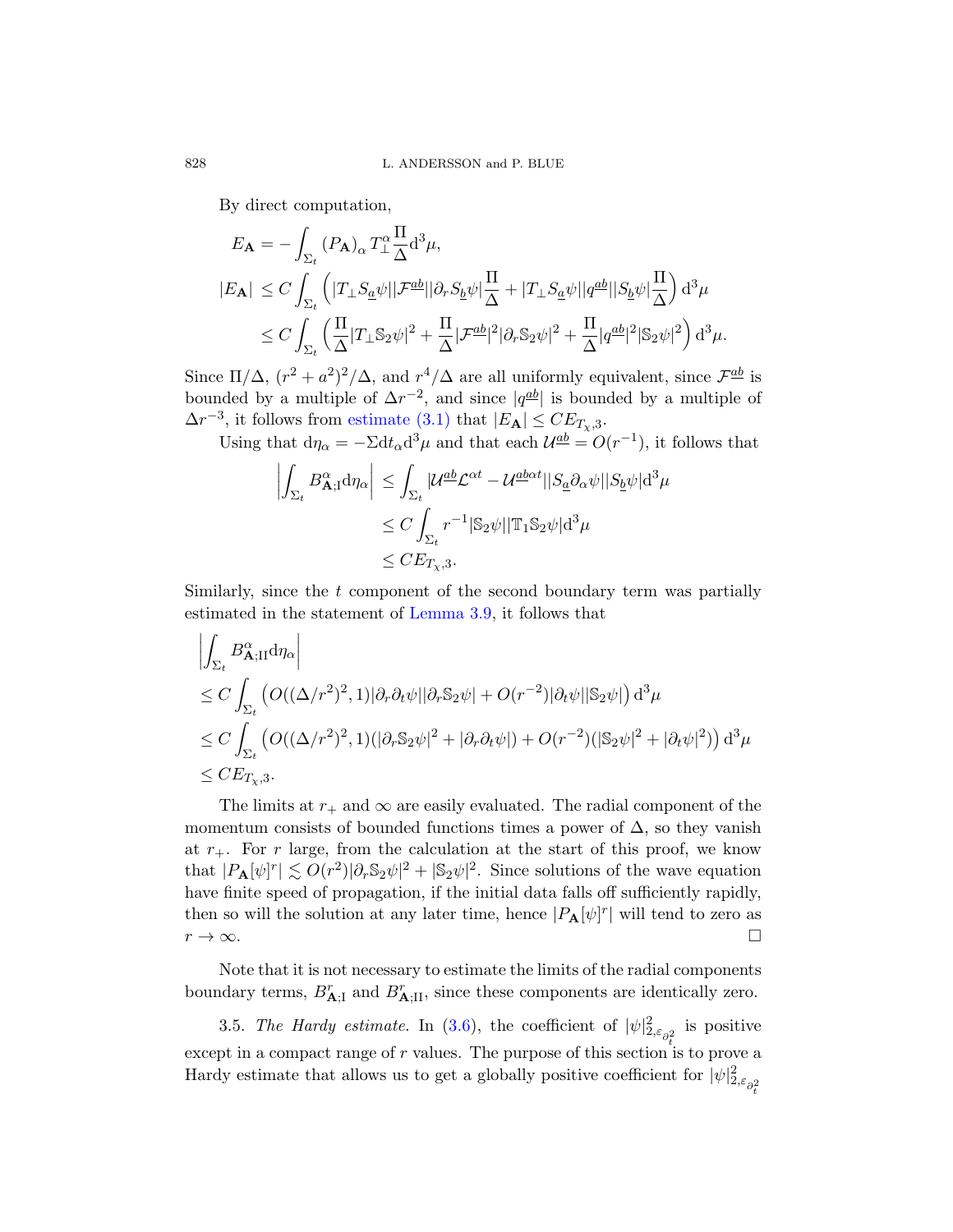<span id="page-42-0"></span>by using the positivity of the term involving  $|\partial_r \psi|^2_{2, \varepsilon_{\partial_t^2}}$ . The proof is a bit technical and can be omitted on a first reading, since the proof is independent of the rest of the Morawetz estimate.

LEMMA 3.12. There exist positive  $\bar{a}$  and  $\varepsilon_{\text{Hardy}}$  such that if  $|a| \leq \bar{a}$ , then for any smooth function  $\phi$  on  $[r_+,\infty) \times S^2$  that is bounded on  $[r_+,\infty)$ ,

(3.10) 
$$
\int_{r_+}^{\infty} \left( \frac{\Delta^2}{r^2 (r^2 + a^2)} (\partial_r \phi)^2 + \frac{1}{6} \frac{9r^2 - 46Mr + 54M^2}{r^4} \phi^2 \right) dr
$$

$$
\geq \varepsilon_{\text{Hardy}} \int_{r_+}^{\infty} \frac{\Delta^2}{r^2 (r^2 + a^2)} (\partial_r \phi)^2 + \frac{1}{r^2} \phi^2 dr.
$$

Proof. The proof consists of several parts. The early parts of this proof follow the method of [BSo07]. First, we will demonstrate that it is sufficient to find a positive solution to an associated ODE (ordinary differential equation). Second, we rewrite the estimate and ODE in terms of a new function,  $\varphi$ . Third, we will construct an explicit solution for the new ODE when  $a = 0$  and  $\varepsilon_{\text{Hardy}} = 0$ . Fourth, we will argue that the construction of the explicit solution can be perturbed to cover nonzero  $a$  and  $\varepsilon_{\text{Hardy}}$ , which will give a perturbed estimate for  $\varphi$ . Fifth, we will show that this gives the estimate for the original function  $\phi$ . Finally, we will show that boundary conditions for the ODE do not place restrictions on the function  $\phi$ .

Step 1: Find a positive solution to the associated ODE. We wish to show that if, for smooth, nonnegative  $A$  and smooth  $V$ , the ODE

$$
-\partial_r A \partial_r u + Vu = 0
$$

has a smooth, positive solution u on  $[r_0, \infty]$ , then for any smooth function  $\phi$ on  $[r_0, \infty]$ , there is the estimate

(3.11) 
$$
\int_{r_0}^{\infty} A(\partial_r \phi)^2 + V \phi^2 dr \ge 0,
$$

as long as

$$
\phi^2 A \frac{\partial_r u}{u}
$$

vanishes at  $r_0$  and  $\infty$ . Recall that a function is smooth on a closed interval if it is smooth on the interior and all derivatives have a limit at the boundary.

Since u is positive, for any smooth  $\phi$ , we can define  $f = \phi/u$ . From integration by parts,

$$
\int_{r_0}^{\infty} A(\partial_r \phi)^2 + V \phi^2 dr - [Au f(\partial_r (uf))]_{r_0}^{\infty} = \int_{r_0}^{\infty} u f^2 (-\partial_r A \partial_r u + Vu) dr
$$

$$
+ \int_{r_0}^{\infty} u^2 A(\partial_r f)^2 dr
$$

$$
- [u^2 A f(\partial_r f)]_{r_0}^{\infty}.
$$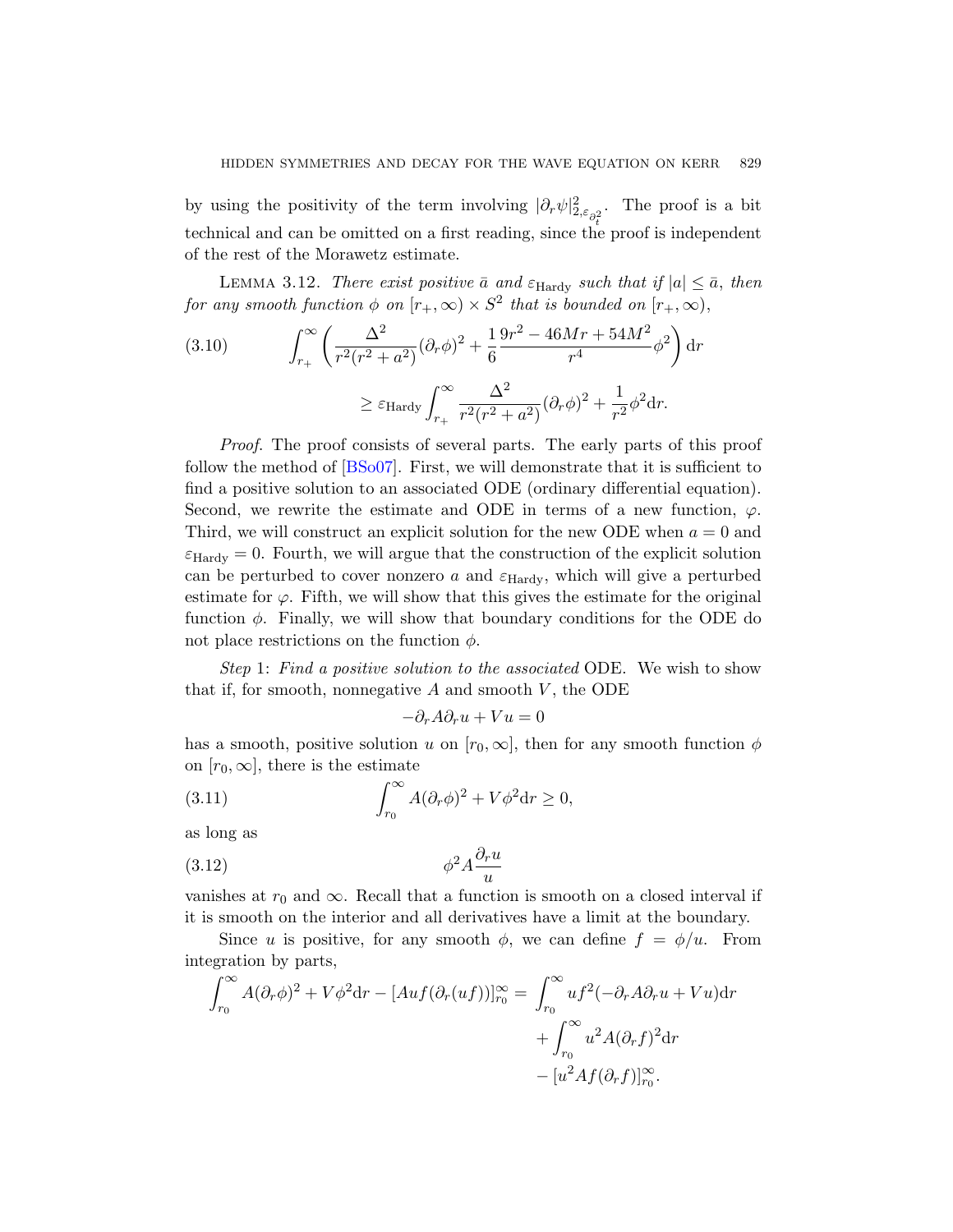830 L. ANDERSSON and P. BLUE

Since u satisfies the ODE  $-\partial_r A \partial_r u + Vu = 0$ , the first term on the right is zero. Cancelling the boundary terms on the right from those on the left leaves the estimate

$$
\int_{r_0}^{\infty} A(\partial_r \phi)^2 + V \phi^2 dr = \int_{r_0}^{\infty} u^2 A(\partial_r f)^2 dr + [f^2 Au(\partial_r u)]_{r_0}^{\infty}.
$$

The boundary term vanishes under condition (3.12), and the integrand on the right is nonnegative, since  $\phi = fu$ . Therefore,

$$
\int_{r_0}^{\infty} A(\partial_r \phi)^2 + V \phi^2 dr \ge 0.
$$

Step 2: Simplify the estimate to eliminate one of the coefficients. For the rest of this proof, we will take

$$
A = \frac{\Delta^2}{r^2(r^2 + a^2)}.
$$

We will consider the function

$$
\varphi = A^{1/2}\phi.
$$

Since  $A^{1/2}$  is smooth on  $[r_+,\infty)$  and vanishes linearly at  $r_+$ , the new function  $\varphi$  is also smooth and vanishes at least linearly at  $r_{+}$ . Its derivative satisfies

$$
\partial_r \phi = \frac{1}{A^{1/2}} (\partial_r \varphi) - \frac{1}{2} \frac{\partial_r A}{A^{3/2}} \varphi.
$$

<span id="page-43-0"></span>Therefore, the left-hand side of  $(3.11)$  is given by

$$
\int_{r_+}^{\infty} (\partial_r \varphi)^2 - \frac{\partial_r A}{A} \varphi (\partial_r \varphi) + \left( \frac{1}{4} \frac{(\partial_r A)^2}{A^2} + \frac{V}{A} \right) \varphi^2 dr
$$
  
= 
$$
\int_{r_+}^{\infty} (\partial_r \varphi)^2 + \left( \frac{V}{A} + \frac{1}{2} \frac{\partial_r^2 A}{A} - \frac{1}{4} \frac{(\partial_r A)^2}{A^2} \right) \varphi^2 dr - \left[ \frac{1}{2} \frac{\partial_r A}{A} \varphi^2 \right]_{r_+}^{\infty}.
$$

If the original function  $\phi$  is bounded, then the boundary term in this equality vanishes. The estimate that we shall prove in the subsequent steps of this proof is, for some  $\varepsilon_{\text{Hardy},1} > 0$ ,

$$
(3.13)\ \int_{r_+}^{\infty} (\partial_r \varphi)^2 + \left(\frac{V}{A} + \frac{1}{2}\frac{\partial_r^2 A}{A} - \frac{1}{4}\frac{(\partial_r A)^2}{A^2}\right)\varphi^2 dr \ge \varepsilon_{\text{Hardy,1}} \int_{r_+}^{\infty} \frac{1}{Ar^2} \varphi^2 dr.
$$

If  $\varphi$  satisfies this, then, by multiplying this estimate by  $1 - \varepsilon_{\text{Hardy,2}}$ , we find

$$
\int_{r_+}^{\infty} (\partial_r \varphi)^2 + \left( \frac{V}{A} + \frac{1}{2} \frac{\partial_r^2 A}{A} - \frac{1}{4} \frac{(\partial_r A)^2}{A^2} \right) \varphi^2 dr
$$
\n
$$
\geq \int_{r_+}^{\infty} \varepsilon_{\text{Hardy,2}} (\partial_r \varphi)^2 + \left( \varepsilon_{\text{Hardy,2}} \left( \frac{V}{A} + \frac{1}{2} \frac{\partial_r^2 A}{A} - \frac{1}{4} \frac{(\partial_r A)^2}{A^2} \right) \varphi^2 + (1 - \varepsilon_{\text{Hardy,2}}) \varepsilon_{\text{Hardy,1}} \frac{1}{Ar^2} \varphi^2 \right) dr.
$$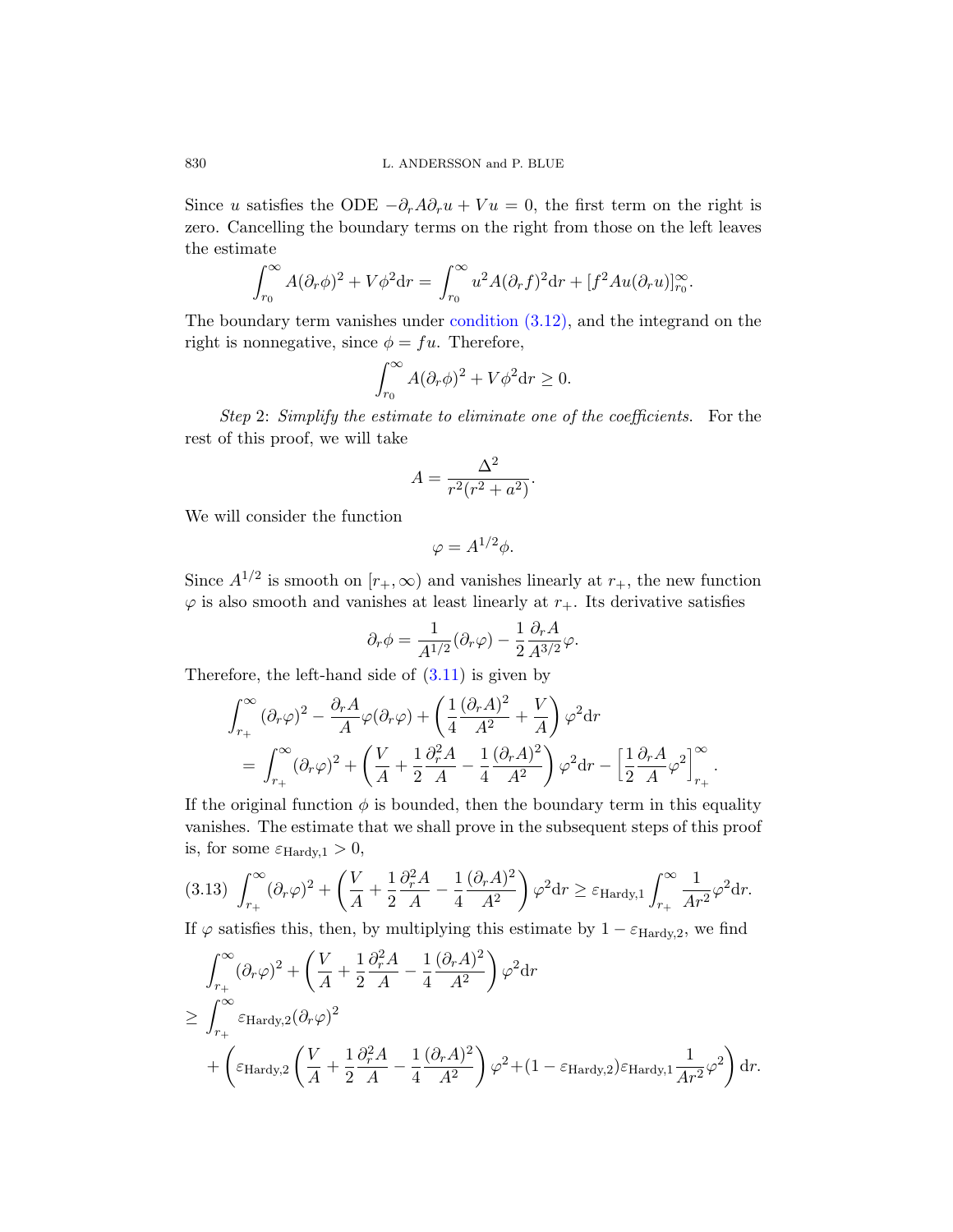<span id="page-44-0"></span>By taking  $\varepsilon_{\text{Hardy,2}} > 0$  sufficiently small and substituting back for  $\phi$ , we can conclude inequality (3.10) holds.

Step 3: Construction of the explicit solution for  $a = 0$  and  $\varepsilon_{\text{Hardy}} = 0$ . Following the arguments in the first section, we could prove the desired estimate (for  $a = 0$  and  $\varepsilon_{\text{Hardy}} = 0$ ) by finding a positive solution to

$$
(3.14) \t -\partial_r A \partial_r u + V u = 0
$$

with

$$
A = \frac{(r^2 - 2Mr)^2}{r^4},
$$
  

$$
V = \frac{1}{6} \frac{9r^2 - 46Mr + 54M^2}{r^4}
$$

<span id="page-44-4"></span><span id="page-44-2"></span>[on th](#page-44-0)e interval  $[2M,\infty)$ . However, by using the argument in the previous section, it is easier to use the transformed function

<span id="page-44-3"></span>(3.15) 
$$
v = A^{1/2}u = \left(\frac{(r^2 - 2Mr)^2}{r^4}\right)^{1/2}u,
$$

$$
(3.16) \t\t x = r - 2M
$$

and to solve the ODE (3.14)

$$
(3.17) \t -\partial_x^2 v + Wv = 0,
$$

(3.18)  
\n
$$
W = \frac{V}{A} + \frac{1}{2} \frac{\partial_x^2 A}{A} - \frac{1}{4} \frac{(\partial_x A)^2}{A^2}
$$
\n
$$
= \frac{9x^2 - 34Mx - 2M^2}{6x^2(x + 2M)^2}
$$

on the interval  $x \in [0, \infty)$ .

<span id="page-44-1"></span>We first note the following properties of hypergeometric functions [AS92], [EMOT53]. The hypergeometric function is typically written with parameters  $F(a, b; c; z)$ . This is also referred to as Gauss's hypergeometric function  ${}_2F_1(a, b; c; z)$ , but we will not use this notation. It should be clear in all cases whether a refers to the first parameter of the hypergeometric function or to the angular momentum parameter of the Kerr spacetime. The hypergeometric function  $F(a, b; c; z)$  has the following integral representation for  $a < 0 < b < c$ and  $z \notin [1, \infty)$ :

(3.19) 
$$
F(a, b; c; z) = \frac{\Gamma(c)}{\Gamma(a)\Gamma(b)} \int_0^1 t^{b-1} (1-t)^{c-b-1} (1-tz)^{-a} dt.
$$

It is not obvious from this representation, but it is true, that  $F$  is symmetric in its first two arguments,  $F(a, b; c; z) = F(b, a; c; z)$ . There are a vast number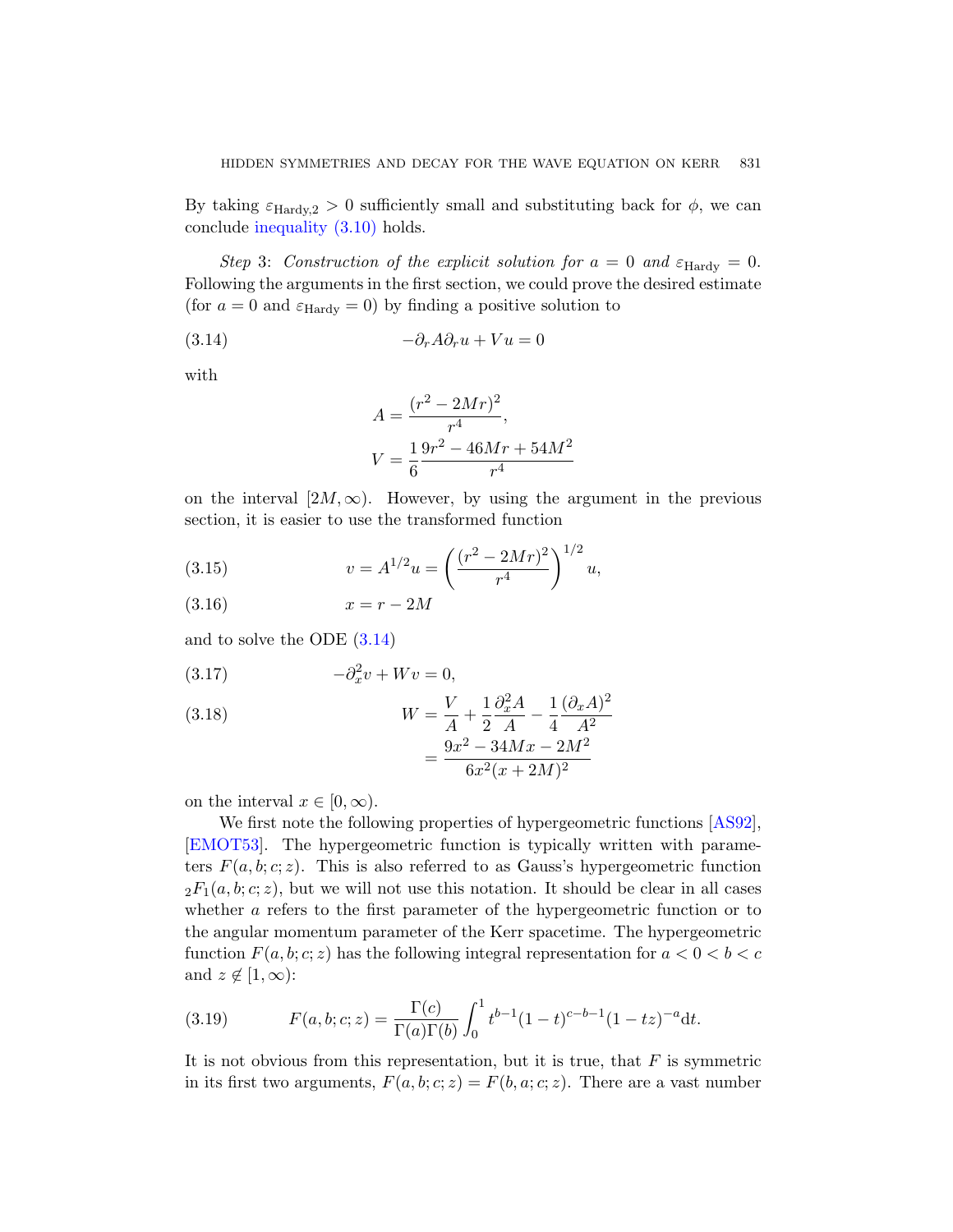of further relations. The hypergeometric differential equation is

(3.20) 
$$
z(1-z)\frac{d^2w}{dz^2} + [c - (a+b+1)z] \frac{dw}{dz} - abw = 0.
$$

<span id="page-45-0"></span>A pair of solutions to this equation is

$$
F(a, b; c; z),
$$
  

$$
z^{1-c}F(a-c+1, b-c+1; 2-c; z).
$$

Returning to the ODE arising from the Hardy estimate, we introduce the parameters  $\alpha$ ,  $\beta$ , and d (to be chosen later), and the further substitution

$$
(3.21) \t\t v = x^{\alpha}(x+d)^{\beta}\tilde{v}.
$$

The ODE now becomes

$$
v'' = \left(\alpha(\alpha - 1)x^{\alpha - 2}(x + 2)^{\beta} + 2\alpha\beta x^{\alpha - 1}(x + d)^{\beta - 1} + \beta(\beta - 1)x^{\alpha}(x + d)^{\beta - 2}\right)\tilde{v}
$$
  
+  $2\left(\alpha x^{\alpha - 1}(x + d)^{\beta} + \beta x^{\alpha}(x + d)^{\beta - 1}\right)\tilde{v}'$   
+  $x^{\alpha}(x + d)^{\beta}\tilde{v}'',$ 

(3.22) 
$$
0 = -v'' + Wv
$$
  
\n
$$
= x^{\alpha-2}(x+d)^{\beta-2}P,
$$
  
\n(3.23) 
$$
P = x^2(x+d)^2\tilde{v}''
$$
  
\n
$$
-2x(x+d)((\alpha+\beta)x+\alpha d)\tilde{v}'
$$
  
\n
$$
+ \left( -(\alpha(\alpha-1)(x+d)^2 + 2\alpha\beta x(x+d) + \beta(\beta-1)x^2) + \frac{9x^2 - 34Mx - 2M^2}{6x^2(x+2M)^2}x^2(x+d)^2 \right)\tilde{v}.
$$

We conclude from  $(3.22)$  that  $P = 0$ . If we choose

$$
(3.24) \t\t d = 2M,
$$

then the rational function in the last term on the right reduces to a polynomial.

The coefficient of  $\tilde{v}''$  is  $x^2(x+d)^2$ , of  $\tilde{v}'$  is  $x(x+d)$  times a linear function, and of  $\tilde{v}$  is a quadratic. If we choose the parameters  $\alpha$  and  $\beta$  so that the coefficient of  $\tilde{v}$  is a constant multiple of  $x(x + d)$ , then an overall factor of  $x(x+d)$  can be dropped, leaving the coefficients of  $\tilde{v}''$ ,  $\tilde{v}'$ , and  $\tilde{v}$  as  $x(x+d)$ , a linear function, and a constant respectively. The substitution  $z = -x/d$  then transforms the equation to the hypergeometric differential equation. Our goal is to show that such choices of  $\alpha$  and  $\beta$  can be made.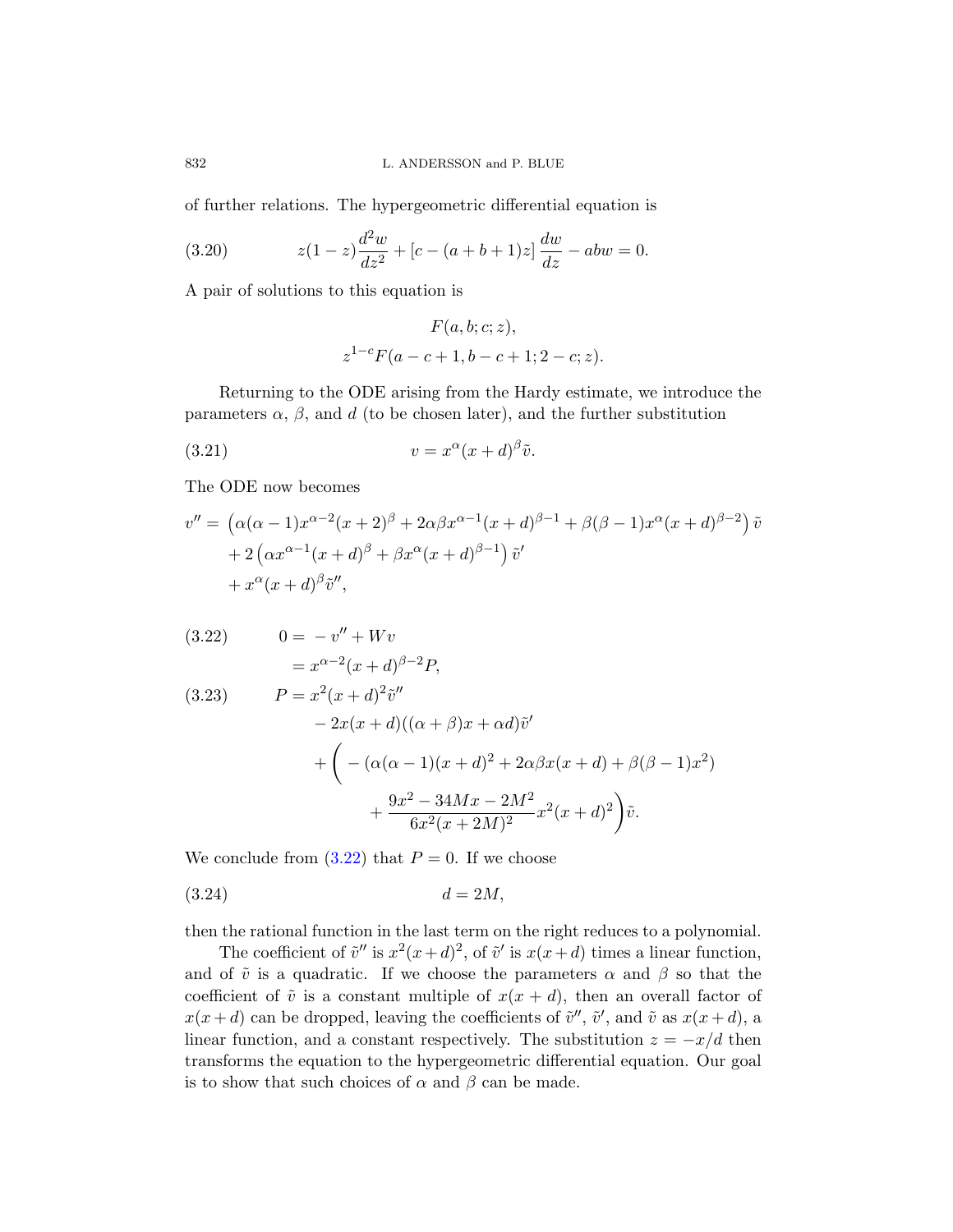<span id="page-46-0"></span>It is now merely a matter of checking by direct calculation that this can be done. The coefficient of  $\tilde{v}$  is

(3.25) 
$$
-\alpha(\alpha - 1)(x^2 + 2xd + d^2) - 2\alpha\beta(x^2 + dx) - \beta(\beta - 1)x^2 + (3/2)x^2 - (17/3)Mx - M^2/3.
$$

In this coefficient, we set the constant order term to zero

$$
-\alpha(\alpha - 1)d^2 - M^2/3 = 0,
$$
  

$$
\alpha = \frac{1}{2} \pm \frac{\sqrt{6}}{6}.
$$

Fortunately, the term  $\alpha\beta(x^2+dx)$  is already a multiple of  $x^2+dx$ , so we may ignore it when trying to get the coefficient of  $\tilde{v}$  to be a multiple of  $x^2 + dx$ . We set the ratios of the remaining coefficients of  $x^2$  and of x in  $(3.25)$  to be d, so that the polynomial  $(3.25)$  becomes a multiple of  $x(x+d)$ . This condition on the ratio yields

$$
d((3/2) - \alpha(\alpha - 1) - \beta(\beta - 1)) = -2d\alpha(\alpha - 1) - (17/3)M.
$$

We can substitute  $-\alpha(\alpha - 1) = 1/12$  to get

$$
2((3/2) + (1/12) - \beta(\beta - 1)) = (1/3) - (17/3),
$$

$$
\beta = \frac{1}{2} \pm \frac{3\sqrt{2}}{2}.
$$

<span id="page-46-1"></span>The four choices of sign provide four choices of simplified equations to study. For simplicity, we will consider only the equation arising from taking the  $+$ sign in  $\alpha$  and the – sign in  $\beta$ .<sup>5</sup>

We are left with the differential equation for  $\tilde{v}$ :

$$
x(x+2)\tilde{v}'' - 2((1+\sqrt{6}/6+3\sqrt{2}/2)x + 1+\sqrt{6}/3)\tilde{v}'
$$
  
+(19/6-3\sqrt{2}/2+\sqrt{6}/6-\sqrt{3})\tilde{v} = 0.

Making the substitutions  $z = -x/d$  and  $\tilde{\psi}(z) = \tilde{v}(x)$  gives

(3.26) 
$$
z(1-z)\tilde{\psi}'' + (1+\sqrt{6}/3) - (2-3\sqrt{2}+\sqrt{6}/3)z)\tilde{\psi}' + (-19/6+3\sqrt{2}/2+\sqrt{3}-\sqrt{6}/6)\tilde{\psi} = 0.
$$

Thus we have a hypergeometric differential equation, with solution

$$
\tilde{v} = F(a, b; c, -x/d).
$$

<sup>5</sup>This choice simplifies some expressions in the rest of this argument.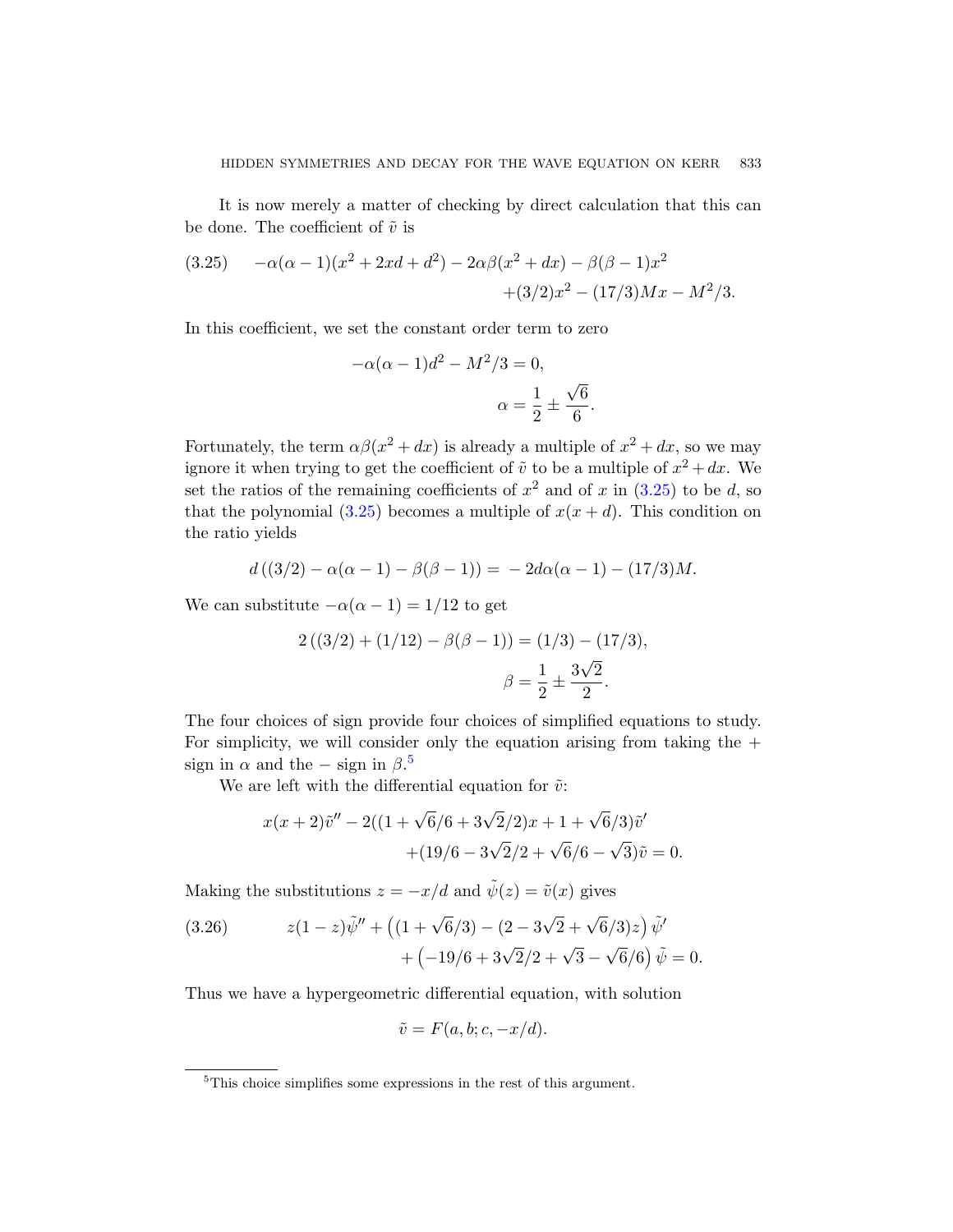We can immediately read off some quantities in terms of the hypergeometric parameters

(3.27)  
\n
$$
c = 1 + \sqrt{6}/3,
$$
\n
$$
-a - b - 1 = -2 + 3\sqrt{2} - \sqrt{6}/3,
$$
\n
$$
-ab = -19/6 + 3\sqrt{2}/2 + \sqrt{3} - \sqrt{6}/6.
$$

We can now solve for the remaining two parameters:

(3.28) 
$$
\{a,b\} = \left\{\frac{1}{2} - \frac{3}{2}\sqrt{2} + \frac{\sqrt{6}}{6} \pm \frac{1}{2}\sqrt{7}\right\}.
$$

We will ma[ke the](#page-44-1) choice  $a < b$  so that

$$
a < -2.5 < 0 < .1 < b < .2 < 1.8 < c.
$$

In particular,

$$
a < 0 < b < c.
$$

Thus, the integral representation (3.19) holds. Dividing by  $\Gamma(c)/(\Gamma(a)\Gamma(b))$ , we find that  $\tilde{\psi}(z)$  is positive when  $z \leq 0$ . This means that  $\tilde{v}$  is positive when  $x \geq 0$ , v is also positive when  $x \geq 0$ , and u is positive when  $r > 2M$ .

Step 4: The perturbed estimate for  $v$ . In this step, we will prove that there are  $0 < \bar{a}_{\text{Hardy,3}}$  and  $0 < \varepsilon_{\text{Hardy,3}}$  such that for  $|a| \leq \bar{a}_{\text{Hardy,3}}$  and all suitable  $\varphi$ ,

$$
\int_0^\infty |\partial_r \varphi|^2 + \bar{W} \varphi^2 \mathrm{d} x \ge 0
$$

<span id="page-47-0"></span>for

$$
\bar{W} = \frac{9x^2 - 34Mx - 2M^2}{6x^2(x+d)^2} - \varepsilon_{\text{Hardy,3}} \frac{(M+x)^2}{x^2(x+d)^2},
$$
  
\n
$$
d = r_+ - r_-
$$
  
\n
$$
r_- = M - \sqrt{M^2 - a^2}.
$$

[Th](#page-44-2)is potential is of the form

(3.29) 
$$
\bar{W} = \frac{C_1 x^2 + C_2 x + C_3}{C_4 x^2 (x + d)^2},
$$

with the coefficients  $C_1, \ldots, C_4$ , and d perturbed from their original values in equation (3.18).

From the argument in Step 1, it is sufficient to find a positive solution to the associated ODE  $(3.17)$ ,

$$
-\partial_x^2 v + \bar{W}v = 0,
$$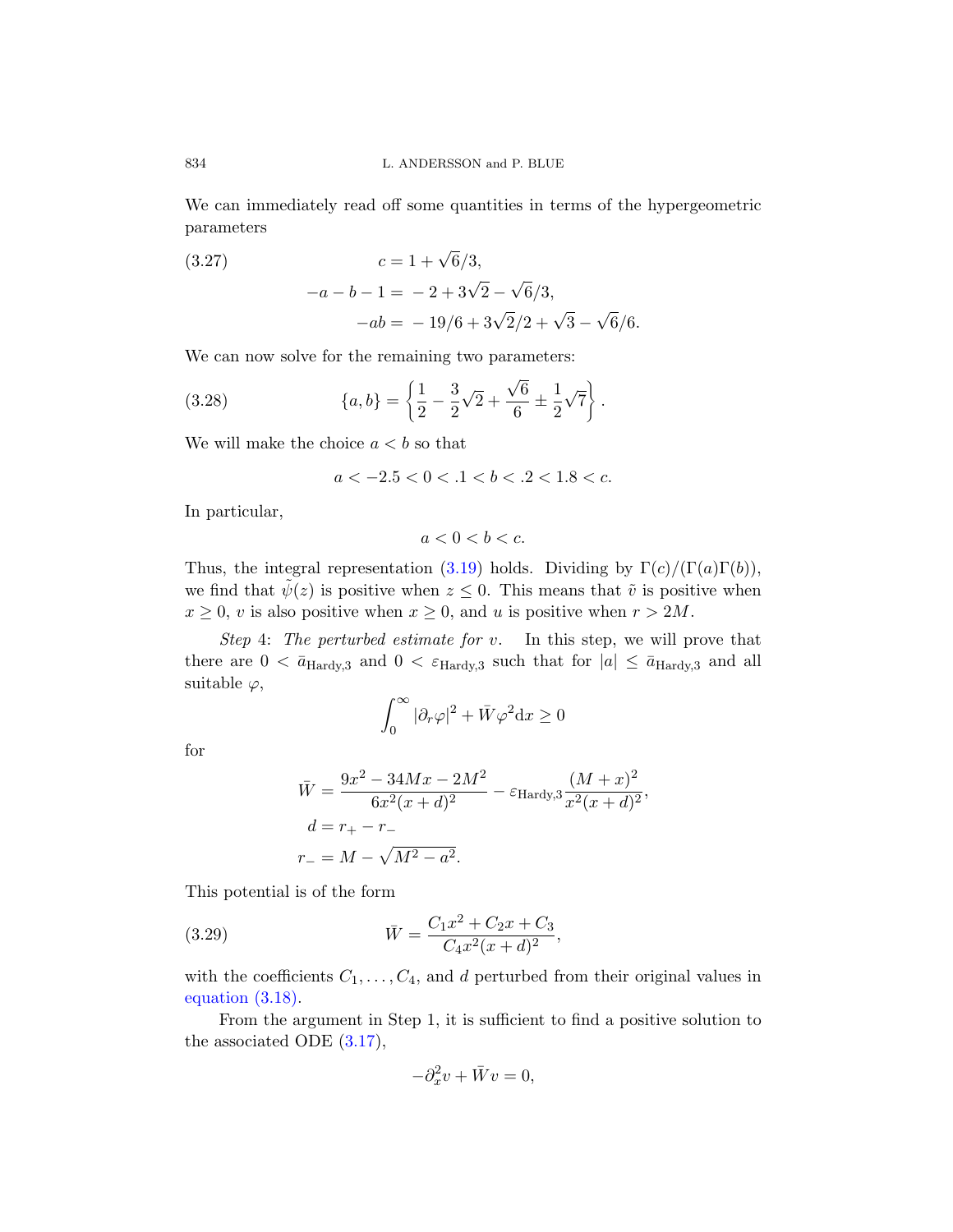with the perturbed potential  $\bar{W}$ . The analysis in Step 3 found an explicit, positive solution for  $x \in [0, \infty)$  for the parameter values dictated by the potential in equation (3.18). This step shows that the previous analysis also applies when the coefficients are perturbed.

The previous analysis began by making the definition of  $\tilde{v}$  in (3.21), in terms of the parameters  $\alpha$  [and](#page-46-1)  $\beta$ . The analysis then proceeded by choosing values for  $\alpha$  and  $\beta$  by solving quadratic equations coming from the coefficient in formula  $(3.25)$ , which lead to the new ODE  $(3.26)$ . This ODE could be solved explicitly in terms of a hypergeometric function by solving linear and [q](#page-44-2)uadra[tic eq](#page-46-1)uations for the nonzero quantities  $a, b$ , and  $c$ . Since the coefficients in formula  $(3.25)$  depend continuously on the parameters  $C_1$ ,  $C_2$ ,  $C_3$ ,  $C_4$ , and  $d$  in the potential; since the coefficients in the ODE  $(3.26)$  depend continuously on  $\alpha$ ,  $\beta$ [, and th](#page-44-3)e coefficients in the potential; since all the quadratic equations involved had distinct, real roots; and since solutions to linear and quadratic equations depend continuously on the coefficients; it follows that positive solutions to the ODEs  $(3.17)$  and  $(3.26)$  can be found explicitly in terms of hypergeometric functions with parameters  $a, b$ , and c depending continuously on the parameters in  $\bar{W}$ , at least when those parameter values are sufficiently close to the values given in equation (3.18). Similarly, when the perturbation of the parameter values in the potential  $W$  is sufficiently small, then the hypergeometric parameters maintain their order  $a < 0 < b < c$ . This gives the existence of positive  $\bar{a}_{\text{Hardv,3}}$  and  $\varepsilon_{\text{Hardv,3}}$  [that give the](#page-43-0) desired estimate for this step.

Step 5: The perturbed estimate for the original function  $\phi$ . In the previous step, a particular type of perturbation of the potential was considered. In this step, we show that such perturbations are sufficient to control the type of perturbation appearing in our problem.

From the argument in Step 2, we wish to prove that there exist  $0 < \bar{a}$  and  $0 < \varepsilon_{\text{Hardv,1}}$  such that for  $0 \leq |a| < \bar{a}$  and suitable  $\varphi$ , estimate (3.13) holds; e.g.,

$$
\int_{r_+}^{\infty} (\partial_r \varphi)^2 + \left( \frac{V}{A} + \frac{1}{2} \frac{\partial_r^2 A}{A} - \frac{1}{4} \frac{(\partial_r A)^2}{A^2} \right) \varphi^2 dr \ge \varepsilon_{\text{Hardy,1}} \int_{r_+}^{\infty} \frac{1}{Ar^2} \varphi^2 dr,
$$

with

$$
A = \frac{\Delta^2}{r^2(r^2 + a^2)}, \qquad V = \frac{1}{6} \frac{9r^2 - 46Mr + 54M^2}{r^4}.
$$

To simplify the following calculations, we introduce a new rotation parameter<sup>6</sup>

$$
\tilde{a} = M - \sqrt{M^2 - a^2}.
$$

<sup>&</sup>lt;sup>6</sup>This is typically denoted  $r_-.$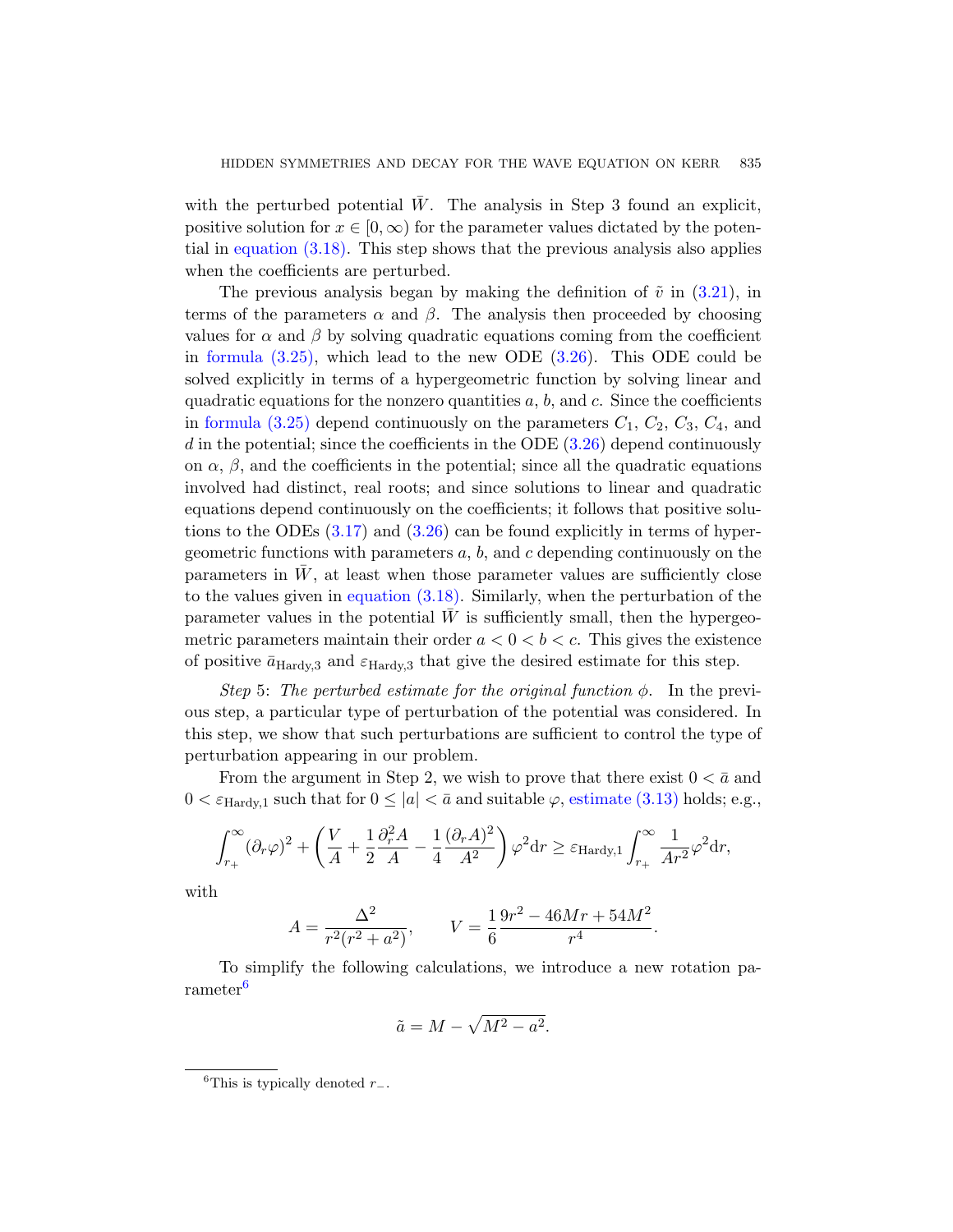When  $\tilde{a}$  is treated as a function of |a| [with](#page-44-4) M fixed, this is a continuous, increasing function on the interval  $[0, M]$ , which maps the interval  $[0, M]$  to  $[0, M]$ . In addition, since the quantities that appear in our estimate (such as  $\Delta$  and  $r^2 + a^2$ ) only have a quadratic dependence on a, and since  $a^2$  can be solved for as a quadratic expression in  $\tilde{a}$ , it follows that the quantities A and V are rational functions in  $(r, M, \tilde{a})$ .

The new radial coordinate, analogous to the one defined in  $(3.16)$ , is now defined to be

$$
x = r - r_+ = r - (2M - 2\tilde{a}).
$$

Since r can be expressed as a linear function of  $(x, M, \tilde{a})$ , the quantities A and V are rational functions in  $(x, M, \tilde{a})$ .

The quantity

$$
W = \frac{V}{A} + \frac{1}{2} \frac{\partial_r^2 A}{A} - \frac{1}{4} \frac{(\partial_r A)^2}{A^2}
$$

is rational in  $(x, M, \tilde{a})$ ; has degree, with respect to x, two lower in the numerator than in the denominator; has singularities in  $x \in [-d, \infty)$  only at  $x \in \{0, -d\}$  for fixed M and  $\tilde{a}$ ; these are of order at most two; and, for sufficiently small  $\tilde{a}$ , has no singularities in  $\tilde{a}$  [for fixed](#page-44-3)  $x > 0$  and M. Thus, we may expand it as

$$
W = \frac{1}{\Delta^2} \frac{P_0 + \tilde{a} P_{>}}{Q_0 + \tilde{a} Q_{>}},
$$

where the functions  $P_0$  and  $Q_0$  are polynomials in  $(x, M)$ , the functions  $P_>$ and  $Q_{>}$  are polynomials in  $(x, M, \tilde{a})$ , and  $Q_{0}$  and  $Q_{0} + \tilde{a}Q_{>}$  have no roots in  $x \in [-d, \infty)$ . Since  $P_0/Q_0$  is determined explicitly by equation (3.18), it follows that

$$
W - \frac{1}{\Delta^2} \frac{P_0}{Q_0} = \frac{\tilde{a}}{\Delta^2} \frac{P_{>Q_0} - P_0 Q_{>}}{Q_0 (Q_0 + \tilde{a} Q_{>})}
$$

must decay like  $r^{-2}$  as  $r \to \infty$  for fixed  $\tilde{a}$  and M and has no singularities in  $[-d, \infty)$  except for those coming from  $\Delta^{-2}$ . Since this is a rational function, [there](#page-47-0) is a constant  $C$  such that

$$
\left|W - \frac{1}{\Delta^2} \frac{P_0}{Q_0}\right| \le \tilde{a} C \frac{(M+x)^2}{\Delta^2}.
$$

Thus, there are sufficiently small  $\bar{a}$  and  $\varepsilon_{\text{Hardy,1}}$  such that for  $0 \leq |a| < \bar{a}$ ,

$$
W - \varepsilon_{\mathrm{Hardy},1} \frac{1}{Ar^2} > \bar{W},
$$

with W as in equation (3.29). The smallness of  $\bar{a}$  and  $\varepsilon_{\text{Hardy,1}}$  is determined by the smallness of  $\bar{a}_{\text{Hardy,3}}$  and  $\varepsilon_{\text{Hardy,3}}$ . These then give  $\bar{a}$  and  $\varepsilon_{\text{Hardy}}$  for which the desired estimate holds.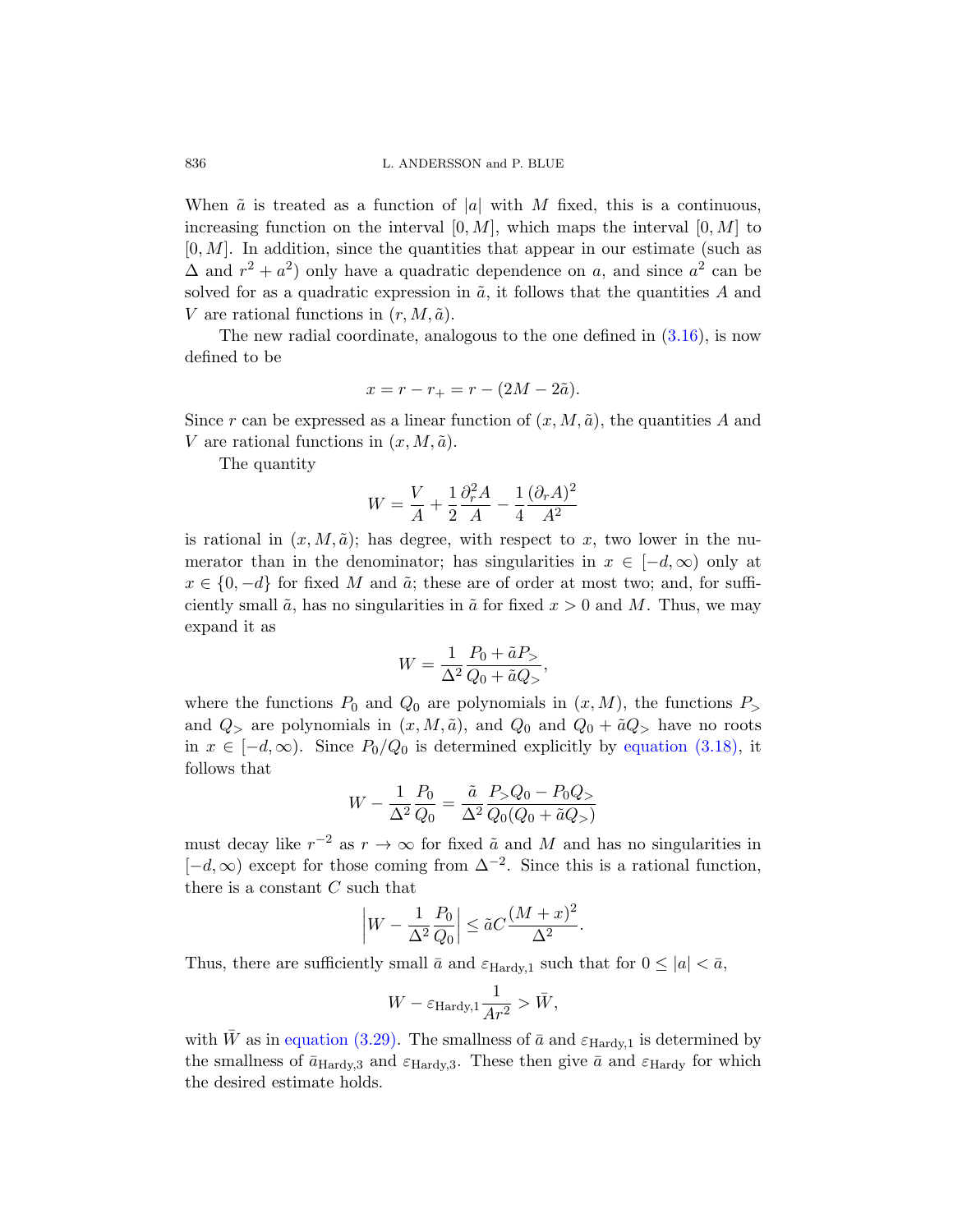Step 6: Controlling the boundary terms. Since the argument from Step 1 was applied to the function  $\varphi$ , the boundary condition that must be imposed for this argument to hold is that

$$
\varphi^2\frac{\partial_r v}{v}
$$

vanishes at  $r_+$  and at  $\infty$ . Since the positive solution to the ODE is given by

$$
v(r) = x^{\alpha}(x+d)^{\beta}\tilde{v} = x^{\alpha}(x+d)^{\beta}F(a,b;c;-z/d)
$$

$$
= (r-r_{+})^{\alpha}(r-r_{-})^{\beta}F\left(a,b;c;-\frac{r-r_{+}}{r_{+}-r_{-}}\right)
$$

and the hypergeometric function is analytic (in its fourth argument) near zero, the ratio  $\partial_r v/v$  will diverge at most inverse linearly at  $r = r_+$ . Thus, it is sufficient that  $\varphi$  vanish linearly at  $r = r_+$ . Since  $\varphi = \Delta(r(r^2 + a^2)^{1/2})^{-1}\phi$ , it is sufficient that  $\phi$  be smooth near  $r_{+}$ .

<span id="page-50-0"></span>To show the vanishing as  $x \to \infty$ , we first note that from the form of the potential  $\bar{W}$  in the ODE, the solution  $v(r)$  will behave like a polynomial as  $r \to \infty$ , so that  $\partial_r v/v$  will decay like a constant times  $1/r$ . Thus, it is sufficient that  $\varphi$  remains bounded at infinity. Since  $\varphi = \Delta(r(r^2 + a^2)^{1/2})^{-1}\phi$ , it is sufficient that  $\phi$  be bounded near  $\infty$ .

Thus, to obtain the vanishing of  $\varphi^2(\partial_r v)/v$  at both  $r_+$  and  $\infty$ , it is sufficient that  $\phi$  be smooth and bounded on  $[r_+,\infty)$ .

3.6. Integrating the Morawetz estimate.

LEMMA 3.13. There are positive constants  $\bar{a}$ ,  $\bar{r}$ ,  $C_1$ , and  $C_2$  such that, for all  $|a| \leq \bar{a}$  and all smooth  $\psi$  solving the wave equation  $\Box \psi = 0$ , the estimate

$$
(3.30) \t C_1(E_{T_X}[\mathbb{S}_2 \psi](T_2) + E_{T_X}[\mathbb{S}_1 \psi](T_2) + E_{T_X}[\mathbb{S}_2 \psi](T_1) + E_{T_X}[\mathbb{S}_1 \psi](T_1))
$$
  
\n
$$
\geq \int_{T_1}^{T_2} \int_{r_+}^{\infty} \int_{S^2} \left(\frac{\Delta^2}{r^4}\right) |\partial_r \psi|_{2,1}^2 + r^{-2} |\psi|_{2,1}^2 + \mathbf{1}_{r \neq 3M} \frac{1}{r} |\psi|_{3,1}^2 d^4 \mu
$$
  
\n
$$
-a^2 C_2 \int_{T_1}^{T_2} \int_{r_+}^{\infty} \int_{S^2} \mathbf{1}_{r \neq 3M} \frac{1}{r} |\psi|_2^2 d^4 \mu
$$

holds, where  $1_{r\neq3M}$  is identically one for  $|r - 3M| > \bar{r}$  and zero otherwise.

Proof. We integrate the result of Lemma 3.9 over the coordinate slab  $(t, r, \theta, \phi) \in [T_1, T_2] \times (r_+, \infty) \times S^2$ , from which we get the integral of the righthand side of estimate (3.6). From the Hardy estimate (3.10), the integral of the first two terms on the right-hand side of (3.6) dominates an absolute constant times

$$
\int_{T_1}^{T_2} \int_{S^2} \int_{r_+}^{\infty} \left( \frac{\Delta^2}{r^2 (r^2 + a^2)} |\partial_r \psi|_{2, \varepsilon_{\partial_t^2}}^2 + \frac{1}{r^2} |\psi|_{2, \varepsilon_{\partial_t^2}}^2 \right) d^4 \mu.
$$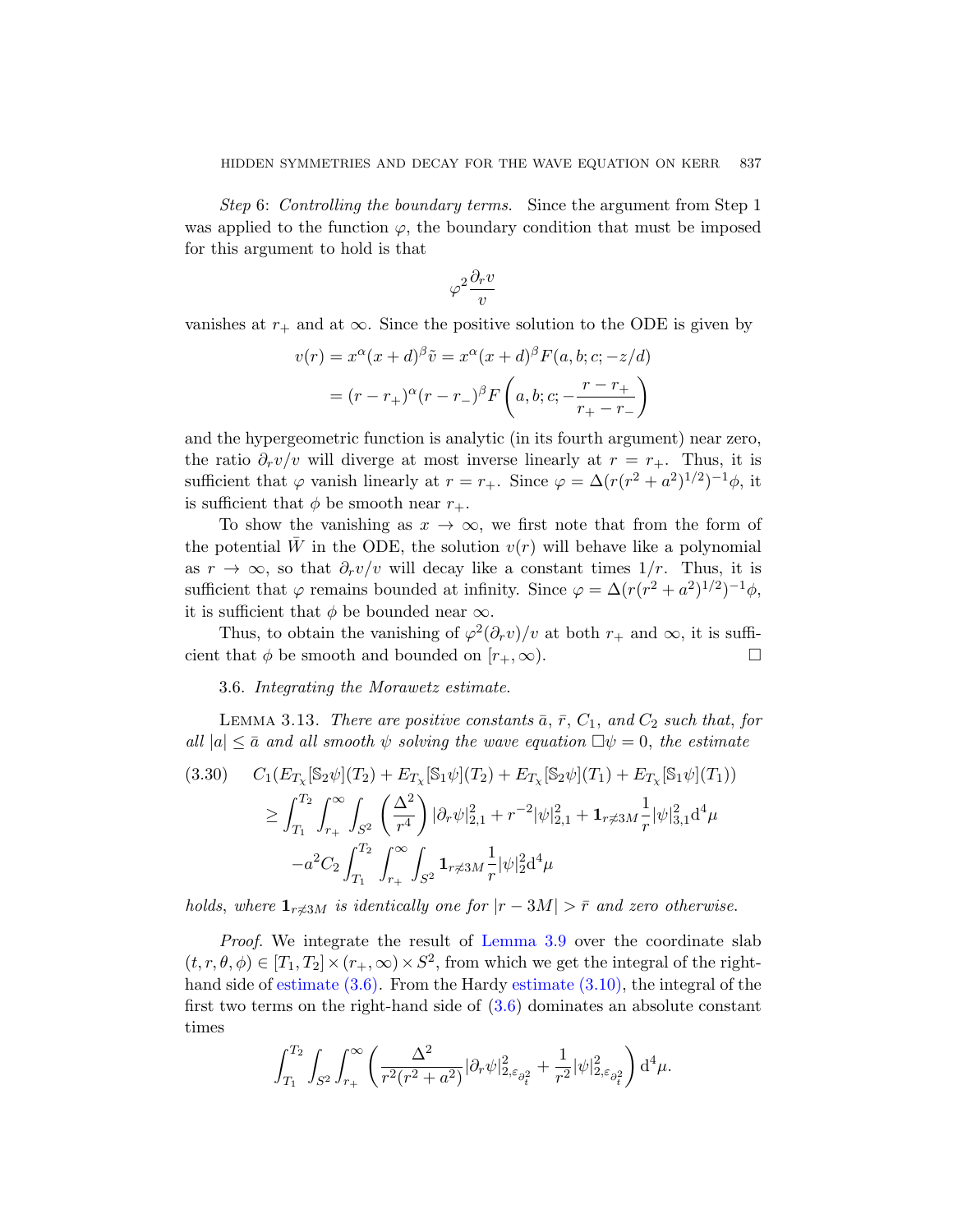By taking |a| sufficiently small relative to  $\varepsilon_{\partial_t^2}$  and  $\varepsilon_{\partial_t^2}$  sufficiently small relative to 1, these terms will also dominate the fourth and fifth terms, with a constant factor left over. Since  $\varepsilon_{\partial_t^2}$  can be chosen independently of a, the norms  $|\psi|_{2,\varepsilon_{\partial_t^2}}$ can be replaced by  $|\psi|_{2,1}$  at the price of a fixed constant. The same is true for the norms of  $\partial_r \psi$ .

The only term that we still need to estimate is the third,

$$
\int_{T_1}^{T_2} \int_{r_+}^{\infty} \int_{S^2} \frac{(r^2 + a^2)^4}{4r(3r^2 - a^2)} \mathcal{L}^{\alpha\beta} (\partial_{\alpha} \tilde{\mathcal{R}}' \psi) (\partial_{\beta} \tilde{\mathcal{R}}' \psi) d^4 \mu.
$$

The integrand can be estimated by

$$
\frac{(r^2+a^2)^4}{4r(3r^2-a^2)} \mathcal{L}^{\alpha\beta}(\partial_\alpha \tilde{\mathcal{R}}'\psi)(\partial_\beta \tilde{\mathcal{R}}'\psi)
$$
\n
$$
\geq \frac{(r^2+a^2)^4}{4r(3r^2-a^2)} |\mathbb{T}_1 \tilde{\mathcal{R}}'\psi|^2
$$
\n
$$
\geq \mathbf{1}_{r \neq 3M} \frac{(r^2+a^2)^4}{4r(3r^2-a^2)} |\mathbb{T}_1 \tilde{\mathcal{R}}'\psi|^2
$$
\n
$$
\geq C\mathbf{1}_{r \neq 3M} r^{-1} |\mathbb{T}_1 \mathcal{L}_{\varepsilon_{\partial_t^2}}\psi|^2
$$
\n
$$
+ \mathbf{1}_{r \neq 3M} O(r^{-5}) \varepsilon_{\partial_t^2} (|\mathbb{T}_1 Q\psi|^2 + |\mathbb{T}_1 \partial_\phi^2 \psi|^2 + a^2 |\mathbb{T}_1 \partial_t^2 \psi|^2)
$$
\n
$$
+ \mathbf{1}_{r \neq 3M} O(r^{-3}) (|a| + \varepsilon_{\partial_t^2}^2) |\mathbb{T}_1 \mathbb{S}_2 \psi|^2.
$$

Recall  $\mathbb{T}_1$  is the set defined in Section 2.5 to consist of  $\partial_t$  and the rotations around the coordinate axes. To pro[ve](#page-28-0) a lower bound on the first term in the integrand, we first commute  $\mathbb{T}_1$  derivatives through  $\mathcal{L}_{\varepsilon_{\partial_t^2}}$  and then apply estimate (2.6):

$$
\begin{split} |\mathbb{T}_1 \mathcal{L}_{\varepsilon_{\partial_t^2}} \psi|^2 &\gtrsim |\mathcal{L}_{\varepsilon_{\partial_t^2}} \mathbb{T}_1 \psi|^2 - a^2 |\psi|_2^2 \\ &\gtrsim |\psi|_{3,\varepsilon_{\partial_t^2}}^2 - a^2 |\psi|_{3,1}^2 - a^2 |\psi|_2^2 - 2\varepsilon_{\partial_t^2} \frac{1}{\mu} \partial_\alpha \left( \mu B_{(2.5)} [\mathbb{T}_1 \psi]^\alpha \right). \end{split}
$$

To estimate the remaining terms, we note that

$$
\varepsilon_{\partial_t^2} (|\mathbb{T}_1 Q \psi|^2 + |\mathbb{T}_1 \partial_{\phi}^2 \psi|^2 + a^2 |\mathbb{T}_1 \partial_t^2 \psi|^2) + (|a| + \varepsilon_{\partial_t^2}^2) |\mathbb{T}_1 \mathbb{S}_2 \psi|^2
$$
  
\$\lesssim (\varepsilon\_{\partial\_t^2} a^2 + |a| + \varepsilon\_{\partial\_t^2}^2) |\partial\_t^3 \psi|^2 + (\varepsilon\_{\partial\_t^2} a^2 + |a| + \varepsilon\_{\partial\_t^2}^2) |\partial\_t^2 \nabla \psi|^2\$  
\$+ (\varepsilon\_{\partial\_t^2} + |a| + \varepsilon\_{\partial\_t^2}^2) |\partial\_t \Delta \psi|^2 + (\varepsilon\_{\partial\_t^2} + |a| + \varepsilon\_{\partial\_t^2}^2) |\nabla \Delta \psi|^2\$.

These terms are dominated by  $|\psi|^2_{3,\varepsilon_{\partial_x^2}}$  if we again impose the conditions that |a| is sufficiently small relative to  $\varepsilon_{\varepsilon}^2$  $\partial_t^2$  and  $\varepsilon_{\partial_t^2}$  is sufficiently small relative to 1. These smallness conditions are consistent with the one made in the first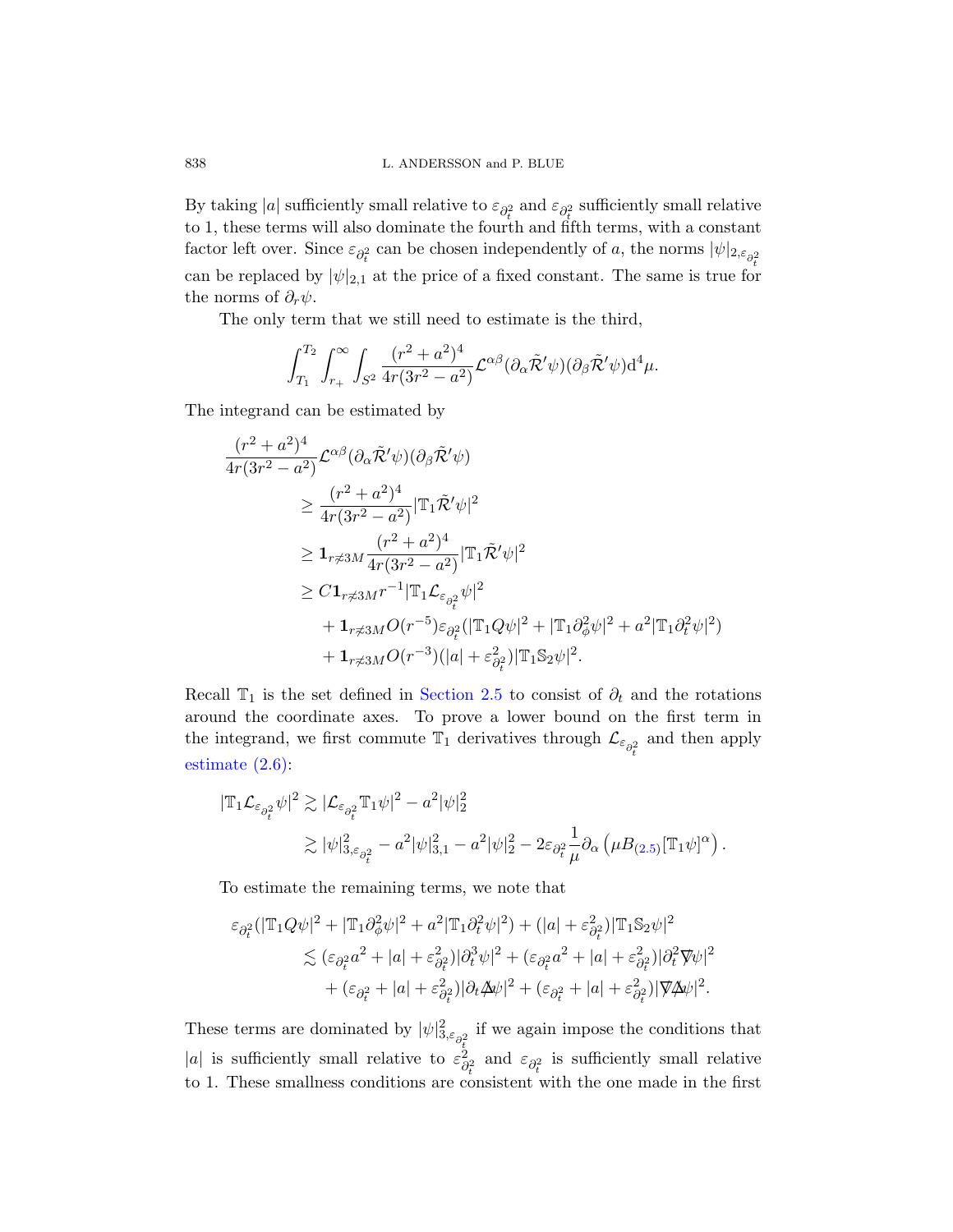paragraph of this proof. Thus,

$$
\frac{(r^2+a^2)^4}{2r(3r^2-a^2)}\mathcal{L}^{\alpha\beta}(\partial_\alpha \tilde{\mathcal{R}}'\psi)(\partial_\beta \tilde{\mathcal{R}}'\psi) \gtrsim \mathbf{1}_{r\neq 3M}r^{-1}|\psi|^2_{3,\varepsilon_{\partial_t^2}} - Ca^2 \mathbf{1}_{r\neq 3M}r^{-1}|\psi|^2_2 + \mathbf{1}_{r\neq 3M}O(r^{-1})\frac{1}{\mu}\partial_\alpha \left(\mu B_{(2.5)}[\mathbb{T}_1\psi]\right).
$$

Having chosen  $\varepsilon_{\partial_t^2}$ , we can now make the estimate  $|\psi|^2_{3,\varepsilon_{\partial_t^2}}$  $\gtrsim |\psi|^2_{3,1}.$ 

The time derivative generated in this part of the argument is

$$
\partial_t (\mathbf{1}_{r \neq 3M} O(r^{-1}) (\partial_t \mathbb{T}_1 \psi) (\Delta \mathbb{T}_1 \psi)).
$$

Thus, the contribution of this time derivative on the boundary of the region of integration is bounded by  $P_{T_\chi}[\mathbb{S}_1\psi]^t + P_{T_\chi}[\mathbb{S}_2\psi]^t$ .

We must now control the integral of the momentum and the boundary terms over the boundary of the slab. All the angular derivative terms vanish, since  $S^2$  has no boundary. Simi[larly, the bou](#page-40-1)ndary contributions along  $r = r_+$ and  $r \to \infty$  are zero by Lemma 3.11. (Geometrically, one would expect this, since  $r = r_+$  is actually a 2-dimensional surface, the bifurcation sphere, and not a 3-dimensional hypersurface, so it should not contribute any boundary terms.)

We are left to estimate the integral of the momentum and the boundary terms over the hypersurfaces  $t = T_1$  and  $t = T_2$ . From Lemma 3.11, these are estimated, at fixed  $t$ , by

$$
\left| \int_{\Sigma_t} \left( P_{\mathbf{A}}^{\alpha} + B_{\mathbf{A};\mathrm{I}}^{\alpha} + B_{\mathbf{A};\mathrm{II}}^{\alpha} \right) \mathrm{d}\eta_{\alpha} \right| \lesssim E_{T_\chi}[\mathbb{S}_2 \psi](t) + E_{T_\chi}[\partial_t \psi](t). \qquad \Box
$$

<span id="page-52-0"></span>The previous lemma alone is insufficient, since it estimates only third derivatives, but the boundary terms involve both the second- and third-order energies. (Certain second-derivative terms are controlled, but these are not the important ones.) In the following lemma, we estimate the lower-order derivatives.

LEMMA 3.14. There are positive constants  $\bar{a}$ ,  $\varepsilon_{\partial_t^2}$ ,  $\bar{r}$ , and C such that for all  $|a| \leq \bar{a}$  and all smooth  $\psi$  solving the wave equation  $\Box \psi = 0$ , the estimate

$$
(3.31)
$$

$$
C(E_{T_{\chi},3}[\psi](T_2) + E_{T_{\chi},3}[\psi](T_1))
$$
  
\n
$$
\geq \int_{T_1}^{T_2} \int_{r_+}^{\infty} \int_{S^2} \left( \left( \frac{\Delta^2}{r^4} \right) |\partial_r \psi|_2^2 + r^{-2} |\psi|_2^2 + \mathbf{1}_{r \neq 3M} \frac{1}{r} \left( |\partial_t \psi|_2^2 + |\nabla \psi|_2^2 \right) \right) d^4 \mu
$$

holds, where  $1_{r\neq3M}$  is identically one for  $|r - 3M| > \bar{r}$  and zero otherwise.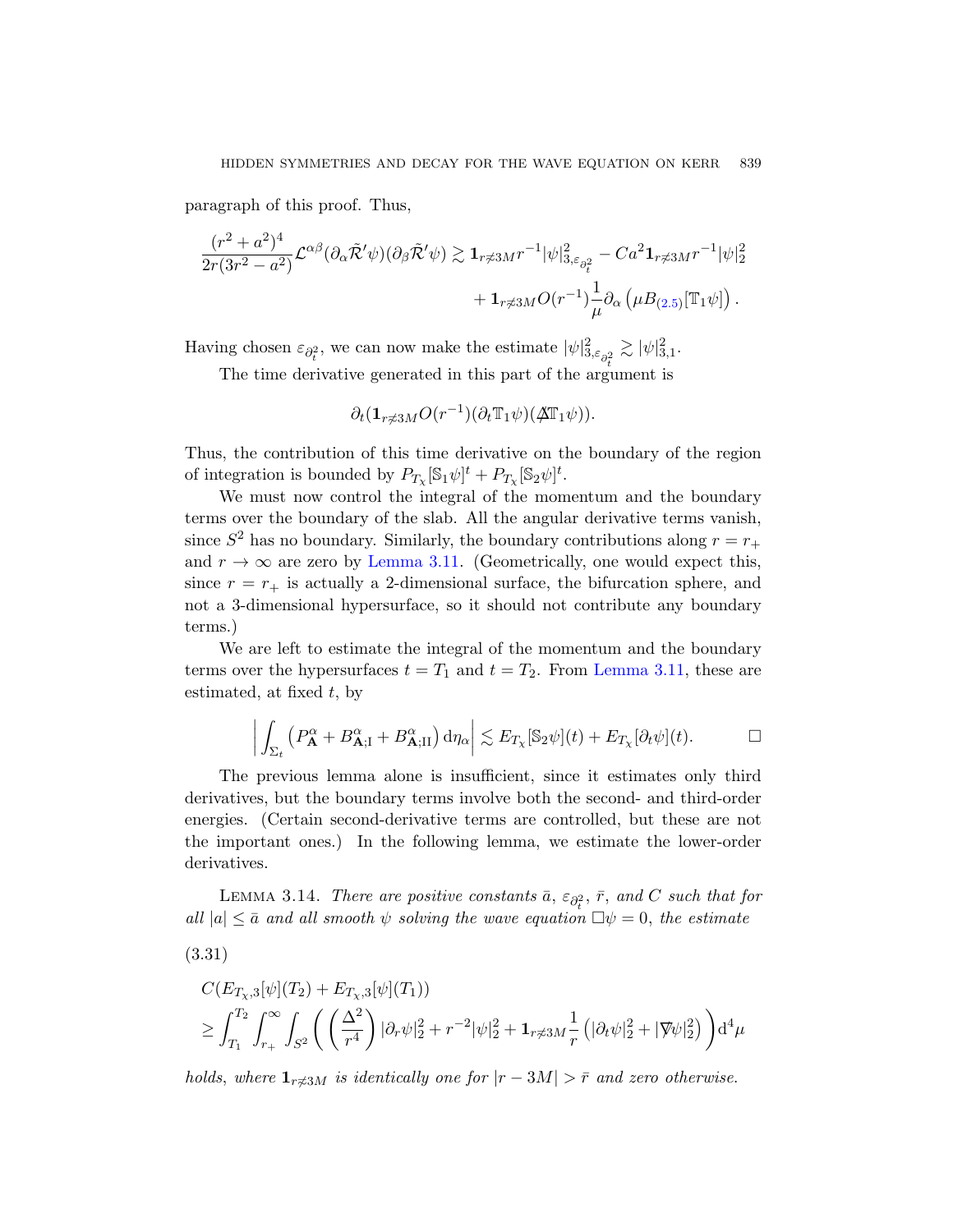Proof. The Morawetz estimate, Lemma 3.13, controls the square integral of  $\mathbb{S}_2\psi$  and its first derivatives. To prove the current lemma, it is sufficient to estimate the corresponding integrals for  $\psi$  and  $\mathbb{S}_1\psi$ .

To treat  $\psi$ , we prove a Morawetz estimate using a classical, first-order vector field. The estimate is valid for axi-symmetric solutions; for nonaxial solutions, there are negative terms that can be controlled using Lemma 3.13.

In constructing this classical first-order vector field, we must find scalar functions to play the roles of quantities previously constructed from secondorder symmetry operators. In particular, the role of  $\mathcal R$  is played by  $\Delta$ , and the role of  $\tilde{\mathcal{R}}'$  is played by a scalar function f. Since  $\tilde{\mathcal{R}}' = \partial_r((z/\Delta)\tilde{\mathcal{R}})$ , this leads to the slightly peculiar expression  $f = \partial_r((z/\Delta)\Delta)$ . Thus, the quantities required for the proof of a Morawetz estimate are

$$
f = \partial_r \left(\frac{z}{\Delta} \Delta\right), \qquad q_{reduced} = \frac{1}{2} (\partial_r z) w f,
$$
  

$$
A = zw f \partial_r, \qquad q = \frac{1}{2} (\partial_r A^r) - q_{reduced}.
$$

Using the same sort of calculations as before, we can obtain the analogue of  $(3.5),$ 

$$
\frac{1}{\mu}\partial_{\alpha}\left(\mu P^{\alpha}_{(A,q)}\right) = \mathcal{A}(\partial_{r}\psi)^{2} + \mathcal{U}^{\alpha\beta}(\partial_{\alpha}\psi)(\partial_{\beta}\psi) + \mathcal{V}|\psi|^{2},
$$

with

$$
\mathcal{A} = \frac{1}{2} z^{1/2} \Delta^{3/2} \partial_r \left( w \frac{z^{1/2}}{\Delta^{1/2}} f \right),
$$
  

$$
\mathcal{U}^{\alpha \beta} = \frac{1}{2} w(\partial_r f) \tilde{\mathcal{R}}^{\prime \alpha \beta},
$$
  

$$
\mathcal{V} = \frac{1}{4} \partial_r \Delta \partial_r z(\partial_r w f).
$$

Taking the same choices of  $z$  and  $w$  as before, we find

$$
\mathcal{A} = \frac{1}{2} \frac{\Delta^2}{r^2 + a^2} \left( \frac{1}{r^2} + |a|O(r^{-3}) + \varepsilon_{\partial_t^2} O(r^{-2}) \right),
$$
  
\n
$$
\mathcal{U}^{\alpha\beta}(\partial_\alpha \psi)(\partial_\beta \psi) = \frac{1}{2} w f^2 Q^{\alpha\beta} (\partial_\alpha \psi)(\partial_\beta \psi)
$$
  
\n
$$
+ \frac{1}{2} w \left( f^2 + a^2 O(r^{-8}) \right) (\partial_\phi \psi)^2
$$
  
\n
$$
+ a w O(r^{-9}) (\partial_t \psi)(\partial_\phi \psi)
$$
  
\n
$$
+ \frac{1}{2} w \varepsilon_{\partial_t^2} \left( \partial_r \frac{\Delta}{(r^2 + a^2)^2} \right)^2 \left( 1 - 2\varepsilon_{\partial_t^2} \frac{\Delta}{(r^2 + a^2)^2} \right) (\partial_t \psi)^2,
$$
  
\n
$$
\mathcal{V} = \frac{1}{6} \frac{9Mr^2 - 46M^2r + 54M^3}{r^4} + (a + \varepsilon_{\partial_t^2})O(r^{-4}).
$$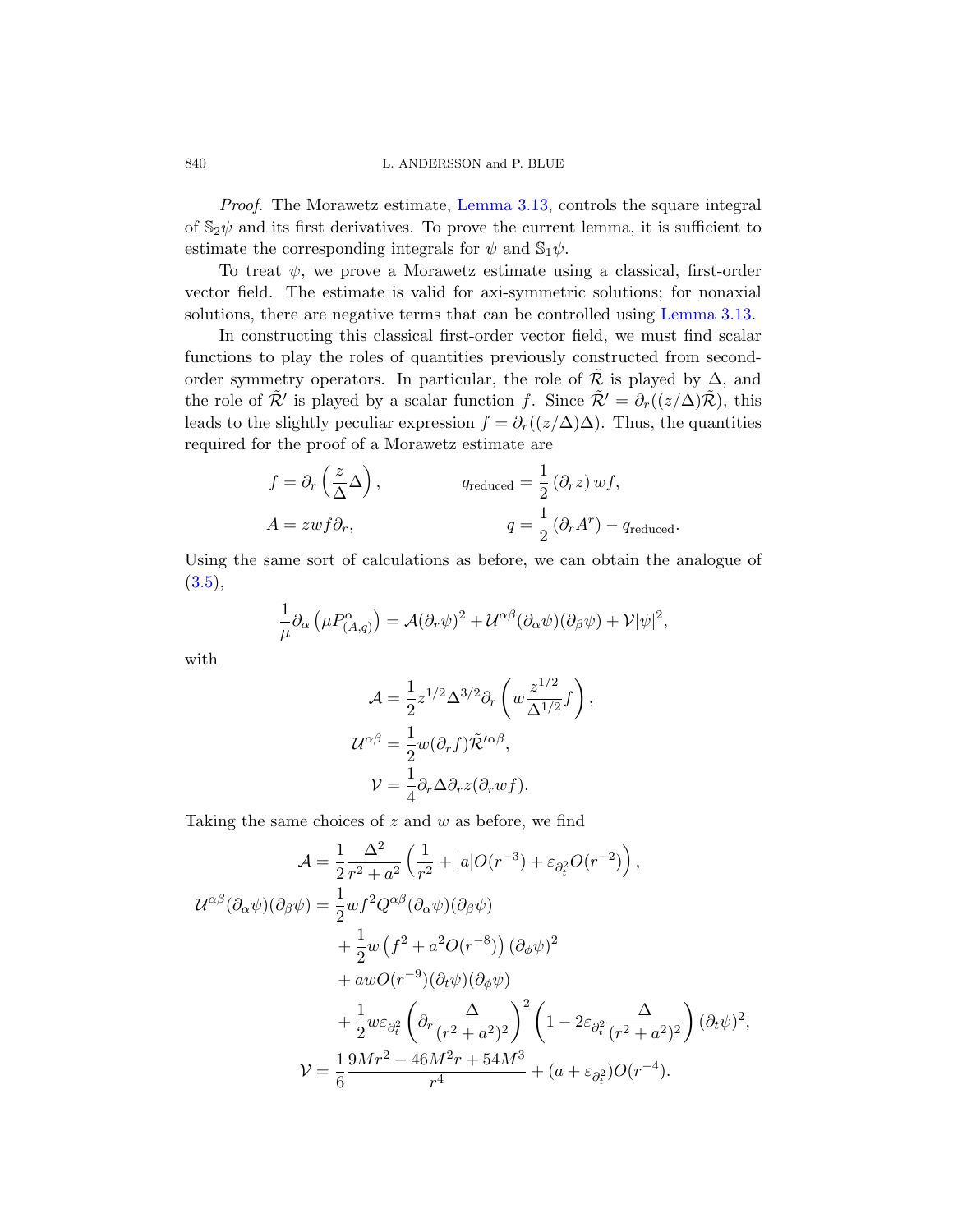From the Hardy estimate, (3.10), it follows that

$$
\int_{r_+}^{\infty} \mathcal{A}(\partial_r \psi)^2 + \mathcal{V}|\psi|^2 dr \gtrsim \int_{r_+}^{\infty} \left(\frac{\Delta^2}{r^2(r^2 + a^2)} |\partial_r \psi|^2 + \frac{1}{r^2} |\psi|^2\right) dr.
$$

We now analyse the  $\mathcal{U}^{\alpha\beta}(\partial_\alpha\psi)(\partial_\beta\psi)$  term. Let  $r_{L_z=0}$  denote the value of  $r$ that maximises  $\Delta/(r^2+a^2)^2$ . In  $\mathcal{U}^{\alpha\beta}(\partial_\alpha\psi)(\partial_\beta\psi)$ , the coefficients of  $(\partial_\theta\psi)^2$  and  $(\partial_t \psi)^2$  are nonnegative and vanish only at  $r_{L_z=0}$ . Since f decays as  $r^{-3}$  and is strictly positive at  $r = r_+$ , it follows that the coefficient of  $(\partial_{\phi}\psi)^2$  is positive except in a small r neighbourhood of  $r_{L_z=0}$ . Similarly, outside a slightly larger r neighbourhood of  $r_{L_z=0}$ , using the positivity of the coefficients of  $(\partial_{\phi}\psi)^2$  and  $(\partial_t \phi)^2$ , the  $(\partial_{\phi} \psi)(\partial_t \psi)$  term can be estimated by the Cauchy-Schwarz inequality, because of the small parameter a and the faster decay rate.

Thus, it is sufficient to estimate the integral of

$$
|a|((\partial_{\phi}\psi)^{2}+(\partial_{\phi}\psi)(\partial_{t}\psi))O(r^{-2}).
$$

<span id="page-54-0"></span>Although this expression does not have a sign, we refer to it as the negative contribution in this argument. Integrating over the spherical coordinates, we have

$$
\int_{S^2} a((\partial_{\phi}\psi)^2 + (\partial_{\phi}\psi)(\partial_t\psi))d^2\mu = -\int_{S^2} a((\partial_{\phi}^2\psi)(\psi) + (\psi)(\partial_{\phi}\partial_t\psi))d^2\mu,
$$
  

$$
\left|\int_{S^2} a((\partial_{\phi}\psi)^2 + (\partial_{\phi}\psi)(\partial_t\psi))d^2\mu\right| \lesssim |a|\int_{S^2} |\psi|^2 d^2\mu + |a|\int_{S^2} |\mathbb{S}_2\psi|^2 d^2\mu.
$$

The first term on the right can be estimated by the contribution from  $\mathcal{A}(\partial_r\psi)^2$ +  $V(\psi)^2$ . In the second term, the integrand can be dominated by  $|\psi|^2_{2,1}$ . Thus,

(3.32)  
\n
$$
\int_{T_1}^{T_2} \int_{r_+}^{\infty} \int_{S^2} \frac{1}{\mu} \partial_{\alpha} \left( \mu P^{\alpha}_{(A,q)} \right) d^4 \mu
$$
\n
$$
\geq \int_{T_1}^{T_2} \int_{r_+}^{\infty} \int_{S^2} \frac{\Delta^2}{r^2 (r^2 + a^2)} |\partial_r \psi|^2 + \frac{1}{r^2} |\psi|^2 + \mathbf{1}_{r \neq 3M} (|\partial_t \psi|^2 + |\nabla \psi|^2) d^4 \mu
$$
\n
$$
- |a| \int_{T_1}^{T_2} \int_{r_+}^{\infty} \int_{S^2} \frac{1}{r^2} |\psi|^2_{2,1} d^4 \mu.
$$

We now treat  $\mathbb{S}_1\psi$ , by applyin[g the same ar](#page-54-0)gument using a classical vector [field. Th](#page-54-0)e only terms in  $\mu^{-1}\partial_\alpha(\mu P_{(A,q)}[\mathbb{S}_1\psi]^\alpha)$  that fail to be nonnegative are those we termed the negative contribution in the previous paragraph. These can be estimated by

$$
\left| \int_{S^2} a((\partial_{\phi} \mathbb{S}_1 \psi)^2 + (\partial_{\phi} \mathbb{S}_1 \psi)(\partial_t \mathbb{S}_1 \psi)) \mathrm{d}^2 \mu \right| \lesssim |a| \int_{S^2} |\mathbb{S}_2 \psi|^2 \mathrm{d}^2 \mu \lesssim |a| \int_{S^2} |\psi|_{2,1}^2 \mathrm{d}^2 \mu.
$$

This can also be estimated by the second-order terms in Lemma 3.32. Thus, the analogue of estimate (3.32) holds with  $\psi$  replaced by  $\mathcal{S}_1\psi$  on the left and in all but the last term on the right. The last term on the right remains the integral of  $|a||\psi|_{2,1}^2/r^2$ .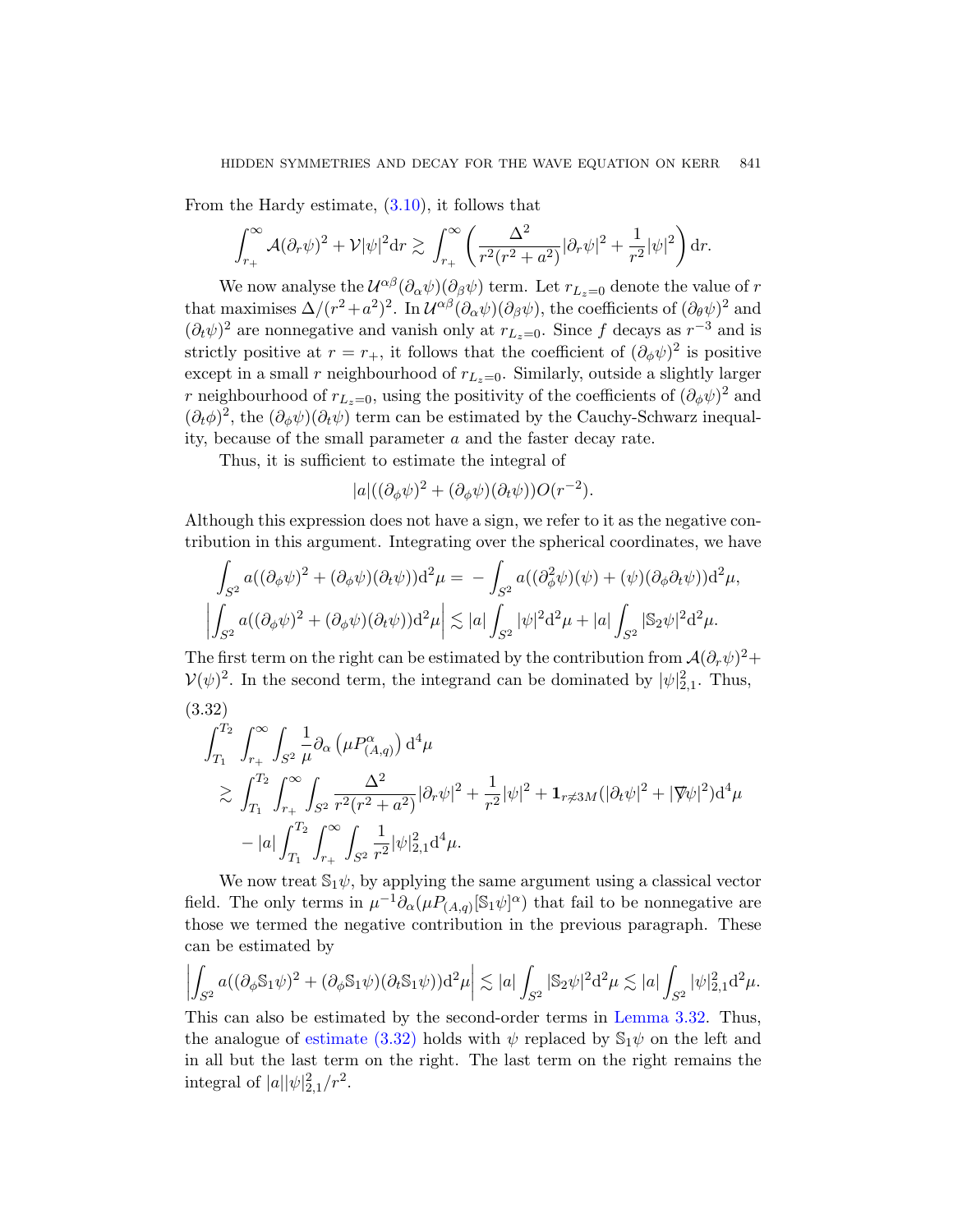We note that the sum of the homogeneous norms  $|\psi|_{2,1}^2 + |\mathbb{S}_1 \psi|^2 + |\psi|^2$  is uniformly equivalent to the inhomogeneous norm  $|\psi|^2$ . The same is obviously true with  $\partial_r \psi$  or  $\partial_t \psi$  replacing  $\psi$ . We also note that  $|\psi|^2_{3,1} + |\nabla \mathbb{S}_1 \psi|^2 + |\nabla \psi|^2$ dominates  $|\nabla \psi|^2_2$ .

In analogy with the previous results in Lemma 3.11, there are a constant and an upper bound on a such that

$$
|E_{(A,q)}[\psi]| \lesssim C E_{T_{\chi}}[\psi],
$$
  

$$
|E_{(A,q)}[\mathbb{S}_1 \psi]| \lesssim C E_{T_{\chi},2}[\psi].
$$

We can now sum the result of Lemma 3.13, estimate  $(3.32)$ , and its analogue for  $\mathbb{S}_1\psi$ , and use the smallness of  $\bar{a} \leq |a|$ . From this, we obtain the desired  $r$ esult.

<span id="page-55-0"></span>3.7. Closing the argument. We are now able to show that the energy associated with  $T_{\chi}$  is uniformly bounded by its value on the initial hypersurface. When  $a = 0$ , the energy is conserved. When  $a \neq 0$ , the energy is no longer [conser](#page-32-1)ved, but, in the following theorem, we show that the factor by which it can change vanishes linearly in  $|a|$ .

THEOREM 3.15. There are positive constants  $\bar{a}$  and C such that if  $|a| \leq \bar{a}$ and  $\psi$  is a solution to the wave equation  $\Box \psi = 0$ , then for all  $t_2 \ge t_1 \ge 0$ ,

$$
E_{T_{\chi},3}[\psi](t_2) \le (1 + C|a|) E_{T_{\chi},3}[\psi](t_1).
$$

Proof. By Corollary 3.2,

$$
E_{T_{\chi},3}[\psi](t_2) - E_{T_{\chi},3}[\psi](t_1)
$$
  
\n
$$
\leq |a| C \int_{[t_1,t_2] \times (r_+,\infty) \times S^2} \mathbf{1}_{\text{supp}\chi'} \left( |\partial_r \psi|_2^2 + |\psi|_3^2 \right) d^4 \mu.
$$

By the Morawetz estimate, [Lemma](#page-52-0) 3.14, for sufficiently small  $a$ , there is a constant  $C'$  such that the integral of the third derivatives is controlled by the energies. Thus,

$$
E_{T_{\chi},3}[\psi](t_2) - E_{T_{\chi},3}[\psi](t_1) \leq |a| C' \left( E_{T_{\chi},3}[\psi](t_2) + E_{T_{\chi},3}[\psi](t_1) \right).
$$

Thus, for a sufficiently small (by which we mean  $|a| < \bar{a}$ , with  $\bar{a}$  defined to be the minimum of the bound on  $a$  arising from Lemma 3.14 and of the inverse of  $C'$ ),

$$
(1 - |a|C')E_{T_{\chi},3}[\psi](t_2) \le (1 + |a|C')E_{T_{\chi},3}[\psi](t_1),
$$

$$
E_{T_{\chi},3}[\psi](t_2) \le \frac{1 + |a|C'}{1 - |a|C'}E_{T_{\chi},3}[\psi](t_1).
$$

Since, for sufficiently small |a|, the rational function  $(1+|a|C')/(1-|a|C')$  is bounded above by  $1 + C|a|$  for some C, the desired result holds.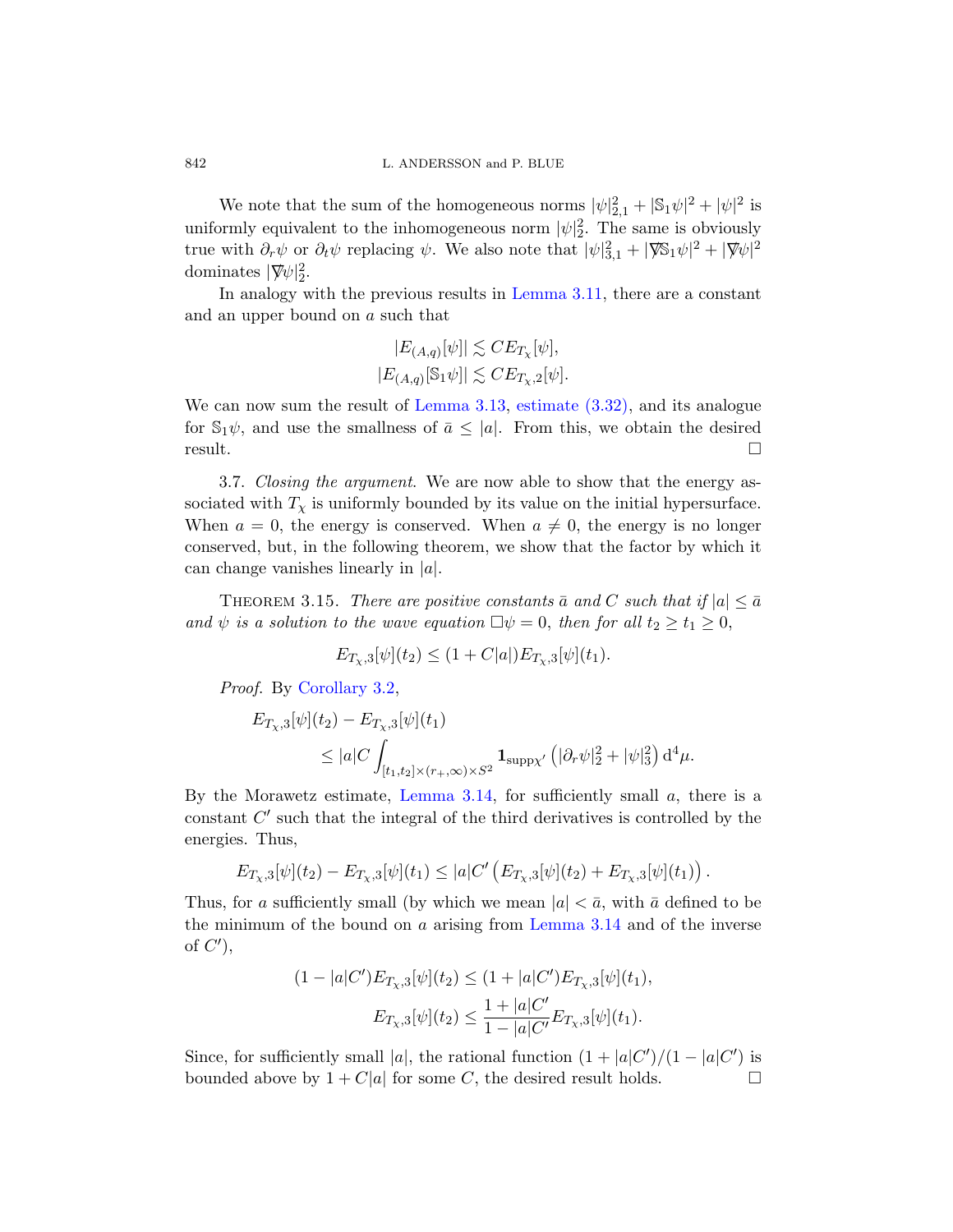<span id="page-56-0"></span>[Finally](#page-7-1), we note that since  $T<sub>x</sub>$  and the symmetry operators are all t-translation invariant, the same is true for the set of quadratic forms they define on each hypersurface of constant t,  $E_{T_{\gamma},3}$ .

# App[endix](#page-63-6) A. Nondegenerate estimates using the Dafermos-Rodnianski red-shift vector field

The e[stimate](#page-65-4) in Theorem 1.2 and the energy,  $E_{T_\chi}$ , which is bounded in Theorem 3.15, are degenerate in the sense that the integrands contain terms that vanish as  $r \to r_{+}$ . In this section, the degeneracy in the energy and decay estimates are removed<sup>7</sup> through an application of the red-shift vector field, which was first used in this context in [DR09].

In this section, Greek indices refer to the Kerr coordinates (called Kerrstar coordinates in Section 2.5 of  $[O'N95]$   $(\check{t}, \check{r}, \check{\theta}, \check{\phi})$  given by

$$
\breve{t} = t + T(r), \qquad \breve{r} = r, \qquad \breve{\theta} = \theta, \qquad \breve{\phi} = \phi + A(r),
$$

where

$$
T(r) = \int_{3M}^{r} \frac{x^2 + a^2}{x^2 - 2Mx + a^2} dx, \qquad A(r) = \int_{3M}^{r} \frac{a}{x^2 - 2Mx + a^2} dx.
$$

These coordinates are adapted to the future event horizon, but a similar construction can be made to work in a neighbourhood of the past horizon. In these coordinates,

$$
\partial_{\tilde{t}} = \partial_t, \qquad \partial_{\tilde{r}} = \partial_r + \frac{1}{\Delta} \left( (r^2 + a^2) \partial_t + a \partial_{\phi} \right), \qquad \partial_{\tilde{\theta}} = \partial_{\theta}, \qquad \partial_{\tilde{\phi}} = \partial_{\phi},
$$

and the metric takes the form

$$
g_{tt}d\tilde{t}^2 + 2g_{t\phi}d\tilde{t}d\phi + g_{\phi\phi}d\phi^2 + \Sigma d\theta^2 + 2d\tilde{t}d\tilde{r} - 2a\sin^2\theta d\phi d\tilde{r},
$$

where  $g_{tt}$ , etc., refers to the metric in  $(t, r, \theta, \phi)$  coordinates. In the  $(\check{t}, \check{r}, \check{\theta}\check{\phi})$ coordinates, the metric is not singular at  $r = r_{+}$ . Because  $g_{\tilde{r}\tilde{r}} = 0$ , the vector field  $\partial_{\tilde{r}}$  is null. In these coordinates, the volume form is

$$
\Sigma \sin\theta \mathrm{d}\breve{t} \mathrm{d}\breve{r} \mathrm{d}\breve{\theta} \mathrm{d}\breve{\phi},
$$

and the wave equation becomes<sup>8</sup>

<span id="page-56-1"></span>(A.1) 
$$
0 = \partial_{\breve{r}} \Delta \partial_{\breve{r}} \psi + \partial_{\breve{t}} (r^2 + a^2) \partial_{\breve{r}} \psi + \partial_{\breve{r}} (r^2 + a^2) \partial_{\breve{t}} \psi + 2a \partial_{\breve{r}} \partial_{\breve{\phi}} \psi + \frac{1}{\sin \theta} \partial_{\breve{\theta}} \sin \theta \partial_{\breve{\theta}} \psi + \frac{1}{\sin^2 \theta} \partial_{\breve{\phi}}^2 \psi + 2a \partial_{\breve{\phi}} \partial_{\breve{t}} \psi + a^2 \sin^2 \theta \partial_{\breve{t}}^2 \psi.
$$

<sup>&</sup>lt;sup>7</sup>We thank one of the referees for suggesting the removal of this degeneracy.

<sup>&</sup>lt;sup>8</sup>After multiplying by  $\Sigma$ , as we have done throughout this paper.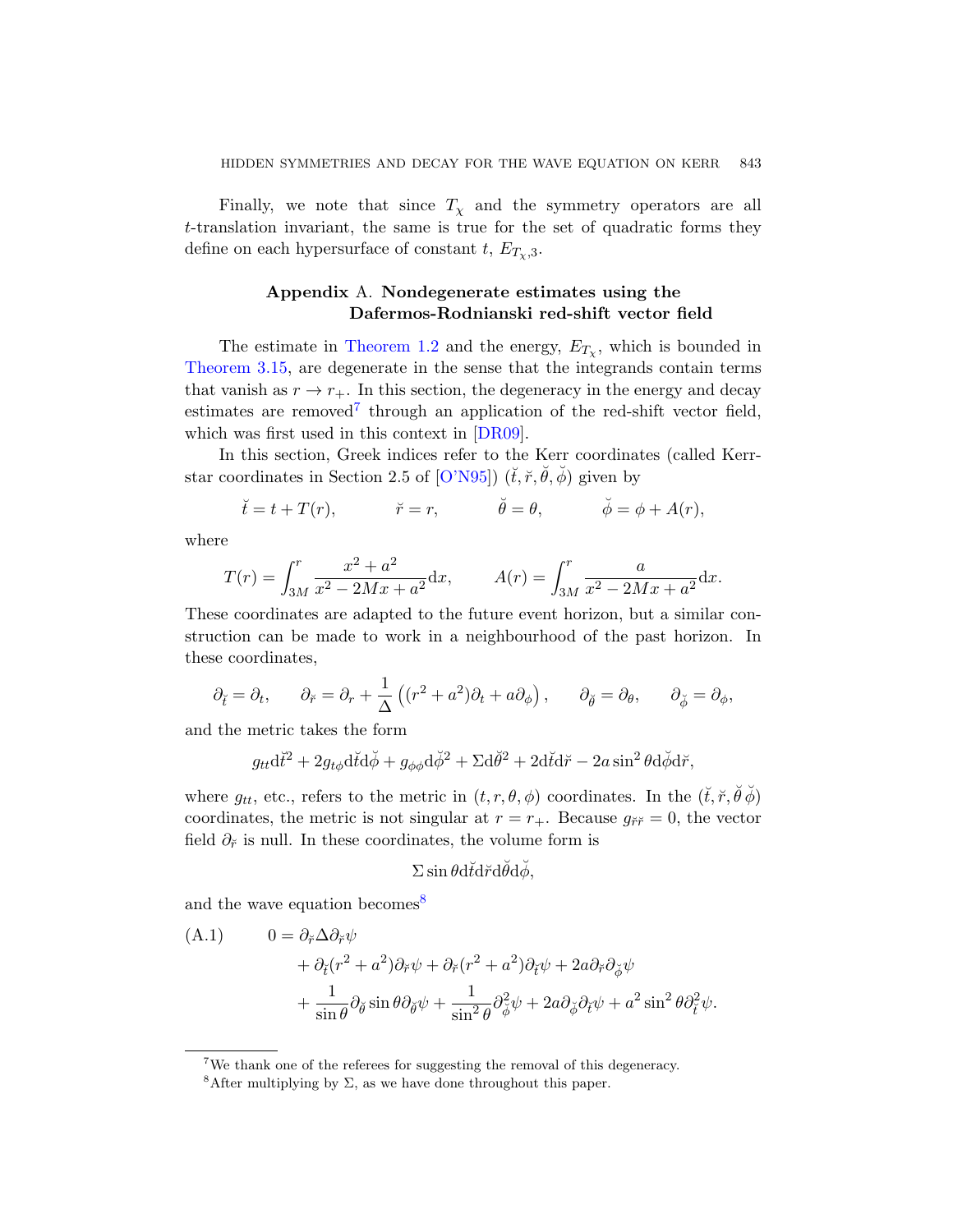

Figure 1. The hypersurfaces  $\breve{\Sigma}_{t_i}$ , the region  $\Omega_{[t_1,t_2]}$ , and the hypersurface  $\mathcal{H}_{[t_1,t_2]}$ .

It is convenient to introduce

$$
\check{\mathcal{Q}}^{\alpha\beta}(\partial_{\alpha}\psi)(\partial_{\beta}\psi) = (\partial_{\check{\theta}}\psi)^2 + \frac{1}{\sin^2\theta}(\partial_{\check{\phi}}\psi)^2 + 2a(\partial_{\check{\phi}}\psi)(\partial_{\check{t}}\psi) + a^2\sin^2\theta(\partial_{\check{t}}\psi)^2.
$$

The last three terms factor as  $((\sin \theta)^{-1} \partial_{\check{\phi}} \psi + a \sin \theta \partial_{\check{\tau}} \psi)^2$ , so  $\check{\mathcal{Q}}^{\alpha \beta} (\partial_{\alpha} \psi) (\partial_{\beta} \psi)$  $\geq$  0. The associated operator  $\mu^{-1}\partial_\alpha\mu\check{\mathcal{Q}}^{\alpha\beta}\partial_\beta$  is a linear combination of our previous hidden symmetries. [The contrav](#page-24-1)ariant metric, after rescaling by  $\Sigma$ , is

$$
\Sigma g^{\alpha\beta} = \Delta \partial_{\tilde{r}}^{\alpha} \partial_{\tilde{r}}^{\beta} + 2(r^2 + a^2) \partial_{\tilde{r}}^{\alpha} \partial_{\tilde{t}}^{\beta} + 2a \partial_{\tilde{r}}^{\alpha} \partial_{\tilde{\phi}}^{\beta} + \breve{Q}^{\alpha\beta}
$$
  
=  $\Delta \partial_{\tilde{r}}^{\alpha} \partial_{\tilde{r}}^{\beta} + 2(r^2 + a^2) \partial_{\tilde{r}}^{\alpha} \breve{T}^{\beta} + 2a \left(1 - \frac{r^2 + a^2}{r_+^2 + a^2}\right) \partial_{\tilde{r}}^{\alpha} \partial_{\tilde{\phi}}^{\beta} + \breve{Q}^{\alpha\beta},$ 

where  $\tilde{T} = \partial_{\tilde{t}} + \Omega_H \partial_{\tilde{\phi}}$ . Thus rescaling by  $\Sigma$  provides the same simplifications in the Kerr-star coordinates as those described in Section 2.2 in the Boyer-Lindquist coordinates. The energy-momentum tensor, momentum density, and energy on a hypersurface are all covariant quantities, so they can be expressed in the  $(\check{t}, \check{r}\check{\theta}, \check{\phi})$  coordinate system.

In a neighbourhood of the horizon, it is convenient to work with surfaces of constant  $\check{r} - \check{t}$ . The hypersurfaces and regions defined in this paragraph are illustrated in Figure 1. For  $|a| \leq \bar{a}$ , let  $\varepsilon_{NH}$  be a small multiple of M to be determined later in the argument and let the near-horizon radius be  $r_{NH} = r_{+} +$  $\varepsilon_{NH}$ . Define the hypersurfaces  $\check{\Sigma}_{\tau}$  as the union of the hypersurface  $\{(\check{t}, \check{r}, \check{\theta}, \check{\phi})\}$ :  $\check{r} \in [r_+, r_{NH}], \check{r} - \check{t} = r_{NH} - \tau - T(r_{NH})\}$  (in  $(\check{t}, \check{r}, \check{\theta}, \check{\phi})$  coordinates) with the hypersurface  $\{(t, r, \theta, \phi) : r \geq r_{NH}, t = \tau\}$  (in  $(t, r, \theta, \phi)$  coordinates). This family of hypersurfaces is continuous and is smooth except at  $r = \tilde{r} = r_{NH}$ . Define

$$
\mathcal{H}_{[t_1,t_2]} = \{ (\breve{t}, r_+, \breve{\theta}, \breve{\phi}) : \breve{t} \in [r_+ - r_{NH} + t_1 - T(r_{NH}), r_+ - r_{NH} + t_2 - T(r_{NH})] \}
$$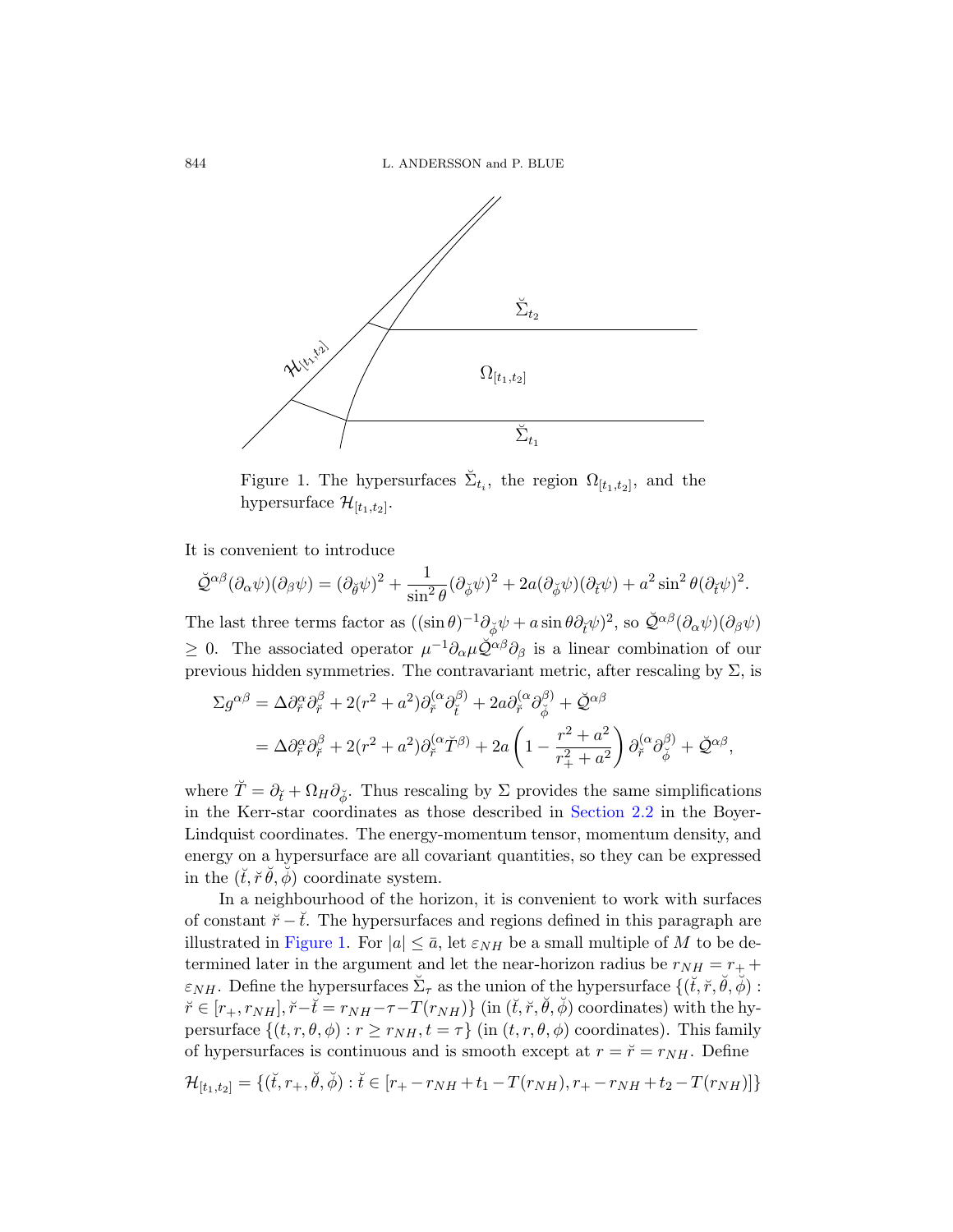and  $\Omega_{[t_1,t_2]}$  to be the union of the region

$$
\{(\breve{t}, \breve{r}, \breve{\theta}, \breve{\phi}) : \breve{r} \in [r_+, r_{NH}], \breve{t} \in [\breve{r} - r_{NH} + t_1 - T(r_{NH}), \breve{r} - r_{NH} + t_2 - T(r_{NH})] \}
$$

with the region  $\{(t, r, \theta, \phi) : r > r_{NH}, t \in [t_1, t_2]\}.$  Note that the boundary of  $\Omega_{[t_1,t_2]}$  is  $\breve{\Sigma}_{t_1} \cup \breve{\Sigma}_{t_2} \cup \mathcal{H}_{[t_1,t_2]}.$ 

On the portion of  $\check{\Sigma}_t$  where  $\check{t} - \check{r}$  is constant, the future-directed normal volume form is

$$
d\eta^{\alpha} = (\Sigma g^{\check{t}\alpha} - \Sigma g^{\check{r}\alpha}) \sin \theta d\check{r} d\check{\theta} d\check{\phi}
$$
  
= 
$$
(-\Sigma \partial_t^{\alpha} + 2Mr \partial_{\check{r}}^{\alpha}) \sin \theta d\check{r} d\check{\theta} d\check{\phi}.
$$

Certain integrals are simplified by noting that for any vector field  $X$ ,

$$
X_{\alpha} d\eta^{\alpha} = -X_{\alpha} \Sigma \sin \theta (d\check{t}^{\alpha} d\check{r} d\check{\theta} d\check{\phi} - d\check{r}^{\alpha} d\check{t} d\check{\theta} d\check{\phi})
$$
  
= 
$$
(X^{\check{t}} - X^{\check{r}}) \Sigma \sin \theta d\check{r} d\check{\theta} d\check{\phi}.
$$

Similarly, on  $\mathcal{H}_{[t_1,t_2]}$ , one finds

$$
d\eta^{\alpha} = g^{\breve{r}\alpha} \Sigma \sin \theta d\breve{t} d\breve{\theta} d\breve{\phi},
$$
  

$$
X_{\alpha} d\eta^{\alpha} = X^{\breve{r}} \Sigma \sin \theta d\breve{t} d\breve{\theta} d\breve{\phi}.
$$

Consider the vector field  $Y = \chi_{NH} \left( h \tilde{T} + f \partial_{\tilde{r}} \right)$  with  $\chi_{NH} = \chi_{NH}(r)$  identically 1 for  $r < r_{NH} = r_+ + \varepsilon_{NH}$ , decreasing smoothly for  $r \in [r_+ + \varepsilon_{NH}, r_+ +$  $2\varepsilon_{NH}$ , and identically zero for  $r > r_+ + 2\varepsilon_{NH}$  and with  $h = h(r) = h(\breve{r})$  and  $f = f(r) = f(\tilde{r})$  smooth and satisfying, for  $r \in [r_+ - \varepsilon_{NH}, r_+ + \varepsilon_{NH}]$ , the five conditions

- (i)  $f < 0$ ,
- (ii)  $f' < 0$ ,
- (iii)  $h > 0$ ,
- $(iv)$   $h' > 0$ , and
- (v)  $h' > 8|f|/(r M)$ .

In particular, one can choose  $f$  and  $h$  to be linear if one chooses the values of  $\bar{a}$ ,  $f'(r_{+})$ ,  $f(r_{+})$ ,  $h'(r_{+})$ , and  $h(r_{+})$  in this order.

We now estimate the energy on  $\check{\Sigma}_0$  generated by Y in terms of the energy on  $\Sigma_0$  generated by the normal to  $\Sigma_0$ . Let  $n_{\Sigma_0}$  be the normal to the hypersurface  $\Sigma_0$ , where  $t = 0$ ,  $r \ge r_+$ . Let  $\{\hat{X}_i\}_{i=0}^3$  denote an orthonormal basis at each point on  $\Sigma_0$  such that  $X_0 = n_{\Sigma_0}$ . The energy  $E_{n_{\Sigma_0}}(\Sigma_0)$  is equivalent to the integral of  $\sum_{i=0}^{3} r^2 |\hat{X}_i \psi|^2$ . By a standard Hardy estimate, this means it dominates the integral of  $|\psi|^2$ . In a coordinate system that covers the bifurcation sphere (the limit  $r \to r_+$  with  $t = 0$ ) and also covers  $\check{\Sigma}_0 \cap \{r < r_+ + 2\varepsilon_{NH}\},\$ because both  $\Sigma_0$  and  $\check{\Sigma}_0$  have a timelike normal and  $\check{\Sigma}_0$  is in the causal future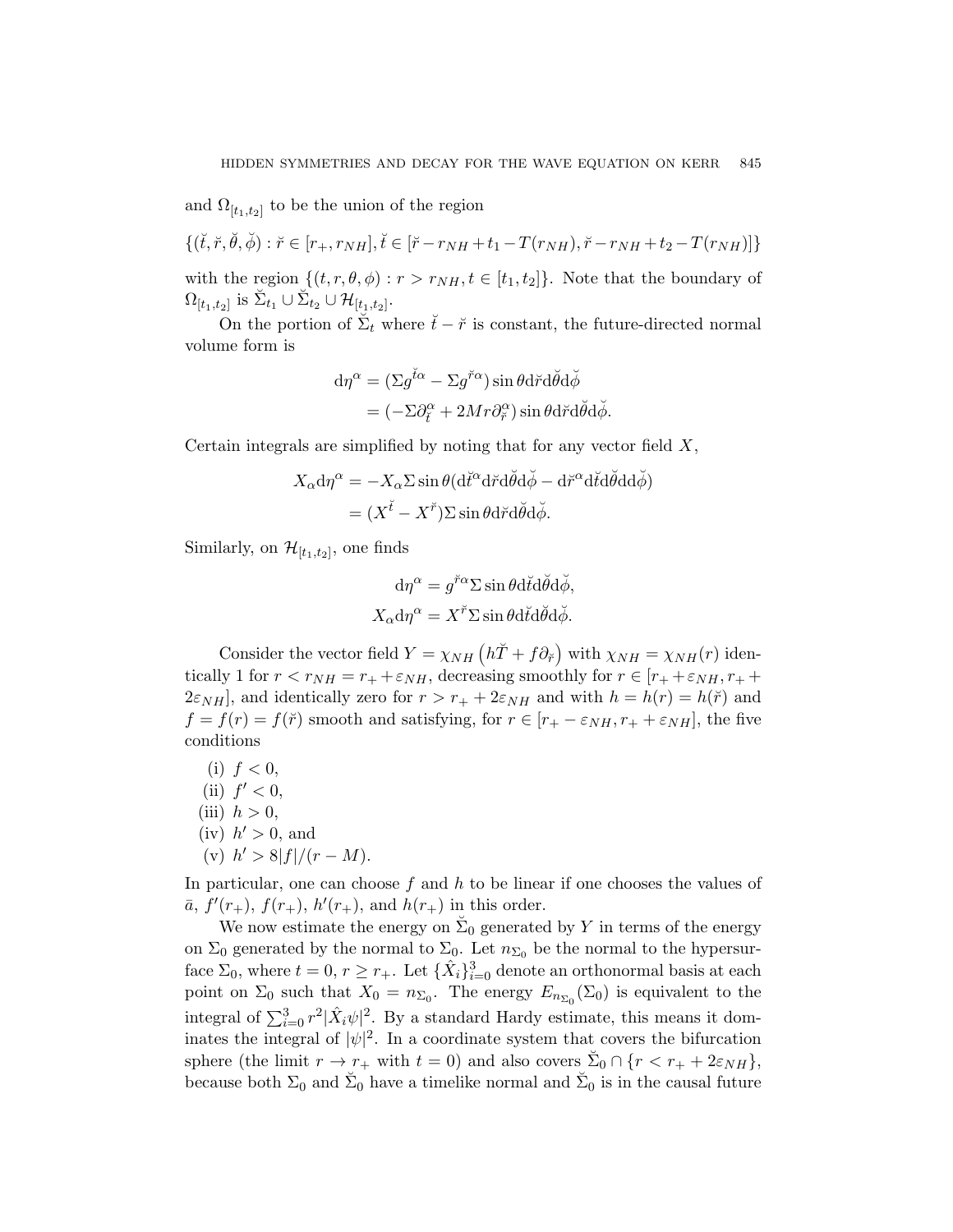of  $\Sigma_0$ , it follows that the local  $H^1$  norm squared on  $\check{\Sigma}_0$  is bounded by a multiple of the  $H^1$  norm squared on  $\Sigma_0$ . Thus,

$$
E_Y[\psi](\check{\Sigma}_0) \lesssim E_{n_{\Sigma_0}}[\psi](\Sigma_0).
$$

In the terminology of [DR09], this is a Cauchy stability argument. Similarly, by the same type of argument the  $E_{n_{\Sigma_0},3}(\Sigma_0)$  controls the  $L^{\infty}$  norm in a neighbourhood of the bifurcation sphere and the integral of the derivatives in the spacetime region between  $\Sigma_0$  and  $\check{\Sigma}_0$ .

At this stage in the argument, we assume [severa](#page-7-1)l positivity conditions. Later, these conditions are shown to hold. First, assume that the energies [defined by](#page-52-0) Y on  $\check{\Sigma}_0$ ,  $\check{\Sigma}_T$ , and  $\mathcal{H}_{[0,T]}$  are positive. Further assume that, for  $r < r_{NH}$ , the divergence  $\nabla_{\alpha} P_{Y}^{\alpha}$  is negative and that the modulus of the divergence dominates the square integral of all  $(\check{t}, \check{r}, \check{\theta}, \check{\phi})$  partial derivatives of  $\psi$ . Recall that for  $r_{NH} = r_+ + \varepsilon_{NH} \leq r \leq r_+ + 2\varepsilon_{NH}$ , the square integral of all partial derivatives can be estimated using the Morawetz estimate, Theorem 1.2. Without loss of generality, we may assume  $r_{+} + 2\varepsilon_{NH}$  is smaller than  $3M - \bar{r}$ , with  $\bar{r}$  from Lemma 3.14. The same results apply to  $P_Y[S_a\psi]$ . Thus,

(A.2) 
$$
E_{Y,3}[\psi](\check{\Sigma}_T) + c \int_0^T \int_{r_+}^{r_{NH}} \int_{S^2} \sum_{\alpha} \left( |\partial_{\alpha} \psi|^2 + \sum_{\underline{a}} |\partial_{\alpha} S_{\underline{a}} \psi|^2 \right) d^2 \omega d\check{r} d\check{t}
$$

$$
\lesssim E_{Y,3}[\psi](\check{\Sigma}_0) + E_{T_X,3}[\psi](\Sigma_0)
$$

$$
\lesssim E_{n_{\Sigma_0},3}[\psi](\Sigma_0).
$$

The control over the spacetime integral appearing in the first line of this equation allows us to replace  $(\Delta \partial_r \psi)^2$  [in the](#page-63-6) [Morawe](#page-63-7)tz estimate  $(1.2)$  by  $(\partial_{\tilde{r}} \psi)^2$ , thus removing the degeneracy from that estimate in the region  $r \in [r_+, r_{NH}]$ and  $t^2 \geq 0$ . (By using coordinates adapted to the past horizon, a similar control can be obtained near the past horizon and away from the bifurcation sphere. The Cauchy stability argument handles the region near the bifurcation sphere.)

The crucial positivity and negativity properties arising from conditions  $(i)$ –(v) can be found in the work of Dafermos-Rodnianski [DR09], [DR13]. For the sake of completeness, we calculate the energy on  $\check{\Sigma}_{t_i} \cap \{r \in \{r_+, r_{NH}\}\},$ 

$$
E_Y(\breve{\Sigma}_{t_i} \cap \{r \in \{r_+, r_{NH}\}\})
$$
  
=  $-\int_{[r_+, r_{NH}] \times S^2} P_Y^{\alpha} d\eta_{\alpha}$   
=  $-\int_{[r_+, r_{NH}] \times S^2} (\nabla_{\alpha} \psi)(\nabla_{\beta} \psi) Y^{\beta} d\eta^{\alpha}$   
+  $\frac{1}{2} \int_{[r_+, r_{NH}] \times S^2} g^{\gamma \delta} (\nabla_{\gamma} \psi)(\nabla_{\delta} \psi) Y_{\alpha} d\eta^{\alpha}$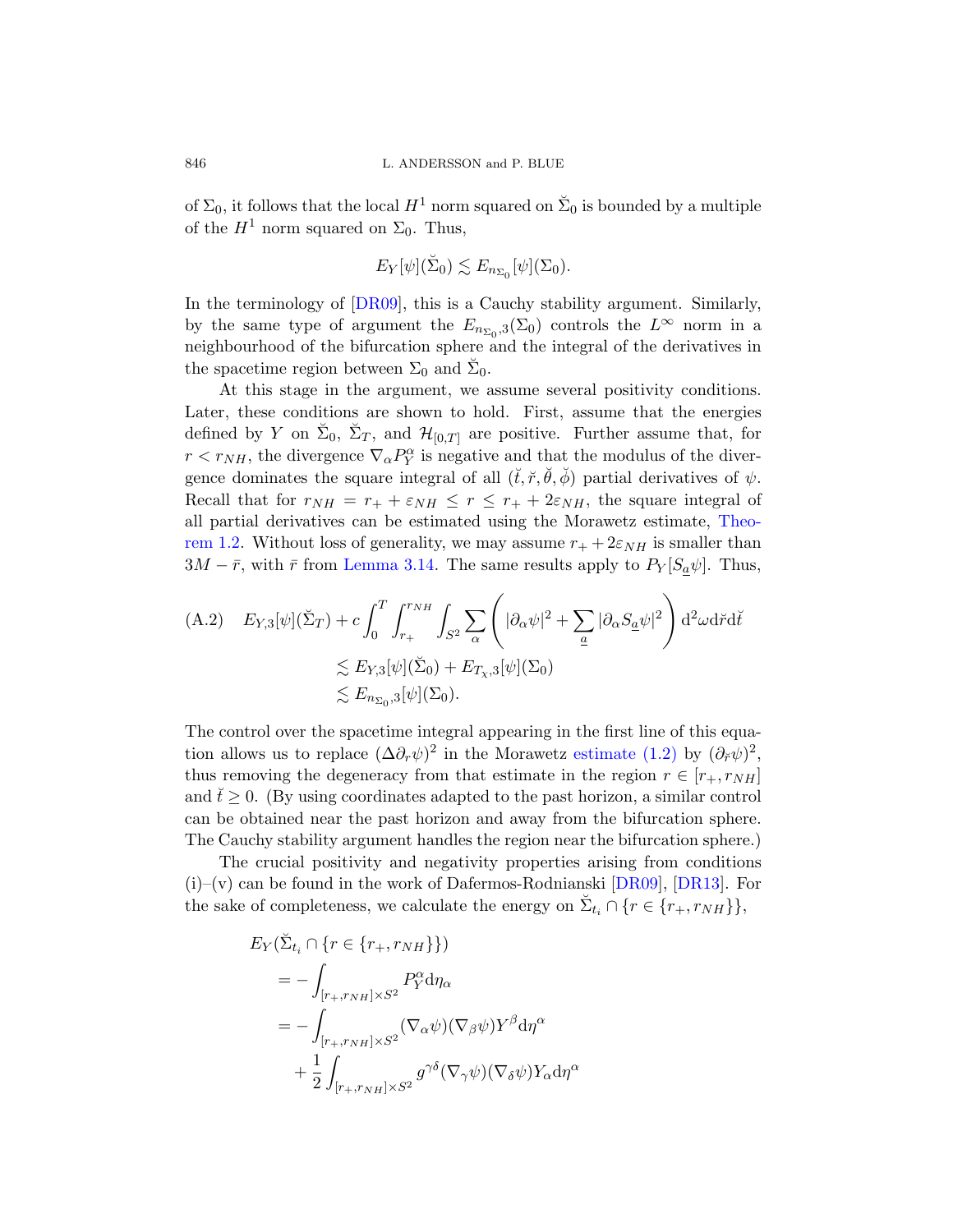$$
= \int_{[r_+,r_{NH}] \times S^2} \left( \left( -2Mrf - \frac{1}{2}(h-f)\Delta \right) (\partial_{\tilde{r}} \psi)^2 + \left( \Delta h - a^2 \cos^2 \theta f \right) (\partial_{\tilde{r}} \psi) (\partial_{\tilde{t}} \psi) + (\Sigma h) (\partial_{\tilde{t}} \psi)^2 + (h - f) \tilde{\mathcal{Q}}^{\alpha\beta} (\partial_{\alpha} \psi) (\partial_{\beta} \psi) + af (\partial_{\tilde{\phi}} \psi) (\partial_{\tilde{r}} \psi) + af (\partial_{\tilde{\phi}} \psi) (\partial_{\tilde{r}} \psi) + ah \frac{\Sigma}{r_+^2 + a^2} (\partial_{\tilde{\phi}} \psi) (\partial_{\tilde{t}} \psi) \right) \sin \theta d\tilde{r} d\tilde{\theta} d\tilde{\phi},
$$

<span id="page-60-0"></span>the energy on  $\mathcal{H}_{[t_1,t_2]},$ 

$$
E_Y(\mathcal{H}_{[t_1,t_2]}) = \int_{[t_1,t_2] \times S^2} \left( h(r^2 + a^2)(\check{T}\psi)^2 - \frac{f}{2} \check{\mathcal{Q}}^{\gamma\delta}(\partial_\alpha \psi)(\partial_\beta \psi) \right) \sin\theta d\check{t} d\check{\theta} d\check{\phi},
$$

and the divergence of the momentum, using Lemma 2.1,

(A.3) 
$$
-\Sigma \nabla_{\alpha} P_{Y}^{\alpha} = (\partial_{\tilde{r}} \psi)^{2} \left( f(r - M) - \frac{1}{2} f^{\prime} \Delta \right) + (\breve{T} \psi)^{2} (-h^{\prime}(r^{2} + a^{2})) + \frac{1}{2} f^{\prime} \breve{\mathcal{Q}}^{\alpha \beta} (\partial_{\alpha} \psi) (\partial_{\beta} \psi) + (\partial_{\tilde{r}} \psi) (\breve{T} \psi) (-h \Delta + 2r f) + (\partial_{\tilde{r}} \psi) (\partial_{\breve{\phi}} \psi) \left( f a \left( \partial_{\tilde{r}} \left( 1 - \frac{r^{2} + a^{2}}{r_{+}^{2} + a^{2}} \right) \right) \right) + (\breve{T} \psi) (\partial_{\breve{\phi}} \psi) \left( -h^{\prime} a \left( 1 - \frac{r^{2} + a^{2}}{r_{+}^{2} + a^{2}} \right) \right).
$$

In considering the positivity or negativity of these terms, it is convenient to, at first, ignore all factors involving  $\Delta$  or a. One can see that, from conditions (i)–(iv), the coefficients of  $(\partial_{\tilde{r}}\psi)^2$ ,  $(\tilde{T}\psi)^2$ , and  $\tilde{\mathcal{Q}}^{\alpha\beta}(\partial_{\alpha}\psi)(\partial_{\beta}\psi)$  all have the desired sign, except for the  $(\partial_{\tilde{r}} \psi)^2$  term in  $E_Y(\mathcal{H}_{[t_1,t_2]})$ , which vanishes. With two exceptions, all the other terms have either a factor of  $a$  or  $\Delta$ , so they are small and can immediately be estimated using the Cauchy-Schwarz inequality, possibly at the expense of introducing a new, smaller upper bound for the rotation parameter,  $|a| \leq \bar{a}$ . The smallness of the factors involving  $\Delta$  near  $r = r_+$  imposes the first smallness condition on  $\varepsilon_{NH}$ .

Of the two exceptional terms, the first is the term involving  $(\partial_{\tilde{r}}\psi)(\tilde{T}\psi)$  in  $E_Y(\mathcal{H}_{[t_1,t_2]})$ . The potential problem here is that the coefficient of  $(\partial_{\tilde{r}}\psi)^2$  vanishes linearly in  $r - r_+$ , so one must take care in applying the Cauchy-Schwarz estimate. This term can be estimated by  $|(\partial_{\tilde{r}}\psi)(\tilde{T}\psi)h\Delta| \leq h\Delta^{1/2}(\Delta(\partial_{\tilde{r}}\psi)^2 +$  $(\check{T}\psi)^2$  and choosing  $\varepsilon_{NH}$  sufficiently small that  $\varepsilon_{NH}h < |f|/10$ . The second exceptional term is the term involving  $(\partial_r \psi)(\tilde{T}\psi)$  in the divergence. Using condition (v), this term can be estimated by the Cauchy-Schwarz estimate.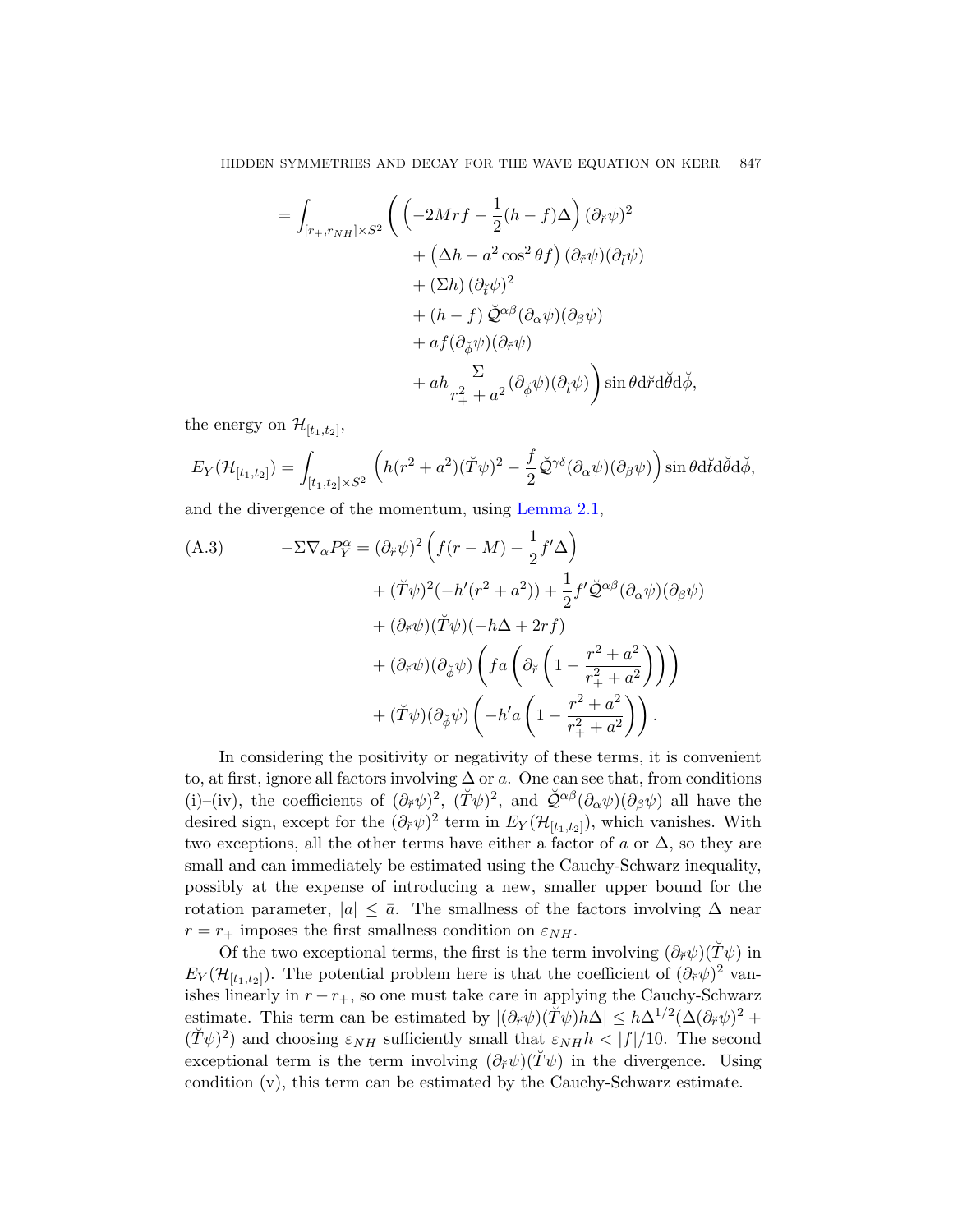Since in the support of  $\chi_{NH}$ , we have  $\check{T} = T_{\chi}$ , and adding a positive constant to h preserves conditions (i)–(v), we have a uniform bound

$$
E_{Y+T_{\chi},3}(\check{\Sigma}_T) \lesssim E_{n_{\Sigma_0},3}(\Sigma_0).
$$

This provides a nondegenerate energy. The nondegenerate Morawetz estimate follows from combining the degenerate Morawetz estimate (1.2) and estimate (A.2).

<span id="page-61-0"></span>Since  $E_{Y+T_x,3}$  dominates the integral of  $r^2|\partial_rS_a\psi|^2 + |S_a\psi|^2$  for  $r >$  $r_{NH}$  and of  $|\partial_r \tilde{S}_a \psi|^2 + |S_a \psi|^2$  for  $r \in [r_+, r_{NH}]$ , this energy also dominates  $\sup_{r>r_+} \int_{S^2} |\psi|^2_2 d^2 \omega$ . From the spherical Sobolev estimate (2.2), we can conclude that there is a uniform constant C such that for all  $t \in \mathbb{R}, r > r_+$ ,  $(\theta, \phi) \in S^2$ 

$$
|\psi(t, r, \theta, \phi)| \leq CE_{n_{\Sigma_0}, 3}[\psi](\Sigma_0)^{1/2}.
$$

## Appendix B. The Carter operator and the hidden symmetry in Boyer-Lindquist coordinates

The purpose of this appendix is to compare the operator  $\nabla_{\alpha} K^{\alpha\beta} \nabla_{\beta}$  arising from Killing tensor associated to Carter's constant and the operator Q, which turns out to be convenient to work with in Boyer-Lindquist coordinates. The Killing tensor found by Walker and Penrose [WP70] to be associated to Carter's constant is given by

$$
K^{\alpha\beta} = 2\Sigma l^{(\alpha}n^{\beta)} + r^2 g^{\alpha\beta};
$$

see also [Wal84, §12.3], where  $l^{\alpha}$  and  $n^{\alpha}$  are null vectors with  $l^{\alpha}n_{\alpha} = -1$  and orthogonal to

$$
\Theta = \partial_{\theta}, \quad \Phi = \frac{1}{\sin \theta} \left( \partial_{\phi} + a \sin^2 \theta \partial_t \right).
$$

Carter's constant  $k$  is given by

$$
\mathbf{k}=K_{\alpha\beta}\dot{\gamma}^{\alpha}\dot{\gamma}^{\beta}.
$$

The Killing tensor can be written in terms of the vectors  $\Theta$ ,  $\Phi$  as

$$
K^{\alpha\beta} = (-\Sigma + r^2)g^{\alpha\beta} + \Theta^{\alpha}\Theta^{\beta} + \Phi^{\alpha}\Phi^{\beta}.
$$

The operator  $\nabla_{\alpha} K^{\alpha\beta} \nabla_{\beta}$ , which commutes with the d'Alembertian  $\nabla^{\alpha} \nabla_{\alpha}$ , can be simplified by using standard formulas for divergences in terms of the volume form  $\Sigma \mu$  and by noting that  $-\Sigma + r^2 = -a^2 \cos^2 \theta$  depends only on  $\theta$ . One finds

$$
\nabla_{\alpha} K^{\alpha\beta} \nabla_{\beta} = -a^2 \cos^2 \theta \nabla^{\alpha} \nabla_{\alpha} + Q + \partial_{\phi}^2 + 2a \partial_t \partial_{\phi},
$$

where  $Q$  is given by

(B.1) 
$$
Q = \frac{1}{\sin \theta} \partial_{\theta} \sin \theta \partial_{\theta} + \frac{\cos^2 \theta}{\sin^2 \theta} \partial_{\phi}^2 + a^2 \sin^2 \theta \partial_t^2,
$$

as in  $(1.7)$ .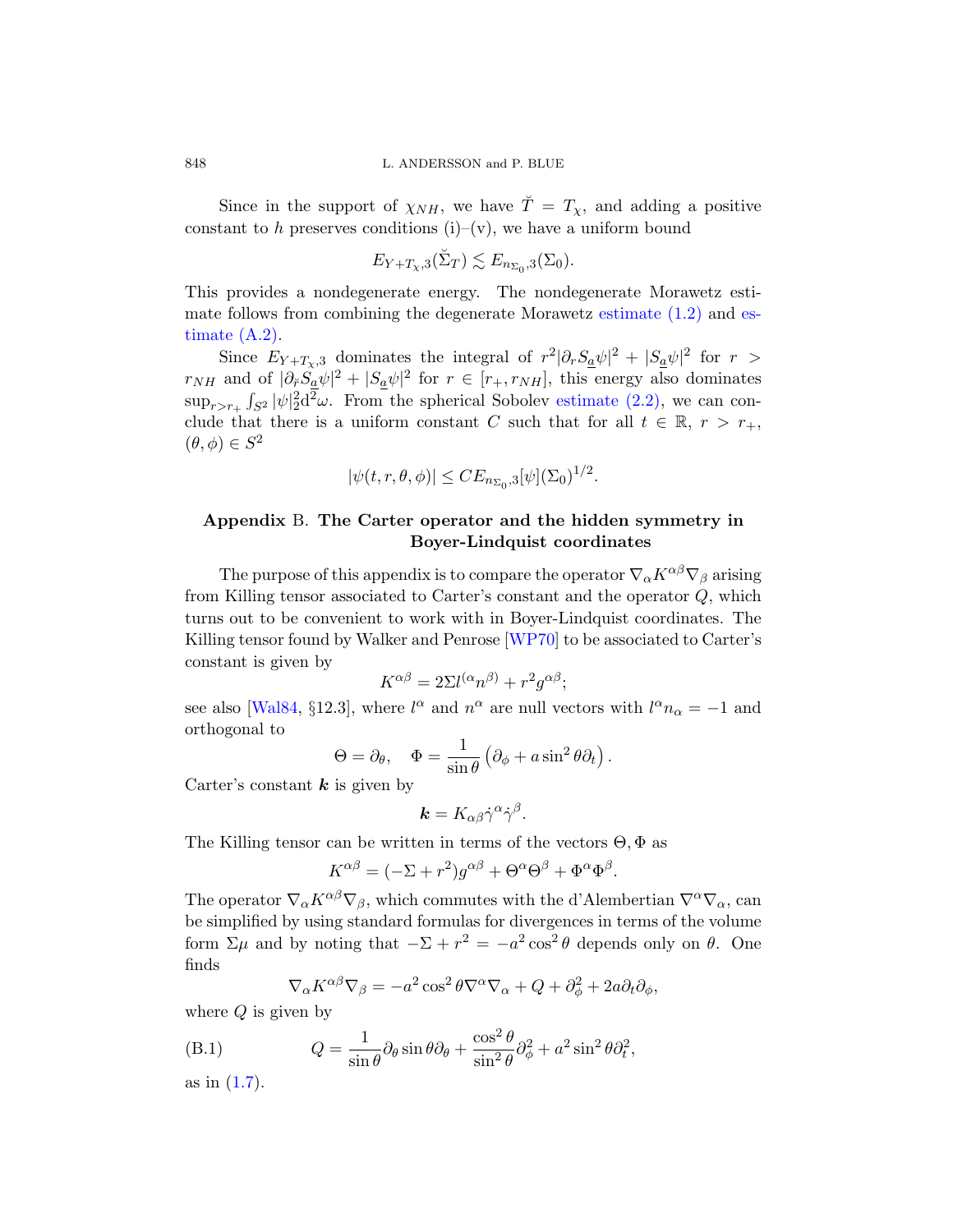Acknowledgements. A significant part of this work was completed during the "Geometry, Analysis, and General Relativity" programme held at the Mittag-Leffler Institute, Djursholm, Sweden, in the fall of 2008. Both authors are grateful to the institute for hospitality and support during this time and to many of the participants in the programme for useful discussions. Both authors thank the MSRI for support during the Mathematical General Relativity Program in Autumn 2013. Both authors are grateful to the anonymous referees for several helpful suggestions. PB thanks the Albert Einstein Institute for support during the initial phase of this project and was supported by EPSRC grant EP/J011142/1. LA was supported in part by the NSF, under contract no. DMS-07[07306, and b](http://www.ams.org/mathscinet-getitem?mr=1225604)y the Knut and Alice Wallenberg Foundation, under a contract to the Royal Institute of Technology, Stockholm, Sweden.

#### Refere[nces](http://www.ams.org/mathscinet-getitem?mr=2672799)

- <span id="page-62-5"></span>[\[AS](http://www.zentralblatt-math.org/zmath/en/search/?q=an:1200.83059)92] M. ABRAMOWITZ and I. A. STEGUN (eds.), Handbook of Mathematical Functions with Formulas, Graphs, and Mathematical Tables, Dover Publications, [New York, 1992.](http://www.arxiv.org/abs/1310.2664) MR 1225604.
- [AIK10] S. ALEXAKIS, A. D. IONESCU, and S. KLAINERMAN, Uniqueness of smooth stationary black holes in vacuum: small perturbations of the K[err spaces,](http://www.ams.org/mathscinet-getitem?mr=3021792) Comm. [Math](http://www.zentralblatt-math.org/zmath/en/search/?q=an:06437181). Phys. 299 (2010), 89–127. MR 2672799. Zbl 1200.83059. http://dx.doi.org/10.1007/s00220-010-1072-1.
- <span id="page-62-0"></span>[AB13] L. ANDERSSON and P. BLUE, Uniform energy bound and asymptotics for the Maxwell field on a slowly rotating Kerr black hole exterior, 2013, to appear in J. Hyperbolic Differ. Equ. arXiv 1310.2664.
- <span id="page-62-3"></span>[ABN13] L. Andersson, P. Blue, and J.-P. Nicolas, A decay estimate for a wave equation [with trapping](http://www.ams.org/mathscinet-getitem?mr=2475482) [and a complex p](http://www.zentralblatt-math.org/zmath/en/search/?q=an:1169.35057)otential, Int. Math. Res. Not. 2013 [\(2013\), 548](http://dx.doi.org/10.1142/S0219891608001714)–561. MR 3021792. Zbl 06437181.
- <span id="page-62-4"></span>[Bar73] J. M. Bardeen, Timelike and null geodesics in the Kerr metric, in Black Holes/Les Astres Occlus (C. DEWITT and B. S. DEWITT, eds.), Gordon [and Breach Sc](http://www.ams.org/mathscinet-getitem?mr=2355489)i[ence Publishers,](http://www.zentralblatt-math.org/zmath/en/search/?q=an:1137.58011) [New Y](http://dx.doi.org/10.1007/s11005-007-0177-8)ork, 1973, pp. 215–239. MR [0408678](http://dx.doi.org/10.1007/s11005-007-0177-8).
- <span id="page-62-2"></span>[Blu08] P. Blue, Decay of the Maxwell field on the Schwarzschild manifold, J. Hyperbolic Differ. Equ. 5 [\(200](http://www.ams.org/mathscinet-getitem?mr=2475417)[8\), 807–856.](http://www.zentralblatt-math.org/zmath/en/search/?q=an:1158.83007) MR 2475482. Zbl 1169.35057. [http://dx.doi.org/](http://dx.doi.org/10.1016/j.jfa.2008.10.004)10.1142/S0219891608001714.
- <span id="page-62-1"></span>[BSo07] P. Blue and A. Soffer, A space-time integral estimate for a large data semi-linear wave equation on the Schwarzschild manifold, Lett. Math. Phys. 81 (2007), 227–238. MR 2355489. Zbl 1137.58011. http: //dx.doi.org/10.1007/s11005-007-0177-8.
- [BSo09] P. Blue and A. Soffer, Phase space analysis on some black hole manifolds, J. Funct. Anal. 256 (2009), 1–90. MR 2475417. Zbl 1158.83007. http://dx.doi.org/10.1016/j.jfa.2008.10.004.
- [BSt06] P. BLUE and J. STERBENZ, Uniform decay of local energy and the semilinear wave equation on Schwarzschild space, Comm. Math. Phys. 268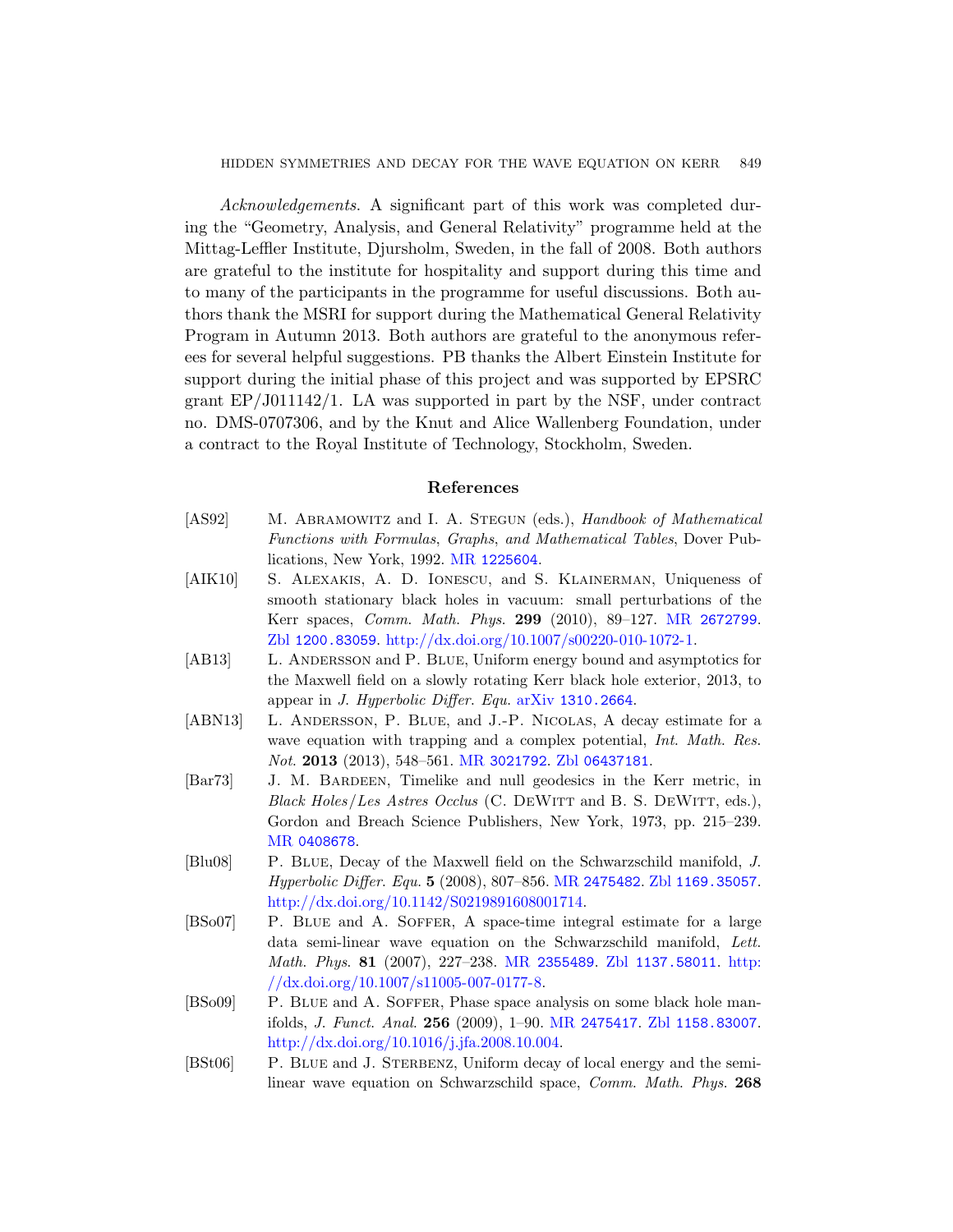<span id="page-63-1"></span><span id="page-63-0"></span>[850](http://dx.doi.org/10.1103/PhysRev.174.1559) L. ANDERSSON and P. BLUE

[\(2006\), 481–504](http://dx.doi.org/10.1103/PhysRevD.16.3395). MR 2259204. [Zbl](http://www.ams.org/mathscinet-getitem?mr=0459413) 112[3.5801](http://dx.doi.org/10.1103/PhysRevD.16.3395)8. http://dx.doi.org/10. 1007/s00220-006-0101-6.

- <span id="page-63-5"></span>[Car68] B. CARTER, G[lobal structure o](http://www.zentralblatt-math.org/zmath/en/search/?q=an:0543.53025)f [the Kerr fami](http://dx.doi.org/10.1007/BF02128579)ly of gravitational fields, [P](http://dx.doi.org/10.1007/BF02128579)hys. Rev. 174 (1968), 1559–1571. Zbl 0167.56301. http://dx.doi.org/ 10.1103/PhysRev.174.1559.
- <span id="page-63-4"></span>[Car77] B. Carter, Killing tensor quantum numbers and conserved currents in curved space, Phys. Rev. D 16 [\(1977\), 3395–3](http://www.zentralblatt-math.org/zmath/en/search/?q=an:1112.53008)414. MR 0459413. http: [//dx.doi.org](http://dx.doi.org/10.1063/1.2217649)/[10.1103/PhysR](http://www.ams.org/mathscinet-getitem?mr=2250306)evD.16.3395.
- [Cav83] G. Caviglia, Conformal Killing tensors of order 2 for the Schwarzschild metric, Meccanica 18 (1983), 131–135. Zbl 0543.53025. http://dx.doi. or[g/10.1007/BF](http://www.ams.org/mathscinet-getitem?mr=1316662)[02128579.](http://www.zentralblatt-math.org/zmath/en/search/?q=an:0827.53055)
- [CDM06] C. Chanu, L. Degiovanni, and R. G. McLenaghan, Geometrical classification of Killing tensor[s on bidimen](http://www.arxiv.org/abs/0710.0171)sional flat manifolds, J. Math. Phys. 47 (2006), 073506, 20. MR 2250306. Zbl 1112.53008. http://dx.doi.org/10.1063/1.2217649.
- <span id="page-63-3"></span>[CK93] D. CHRISTODOULOU and S. KLAINERMAN, The Global Nonlinear Stability of the Minkowski Space, [Princeton](http://www.arxiv.org/abs/1402.7034) Math. Series no. 41, Princeton Univ. Press, Princeton, NJ, 1993. MR 1316662. Zbl 0827.53055.
- [DR07] M. DAFERMOS and I. RODNIANSKI, A note on energy currents and decay f[or the wave equati](http://www.zentralblatt-math.org/zmath/en/search/?q=an:1088.83008)o[n on a Schwarzschild backgr](http://dx.doi.org/10.1007/s00222-005-0450-3)ound, 2007. arXiv 0710. 0171.
- <span id="page-63-6"></span>[\[DRSR](http://dx.doi.org/10.1007/s00222-005-0450-3)14] M. Dafermos, I. Rodnianski, and Y. Shlapentokh-Rothman, Decay for solutions of the wave equation on Kerr exterior spacetimes III: [The full s](http://www.zentralblatt-math.org/zmath/en/search/?q=an:1169.83008)[ubextremal case](http://dx.doi.org/10.1002/cpa.20281)  $|a| < M$ , 2014. arXiv 1402.7034.
- <span id="page-63-8"></span>[\[DR0](http://www.ams.org/mathscinet-getitem?mr=2527808)5] M. Dafermos and I. Rodnianski, A proof of Price's law for the collapse of a self-gravitating scalar field, Invent. Math. 162 (2005), 381–457. MR 2199010. Zbl 1088.83008. http://dx.doi.org/10.1007/ s00222-005-0450-3.
- <span id="page-63-2"></span>[DR09] M. DAFERMOS and I. RODNIANSKI, The red-shift effect and radiation decay on black hole spacetimes, Comm. Pure Appl. Math. 62 (2009), 859– 919. MR 2527808. Zbl 1169.83008. http://dx.doi.org/10.1002/cpa.20281.
- <span id="page-63-7"></span>[DR10] M. DAFERMOS [and](http://www.ams.org/mathscinet-getitem?mr=2827094) I. RODNIANSKI, A n[ew ph](http://dx.doi.org/10.1007/s00222-010-0309-0)ysical-space approach to [decay for the w](http://dx.doi.org/10.1007/s00222-010-0309-0)ave equation with applications to black hole spacetimes, in XVIth International Congress on Mathematical Physics, World Sci. Publ., Hackensack, NJ, 2010, pp. 421–432. MR 2730803. Zbl 1211.83019. http://d[x.doi.org/10.1](http://www.ams.org/mathscinet-getitem?mr=3098640)142/9789814304634<sub>-0032</sub>.
- [DR11] M. DAFERMOS and I. RODNIANSKI, A proof of the uniform boundedness of solutions to the wave equation on slowly rotating Kerr backgrounds, Invent. Math. 185 (2011), 467–559. MR 2827094. Zbl 1226.83029. http: //dx.doi.org/10.1007/s00222-010-0309-0.
- [DR13] M. Dafermos and I. Rodnianski, Lectures on black holes and linear waves, in Evolution Equations, Clay Math. Proc. 17, Amer. Math. Soc., Providence, RI, 2013, pp. 97–205. MR 3098640.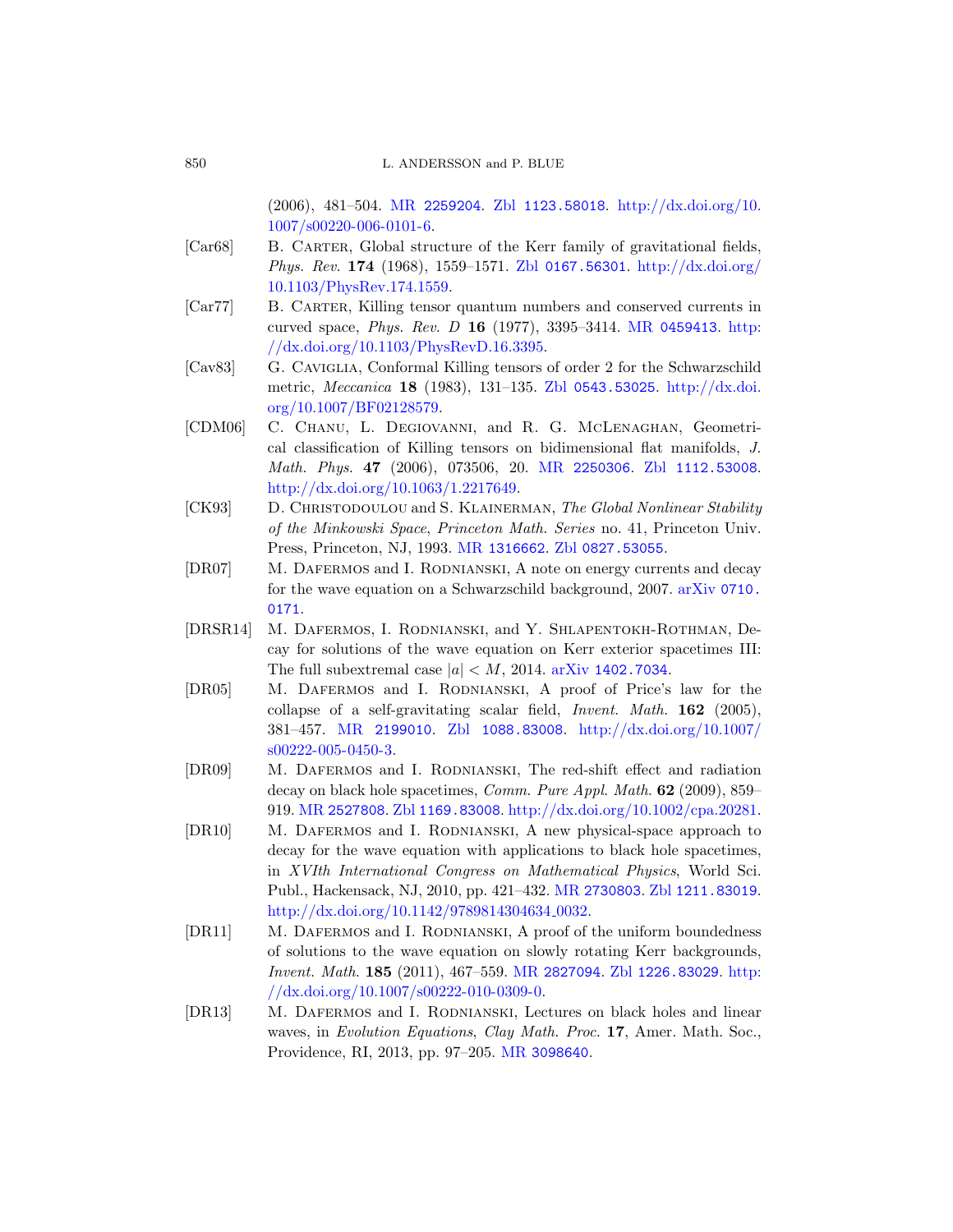- <span id="page-64-6"></span>[DSS12] [R. Donnin](http://www.ams.org/mathscinet-getitem?mr=0058756)ger, [W. Schla](http://www.zentralblatt-math.org/zmath/en/search/?q=an:0051.30303)g, and A. Soffer, On pointwise decay of linear waves on a Schwarzschild black hole background, Comm. Math. Phys. 309 (2012), 51–86. MR 2864787. Zbl 1242.83054. http://dx.doi. o[rg/10.1007/s00220](http://www.zentralblatt-math.org/zmath/en/search/?q=an:1026.83029)-011-1393-8.
- <span id="page-64-5"></span>[\[E](http://dx.doi.org/10.1007/s002200200648)[MOT53\]](http://www.ams.org/mathscinet-getitem?mr=1936790) A. ERDÉLYI, W. MAGNUS, F. OBERHETTINGER, and F. G. TRICOMI, Higher Transcendental Functions. Vols. I, II, McGraw-Hill Book Company, New York, 1953. MR 0058756. Zbl 0051.30303.
- [FKSY02] F. Finster, N. Kamran, J. [Smoller](http://www.ams.org/mathscinet-getitem?mr=2177321), and S.-T. Yau, Decay [rates and probability estimates for](http://dx.doi.org/10.1007/s00220-005-1390-x) massive Dirac particles in the Kerr-Newman black hole geometry, Comm. Math. Phys. 230 (2002), 201–244. MR 1936790. Zbl 1026.83029. http://dx.doi.org/10.1007/ [s0022](http://www.zentralblatt-math.org/zmath/en/search/?q=an:0555.35116)[00200648.](http://dx.doi.org/10.1007/BF01206015)
- <span id="page-64-1"></span>[\[](http://www.ams.org/mathscinet-getitem?mr=0727195)FKSY05] F. Finster, N. Kamran, J. Smoller, and S.-T. Yau, An integral spectral representation of the propagator for the wave equation in the Kerr geometry, Comm. Math. Phys. 260 (2005), 257–298. MR 2177321. Zbl 1089.83017. [http://](http://www.ams.org/mathscinet-getitem?mr=1668599)[dx.doi.org/10.100](http://www.zentralblatt-math.org/zmath/en/search/?q=an:0978.83001)[7/s002](http://dx.doi.org/10.1007/978-94-011-5139-9)20-005-1390-x.
- <span id="page-64-3"></span>[Fri83] [H. Friedrich](http://dx.doi.org/10.1007/978-94-011-5139-9), Cauchy problems for the conformal vacuum field equations in general relativity, Comm. Math. Phys. 91 (1983), 445–472. MR 0727195. Zbl 0555.35116. http://dx.doi.org/10.1007/BF01206015.
- <span id="page-64-4"></span>[\[FN98\]](http://www.ams.org/mathscinet-getitem?mr=2031494) V[. P. Frolov](http://www.zentralblatt-math.org/zmath/en/search/?q=an:1075.35093) and [I. D. Novikov](http://dx.doi.org/10.4064/dm421-0-1), Black Hole Physics, Fundamental Theories of Physics 96, Kluwer Academic Publishers Group, Dordrecht, 1998, basic concepts and new developments, Chapter 4 and Section 9.9 written jointly with N. Andersson. MR [166859](http://www.ams.org/mathscinet-getitem?mr=2047861)9. Zbl 0978.83001. http: [//dx.doi.org/10.1007/978-94-011-5139-9](http://dx.doi.org/10.1142/S0129055X04001911).
- <span id="page-64-2"></span><span id="page-64-0"></span>[Häf03] D. HÄFNER, Sur la théorie de la diffusion pour l'équation de Klein-Gordon dans la métrique de Kerr, Dissertationes Math. (Rozprawy Mat.) 421 (2003), 102. MR 2031494. Zbl 1075.35093. http://dx.doi.org/10.4064/ dm421-0-1.
- [\[HN04\]](http://www.ams.org/mathscinet-getitem?mr=0784477) D. HÄFNER and J.-P. NICOLAS[, Scattering of](http://dx.doi.org/10.1002/cpa.3160380305) massless Dirac fields by a Kerr black hole, Rev. Math. Phys. 16 (2004), 29–123. MR 2047861. Zbl 1064.83036. http://dx.doi.org/10.1142/S0129055X04001911.
- [Hol10] G. Holzegel, Ultimately Schw[arzschildean s](http://www.ams.org/mathscinet-getitem?mr=1567202)pacetimes and the black [hole stability problem, 2010](http://dx.doi.org/10.1090/S0273-0979-1979-14723-2). arXiv 1010.3216.
- <span id="page-64-7"></span>[Kla85] S. KLAINERMAN, Uniform decay estimates and the Lorentz invariance of th[e classical wave](http://www.arxiv.org/abs/0709.3703) equation, Comm. Pure Appl. Math. 38 (1985), 321–332. MR 0784477. Zbl 0635.35059. http://dx.doi.org/10.1002/cpa. 3160380305.
- [Koo79] T. H. Koornwinder, Book Review: Symmetry and separation of variables, Bull. Amer. Math. Soc. 1 (1979), 1014–1019. MR 1567202. http://dx.doi.org/10.1090/S0273-0979-1979-14723-2.
- [Kro07] J. Kronthaler, Decay rates for spherical scalar waves in the Schwarzschild geometry, 2007. arXiv 0709.3703.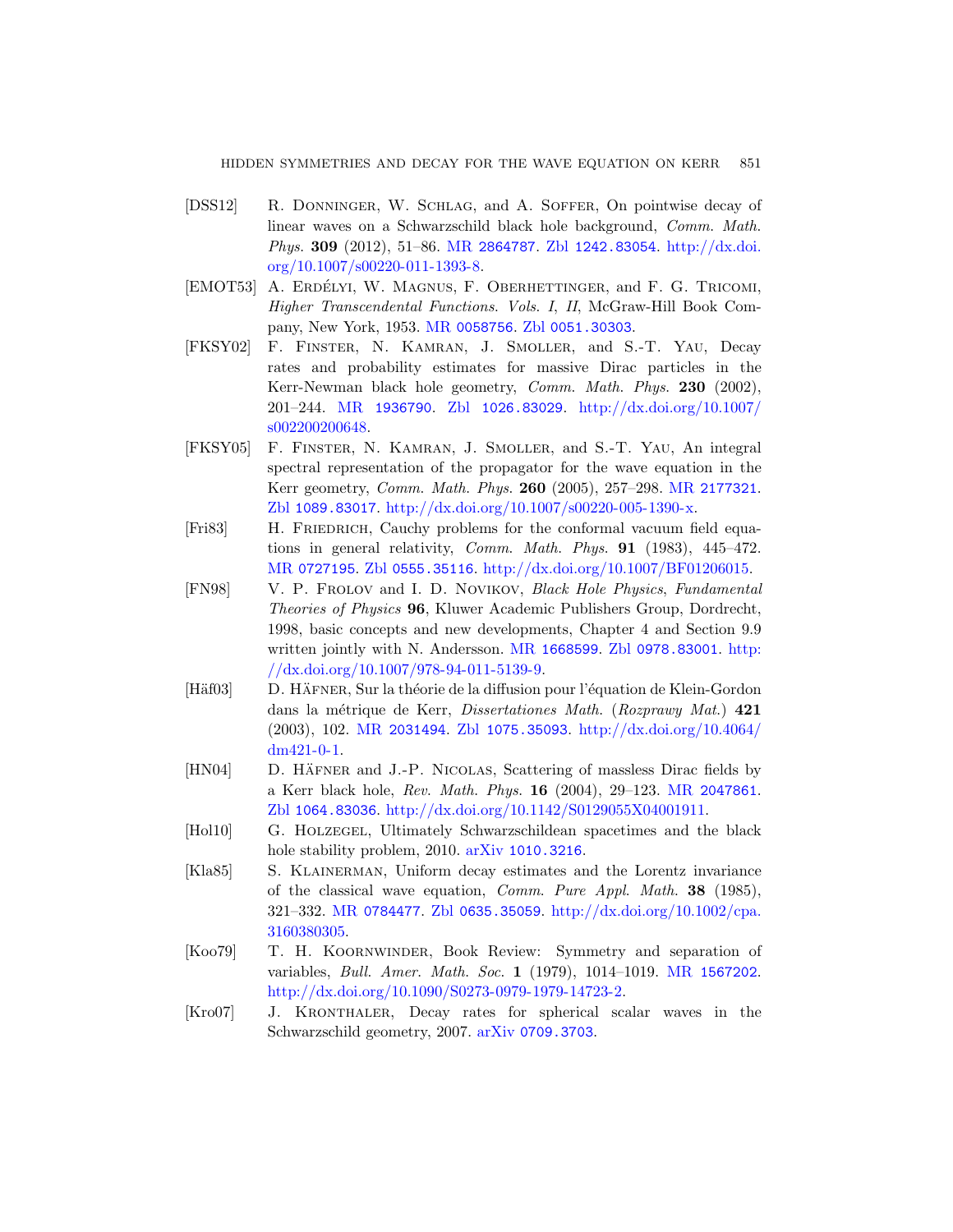<span id="page-65-1"></span>

- [LS99] I. LABA and A. SOFFER, Global existence and scattering for the nonlinear Schrödinger equation on Schwarzschild manifolds, *Helv. Phys. Acta* 72 [\(1999\),](http://www.ams.org/mathscinet-getitem?mr=2994507) [274–294.](http://www.zentralblatt-math.org/zmath/en/search/?q=an:1267.83065) MR 1732864. Zbl [0976.58019](http://dx.doi.org/10.2140/apde.2012.5.553).
- <span id="page-65-3"></span>[\[LR05\]](http://dx.doi.org/10.2140/apde.2012.5.553) H. LINDBLAD and I. RODNIANSKI, Global existence for the Einstein vacuum equations in wave coordinates, Comm. Math. Phys. 256 (2005), 43–110. MR 2134337. Zbl 1081.83003. http://dx.doi.org/10. 1007/s00[220-004-1281-6](http://www.ams.org/mathscinet-getitem?mr=2563798).
- [Luk12] J. Luk[, A vecto](http://dx.doi.org/10.1007/s00220-009-0940-z)r field [method approach](http://www.zentralblatt-math.org/zmath/en/search/?q=an:1202.35327)t[o imp](http://dx.doi.org/10.1007/s00220-009-0940-z)roved decay for solutions to the wave equation on a slowly rotating Kerr black hole, Anal. PDE 5 (2012), 553–625. MR 2994507. Zbl 1267.83065. http://dx.doi.org/10. 2140[/apde.2012.5.5](http://www.ams.org/mathscinet-getitem?mr=0460751)53.
- <span id="page-65-0"></span>[MMTT10] J. Marzuola, J[. Metcalfe](http://www.zentralblatt-math.org/zmath/en/search/?q=an:0368.35002), D. Tataru, and M. Tohaneanu, Strichartz estimates on Schwarzschild black hole backgrounds, Comm. [Math](http://www.zentralblatt-math.org/zmath/en/search/?q=an:0101.07701). Phys. 293 [\(2010\), 37–83.](http://dx.doi.org/10.1002/cpa.3160140327) MR 2563798. Zbl 1202.35327. http:  $//dx.doi.org/10.1007/s00220-009-0940-z.$
- [Mil77] W. MILLER, JR., Symmetry and Separation of Variables, Encyclopedia Math. Appl. 4, Addison-Wesley Publishing Co., Reading, MA, 1977, with [a fore](http://www.zentralblatt-math.org/zmath/en/search/?q=an:0785.58003)word by Richard Askey. MR 0460751. Zbl 0368.35002.
- <span id="page-65-4"></span>[Mor61] C. S. MORAWETZ, The decay of solutions of the exterior initial-boundary [valu](http://www.ams.org/mathscinet-getitem?mr=1328643)[e problem for the](http://www.zentralblatt-math.org/zmath/en/search/?q=an:0828.53078) wave equation, Comm. Pure Appl. Math. 14 (1961), 561–568. MR 0132908. Zbl 0101.07701. http://dx.doi.org/10.1002/cpa. 3160140327.
- [Olv93] P. J. OLVER, [Applications of L](http://dx.doi.org/10.1103/PhysRevD.5.2439)ie Groups to Differential Equations, second ed., Graduate Texts in Math. 107, Springer-Verlag, New York, 1993. MR 1240056. Zbl 0785.58003.
- [\[O'N95](http://www.ams.org/mathscinet-getitem?mr=0376104)] B. O'NEILL, [The Geometry of Kerr Blac](http://dx.doi.org/10.1103/PhysRevD.5.2439)k Holes, A K Peters Ltd., Wellesley, MA, 1995. MR 1328643. Zbl 0828.53078.
- [Pri72a] R. H. Price, Nonsp[herical Perturb](http://www.ams.org/mathscinet-getitem?mr=0254433)[ations of R](http://www.zentralblatt-math.org/zmath/en/search/?q=an:0209.40402)elativistic Gravitational [Collapse. II. Integer-Spin](http://dx.doi.org/10.1002/cpa.3160220605), Zero-Rest-Mass Fields, Phys. Rev. D 5 (1972), 2439–2454. http://dx.doi.org/10.1103/PhysRevD.5.2439.
- <span id="page-65-2"></span>[Pri72b] R. H. Price, Nonspherical perturbations of relativistic gravitational collapse. II. Integer-spin, zero-rest-mass fields, Phys. Rev. D 5 (1972), 2439– 2454. MR 0376104. http://dx.doi.org/10.1103/PhysRevD.5.2439.
- [Ral69] J. V. RALSTON, Solutions of the wave equation with localized energy, [Comm](http://www.ams.org/mathscinet-getitem?mr=3296646). [Pure Appl](http://www.zentralblatt-math.org/zmath/en/search/?q=an:06394165). Math. 22 [\(1969\), 807–823.](http://dx.doi.org/10.1007/s00023-014-0315-7) MR 0254433. Zbl 0209. 40402. http://dx.doi.org/10.1002/cpa.3160220605.
- [\[Sbi13](http://dx.doi.org/10.1007/s00023-014-0315-7)] J. Sbierski, Characterisation of the energy of Gaussian beams on Lorentzian manifolds - with applications to black hole spacetimes, 2013. arXiv 1311.2477.
- [SR15] Y. SHLAPENTOKH-ROTHMAN, Quantitative mode stability for the wave equation on the Kerr spacetime, Ann. Henri Poincaré  $16$ (2015), 289–345. MR 3296646. Zbl 06394165. http://dx.doi.org/10.1007/ s00023-014-0315-7.